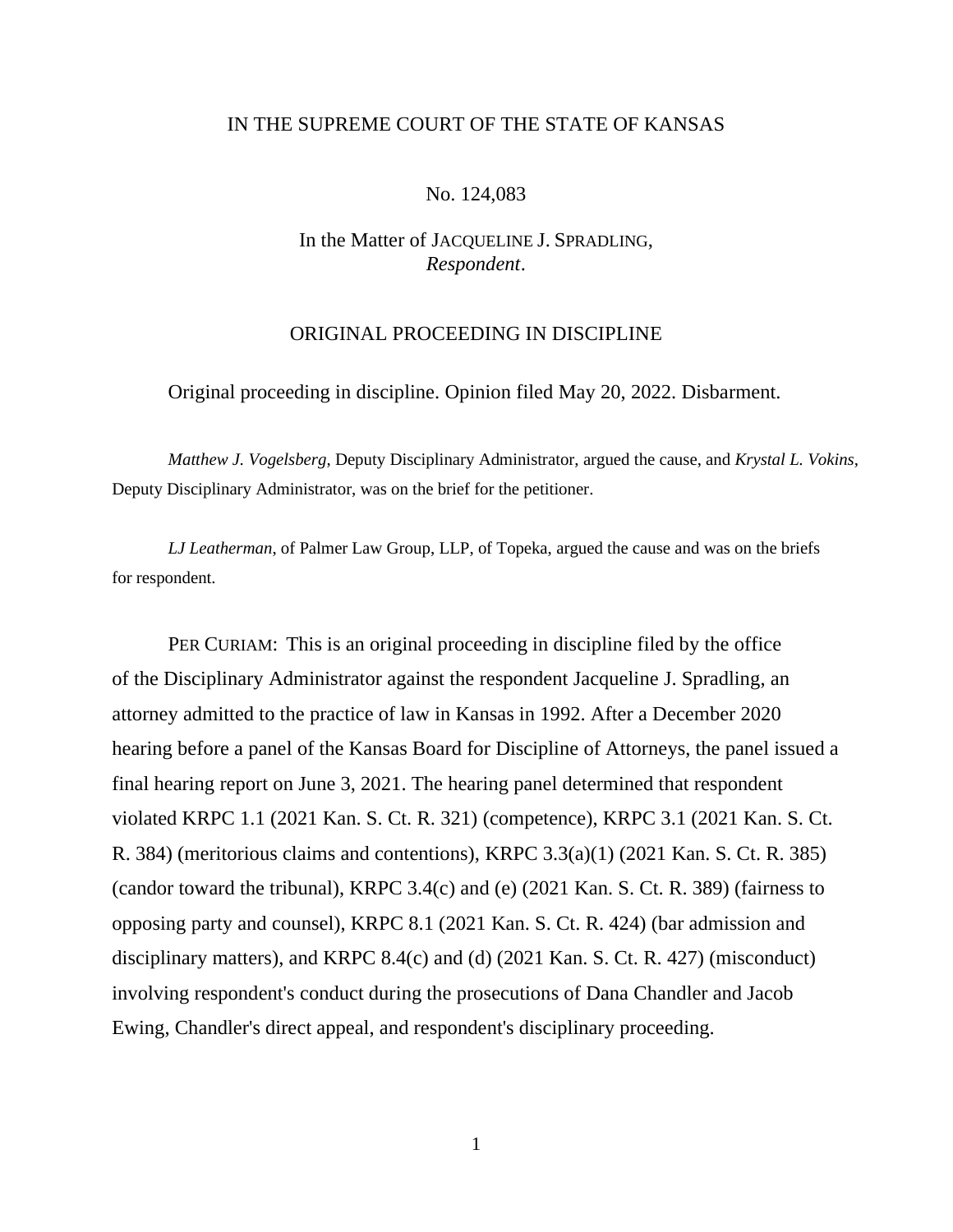After the hearing and arguments, the hearing panel made the following findings of fact, conclusions of law, and recommendations:

#### "*Findings of Fact*

"31. The hearing panel bases the following findings of fact on the evidence presented during the disciplinary hearing, including the exhibits admitted into evidence and the testimony of the witnesses. The hearing panel finds the following facts by clear and convincing evidence.

"32. The hearing panel is cognizant that the criminal cases which gave rise to this case remain pending in district court. The hearing panel's findings of fact and conclusions of law do not reflect what the State may or may not be able to prove during any retrial of the cases. Rather, the findings of fact and conclusions of law relate only to the respondent's conduct during the previous trials and appeals held in the cases as well as the respondent's conduct during the disciplinary investigation.

### "Prosecution of Dana Chandler

"33. M.S. and Dana Chandler were married in 1982. Two children were born of the marriage. On March 3, 1997, M.S. filed a petition for divorce in the District Court of Douglas County, case number 97D0163. That same day, M.S. filed an amended motion for interlocutory relief. In the motion, M.S. included standard language seeking an order mutually restraining Chandler and M.S. from bothering the other. On March 5, 1997, the district court granted M.S.'s motion and ordered that, 'Petitioner and respondent are mutually restrained and enjoined from contacting, bothering, harassing or molesting each other in any manner whatsoever, wheresoever each may be, pending the final hearing of this matter.'

"34. On March 5, 1998, the district court entered a journal entry of divorce. The district court awarded custody of the minor children to M.S. and visitation to Chandler. Based on the language contained in the *ex parte* order referenced above, the standard restraining order terminated on March 5, 1998.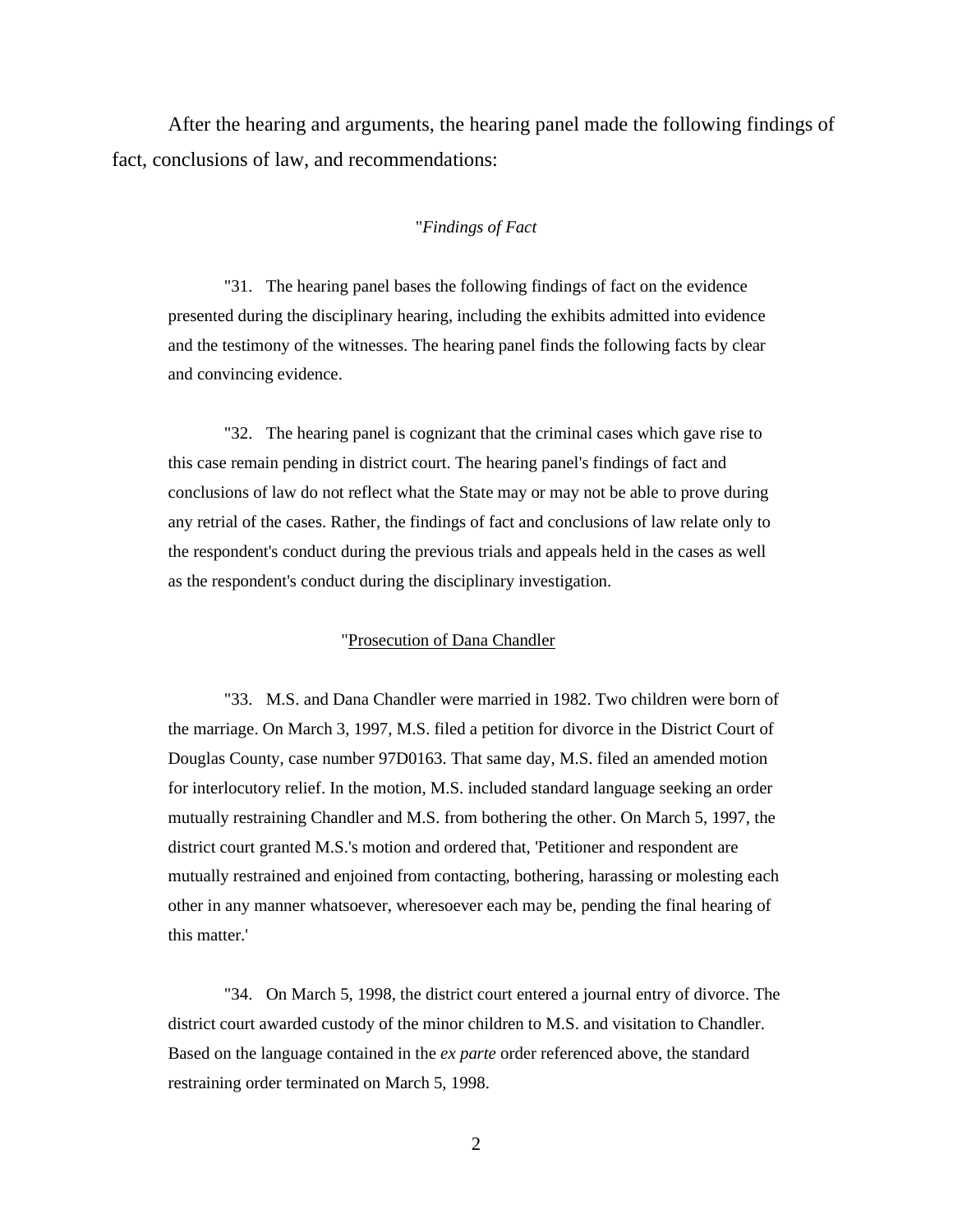"35. M.S. developed a romantic relationship with K.H. K.H. resided in Topeka, Kansas.

"36. On October 13, 1998, following the expiration of the standard *ex parte* restraining order, M.S. filed a motion for an immediate restraining order in the divorce action. In the motion for an immediate restraining order, M.S. asserted that Chandler was:

- (a) intentionally, maliciously and repeatedly following and harassing the petitioner, [M.S.];
- (b) destroying personal property of petitioner's acquaintances, including on two different occasions slashing automobile tires and ripping the convertible top of an automobile;
- (c) harassing petitioner on the telephone under the pretense of talking to the parties' children;
- (d) verbally abusing petitioner in the presence of the children and parents at sporting activities; and
- (e) verbally abusing petitioner in the presence of friends and neighbors.

There are no entries in the Record of Action in the Douglas County District Court case that establish that Chandler filed a response to M.S.'s motion, that the motion was set for hearing, or that the district court ruled on the motion.

"37. In approximately 2000, M.S. and the children moved to Topeka, Kansas. Neither M.S. nor K.H. sought or obtained a protection from abuse order restraining Chandler in either Douglas County, Kansas or Shawnee County, Kansas.

"38. During the afternoon hours of July 7, 2002, M.S. and K.H. were found dead in K.H.'s Topeka home, from gun shot wounds. There was no evidence of a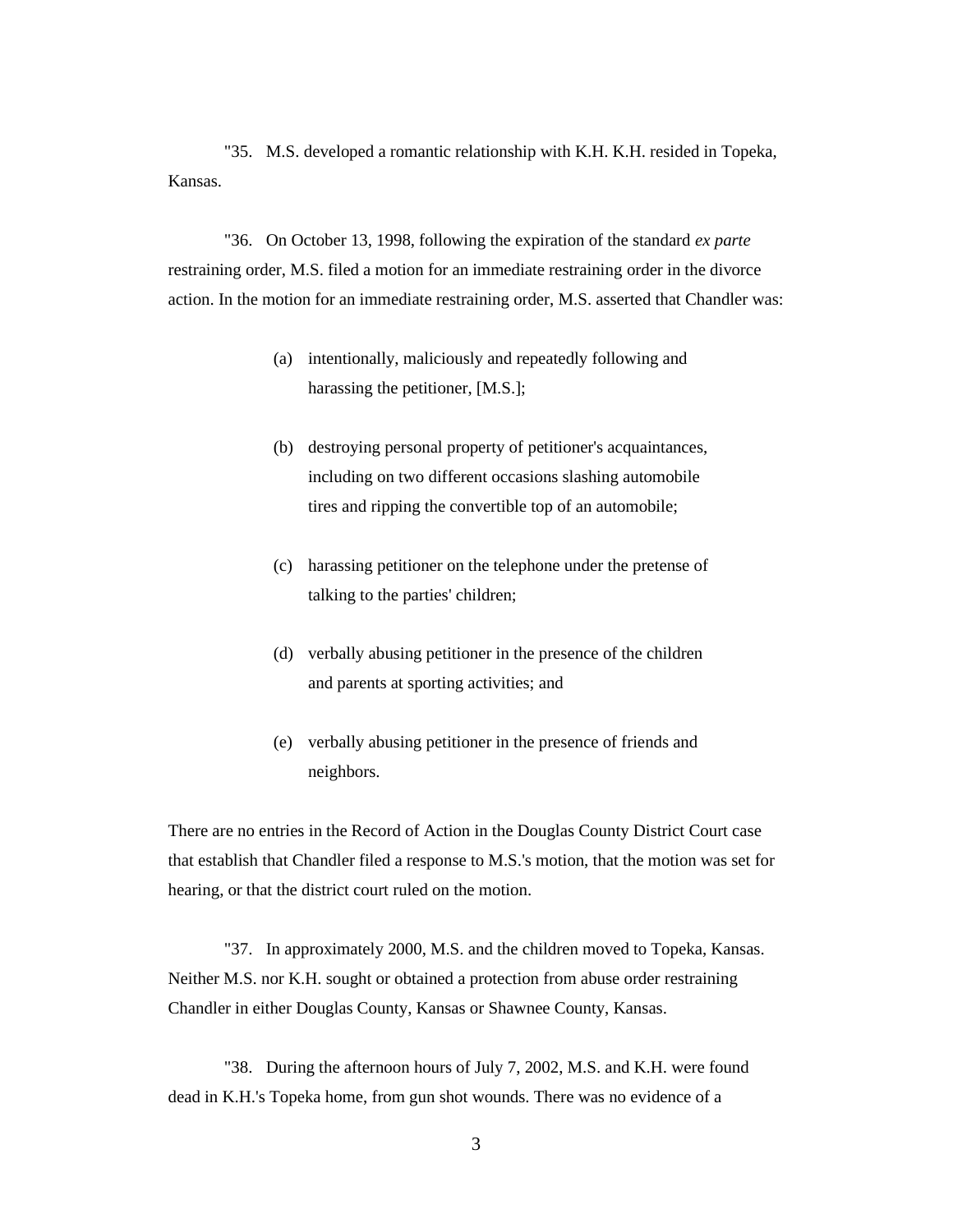burglary—there was no evidence that anything was missing from the home; K.H. was wearing jewelry, M.S.'s wallet containing more than \$950 in cash was in his shorts, and K.H.'s purse containing more than \$350 in cash was on the kitchen counter. A sliding glass door leading into the house from the back was ajar. The gun was never recovered and no fingerprints were found on the empty shell casings or elsewhere at the scene of the crime.

"39. At the time of the murders, Chandler lived in Denver, Colorado. Later, Chandler moved to Oklahoma.

"40. In July 2011, Chandler was charged with two counts of premeditated firstdegree murder. See K.S.A. 21-3401(a).

"41. The trial was held in March, 2012. The respondent was the lead prosecutor in Chandler's murder trial. There were 10 days of testimony during which the State called over 80 witnesses and introduced nearly 900 exhibits into evidence. The jury convicted Chandler of two counts of premeditated first-degree murder and the district court sentenced Chandler to two consecutive life sentences, each carrying a mandatory minimum 50-year prison term.

"42. Chandler took a direct appeal of the convictions to the Kansas Supreme Court. Chandler challenged the sufficiency of the evidence and asserted that the respondent engaged in prosecutorial misconduct. On April 6, 2018, the Supreme Court reversed Chandler's convictions based on prosecutorial misconduct committed by the respondent. [*State v.*] *Chandler*, 307 Kan. 657, 414 P.3d 713 (2018).

### "Protection from Abuse Order

"43. On January 23, 2012, more than a month before Chandler's jury trial commenced, the respondent filed a motion to admit K.S.A. 60-455 evidence. In the motion, the respondent sought permission to offer evidence that M.S. filed a motion for an immediate restraining order on October 15, 1998, indicating that Chandler intentionally, maliciously, and repeatedly followed and harassed him, that she destroyed the personal property of his acquaintances, and that she engaged in telephone harassment.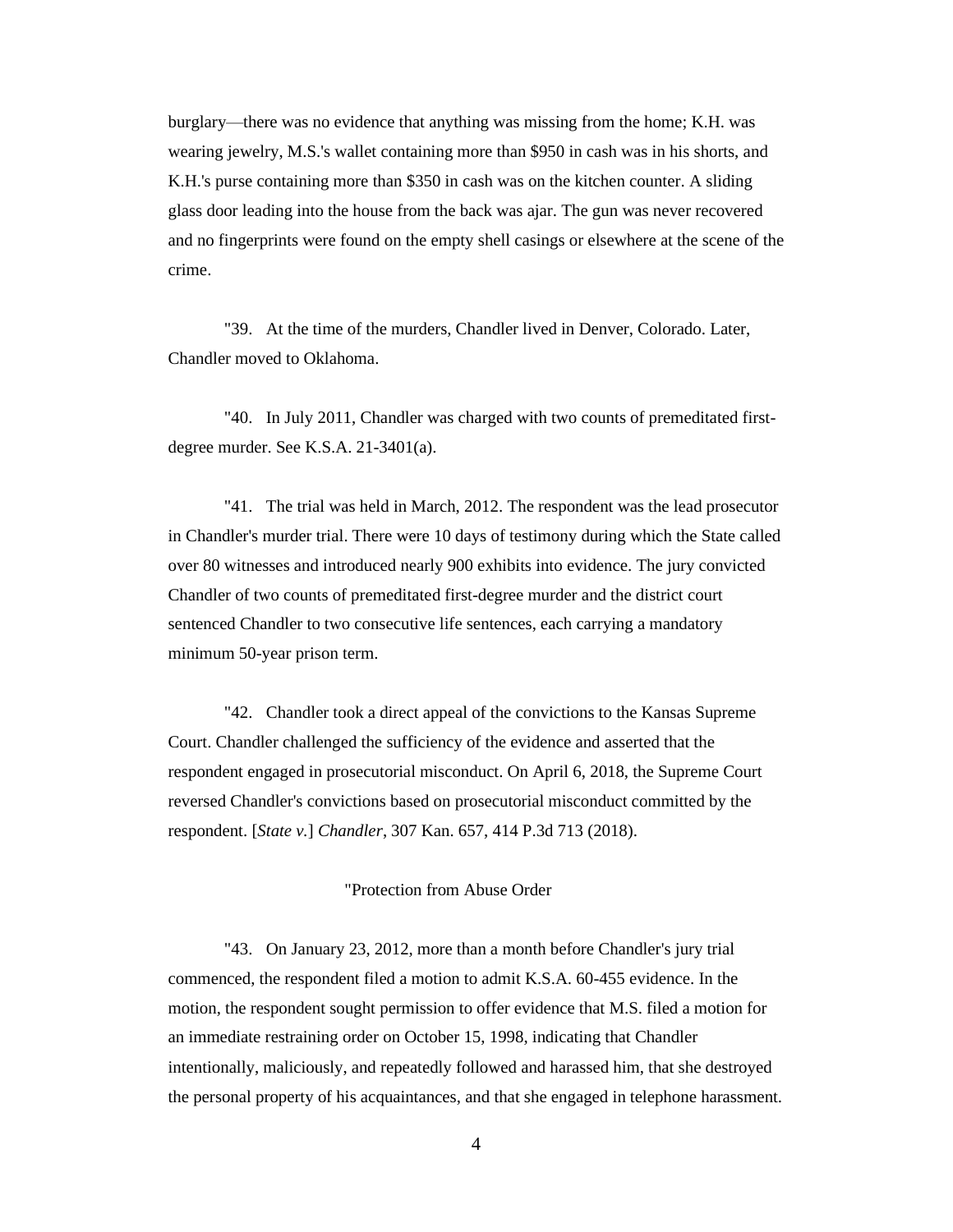The respondent also sought permission to offer evidence of a protection from abuse order filed by M.S. and Chandler's daughter in 2009.

"44. The district court granted the motion and permitted the respondent 'to present evidence regarding 1) the following and harassing of [M.S.] including the October 15, 1998 PFA Order, 2) the entering of [M.S.]'s home, 3) arguing with victims [M.S.] and [K.H.], 4) peeking inside [M.S.]'s home, and 5) frequently phoning both victims at various times during the day and night.'

"45. The district court affirmed its prior ruling that M.S. and K.H.'s statements that they feared being murdered by Chandler were inadmissible hearsay. The court, however, ordered that 'a witness could relate incidents (pursuant to K.S.A. 60-460[d][3]) if those incidents were recently perceived by the victim(s)' and were otherwise admissible based on the district court's rulings. Finally, the District Court ordered that a witness 'could testify about his or her personal observation of the victim's demeanor while relating the incident.'

"46. In the respondent's opening statement, she stated that M.S. 'responded to [Chandler's request to set aside all the orders in the divorce case] with **motions** for an immediate restraining order against the defendant which is a court ordering the defendant to stay from him.' M.S. filed only one motion—rather than multiple motions—seeking an immediate restraining order. Later, in her opening statement, the respondent stated that M.S. 'asked for the immediate restraining order . . . on October 15th, 1998. And in his request, . . . said that the defendant continued to follow and harass him . . .'

"47. During her opening statement, the respondent also displayed a slide show. The slide show included a slide which stated, '[M.S.] responded with Motions for Immediate Restraining Order against the defendant . . .'

"48. Gordon Rock represented M.S. in the divorce action filed in Douglas County, Kansas. The respondent called Mr. Rock to testify as a witness in Chandler's trial. The respondent did not question Mr. Rock regarding the existence of any type of restraining order in effect at the time of the murders.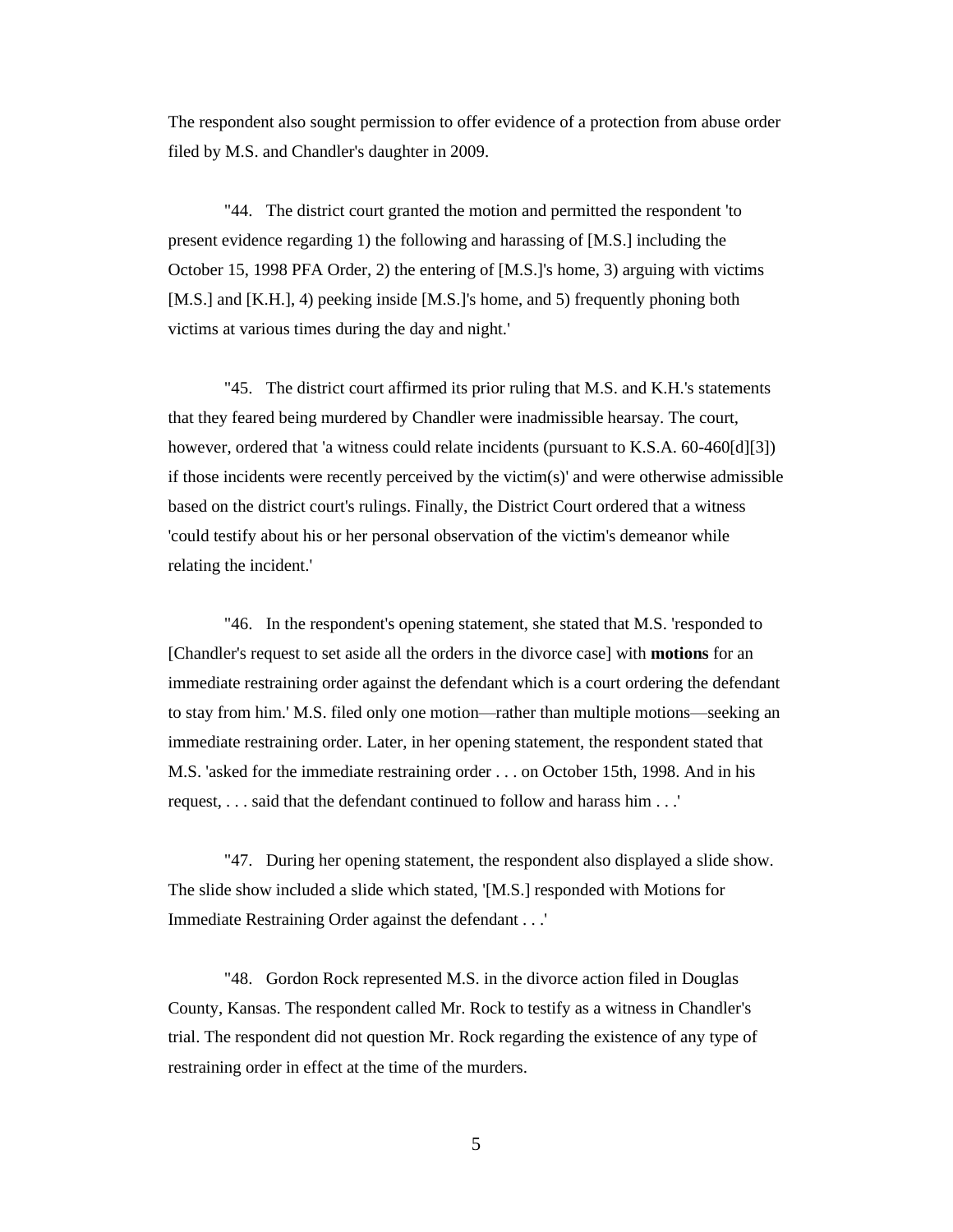"49. Sergeant Volle was the lead detective who investigated the murders of M.S. and K.H. The respondent called Sergeant Volle to testify as a witness in the case against Chandler. On direct examination, the respondent did not ask Sergeant Volle any questions regarding the existence of a restraining order.

"50. During redirect-examination, the respondent questioned Sergeant Volle regarding a protection from abuse order as follows:

- 'Q. Will you tell the jury what a production [*sic*] from abuse or PFA is.
- 'A. It's a document signed by the Court that says you are not able to have contact with another person, you're not supposed to call them, write them, contact them in any manner.
- 'Q. A court order precluding one person from contacting another?
- 'A. Yes.
- 'Q. Did [M.S.] get a protection from abuse?
- 'A. Yes, he did.
- 'Q. Against who?
- 'A. Against the defendant.
- 'Q. In 1998?
- 'A. That's correct.'

"51. On recross-examination, the following exchange occurred between Sergeant Volle and defense counsel: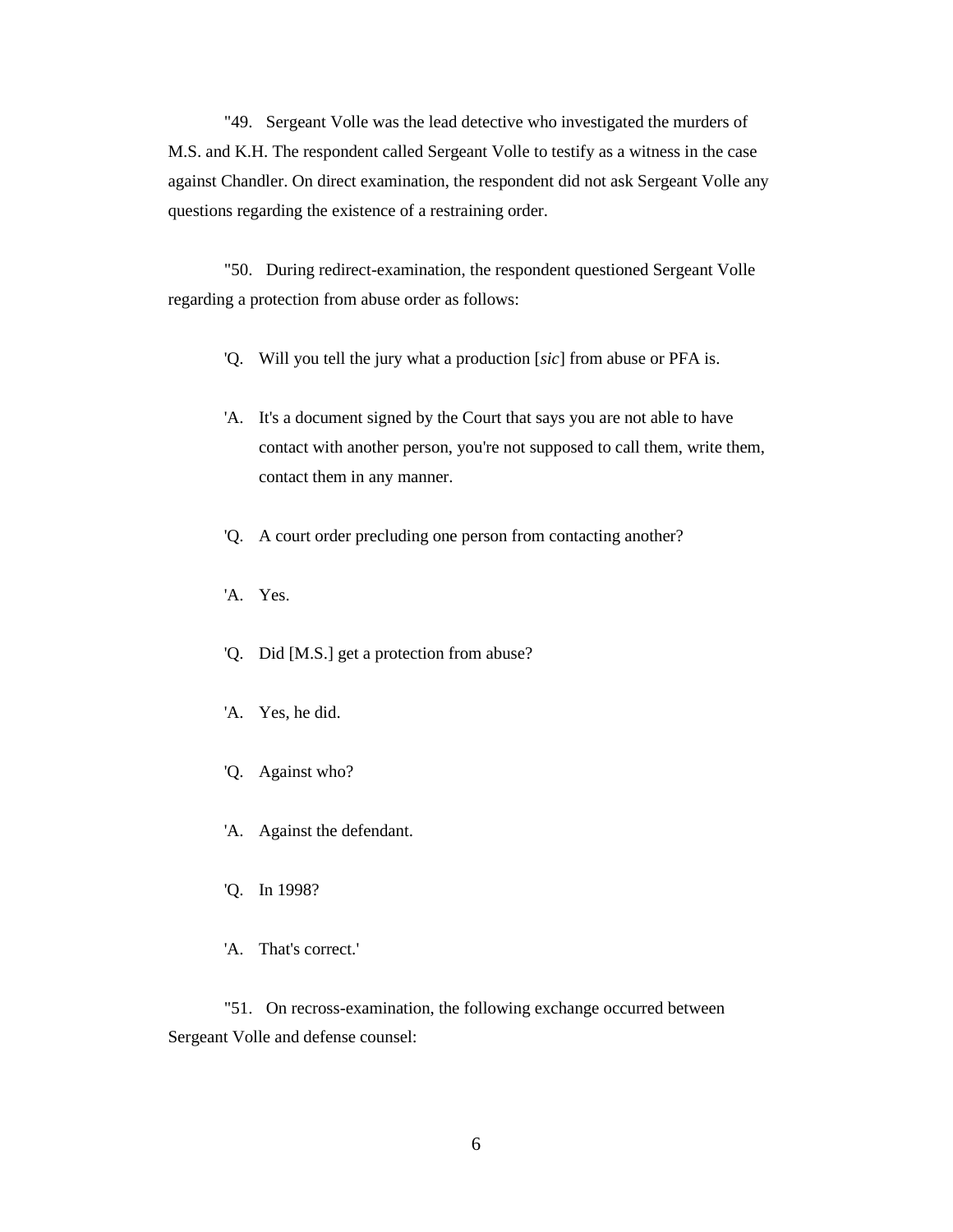- 'Q. Detective Volle, you testified that [M.S.] had obtained a protection from abuse order; is that correct?
- 'A. Yes.
- 'Q. Do you have that?
- 'A. It's in the divorce file. I don't have a copy of it.
- 'Q. Was it actually signed by a judge and filed or was it a motion or a request for one that wasn't—
- 'A. I don't recall.'
- "52. During the respondent's closing statement to the jury, she argued:

'How else do we know the defendant is guilty? [M.S.] got a protection from abuse, a court order. He applied and said, hey, Judge, please order this woman to stay away from me and the Judge agreed. And in 1998, meaning one year after he filed for the divorce, he was continuing to have problems with the defendant not leaving him alone. So he got a court order saying she has to stay away. The protection from abuse order did not stop the defendant, though.'

Again, the respondent displayed a slide show. The slide show included slides that stated, 'How Else Do We Know the Defendant is Guilty [M.S.] GOT A PROTECTION FROM ABUSE COURT ORDER KEEPING DEFENDANT AWAY FROM HIM IN 1998' and 'How Else Do We Know the Defendant is Guilty THE PFA DID NOT STOP DEFENDANT . . .'

"53. Chandler filed a direct appeal of her convictions to the Supreme Court. The parties filed initial briefs and the Supreme Court conducted oral arguments. The respondent was one of the attorneys who wrote the initial brief and she argued the case.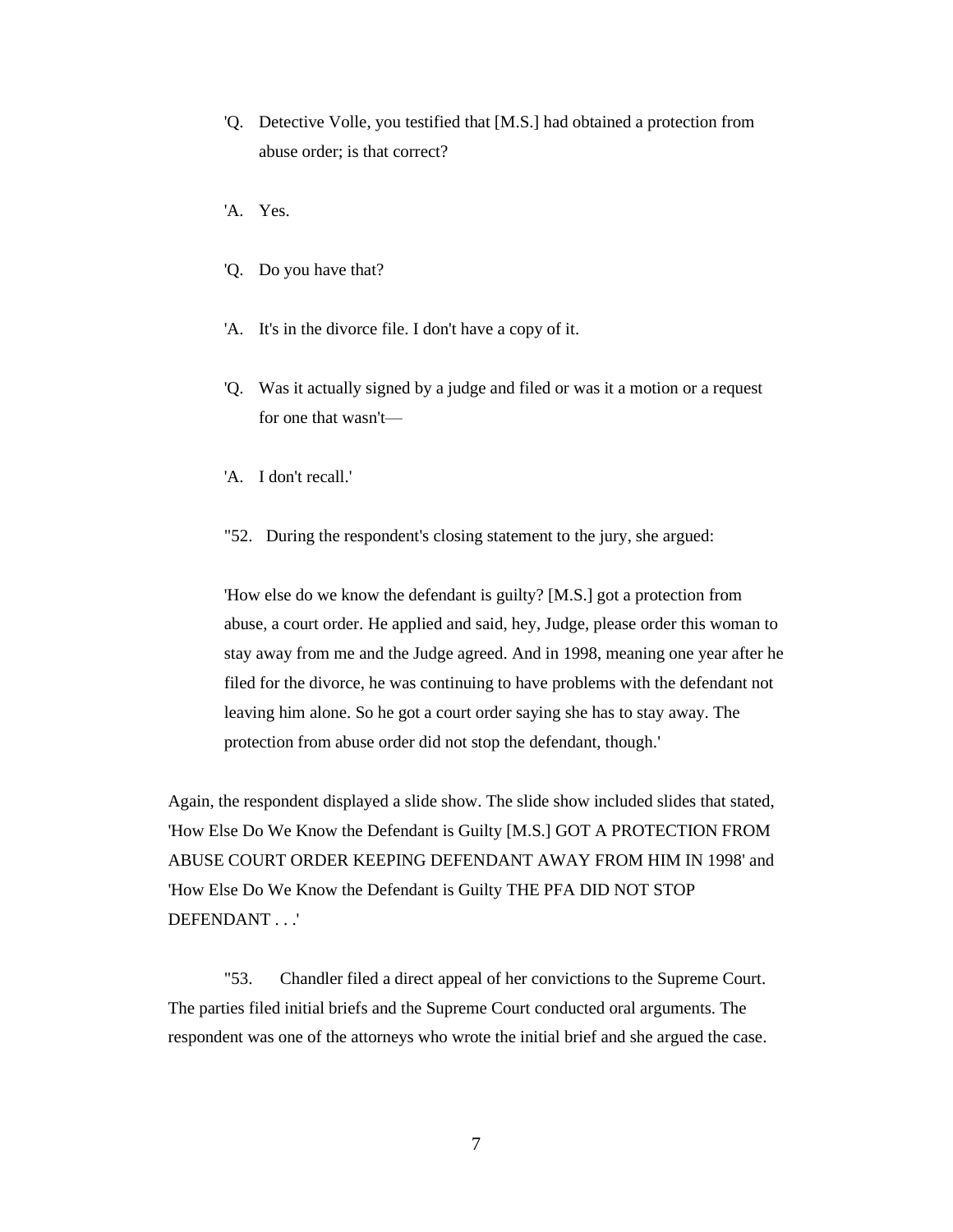"54. The respondent drafted the statement of facts included in the State's initial appellate brief. Additionally, the respondent signed the State's initial brief.

"55. In the State's initial brief, the respondent stated that '[w]hile Defendant proclaims that there was no protection from abuse order, the record shows otherwise.' The respondent also stated that M.S. 'was granted a protection from abuse order in 1998.'

"56. The respondent delivered the oral argument on behalf of the State. During the argument, the respondent conceded that M.S. did not obtain a protection from abuse order from the Douglas County District Court. The respondent, however, continued to argue that a restraining or protective order followed M.S.'s October 1998 motion for an immediate protective order.

"57. Upon additional questioning by members of the Supreme Court, however, the respondent ultimately conceded that there was no document evidencing a restraining or protective order in evidence. After multiple questions by the Supreme Court regarding the statements in her closing argument relating to the existence of a restraining or protective order, the respondent finally clarified:

'I don't want to mislead this Court. There is no document that I found in State's Exhibit 969 which was the divorce file. There's no document in that file that is either a protection from abuse or a protective order. So, if I indicated that there was a document, I don't want to mislead you. I do know, speaking with the victim's family members, that the order existed. 'Um, and that that was discovered by Detective Volle as the lead detective in this case.'

"58. Then, the parties were permitted to present additional supplemental briefs and the case was argued for a second time. At the time the supplemental briefs were filed and the case was argued for a second time, the respondent was no longer employed by the Shawnee County District Attorney's office and she did not participate in those portions of the appellate case.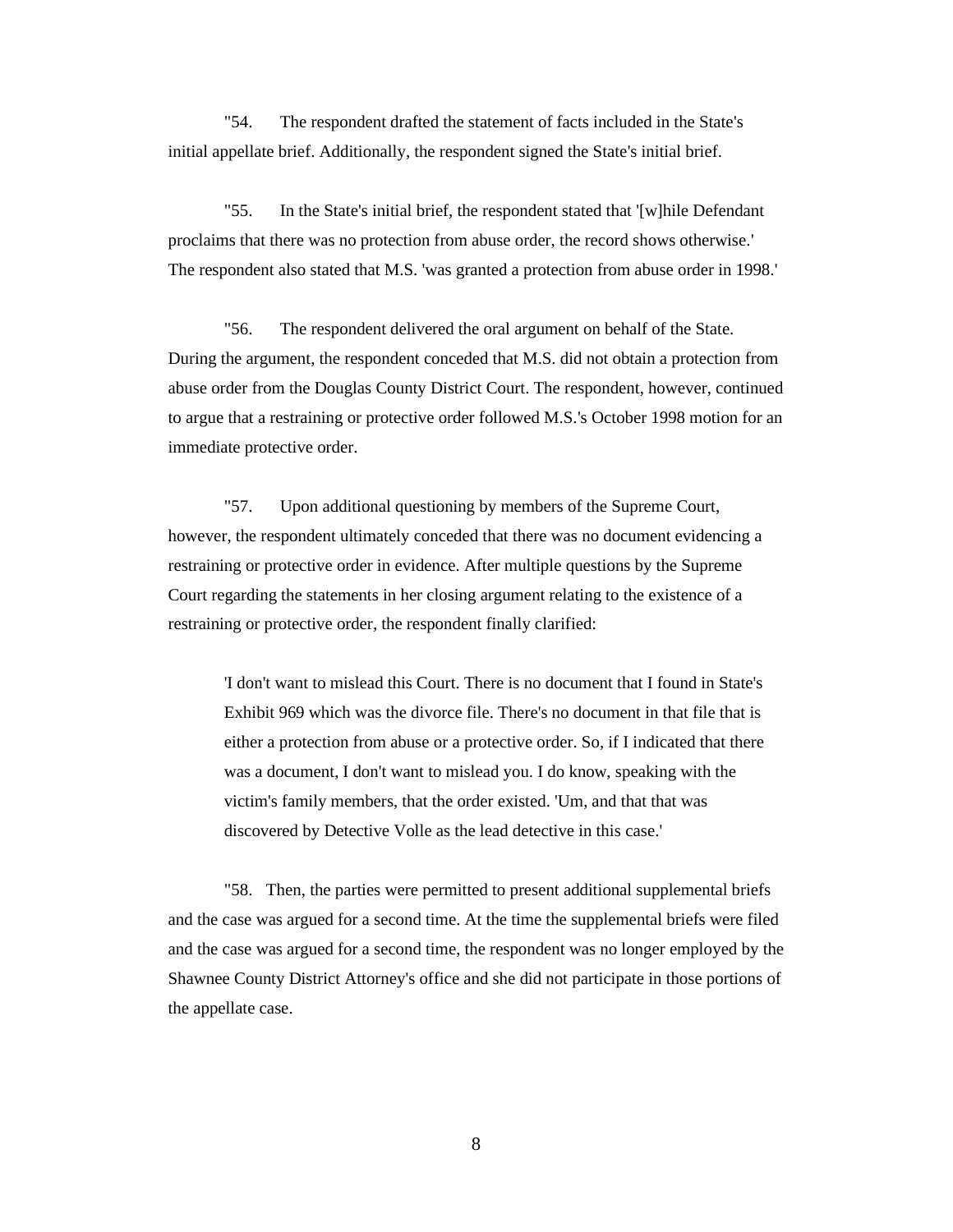"59. On July 27, 2016, Keen Umbehr filed a complaint against the respondent. The respondent provided a written response to the disciplinary complaint to the disciplinary administrator's office on October 4, 2016. In her response to the disciplinary complaint, the respondent again relied on Sergeant Volle's testimony. Specifically, the respondent stated, 'Here, the lead detective testified under oath that [M.S.] had received a protection from abuse order against the defendant in October of 1998.' The respondent did not acknowledge that Sergeant Volle recanted his testimony on recross-examination.

"60. After the initial complaint and response were received by the disciplinary administrator's office, the disciplinary investigation was placed on hold pending the Supreme Court's decision in Chandler's direct appeal. On April 6, 2018, the Supreme Court reversed Chandler's convictions and the disciplinary investigation resumed.

"61. As part of the disciplinary investigation, on July 24, 2018, the respondent submitted to a sworn statement. During the sworn statement, the respondent testified under oath that M.S. had a protection from abuse order in place at the time of the murders.

- 'A. . . . So, in preparing the case for trial, I spent enough time with Detective Volle to try and familiarize myself with a case that he had spent years, really, investigating, and during that trial preparation there are many things that Volle passed on to me, and one of them was there was a pending PFA at the time that [M.S.] and [K.H.] were murdered. And so we—
- 'Q. Can I interrupt you?
- 'A. Yes.
- 'Q. A pending PFA, you mean a pending PFA that has been asked for [but] not signed by a judge?
- 'A. No, signed, but—
- 'Q. What does pending mean then?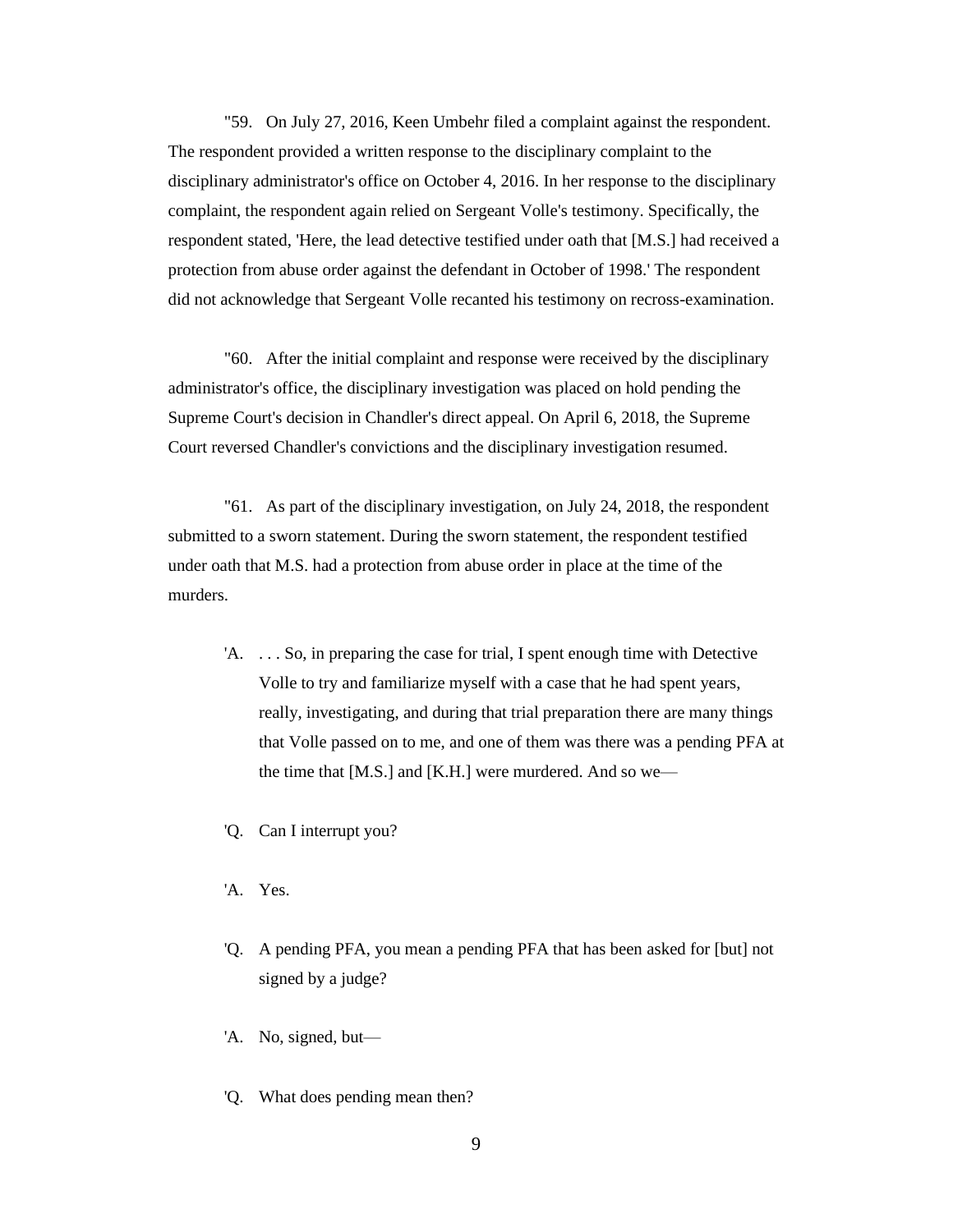- 'A. Pending meaning—
- 'Q. Outstanding?
- 'A. —signed, current, controlling, in place.
- 'Q. In effect?
- 'A. In effect, yep. . . .'

The respondent also testified that she did not recall that Sergeant Volle recanted his redirect testimony on recross-examination.

"62. At the disciplinary hearing, the respondent called K.R., M.S.'s co-worker, to testify. K.R. testified that he recalled reading over a restraining order with M.S. However, on examination by a hearing panel member, K.R. testified he believed that the divorce was not yet finalized when he read over the restraining order with M.S.

"63. The respondent also presented an affidavit from K.R. K.R.'s affidavit provides, in pertinent part, as follows:

'8. [M.S.] told me he was getting a restraining order to keep [Chandler] away from him.

'9. I know [M.S.] had a restraining order prohibiting Chandler from contacting him.

'10. I believe [M.S.] brought the restraining order to work and show[ed] it to me, saying, "Finally".'

Thus, at best, K.R. confirmed only that M.S. received the standard restraining order issued at the outset of the divorce action, restraining both parties from bothering the other.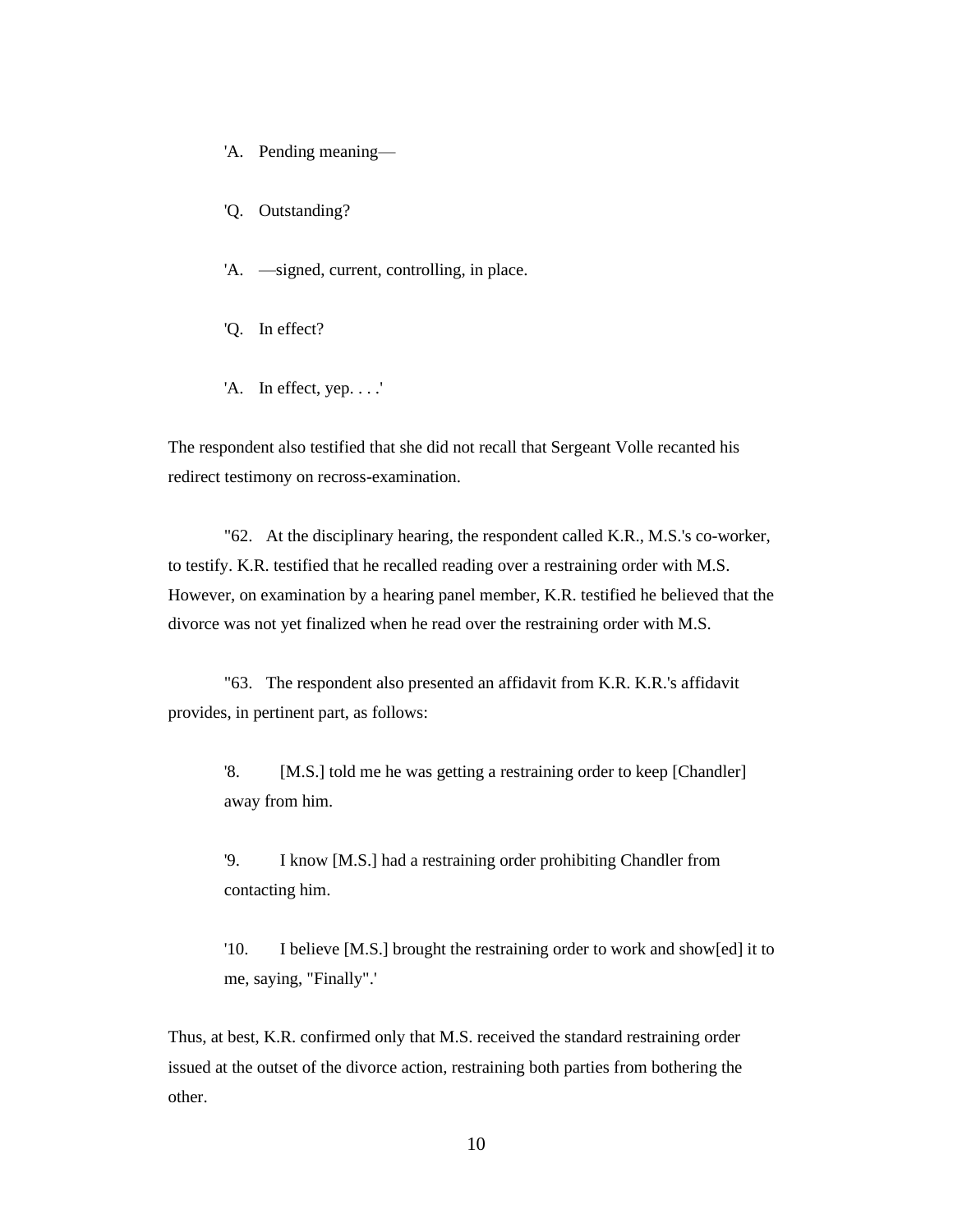"64. Moreover, the hearing panel finds that K.R.'s testimony lacks credibility as it conflicted with other statements made by K.R. (The respondent made a note that K.R. stated, 'M wanted a restraining order.'); (K.R. testified at Chandler's preliminary hearing that M.S. wanted a restraining order.); and (K.R.'s testimony at Chandler's jury trial was struck by the district court after K.R. testified that M.S. had a restraining order, called the police, and 'just point blank [told] them what do I got to do, die before you're going to help me.')

"65. Sergeant Volle testified at the respondent's disciplinary hearing. He testified that he does not have a specific memory of a specific family member of a victim informing him of the existence of a restraining order. Rather, he recalled reviewing Mr. Rock's client file, observing the motion for an immediate restraining order, and noting that Mr. Rock's file did not include a restraining order issued in response to the motion. Sergeant Volle recalled contacting the Douglas County District Court, requesting a copy of any order issued in response to the motion, but not receiving an order. He testified that he would have noted the existence of a restraining order in the police reports only if he was able to document the order's existence. The hearing panel finds that Sergeant Volle did not include a reference to a restraining order in the police reports because he was unable to verify an order's existence. Sergeant Volle testified that he assisted in preparing the probable cause affidavit and that the probable cause affidavit did not include any references to a restraining order in effect at the time of the murders.

"66. Finally, Sergeant Volle testified:

'Again, it's—I—I can't deal in hearsay. I get the hearsay coming into the report. I had recollection that there was an application, but Douglas County could not provide me a copy of the actual order, the final order. So it's—it's a matter of I can believe it's there, I can't prove it's there, so it's not going to go in my affidavit. But the fact that they couldn't provide it doesn't mean that it doesn't exist. It's just a matter I can't prove it. So I'm not going to put it in my affidavit if I can't prove it, . . .'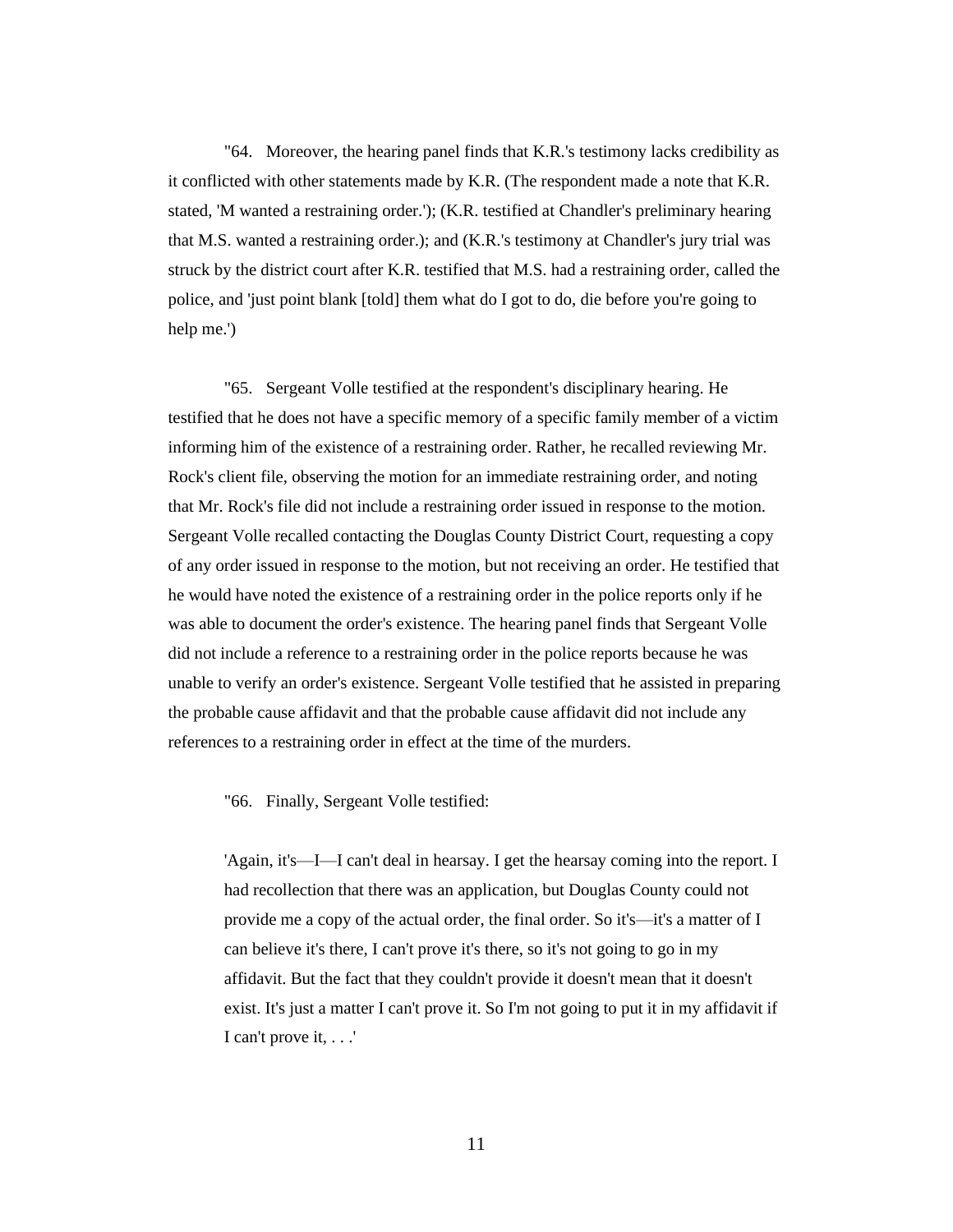"67. The respondent testified on her own behalf at the disciplinary hearing. For the first time, the respondent acknowledged that she introduced no evidence that a restraining order was in effect at the time of the murders. She testified, 'And I can't tell you as I sit here today that the restraining order exists. Since—the—the—since you filed the complaint against me, I went looking, and I can't find it.'

"68. She admitted that she was wrong when she stated in the sworn statement that a protection from abuse order was in effect.

- 'Q. . . . And when they asked you about the PFA you made the claim that there was a PFA still in existence at the time of the murders?
- 'A. Yes, I did. I misspoke.
- 'Q. And you actually said that there was two PFAs, one in '97 and one in '98—
- 'A. Yes.
- 'Q. —that were both active at the time of the murders?
- 'A. I don't believe—I don't remember saying they were both active at the time of the murders. However, I did say that at least one, I think I said that the one was active or in place at the time of the murder, and I was wrong.
- 'Q. I don't believe you said that you were wrong in your sworn statement.
- 'A. Yeah.
- 'Q. You were pretty—you were pretty adamant it was in effect?
- 'A. Yeah, you're right, I really was. And, you know, when I gave my sworn statement my mistake was not asking to look at the file. I hadn't seen it, 'um, since, oh—I don't know if I looked at the facts before I gave oral arguments in 2016 or not. Assuming that I did, that would have been the last time I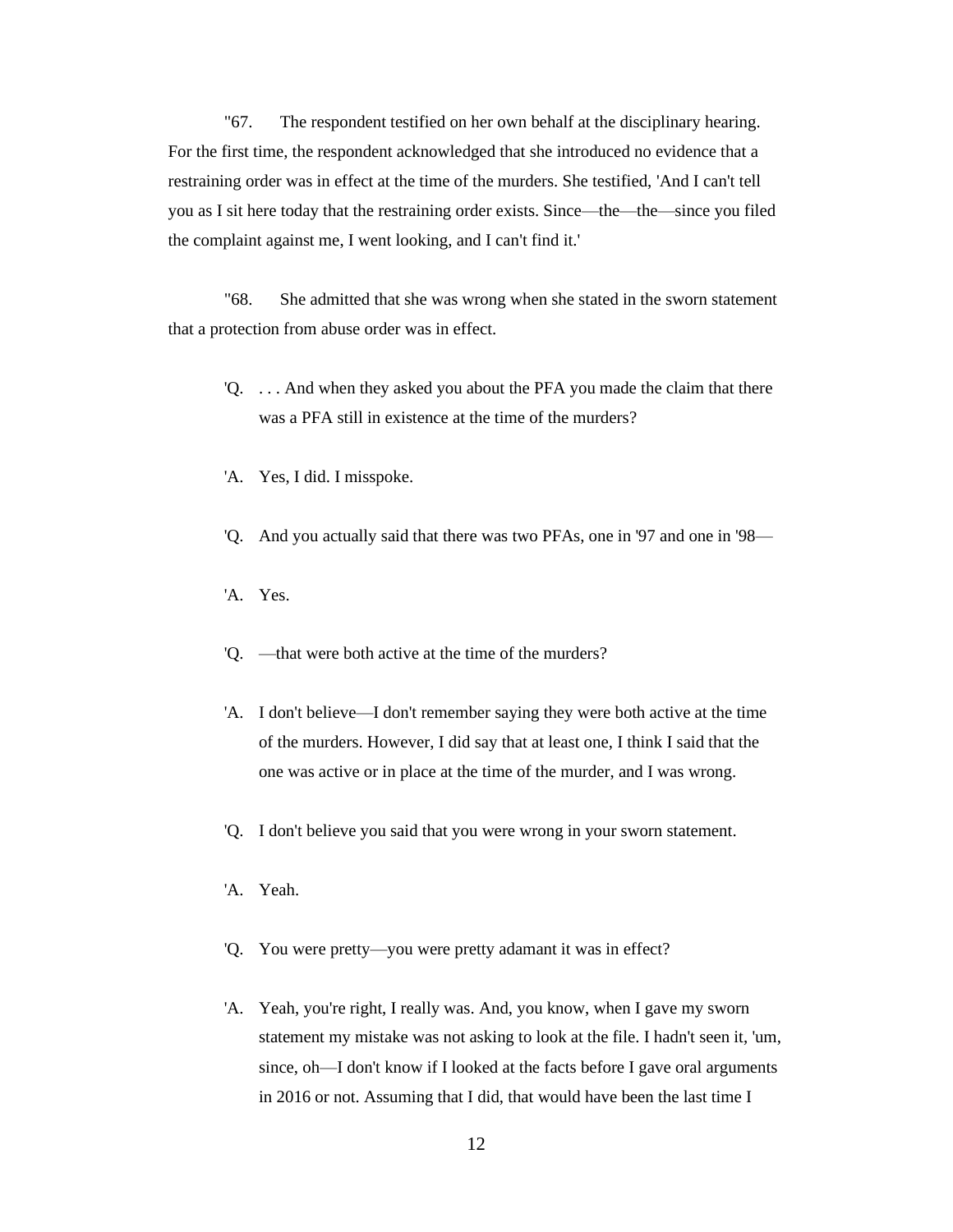saw, so it—it had been a couple years, two to six—two to six years, I think that is, since I had seen the file. And so, what I should have done, and I failed to do, was ask to look at the discovery before I gave my statement.

- 'Q. And if you went and looked at the discovery, what would it have told you?
- 'A. What it told me as I prepared for this hearing, that there is no document that's a restraining order.'

"69. The respondent testified that she did not plan to ask Sergeant Volle questions about a restraining order. But, during redirect-examination, the respondent asked Sergeant Volle about the existence of a protection from abuse order to differentiate Chandler from other suspects.

"70. The respondent testified that she did not recall that Sergeant Volle changed his testimony on recross-examination.

"71. The disciplinary administrator's office questioned the respondent about any attempts she made to verify whether the Douglas County District Court granted M.S.'s motion for an immediate restraining order. Initially, the respondent did not squarely answer the question. Rather, the respondent explained that it was not her practice to offer restraining orders into evidence and it was Chandler's conduct that was relevant not whether an order was issued restraining her from contacting M.S. Eventually, the respondent testified that she could not recall whether she looked for an order in the divorce file during the criminal investigation and prosecution. Likewise, she could not recall whether she directed someone else to look for an order in the divorce file. *But see* (The respondent testified that she did not 'try to verify whether or not an order had resulted from this motion filed in October of '98.')

"72. During the disciplinary hearing, the respondent testified that prosecutors use the term, 'protection from abuse orders' or 'PFA' interchangeably with other types of orders including restraining orders, protective orders, no contact bond conditions, no contact probation conditions, and no contact provisions in divorce cases. Additionally, the respondent called other witnesses who testified similarly.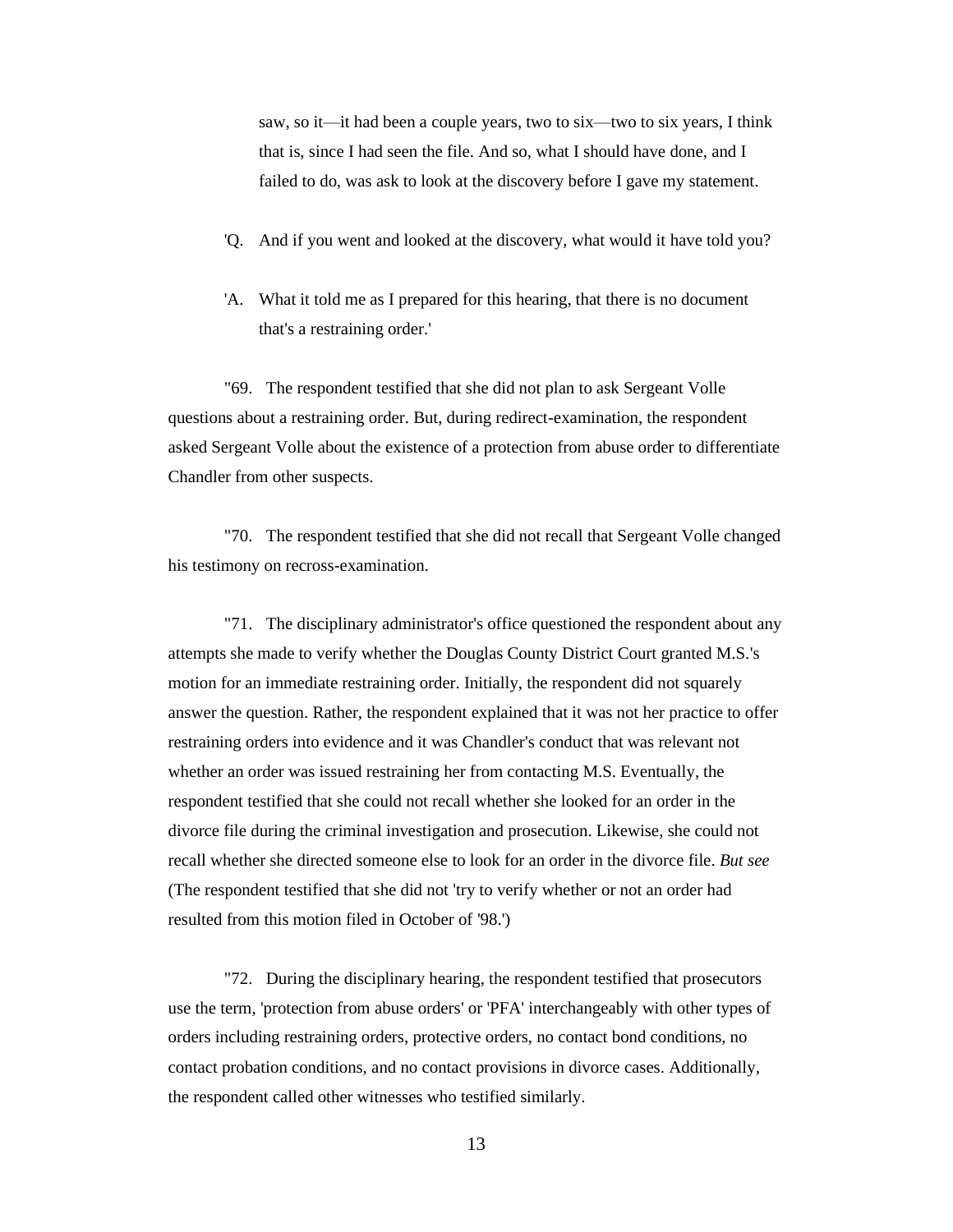#### "Five Minute Phone Call

"73. On July 5, 2002, two days prior to the murders, Chandler called M.S. seven times. One of the phone calls lasted five minutes.

"74. During opening statement of Chandler's jury trial, the respondent alleged that during the five-minute phone call M.S. told Chandler that he was engaged to marry K.H. The respondent implied that news of the engagement prompted Chandler to travel to Kansas and murder M.S. and K.H. two days later.

"75. S.R., Chandler's sister, testified at Chandler's jury trial that Chandler was aware that M.S. was going to marry K.H. and that Chandler most likely learned the news during a conversation with M.S. S.R. did not testify about when Chandler learned that M.S. was going to marry K.H. The respondent did not question S.R. about the fiveminute phone call.

"76. During Chandler's jury trial, Agent Malick testified about his interview of S.R. Agent Malick confirmed S.R.'s trial testimony. Again, the testimony did not include any information about when Chandler learned that M.S. planned to marry K.H. Further, the respondent did not question Agent Malick whether S.R. reported that Chandler learned that M.S. planned to marry K.H. during the five-minute phone call.

"77. At trial, T.S., M.S.'s brother, testified that M.S. relayed a conversation to him that M.S. had with Chandler in the 'breezeway' of M.S.'s home. Specifically, T.S. testified that sometime in late May or early June 2002—more than a month prior to the murders—M.S. found Chandler in the 'breezeway' of his home. T.S. testified that, during that conversation, Chandler suggested to M.S. that they reconcile and that she move into his home so that they could again live together as a family. T.S. testified that, in response, M.S. told Chandler that he was marrying K.H. The respondent did not question T.S. about his knowledge of the five-minute phone call.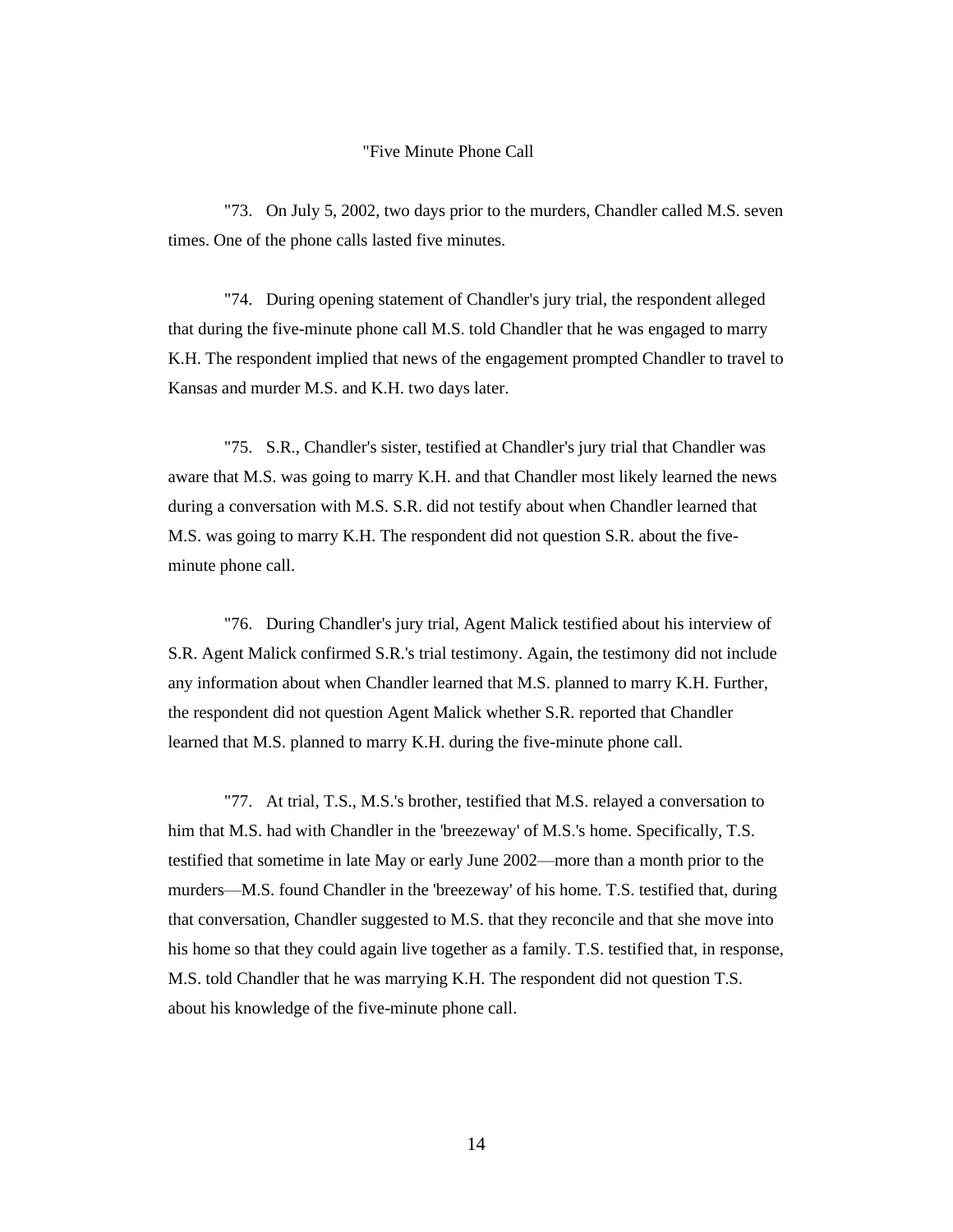"78. During closing argument, the respondent, again, asserted that two days prior to the murders, during the five-minute phone call, M.S. told Chandler that he was engaged to marry K.H.

"79. On appeal, Chandler asserted that the respondent's statements about the content of the five-minute phone call constituted error.

"80. During the oral argument, the Supreme Court questioned the respondent about her argument to the jury that M.S. informed Chandler of his engagement to K.H. during the five-minute phone call. In response to a question by Justice Johnson, the respondent asserted, 'We know exactly what happened during that phone call because [M.S.] told his brother, [T.S.]. . . . I'm going to get married to [K.H.] and I'm afraid of what that news will do when I tell [Chandler] because I'm afraid of what she will do . . . . ' Further, in response to a question by Justice Beier, the respondent confirmed her position that T.S. testified about the substance of the discussion between M.S. and Chandler during the five-minute phone call.

"81. Upon further questioning by the Supreme Court, the respondent abandoned her argument that T.S.'s testimony established that Chandler learned of the engagement in the five-minute phone call. *See also* (At the disciplinary hearing, the respondent agreed that T.S.'s testimony did not establish the substance of the five-minute phone call.)

#### "Escape Route Through Nebraska

"82. During her opening statement, the respondent stated that the State's evidence would show:

'. . . The defendant's actual route included that she went from Denver to Topeka, [M.S.] and [K.H.]'s house, and after killing both [M.S.] and [K.H.] in an interest to get out of the state as quickly as she could, she drove directly up to Nebraska. After she gets to Nebraska, she turns around and goes home heading towards Denver. This route matches the defendant's gas purchases and the defendant's gas consumption by her credit card receipts. It is the only route that matches that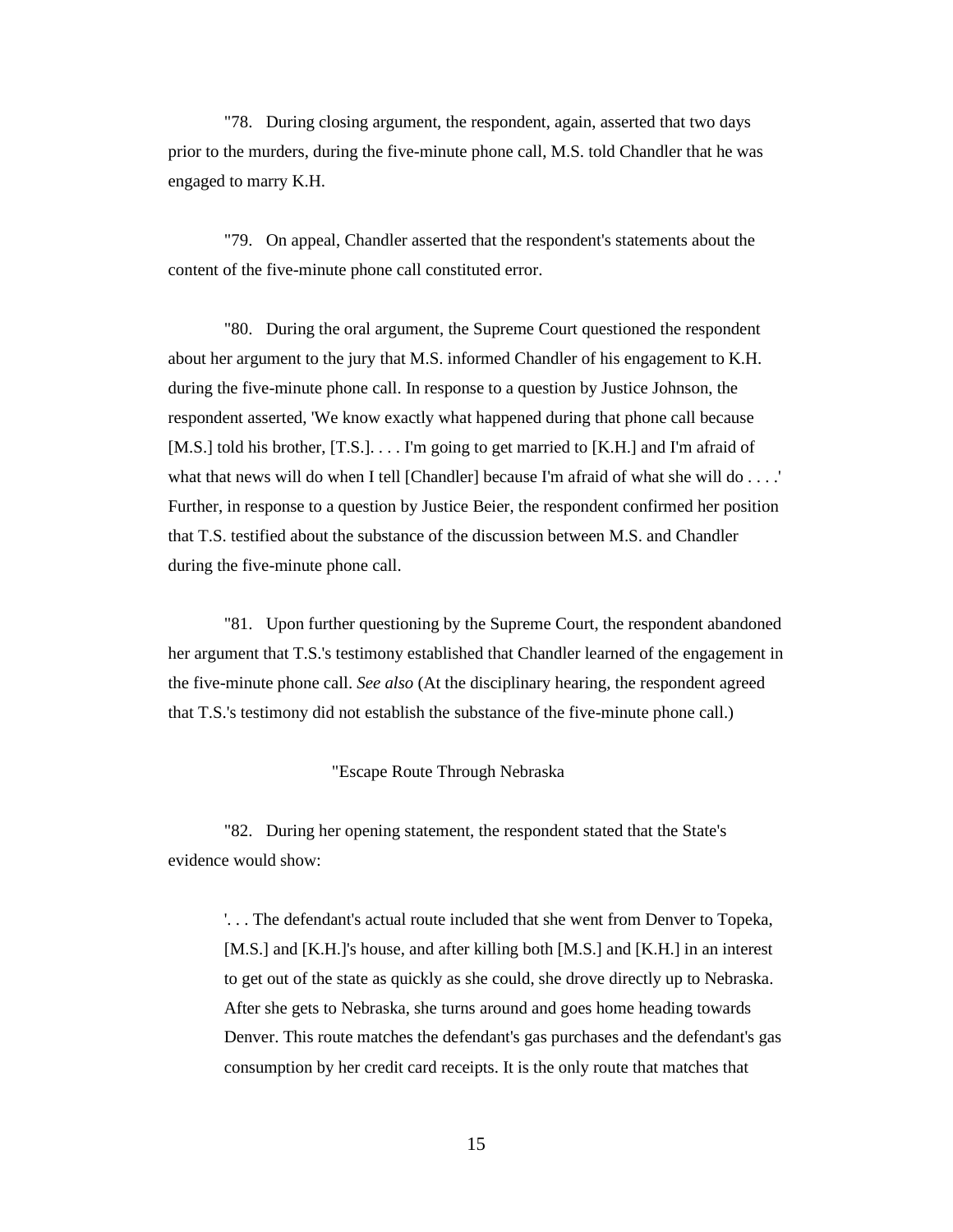she's attributed to. Meaning, what we know she bought in gas is not consistent with what she told Detective Volle she did. It is not consistent with what she told [J.B.] she did the weekend of the murder.'

"83. Before the jury, the respondent asked Sergeant Volle whether there was 'a route other than going east that would have taken a person out of Topeka into another state that's the quickest route to get out of Kansas.' Defense counsel objected and requested a sidebar. The attorneys approached the bench and defense counsel argued that the question called for speculation. The respondent responded, 'Your honor, what I'm trying to explain is that if a person heads north, they can get out of [the] state into Nebraska, and it may be that I asked it inartfully, but I will not be asking for a route, only that heading north out of Topeka you get out of the state.' The district court sustained the objection.

"84. During the balance of the trial, the respondent put on no evidence to establish that Chandler drove through Nebraska to return to Colorado.

"85. Later, during the respondent's rebuttal closing argument, the respondent made an additional reference to the Nebraska exit theory, 'What these two gas cans [do] match up with is it gives her enough fuel to get from Denver to Topeka to do the killing and get out of the state. That's the significance of the gas cans. Otherwise her 27-mileper-gallon can't be done.'

#### "Internet Searches

"86. During the investigation into the murders, computers associated with Chandler were seized and turned over to the Kansas Bureau of Investigation for examination. Kansas Bureau of Investigation Agent John Kite examined the computers and prepared reports regarding his findings. In addition, an additional investigator, Mark Johnson, examined the computers associated with Chandler.

"87. In her opening statement, the respondent told the jury that Agent Kite would testify that Chandler 'accessed articles on CJ Online that dealt with how to defend against murder charges and articles that dealt with sentencing in murder charges.'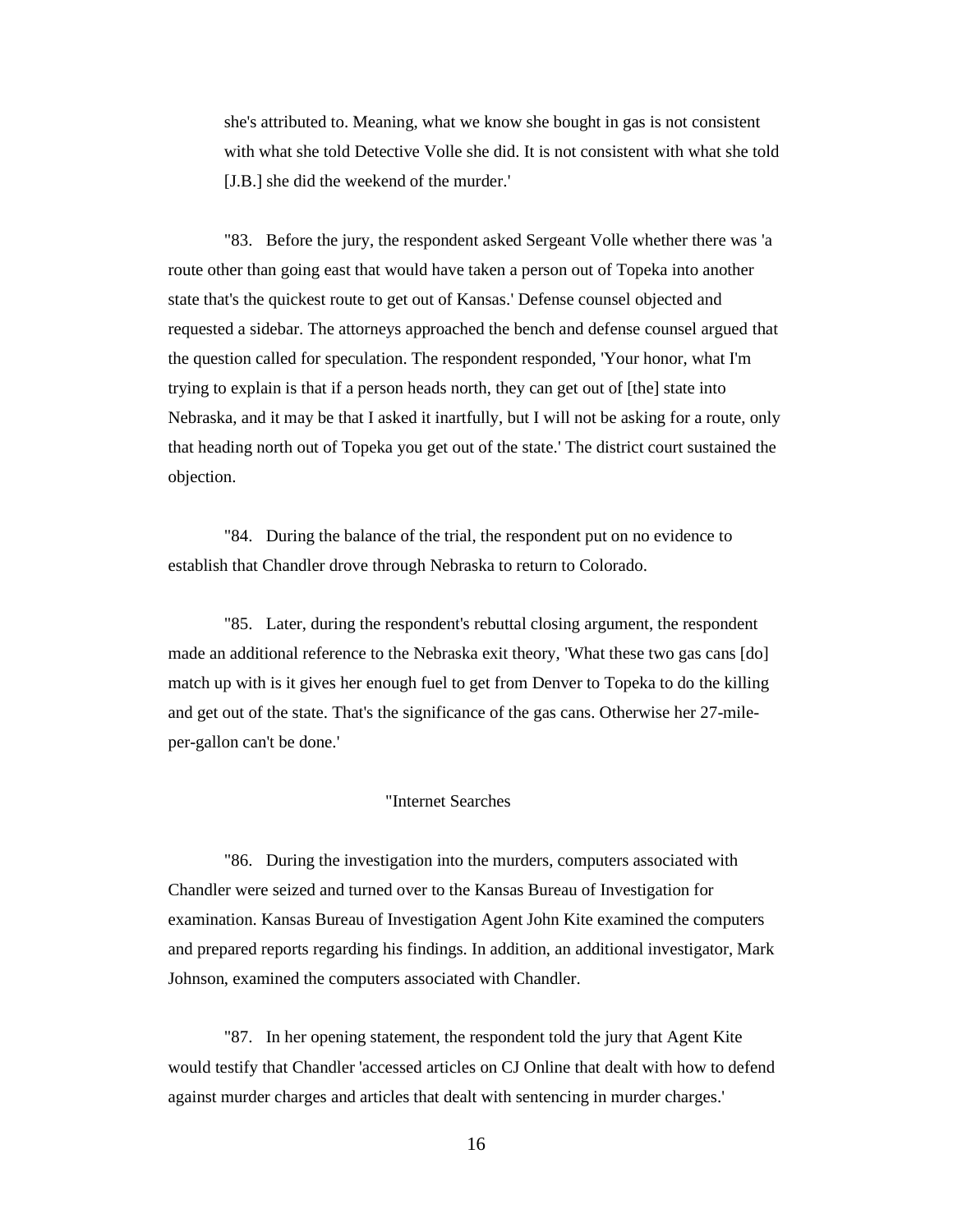"88. During her direct-examination of Agent Kite during Chandler's jury trial, the respondent asked Agent Kite several questions about Internet searches conducted on the computers associated with Chandler. During the examination, the following exchange occurred:

- 'Q. Did you find anything related to viewing articles on CJ Online or the Topeka Capital-journal [*sic*]?
- 'A. Yes. I found HTML fragments that produced search results for CJ Online that had related articles about the homicide and the investigations into them.
- 'Q. And then at the one-year anniversary, did you also find a search regarding these homicides and the investigation into them?

'MR. BENNETT: Just for clarification, anniversary of what?

'MS. SPRADLING: [M.S.] and [K.H.]'s murder.

. . . .

- 'Q. Did you find the anniversary of the double homicides that there had been another search regarding or looking into CJ Online about the homicides?
- 'A. The HTML fragments I found that related to that produced a story which was the one-year anniversary story by Tim Hrenchir.'

The respondent did not question Agent Kite whether Chandler searched the Internet for articles about how to defend against murder charges or articles about sentencing in murder charges. Further, during cross-examination, Agent Kite indicated that in his examination of Chandler's computers, he did not find anything 'that was significant to [him] that occurred prior to July 7, 2002.' The respondent did not call Mark Johnson to testify regarding his examination of Chandler's computers. The respondent put on no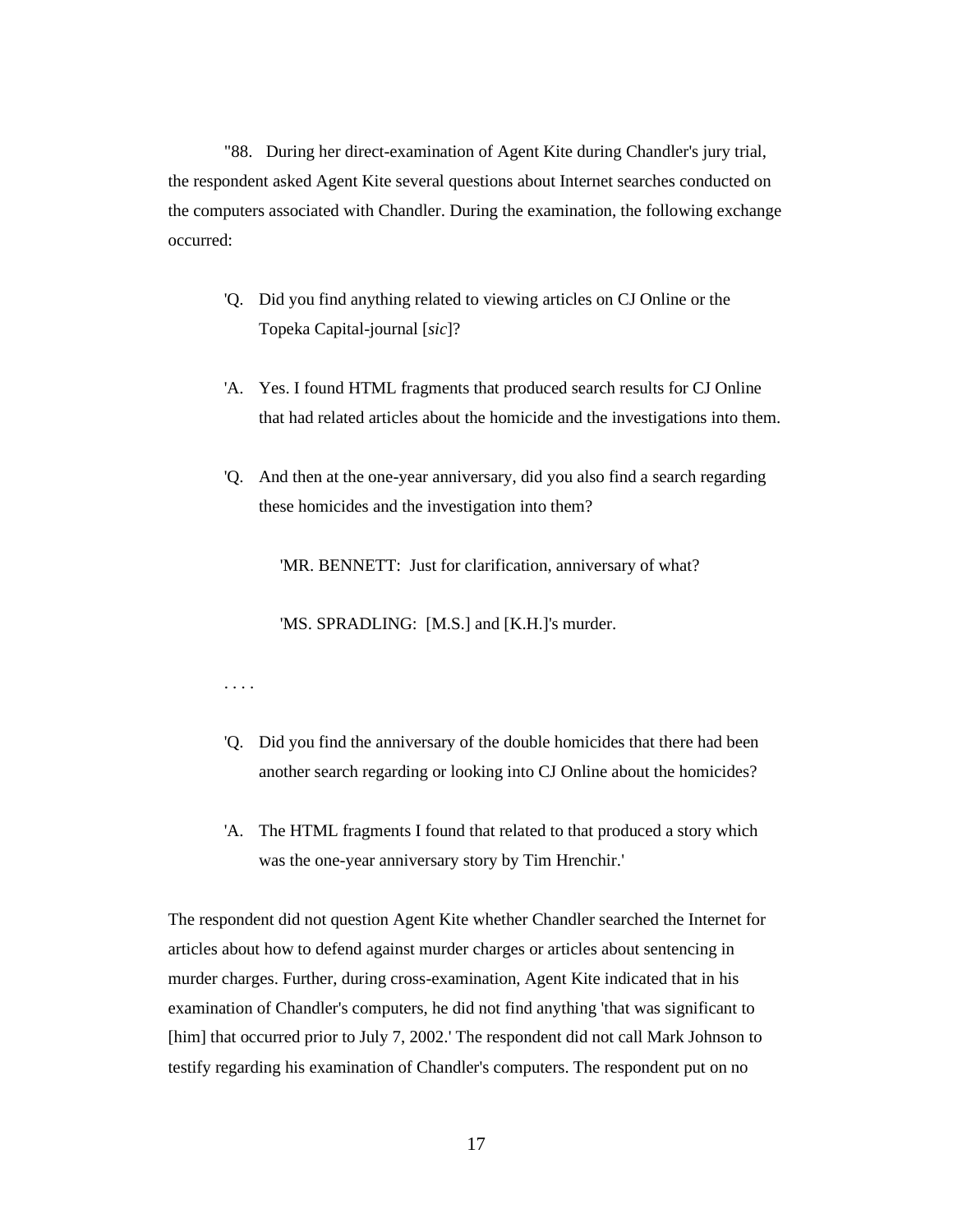other evidence regarding Chandler's Internet searches or Chandler's access to online articles regarding how to defend against murder charges or about sentencing in murder cases.

"89. During the disciplinary investigation, the respondent made a sworn statement. During that sworn statement, the respondent testified that Chandler conducted the Internet searches that the respondent referenced in her opening statement and closing argument. She testified during the disciplinary hearing that Agent Kite told her during trial preparation that Chandler made those searches. She indicated that she did not recall the questions that she asked Agent Kite during the jury trial but she testified that she intended to ask him about Internet searches and articles accessed relating to murder charges.

"90. On September 19, 2019, as part of the disciplinary investigation, Agent Kite gave a deposition. During the deposition, Agent Kite specifically denied ever finding evidence that Chandler accessed articles regarding how to get away with murder, how to defend against murder charges, or sentencing in murder cases. Furthermore, Agent Kite denied ever conveying such information to the respondent during a pretrial meeting. At the disciplinary hearing, Agent Kite again testified that he did not find evidence that Chandler conducted Internet searches about how to defend against murder charges or sentencing in murder cases.

"91. Because of the conflict in testimony, the hearing panel must weigh the credibility of the witnesses in light of all the evidence presented. The respondent did not pose any questions to Agent Kite designed to elicit testimony to establish that Chandler conducted Internet searches on how to defend against murder charges or on sentencing in murder cases. Further, Agent Kite's reports do not contain any conclusions that Chandler conducted Internet searches on how to defend against murder charges or sentencing in murder cases. Because other evidence corroborates Agent Kite's testimony, because Agent Kite has no reason to fabricate, because the respondent did not ask Agent Kite any questions designed to elicit the information, because the respondent has expressed that she does not recall a number of facts in this case, because the respondent has now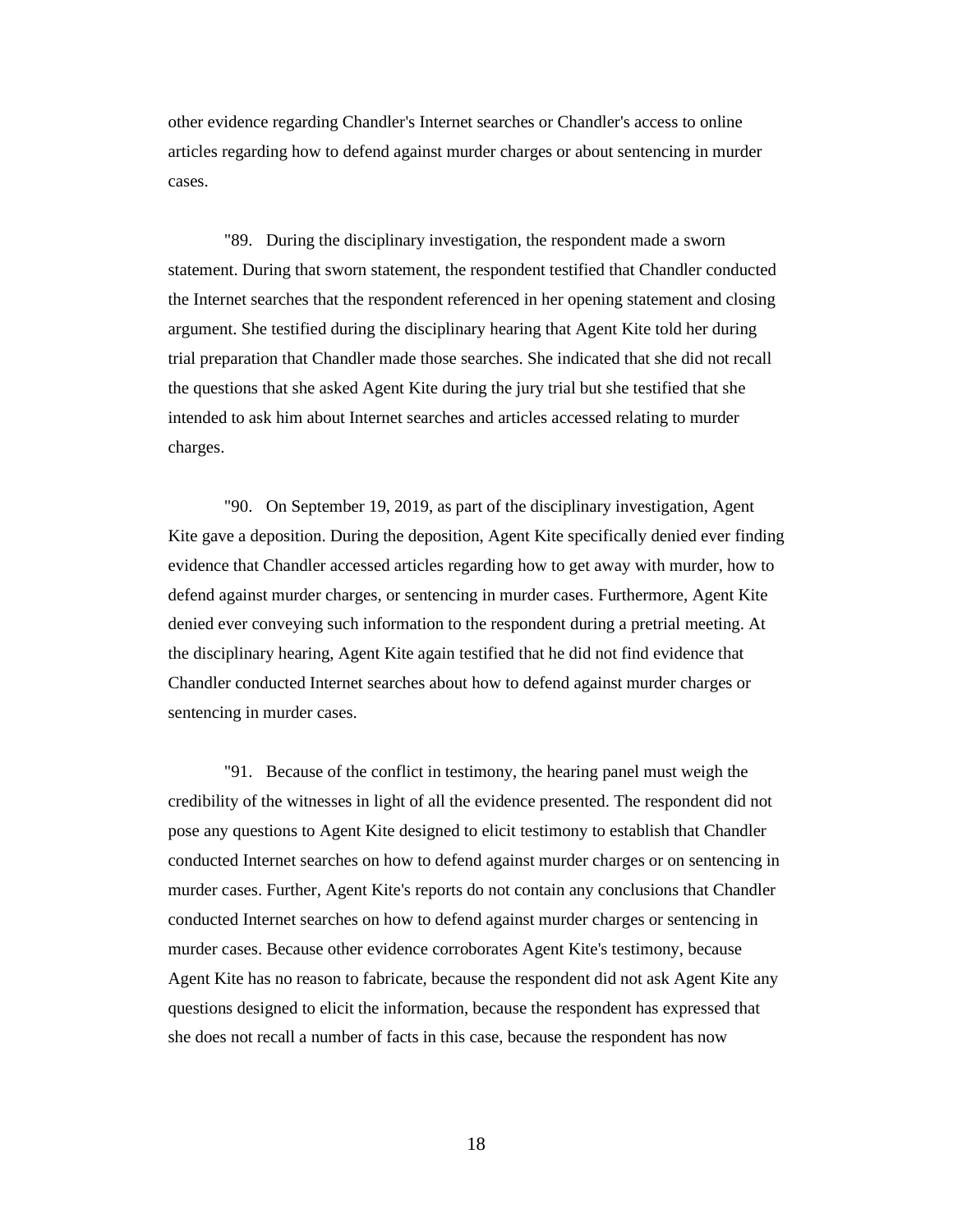admitted that other statements she made previously were incorrect, and because the respondent misstated evidence, the hearing panel accepts Agent Kite's testimony and rejects the respondent's testimony in this regard.

### "Chandler Thinks She is Smarter

"92. During the murder trial, the respondent called Chandler's former employer, J.M. to testify. During his testimony, J.M. testified that Chandler's intelligence was 'probably above average.' The respondent did not present any additional evidence regarding Chandler's intelligence. *Chandler*, 307 Kan. at 688.

"93. During closing argument, the respondent said, 'she's smart, she's got high intelligence and she thought she was smarter than the police department and she thought she was smarter than the jurors and it's not true, . . . And we have you. She's not smarter than the cops, [and] she's not smarter than you.'

#### "Reference to S.R. in Gallery

"94. Shortly before the parties made closing arguments in Chandler's jury trial, the district court admonished the parties to refrain from asking members of the gallery to stand up during the closing arguments. The admonition was aimed at the respondent based on an experience in a previous case. The district court also stated, 'Do not do that in this case. I don't want references to folks here at all.'

"95. Despite the district court's clear order, during her closing argument in the Chandler jury trial, the respondent referred to S.R. and pointed out that S.R. was giving the respondent 'a look.' Specifically, the respondent stated, '[t]hat's the defendant and her close friend [S.R.] that I'm getting a look from talking about what a great day it was because [P.W.] was dead and can't put the defendant in Kansas.'

"96. At the oral argument, the following exchange occurred between the respondent and Justice Rosen: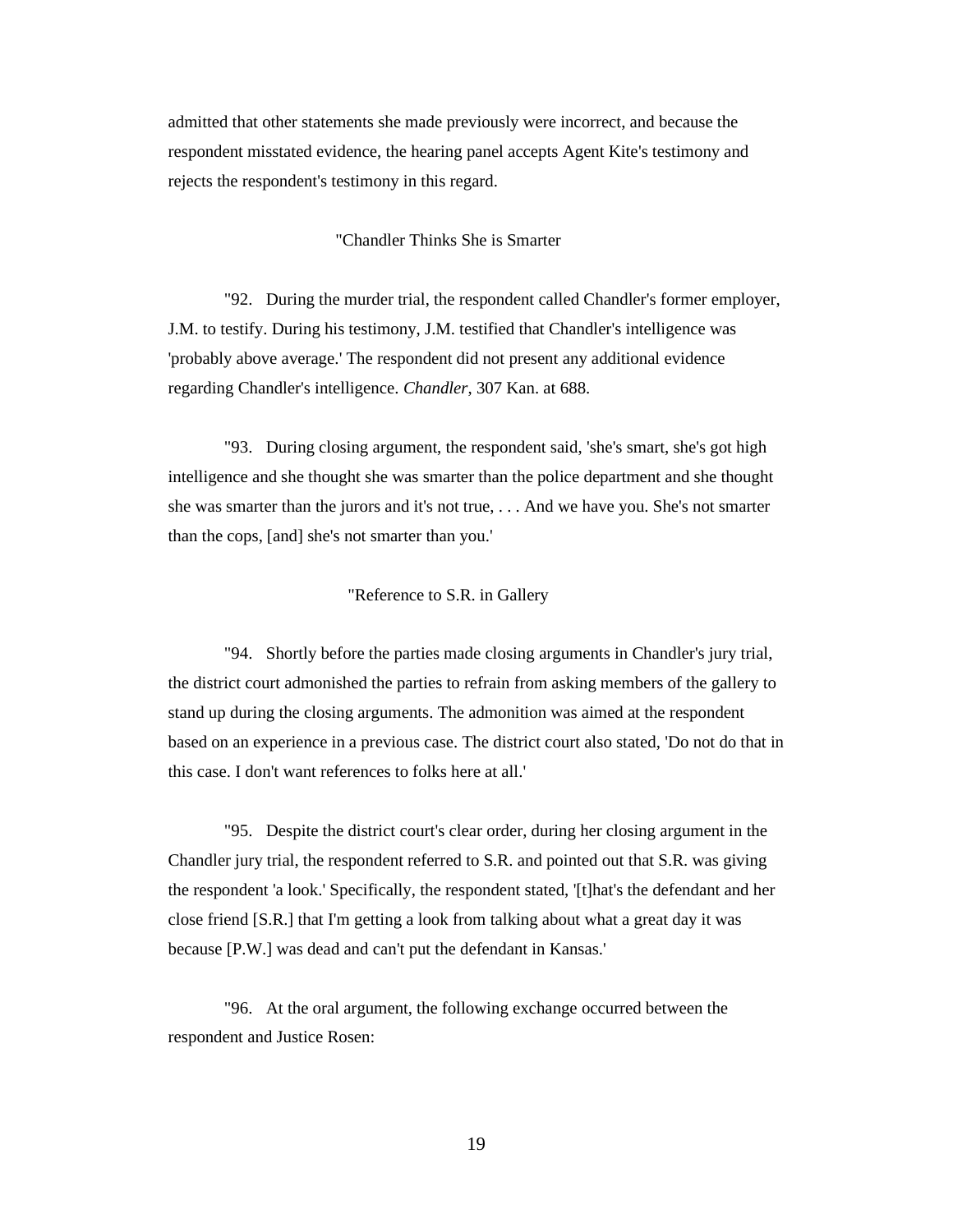'JUSTICE ROSEN: Well, I'll jump in with what I think is misconduct, and that's right off the bat you were warned not to refer or to have anybody in the gallery stand up, . . .

'MS. SPRADLING: Yes, sir.

'JUSTICE ROSEN: And then there was "I don't want you to do that in this case. I don't want references to folks here at all." And then during your closing argument you do exactly what the trial Court emphatically told you not to do. . . .

. . . .

'MS. SPRADLING: And, actually, let me disagree with you, please. . . . There was no one who stood up in the Chandler case. I didn't request anyone to stand up in the Chandler [case].

'JUSTICE ROSEN: Any reference to, you said "I'm getting a look." . . . and you're referring to the defendant's sister, I believe.

. . . .

'JUSTICE ROSEN: You're referring to someone in the gallery, and the Court told you not to do that.

'MS. SPRADLING: Let me disagree with the analogy, if I could, please. I do not think that saying that the defendant's sister who was mean mugging the State is akin to asking half of the gallery to stand up during closing argument. So I respectfully disagree that I did the same thing that the Court asked me not to.'

"97. At the disciplinary hearing, the respondent generally acknowledged that she violated the district court's order by pointing out S.R. in the gallery when she testified as follows: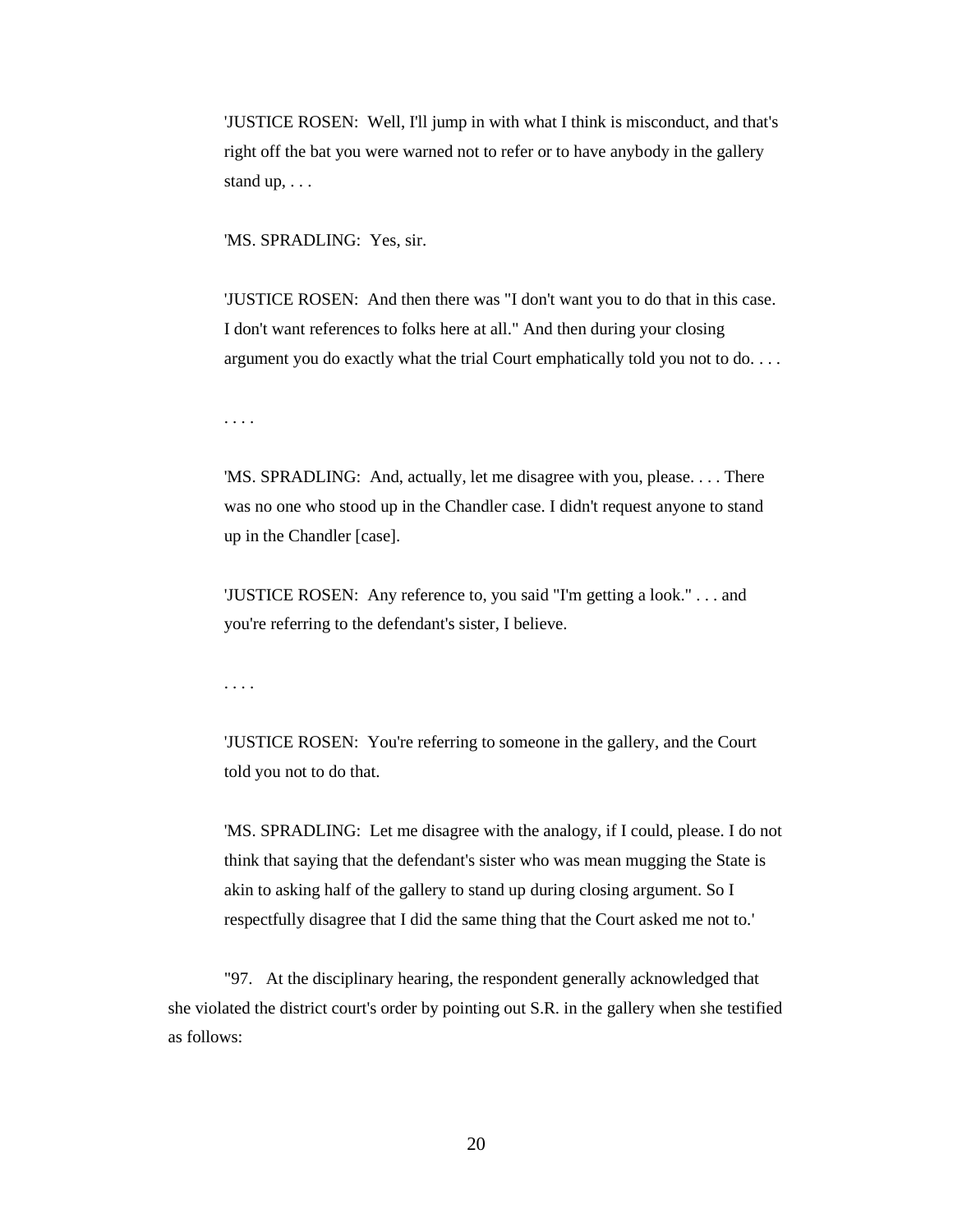'I admit today it was wrong. I didn't at the time believe that I was violating the Court's order. My understanding of the Court's motion in limine, or pretrial order, was that I was to not have anybody stand. I still had that belief at oral argument. But I shouldn't have commented on it. You just take those looks and go on would have been the better approach.'

#### "Robbing the Children of Their Father

"98. In the rebuttal portion of her closing argument, the respondent argued, '[n]ow the State, just like the defense, would also like to implore you not to convict an innocent person. That would be horrible. Don't convict an innocent person. Instead, convict her because she killed [M.S.], she killed [K.H.], and she robbed her own children of their father and his fiancé [*sic*]. . . .[']

"99. During the respondent's sworn statement, the respondent disagreed with the Supreme Court and testified that her statement was factual—by killing M.S. and K.H., Chandler robbed her children of their father.

"100. At the disciplinary hearing, the respondent simply stated that the statement was made in the 'heat of the moment.'

#### "Prosecution of Jacob Ewing

"101. In 2016, the Jackson County Attorney filed six criminal cases against Jacob Ewing, charging him with committing numerous sex crimes against several individuals. The county retained the respondent as a special prosecutor to handle the prosecution of the criminal cases against Ewing.

"102. On February 14, 2017, the respondent filed a motion to consolidate two of the six cases for trial, cases numbered 2016-CR-195 and 2016-CR-203. Those cases involved J.M. and M.W. The district court granted the respondent's motion and scheduled a jury trial.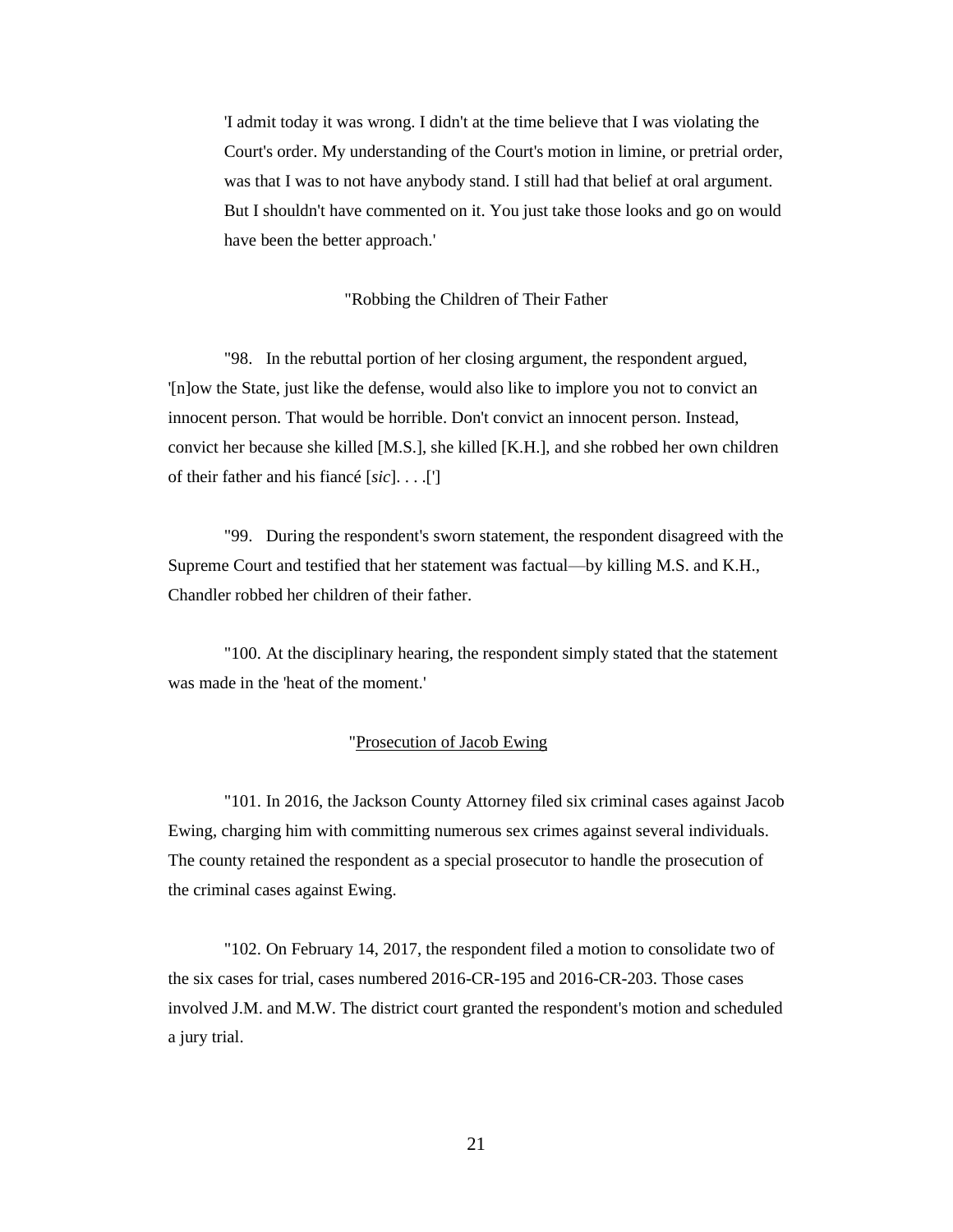"103. On June 26, 2017, a five-day jury trial commenced. The jury found Ewing guilty of two counts of rape, four counts of aggravated criminal sodomy, two counts of battery, one count of possession of drug paraphernalia, one count of hosting minors consuming alcohol, and one count of furnishing cereal malt beverages to a minor.

"104. Ewing appealed his convictions to the Court of Appeals, arguing, among other issues, that the respondent committed prosecutorial error during her closing argument.

### "Touch DNA

"105. During her closing argument, the respondent stated:

'Now, [J.M.] told everyone, and there's no contradiction to this, that when she went to bed in the defendant's bed she was fully clothed. Why is that important? It's important because of the defendant's DNA around the waistband of [J.M.'s] panties. You cannot get the defendant's DNA there unless [J.M.] was unclothed. She went to bed in panties and sweats. Unless the sweats are taken off, she would not have the defendant's DNA there. And the only reason that [J.M.'s] panties were exposed was because the defendant took her pants off.'

The respondent informed the jury that Ewing's DNA could not—as a certainty—be on J.M.'s underwear waistband unless her sweat pants had been removed by Ewing. The respondent's argument is not supported by the evidence at trial. First, J.M. testified that she did not remember whether she had changed clothes in Ewing's bathroom or his bedroom and she did not remember whether she laid the sweat pants on Ewing's bed before changing into them. Further, Rachel White, a forensic scientist with the Kansas Bureau of Investigation, testified that touch DNA occurs when 'an individual has simply touched an item and left behind some of their skin cells just in the process of touching that item.' Further, White testified that touch DNA could transfer from bed sheets to underwear by simply laying down on bed sheets.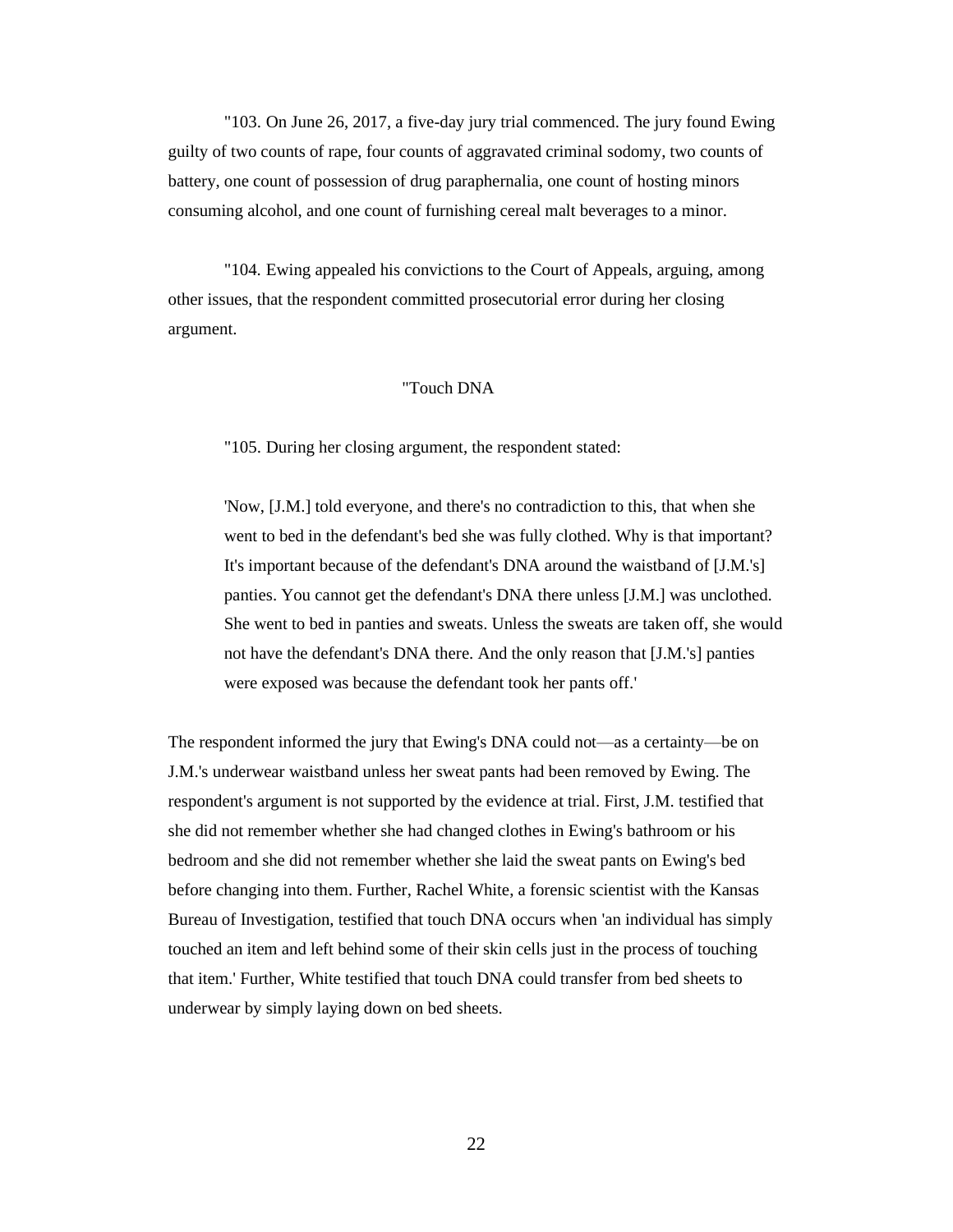#### "Low-Functioning Young Woman

"106. The respondent asserted that a witness was low functioning and also asserted that Ewing liked to 'watch autism abuse pornography.'

"107. At the disciplinary hearing, the respondent testified that the jury observed the witness' testimony and it was clear from how she presented that the witness was lowfunctioning.

"108. Additionally, Shawna Miller, the Jackson County Attorney testified at the respondent's disciplinary hearing regarding whether the witness was low functioning. Specifically, Ms. Miller testified regarding her experience with the witness during Ewing's preliminary hearing, as follows:

'A. One thing[]that sticks out to me is I conducted the preliminary hearing and I questioned her on the stand, and, 'um, one thing in particular is right when I got to kind of the very, very difficult part of her testimony where we had to start talking about penetration, she kind of froze and seemed to just not respond for—it was probably only a few seconds, but it seemed like a long time.

'And at some point later there was discussion that—I think it was on her cross-examination by defense she explained that she had disassociated. That was kind of her way of coping with trauma and she had done that because she was being asked to remember something that was extremely traumatic for her. So that was one of the reasons that they brought that up.

'Another thing that I would just note in dealing with her is that, 'um, I almost had to examine her like I would examine a young child. Had to use very simple terms. She was very easily confused by the questions. We had to ask very simple questions. It's kind of hard to articulate other than to say that I had to ask her questions like I would a very young child on the stand, not somebody who was in her early twenties, late teens.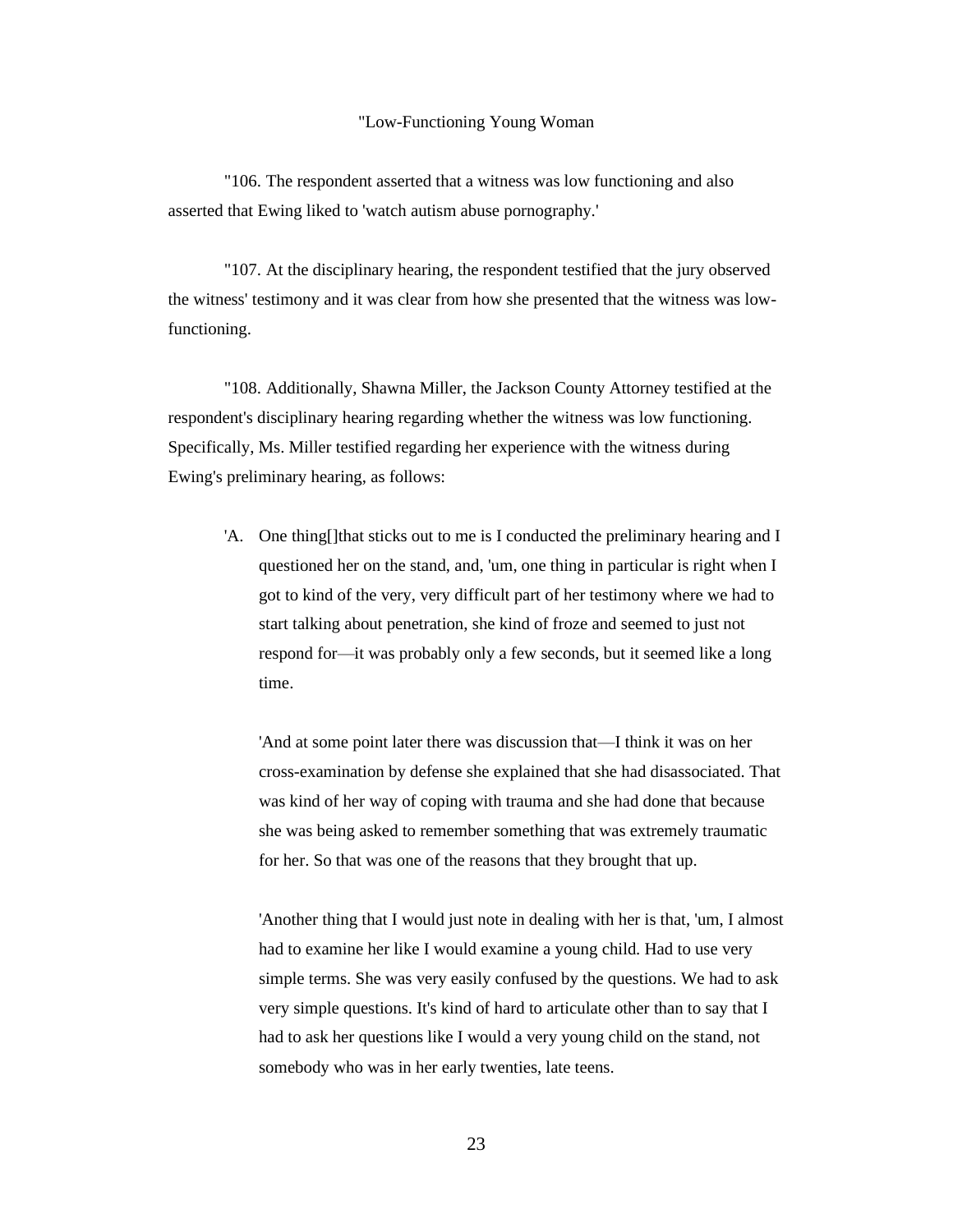- 'Q. And does she have a fidgeting issue?
- 'A. She does, yeah, 'um . . .
- 'Q. Is it—is it one of those that—the Supreme Court Justice Hand, [*sic*] "pornography, you know it when you see it," but is it one of those that when you see it you realize there's some mental issues going on there? Just—
- 'A. Yeah.
- 'Q. Yeah. And—
- 'A. It's pretty evident.
- 'Q. And can you just describe it a little bit, because one of the issues we have is not making the record—
- 'A. Right.
- 'Q. —so I apologize, and I hope JM isn't—doesn't need to be embarrassed about any of this, but we—we've got to put it in this record so we've got it, so . . .
- 'A. It would just go back to, you know, she was very childlike, and just having to ask her questions as you would a young child. Very simple words. Simple questions. Breakdown your questions into very simple, small answers. You could tell that she—you could tell that she was very traumatized obviously with the disassociation that I described. She acted as a young child would on the stand. You mentioned fidgeting, just kind of keeping her attention, keeping her focused was a little bit of a challenge, too.'

Miller's testimony, however, was not evidence that was presented to the jury in the underlying jury trial.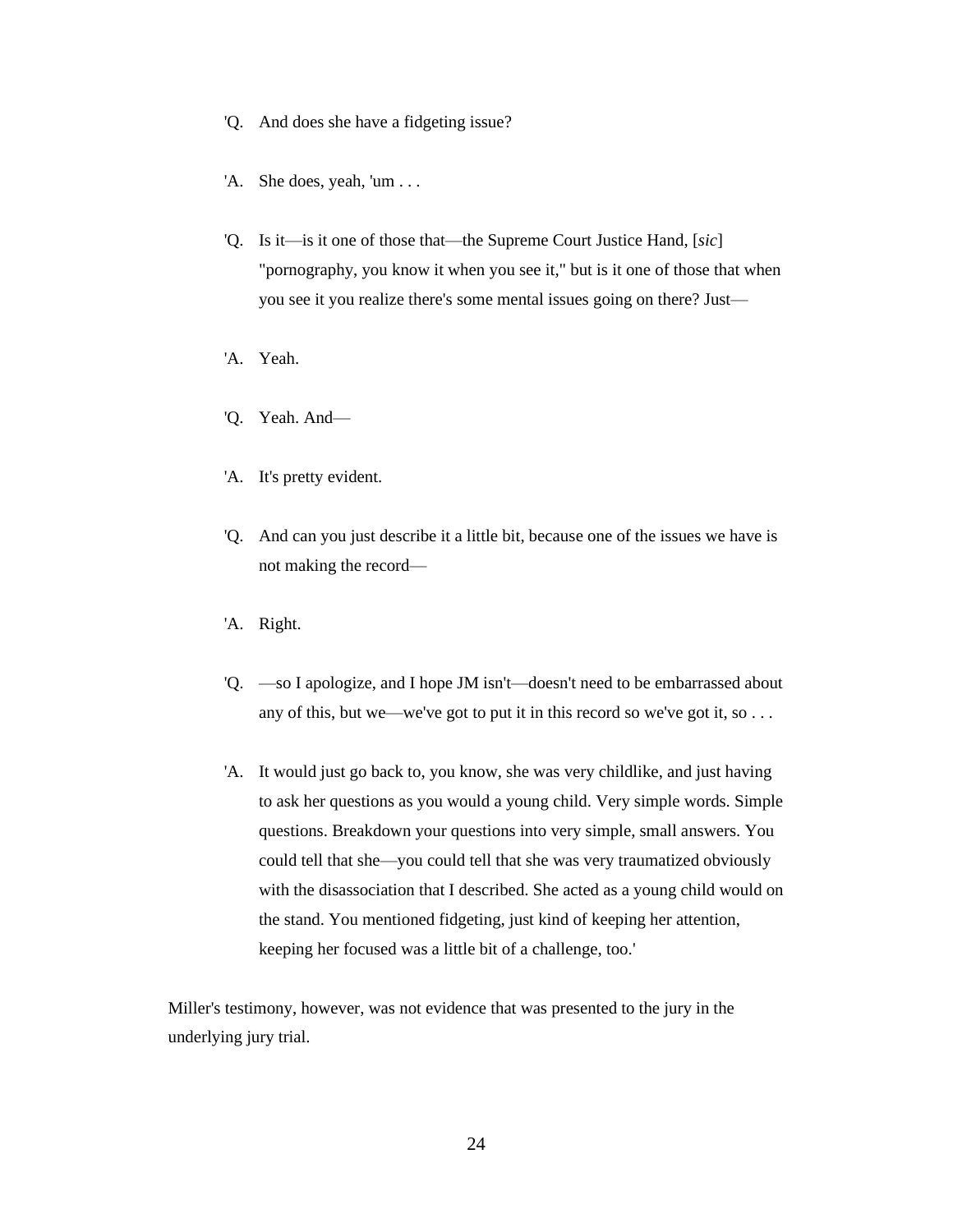#### "Victimized on Social Media and Looking for Attention

"109. In her closing argument, the respondent argued:

'. . . [t]he delay in the reporting is in part because of what we saw in this courtroom, because women who have been sexually assaulted do not want to be cross-examined on it. They do not want to tell well-intending but still strange people to them about a sexual experience. They do not want to be victimized on social media by the defendant's friends or family. They do not want to have the embarrassment, the humiliation that these young women have had to know.'

"110. The respondent also argued:

'. . . Are these gals looking for attention? The only attention they've got in this case is negative attention. [They] both were described as passive, shy. They're not looking for attention. There's pictures of [J.M.'s] vagina put into evidence. Anybody want that attention? Dr. Allison talked to you about women do not report because they don't want the attention. This is a scarlet letter, is what this case is about, and the scarlet letter is simply this, that these three women have been branded. In the public and social media they've been branded, and nobody seeks out that type of attention. The ugliness that has been directed towards these women can be taken into consideration for you when you decide whether or not you believe their testimony.'

"111. There was no evidence presented at trial that M.W. or J.M. were victimized on social media by Ewing's friends or family. Further, during the testimony of the Chief Detective of the Jackson County Sheriff's Office, the district court sustained an objection to the respondent's question about contact between M.W. and Ewing's family. The district court ruled that Ewing's family's behavior toward M.W. was irrelevant to the material issues at trial.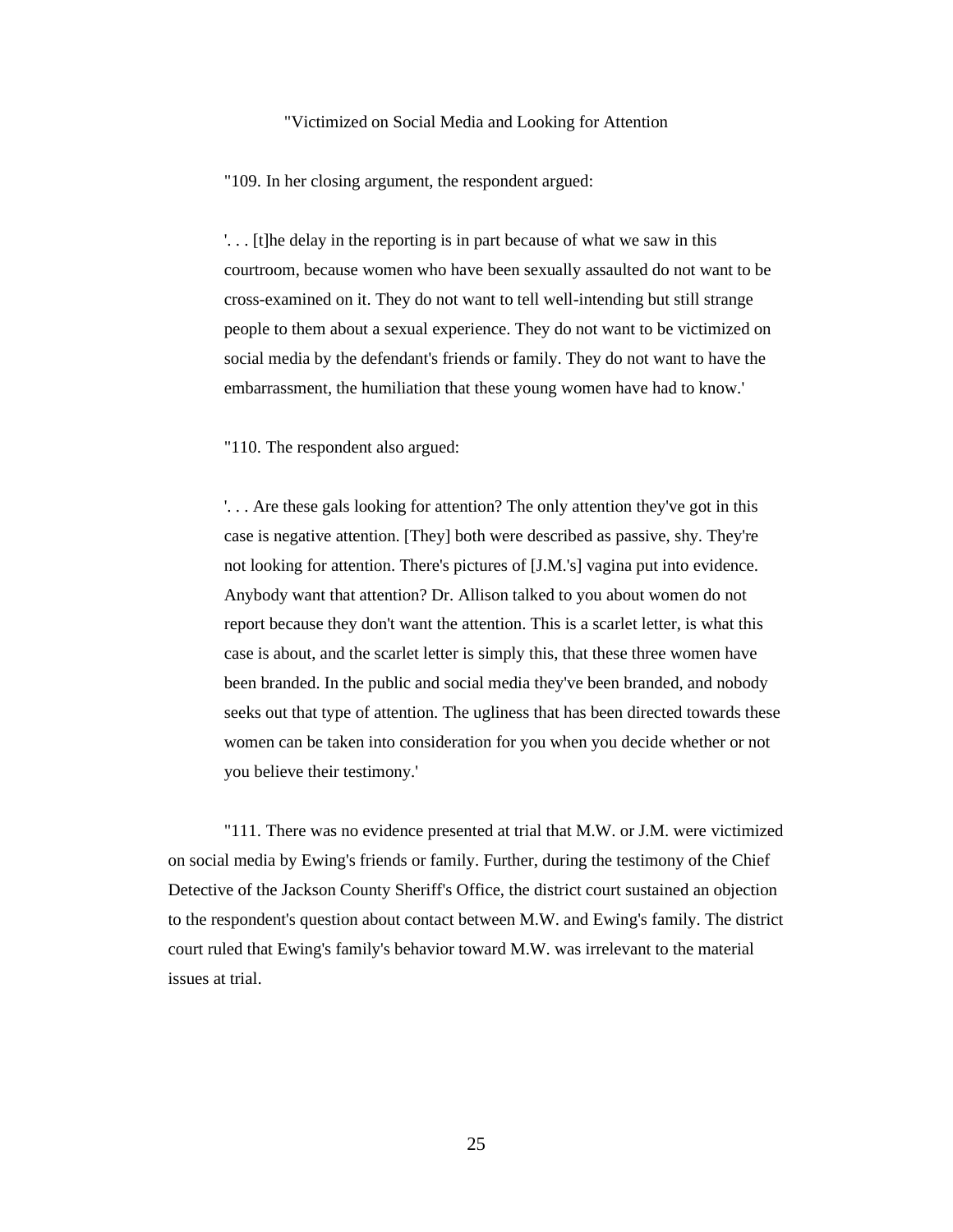### "If There was Sex It was Nonconsensual

"112. During closing argument, the respondent also stated that 'in [M.W.'s] case the defendant acknowledges that they had sex. It's different from [J.M.'s], but in [M.W.'s] case the defendant is saying it was consensual. So with [J.M.] you have to decide whether they had sex or not. If they did, it could not have been consensual.'

"113. The respondent's statement boils down to if the jury concluded that Ewing and J.M. had sexual contact, then the sexual contact was nonconsensual. While Ewing did not assert consent as a defense, he maintained that he could not recall the events of the night in question.

"Watching Pornography on Mobile Phone and Autism Abuse

"114. During the final moments of the respondent's initial closing argument, the respondent reminded the jury that Ewing's mobile phone had been seized and examined. The respondent then stated, '[n]ow, folks, while the defense is telling you that the defendant did not watch those videos[,] know this, the evidence shows differently.'

"115. Agent Malick testified before the jury that he could not say with any certainty 'what section of the video was watch[ed] or was not watched.' Also, Agent Malick testified that the data from the mobile phone suggested that only portions of the videos were watched and the data from the mobile phone did not support a conclusion that Ewing watched the videos in their entirety in one sitting.

"116. During the rebuttal portion of her closing argument, the respondent stated, 'now, the defense says this is all smoke. It's not smoke, it's evidence of an attitude of what—of how you treat women. . . . Autism abuse, yes, he does.'

"117. In August 2018, after Ewing filed his brief, but while his appeal was still pending, Ewing's mother, W.E., filed a disciplinary complaint against the respondent.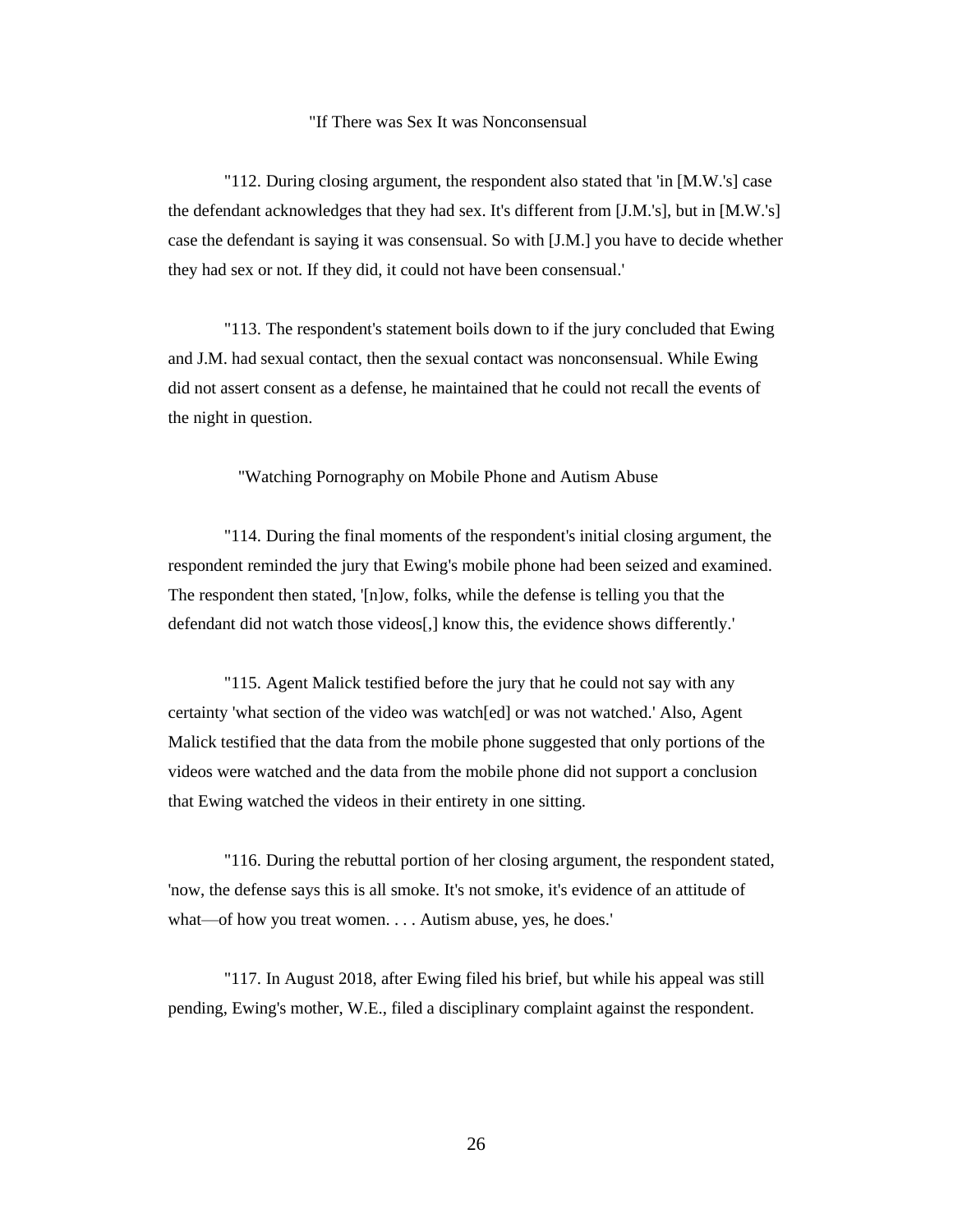"118. The Court of Appeals reversed Ewing's convictions. The Court of Appeals based the reversal on cumulative error. The Court of Appeals concluded that the district court's erred in admitting State's Exhibit 66 (a DVD containing a compilation of pornographic videos) into evidence. In addition, the Court of Appeals concluded that the respondent engaged in prosecutorial error (not misconduct), that the respondent failed to show that the cumulative error was harmless beyond a reasonable doubt, and that Ewing was denied a fair trial. The Court of Appeals remanded the cases for a new trial. The Supreme Court denied the State's petition for review.

### "*Conclusions of Law*

"119. Based on the above findings of fact, the hearing panel concludes as a matter of law that the respondent violated Kansas Rules of Professional Conduct 1.1 (competence), 3.1 (meritorious claims and contentions), 3.3 (candor to the tribunal), 3.4 (fairness to opposing party and counsel), 8.1 (disciplinary matters), and 8.4 (professional misconduct), as detailed below.

### "Prosecution of Dana Chandler

"Protection from Abuse Order

"120. In the K.S.A. 60-455 motion filed pretrial, the respondent sought permission to offer evidence of the motion for immediate restraining order filed in October, 1998. In the K.S.A. 60-455 motion, the respondent did not seek permission to admit evidence of an order restraining Chandler from contacting M.S.

"121. Because the respondent accurately described the evidence in the K.S.A. 60- 455 motion, because in that motion the respondent did not seek to introduce evidence of an order restraining Chandler, and because the respondent never saw the order, the hearing panel concludes that, when the respondent filed the motion to admit K.S.A. 60- 455 evidence, the respondent knew that she had no evidence to establish that the district court granted M.S.'s motion for an immediate restraining order.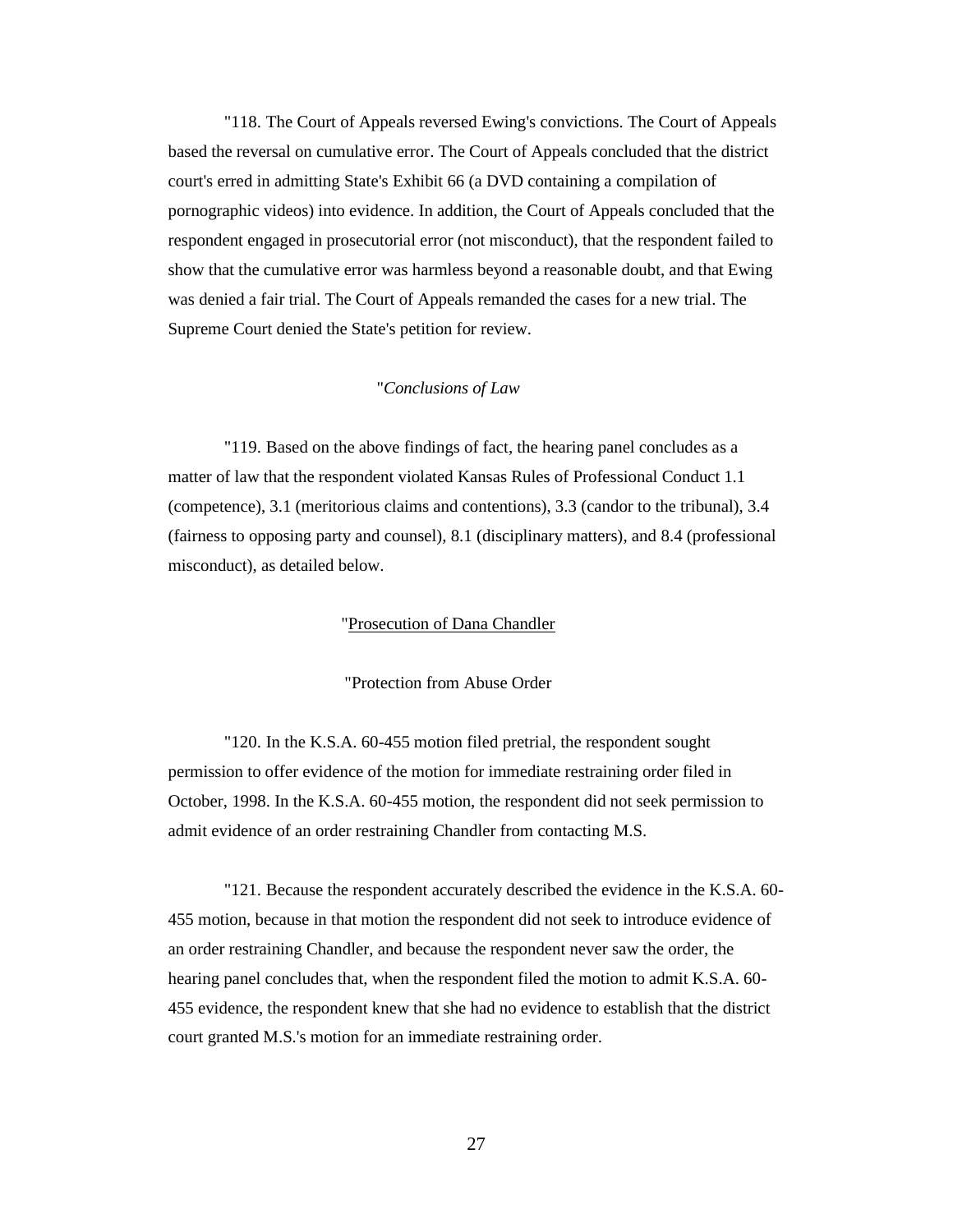"122. Again, in her opening statement, the respondent accurately acknowledged that M.S. filed a motion for an immediate restraining order in October, 1998. Because the respondent accurately described the evidence regarding M.S.'s 1998 motion for an immediate restraining order in her opening statement, the hearing panel concludes that the respondent knew, at the outset of the trial, just as she knew when she filed the K.S.A. 60-455 motion, she had no evidence that the district court granted M.S.'s motion for an immediate restraining order.

"123. Despite that knowledge, during her redirect-examination of Sergeant Volle during Chandler's jury trial, the respondent asked him whether M.S. had a protection from abuse order in place against Chandler. While Sergeant Volle testified that M.S. did have a protection from abuse order protecting him from Chandler on redirectexamination, he later recanted that testimony and indicated that he could not recall whether it was a request for an order or an actual order.

"124. At the conclusion of Sergeant Volle's trial testimony, there was no evidence presented on which the respondent could rely to argue that M.S. obtained any type of order restraining Chandler and that Chandler violated such an order. Further, during the balance of the jury trial, the respondent presented no other evidence regarding the existence of any type of restraining order.

"125. Relying on Sergeant Volle's redirect trial testimony—in separate proceedings including (a) her closing argument before the jury, (b) in the State's initial appellate brief, (c) during oral argument before the Supreme Court, (d) in her written response to the disciplinary complaint, and (e) in her sworn statement made during the disciplinary investigation—the respondent falsely asserted that M.S. had a protection from abuse order in place at the time M.S. and K.H. were murdered.

"126. The Supreme Court concluded that the respondent's false statement in closing argument that M.S. had a protection from abuse order in place at the time of the murders was prosecutorial misconduct. Determining whether a prosecutor committed error or misconduct involves a different analysis than determining whether a prosecutor violated the Kansas Rules of Professional Conduct. However, a review of the law in this area is helpful.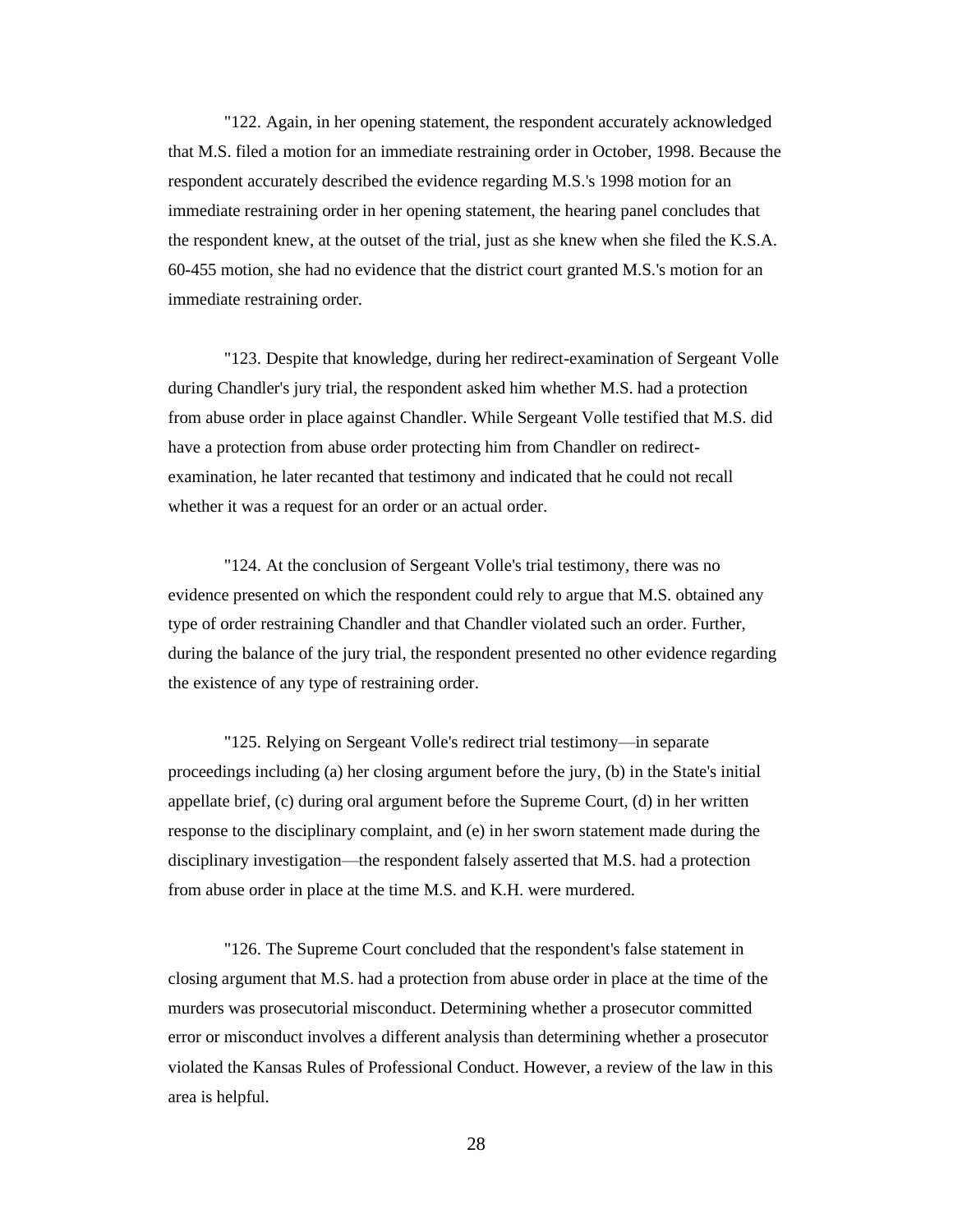"127. In *State v. Sherman*, 305 Kan. 88 (2016), the Supreme Court modified the analysis employed when considering prosecutorial error and prosecutorial misconduct. The Supreme Court articulated a two-step analysis when evaluating claims of reversible prosecutorial error.

'Appellate courts will continue to employ a two-step process to evaluate claims of prosecutorial error. These two steps can and should be simply described as error and prejudice. To determine whether prosecutorial error has occurred, the appellate court must decide whether the prosecutorial acts complained of fall outside the wide latitude afforded prosecutors to conduct the State's case and attempt to obtain a conviction in a manner that does not offend the defendant's constitutional right to a fair trial. If error is found, the appellate court must next determine whether the error prejudiced the defendant's due process rights to a fair trial.' *Id*. at 109.

If there is no reasonable possibility that the error contributed to the guilty verdict, then the error is harmless. The Supreme Court defined prosecutorial misconduct as prosecutorial error done with a level of culpability exceeding mere negligence. *Id*. at 114.

"128. The distinction between prosecutorial error and prosecutorial misconduct as well as the impact of the conduct on the verdict are crucial when deciding whether a criminal case will be upheld or reversed. Those considerations are, likewise, relevant when considering whether the same conduct amounts to professional misconduct under the Kansas Rules of Professional Conduct. When a prosecutor commits error or engages in misconduct, whether the prosecutor acted negligently, with knowledge, or intentionally is an important consideration.

"129. Generally, the respondent defended this allegation by asserting that she made a mistake. To that end, the respondent put forth a number of arguments in an attempt to establish that her false statements were not made knowingly or intentionally.

"130. First, the respondent asserted that she did not recall Sergeant Volle's testimony on recross-examination. Competent representation of the State required the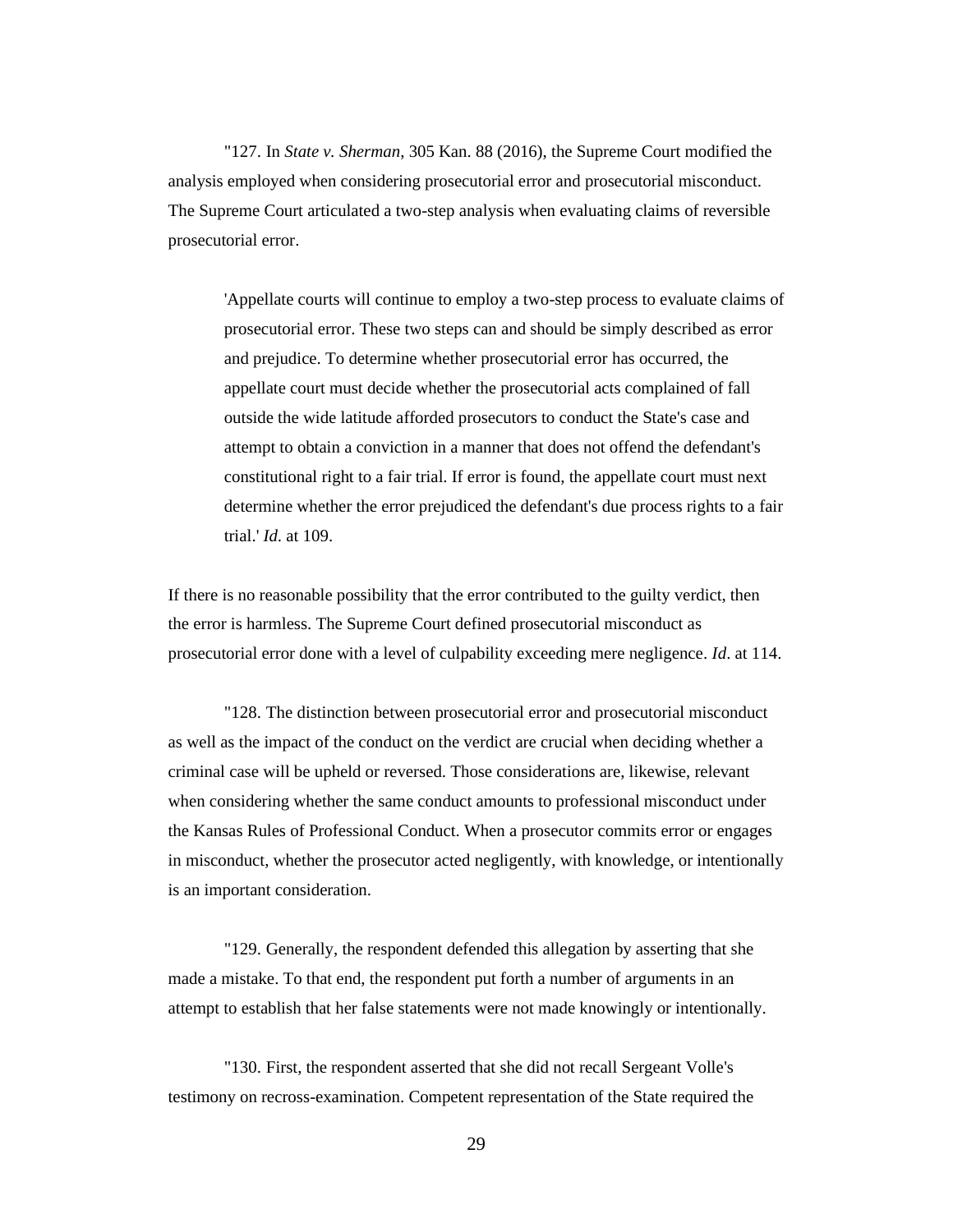respondent to be familiar with all the evidence presented to the jury, including the evidence elicited during the examination by opposing counsel.

"131. Second, the respondent argued that she knew an order existed because unnamed family members of the victims told her and Sergeant Volle so. The respondent's position appeared to be that because she believed that the order existed, she had a reasonable basis for arguing that a restraining order was in effect to the jury. The respondent's belief, even a sincere belief, is not a replacement for evidence in any case and that is particularly true in a murder trial. The hearing panel is troubled by the respondent's failure to understand that her belief was an insufficient basis for her argument that a restraining order was in place at the time of the murders and that Chandler violated the order.

"132. Third, at oral argument in Chandler's appeal and to some extent during the disciplinary hearing, the respondent argued that while there was no protection from abuse order in place at the time of the murders, there was a restraining order in place and the terms protection from abuse order, restraining order, protective order, etc., are interchangeable.

"133. Protection from abuse orders, protection from stalking orders, restraining orders, protective orders, bond provisions, probation provisions, and temporary orders in divorce cases are all governed by separate statutory provisions, are obtained in different ways, and are available in different circumstances. Finally, each type of restrictive order carries with it a different implication. For example, in divorce cases, it is standard to obtain an initial *ex parte* order restricting each party from bothering the other. That type of order was issued in M.S. and Chandler's divorce case and continued in effect until the divorce was granted on March 5, 1998. On the other hand, a protection from abuse order can be issued only if a district court determines that a petitioning party has satisfied the statutory requirements of K.S.A. 60-3101, *et seq.*

"134. In support of her argument, the respondent elicited testimony from other witnesses who agreed that the terms are interchangeable. The respondent's argument in this regard is fallacious—just because others also believe it is proper to use 'PFA' to describe a variety of different types of restrictive orders does not make it proper to do so.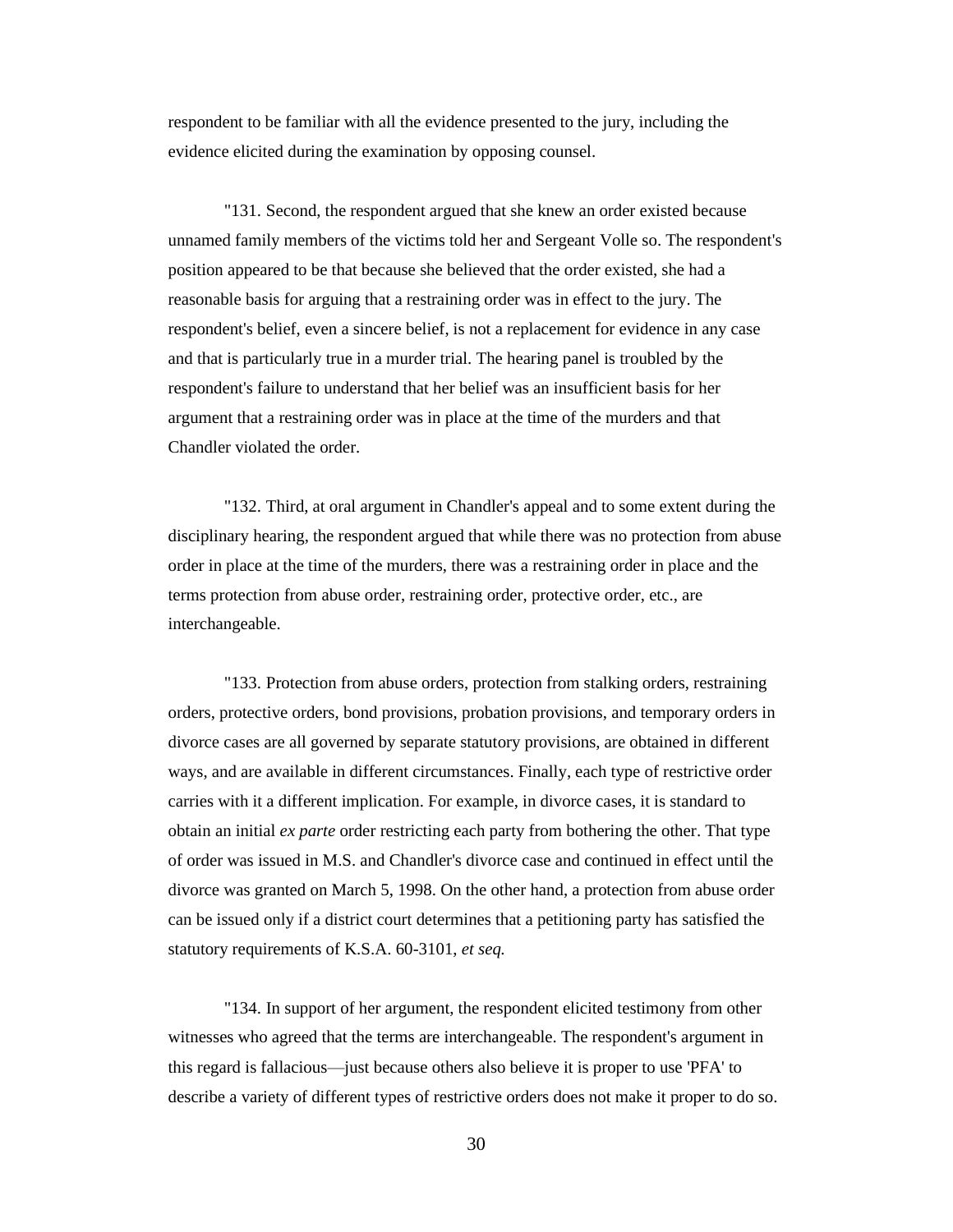"135. The hearing panel concludes that regardless of whether prosecutors generally use the term 'PFA' interchangeably with other terms, the respondent's statements in her closing argument of Chandler's jury trial, during the oral argument, and in the disciplinary investigation that a protection from abuse order was in place at the time of the murders and that Chandler violated the order was improper. The respondent should not have argued that there was any type of order in place without seeing or presenting the order.

"136. Next, the respondent testified that it was not her practice to introduce restraining orders into evidence. The respondent's testimony is, at best, disingenuous.

a. In the K.S.A. 60-455 motion, the respondent specifically sought permission to admit evidence that M.S. and Chandler's daughter obtained a protection from abuse order against Chandler.

b. And, in her questioning of Sergeant Volle at trial, the respondent specifically asked, on redirect examination, whether M.S. obtained a protection from abuse order against Chandler.

c. Likewise, during closing argument, the respondent did not argue only Chandler's conduct which served as the basis for M.S.'s motion for an immediate restraining order, the respondent also argued that M.S. obtained a protection from abuse order and the order did not stop Chandler.

It is because the respondent offered evidence and argument about a protection from abuse order that this discussion is necessary.

"137. In addition to the false statement made to the jury and to the Supreme Court, during the respondent's sworn statement made during the disciplinary investigation, she also made false statements.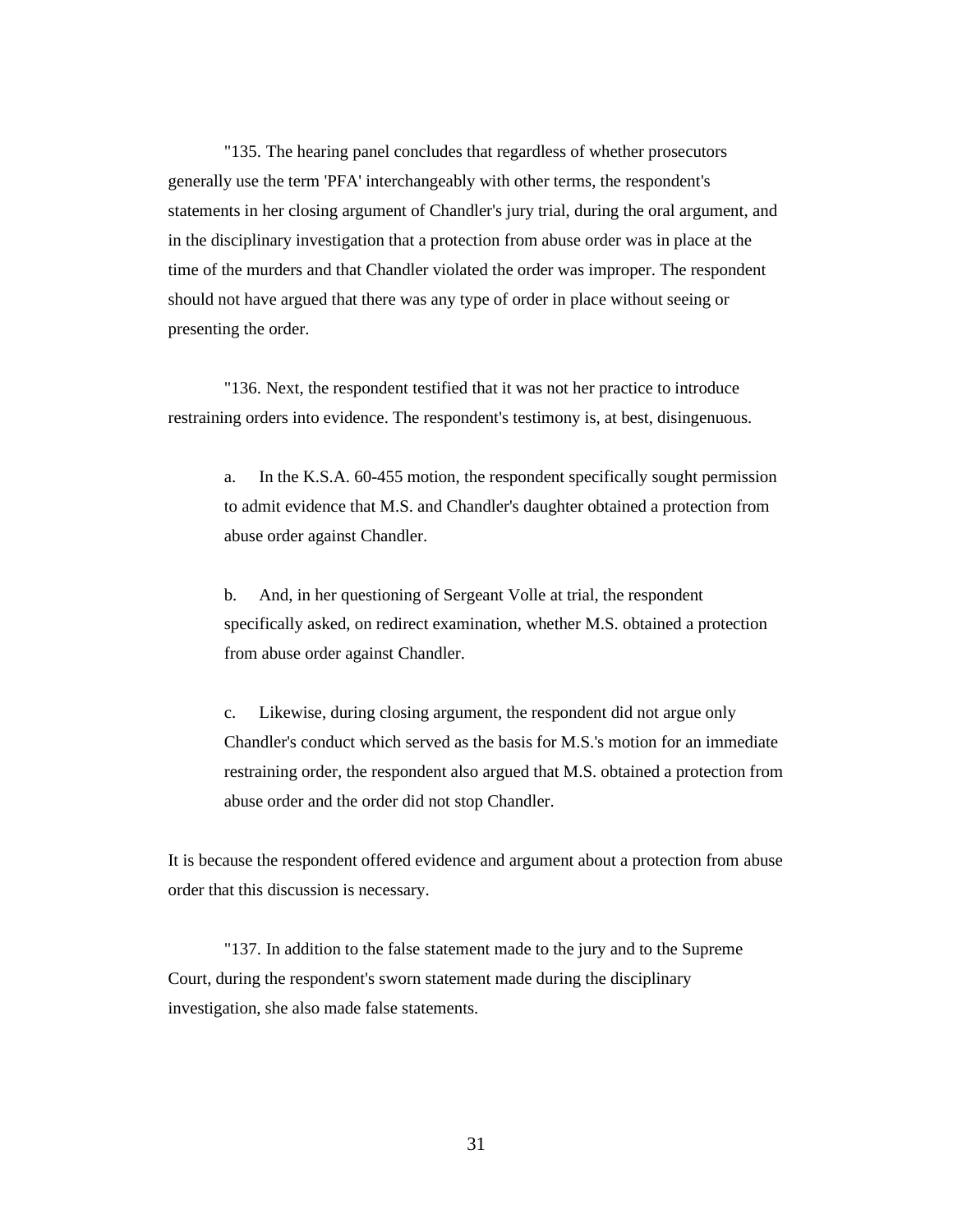"138. During the disciplinary hearing, the respondent admitted that her sworn statement included misstatements. The hearing panel appreciates the respondent's admission on cross-examination that her sworn statement includes misstatements. However, the respondent's testimony that during the sworn statement she 'misspoke,' that she 'was wrong,' and that her 'mistake was not asking to look at the file' ring hollow when considering that the statement was made under oath, during a disciplinary investigation, and only two months after the Supreme Court overturned Chandler's two premeditated murder convictions based on the respondent's misconduct.

"139. Further, the record is void of any evidence that the respondent took steps to correct the respondent's untrue statements made during the sworn statement. Importantly, after the sworn statement was reduced to writing, the respondent reviewed the sworn statement and offered an errata sheet of corrections.

"140. The hearing panel concludes that the respondent took an oath to tell the truth when she gave the sworn statement and she failed to do so and that occurred in a disciplinary investigation.

### "*KRPC 1.1*

"141. Lawyers must provide competent representation to their clients. KRPC 1.1. 'Competent representation requires the legal knowledge, skill, thoroughness and preparation reasonably necessary for the representation.' *Id*. The hearing panel recognizes the respondent's extensive preparation for the murder trial. The respondent, however, admitted before the Supreme Court during oral argument and at the disciplinary hearing that she did not recall Sergeant Volle's testimony on recross-examination. The hearing panel concludes that the respondent violated KRPC 1.1 by not noting that Sergeant Volle changed his testimony. The respondent's failure to thoroughly note the change in testimony led to the respondent improperly relying on Sergeant Volle's redirectexamination in closing argument. Accordingly, the hearing panel concludes that the respondent violated KRPC 1.1.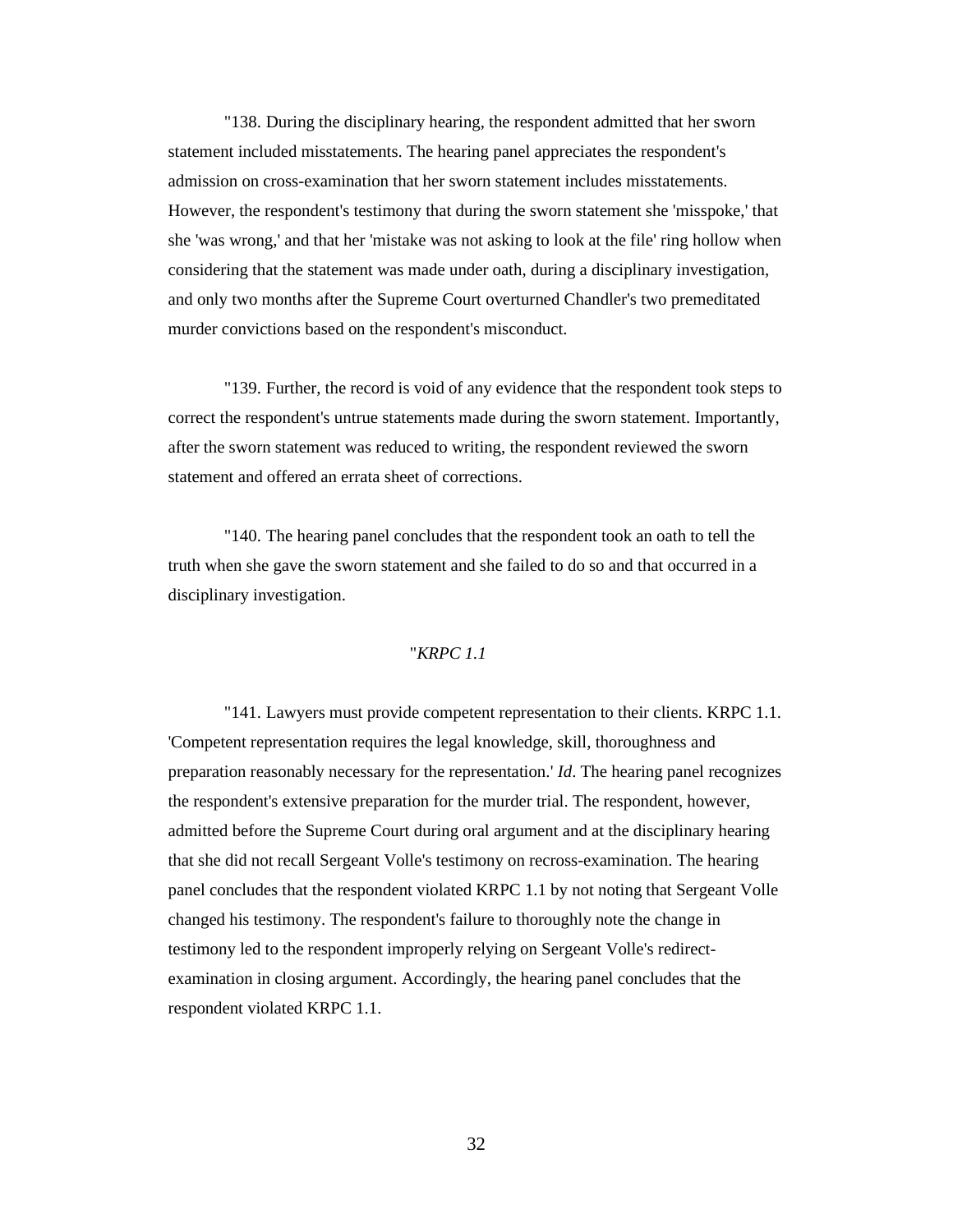#### "*KRPC 3.3(a)(1)*

"142. 'A lawyer shall not knowingly make a false statement of fact or law to a tribunal or fail to correct a false statement of material fact or law previously made to the tribunal by the lawyer.' KRPC  $3.3(a)(1)$ . In Kansas, '[a] matter is material if it is one to which a reasonable man would attach importance in determining his choice of action in the transaction in question.' *Griffith v. Byers Construction Co.*, 212 Kan. 65, 73, 510 P.2d 198 (1973).

"143. The respondent violated this rule in three separate ways.

a. First, the respondent intentionally made a false statement of material fact to the district court when she argued to the jury during closing arguments that M.S. sought and obtained a protection from abuse order and that Chandler violated the protection from abuse order. The respondent exacerbated the misconduct by intentionally including false information in the slides that she displayed during closing argument. Specifically, the respondent's slide falsely stated: 'How Else Do We Know the Defendant is Guilty [M.S.] GOT A PROTECTION FROM ABUSE COURT ORDER KEEPING DEFENDANT AWAY FROM HIM IN 1998' and 'How Else Do We Know the Defendant is Guilty THE PFA DID NOT STOP DEFENDANT . . .'

b. Second, on appeal, the respondent likewise made a false statement of material fact to the Supreme Court when she made similar statements in the State's initial brief.

c. Finally, the respondent made a false statement to the Supreme Court during oral argument when she falsely argued that evidence was introduced at trial to support her claim that a restraining order was in effect at the time of the murders.

The hearing panel concludes that the respondent intentionally made the false statements of material fact to the district court and Supreme Court, in violation of KRPC 3.3(a)(1).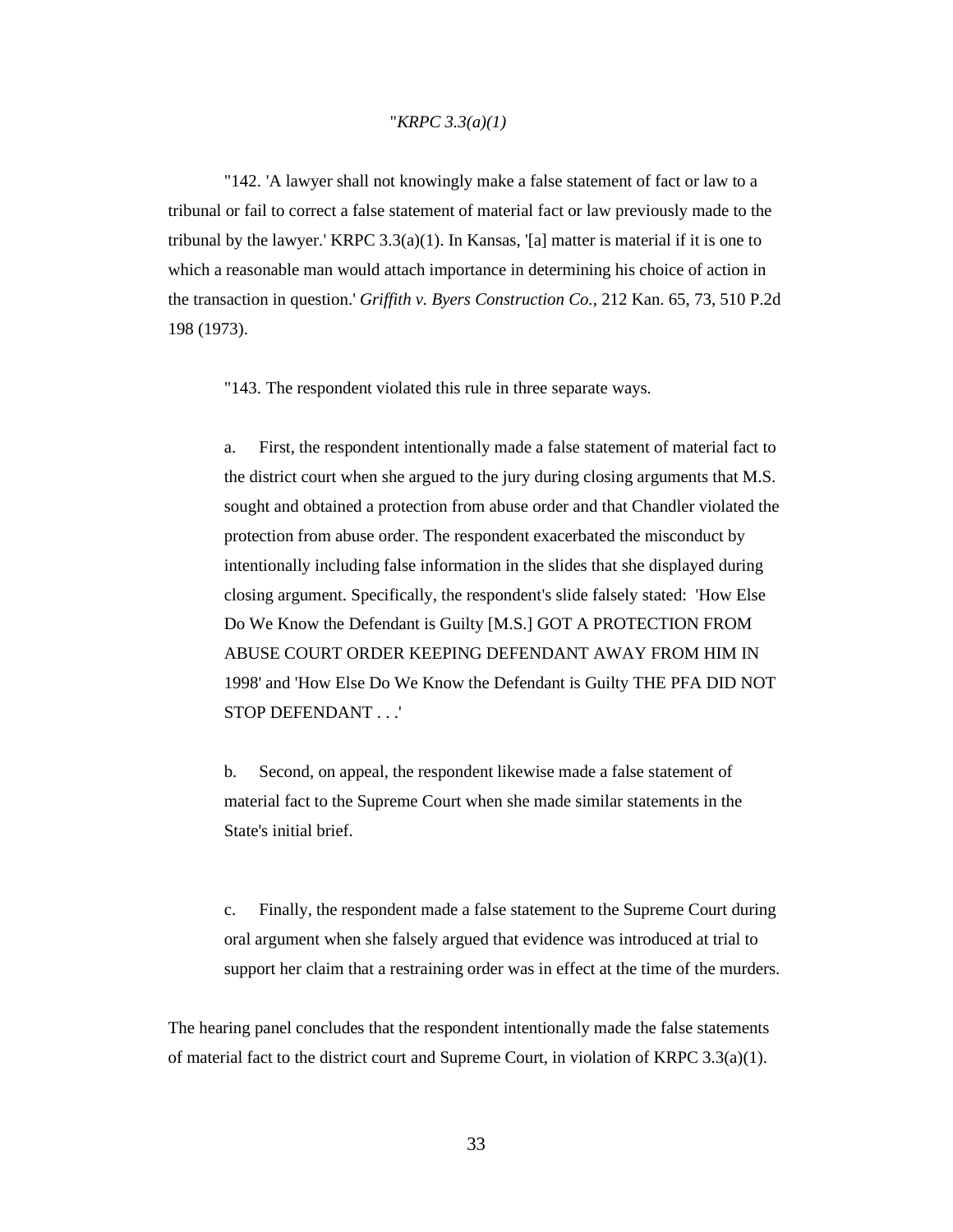### "*KRPC 3.4(e)*

"144. 'A lawyer shall not . . . in trial, allude to any matter . . . that will not be supported by admissible evidence.' KRPC  $3.4(e)$ . In her oral closing statement and the slide show that accompanied it, the respondent argued that M.S. obtained a protection from abuse order and Chandler violated that order. The only evidence that the respondent sought permission to introduce regarding this came in the form of Sergeant Volle's testimony. On recross-examination, Sergeant Volle effectively recanted his statement that an order had been issued when he stated in response to a question by defense counsel that he could not recall whether an order was issued or whether only an application for an order was made. Because the respondent's argument that a restraining order existed at the time of the murders and that Chandler violated the restraining order was not based on any evidence admitted before the jury, the hearing panel concludes that the respondent violated KRPC 3.4(e).

### "*KRPC 8.1*

"145. Lawyers must cooperate in disciplinary investigations. KRPC 8.1(a) provides that 'a lawyer in connection with a . . . disciplinary matter, shall not knowingly make a false statement of material fact.' The respondent violated KRPC 8.1 in two ways.

"146. First, in the respondent's written response to the initial complaint, the respondent stated that Sergeant Volle 'testified under oath that [M.S.] had received a protection from abuse order against the defendant in October of 1998.' However, Sergeant Volle backtracked on his statement elicited during redirect-examination when opposing counsel asked him, on recross-examination, specifically whether an order had been issued or just that a motion had been filed and Sergeant Volle testified that he could not recall. Further, it is undisputed that M.S. never petitioned for nor obtained a protection from abuse order restricting Chandler.

"147. In the respondent's sworn statement, she made similar statements about the existence of a protection from abuse order and that the order remained in effect at the time of the murders. The respondent's violation of this rule is particularly egregious in light of the timing of the sworn statement. Just months prior to the sworn statement, the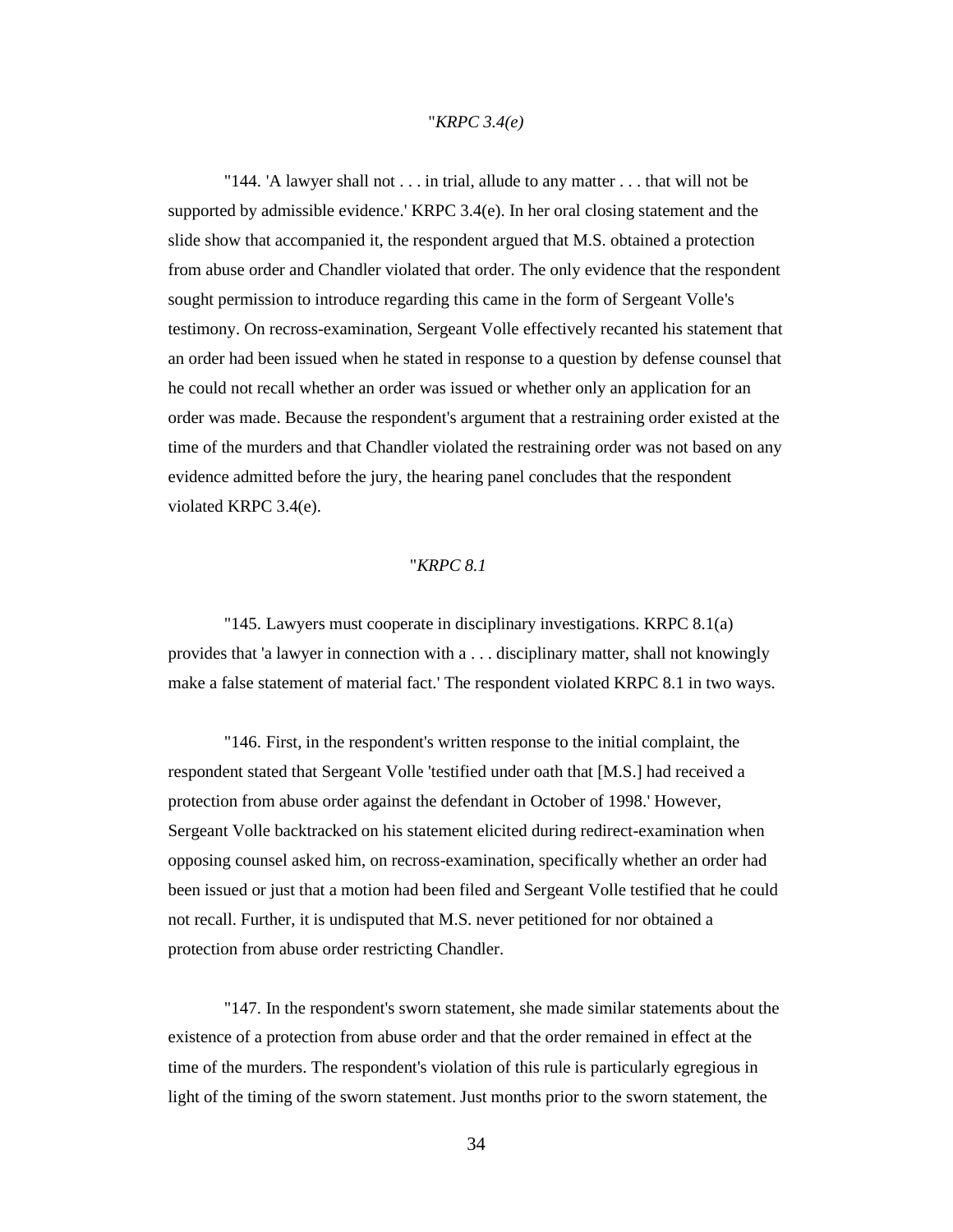Supreme Court concluded that the respondent engaged in prosecutorial misconduct and reversed Chandler's two convictions of premeditated murder based on that misconduct.

"148. The hearing panel concludes that the respondent intentionally made false statements of material fact in the disciplinary investigation in violation of KRPC 8.1(a).

### "*KRPC 8.4(c)*

"149. 'It is professional misconduct for a lawyer to . . . engage in conduct involving dishonesty, fraud, deceit or misrepresentation.' KRPC 8.4(c). The respondent engaged in conduct that involved dishonesty when she argued before the jury that M.S. sought and obtained a protection from abuse order and that Chandler violated the protection from abuse order. The respondent repeated that dishonest conduct when she included similar statements in the State's initial appellate brief, during oral argument, in her written response to the initial complaint in the disciplinary investigation, and during the sworn statement. As such, the hearing panel concludes that the respondent violated KRPC 8.4(c).

### "*KRPC 8.4(d)*

"150. 'It is professional misconduct for a lawyer to . . . engage in conduct that is prejudicial to the administration of justice.' KRPC 8.4(d). The Supreme Court concluded that the respondent's statement in closing argument that M.S. obtained a protection from abuse order and that Chandler violated the protection from abuse order was prosecutorial misconduct in that it was error 'done with a level of culpability exceeding mere negligence.' Further, in reversing Chandler's murder convictions, the Supreme Court concluded that the respondent's misconduct prejudiced Chandler's right to a fair trial because there was a reasonable possibility that the error contributed to the guilty verdict. Because the respondent's misconduct prejudiced Chandler's right to a fair trial, the hearing panel concludes that the respondent violated KRPC 8.4(d).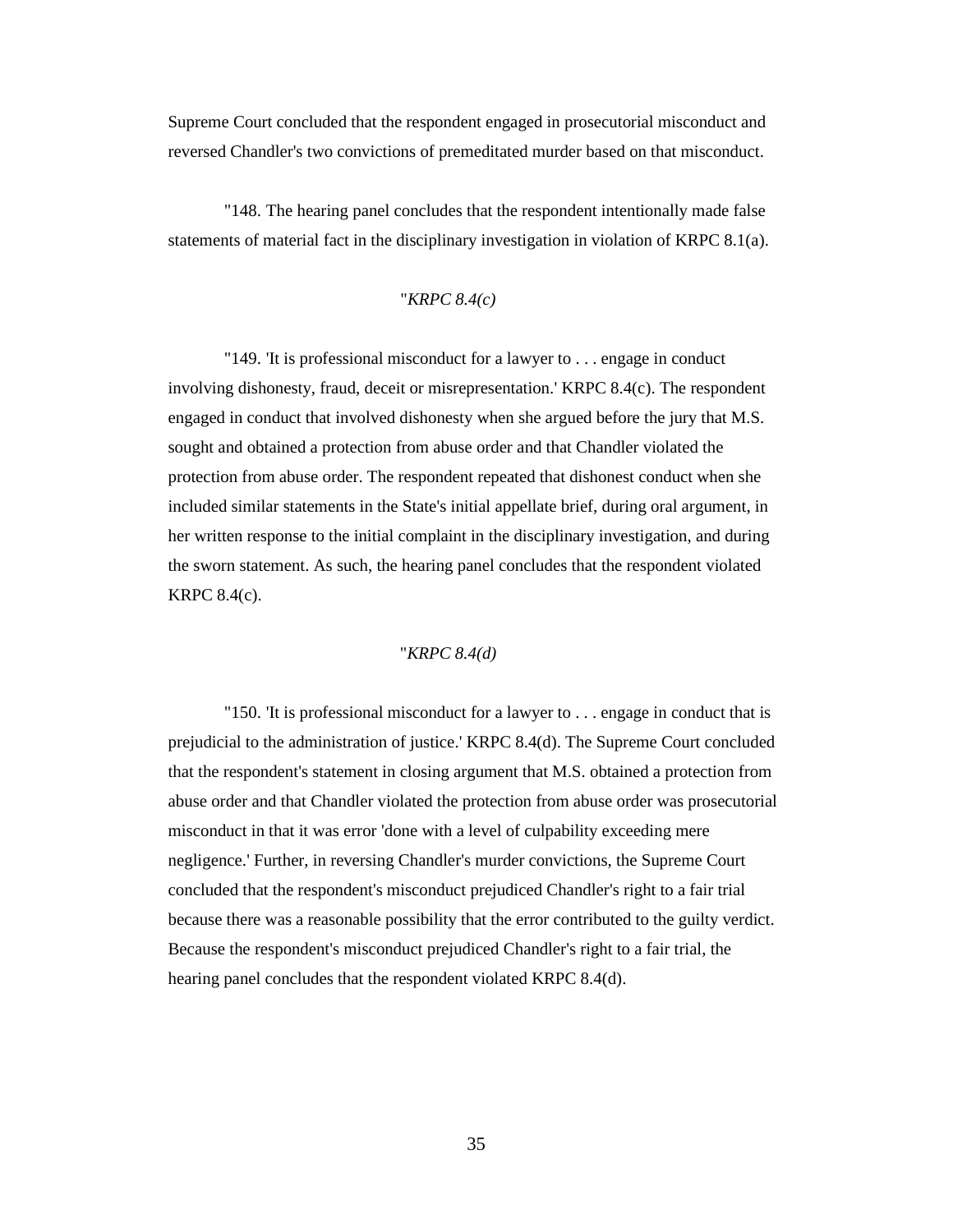#### "Five Minute Phone Call

"151. Only M.S. and Chandler—and anyone they told—would know what was said during the five-minute phone call. M.S. is not available to testify, Chandler opted not to testify, which was her Constitutional right, and there appears to be no evidence that either M.S. or Chandler told anyone else what was discussed during that telephone call. As a result, during the jury trial, the respondent did not and could not present any evidence as to the substance of the conversation.

"152. Even though the respondent did not have any evidence as to what was discussed during the five-minute phone call, in her opening statement the respondent asserted that during that call M.S. told Chandler that he was engaged to K.H. and implied that because the call occurred two days before the murders and because M.S. feared Chandler's reaction to his engagement, the call was the motivation for the murders.

"153. The evidence that the respondent introduced at trial directly contradicted that statement. The respondent introduced evidence, through T.S., that M.S. told Chandler four to six weeks before the murders that he was going to marry K.H. during the 'breezeway' conversation.

"154. Again, in closing argument, without any evidence to support the argument, the respondent asserted that during the five-minute phone call, M.S. told Chandler that he was engaged to marry K.H. and the respondent implied that news of the engagement prompted Chandler to travel to Kansas and murder M.S. and K.H. two days later.

"155. During oral argument, the respondent told the Supreme Court that 'We know exactly what happened during that phone call.' The respondent went on to explain that the testimony of T.S. establishes that M.S. told Chandler during the five-minute phone call that he was engaged [to] marry K.H. The respondent's arguments to the Supreme Court misstate the evidence presented to the jury. T.S.'s testimony centered around the 'breezeway' conversation which occurred four to six weeks prior to the murders.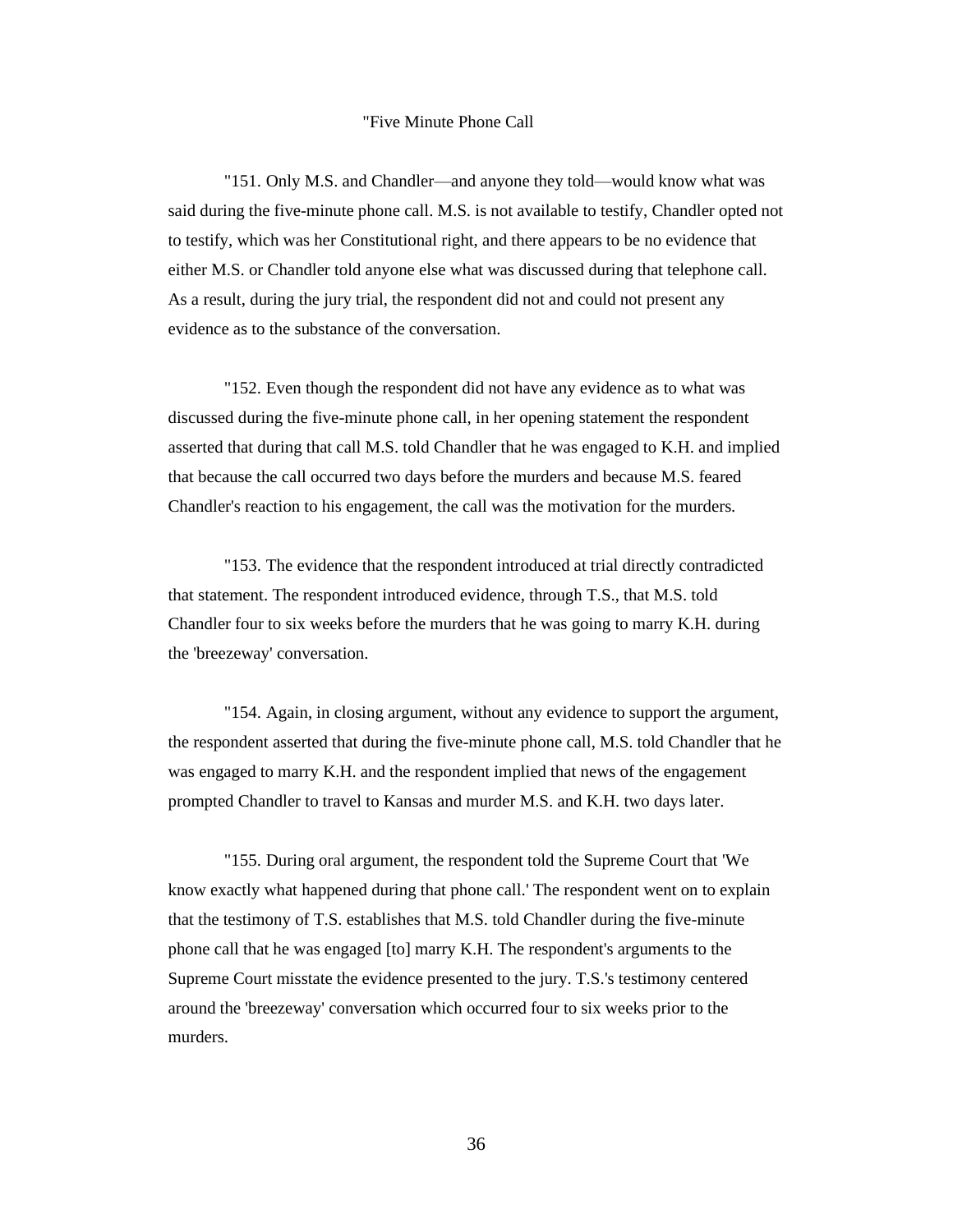"156. The hearing panel finds, as the Supreme Court concluded, that there was no evidence presented at Chandler's jury trial regarding the substance of the conversation that occurred during the five-minute phone call between M.S. and Chandler on July 5, 2002. Likewise, the hearing panel concludes that it was improper for the respondent to argue that Chandler learned of the engagement in the five-minute phone call and then imply that the news of the engagement prompted Chandler to travel to Kansas and murder M.S. and K.H. two days later.

## "*KRPC 3.1*

"157. 'A lawyer shall not bring or defend a proceeding, or assert or controvert an issue therein, unless there is a basis for doing so that is not frivolous.' KRPC 3.1. The hearing panel concludes that the respondent violated KRPC 3.1 before the district court and the Supreme Court. First, the respondent's assertions in her opening statement and in her closing argument that Chandler learned of M.S.'s plans to marry K.H. during the fiveminute phone call and the respondent's implication that that knowledge prompted Chandler to travel to Topeka and kill M.S. and K.H., are not based on any evidence and are therefore frivolous. Also, the respondent also violated KRPC 3.1 during the oral argument before the Supreme Court. There, the respondent stated, '[w]e know exactly what happened during that phone call.' There is no basis for the respondent's statement to the Supreme Court. The respondent's belief in a theory of the case is not evidence. Because the respondent knew that she did not have a basis for making the assertions, the hearing panel concludes that the respondent intentionally violated KRPC 3.1 during the opening statement and closing argument of the jury trial and during the oral argument before the Supreme Court.

# "*KRPC 3.4(e)*

"158. 'A lawyer shall not . . . in trial, allude to any matter . . . that will not be supported by admissible evidence.['] KRPC 3.4(e). The respondent's assertion that Chandler learned of M.S. and K.H.'s plans to marry during the five-minute phone call and the implication that that knowledge prompted Chandler to travel to Topeka and kill M.S. and K.H. in the respondent's opening statement and closing argument, were not supported by admissible evidence. Accordingly, the hearing panel concludes that the respondent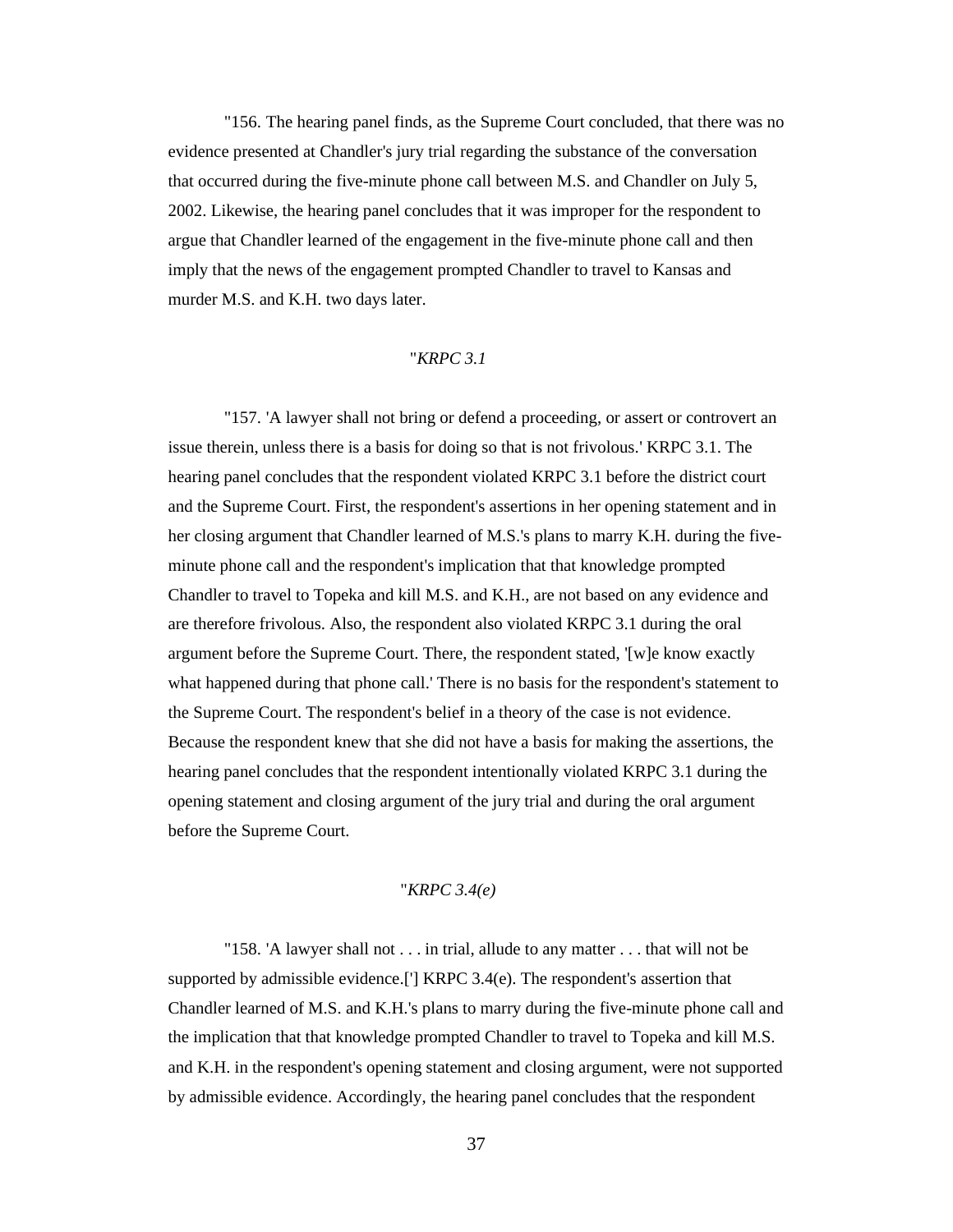violated KRPC 3.4(e) when she made assertions in her opening statement and closing argument that were not supported by admissible evidence.

# "*KRPC 8.4(d)*

"159. KRPC 8.4(d) provides that '[i]t is professional misconduct for a lawyer to . . . engage in conduct that is prejudicial to the administration of justice.' The respondent engaged in conduct that was prejudicial to the administration of justice when she asserted during her opening statement and closing argument, without any evidence, that Chandler learned that M.S. and K.H. planned to marry during the five-minute phone call. She then implied that that knowledge prompted Chandler to travel to Topeka and kill M.S. and K.H. two days later without any evidence. The respondent's unsupported statements made it appear to the jury that this part of the prosecution's theory of the case was supported by evidence when it was not. As such, the hearing panel concludes that the respondent violated KRPC 8.4(d).

## "Escape Route Through Nebraska

"160. The respondent's assertion in her opening statement that Chandler's actual route after the murders took her through Nebraska was not based on any evidence. Rather, the respondent's statement was based on a theory of the case that the respondent discussed with Sergeant Volle pretrial. While the respondent believed Sergeant Volle's theory on this issue to be true, the respondent lacked any evidence to prove the theory. The hearing panel concludes that the respondent's statement during her opening statement was improper because she had no evidence, only a theory, that Chandler 'drove directly up to Nebraska. . . .'

"161. Likewise, the hearing panel finds that the respondent's assertion in her closing argument during Chandler's jury trial that Chandler sought to 'get out of the state' after the murders lacked evidentiary support. The statement was improper and violated the district court's ruling sustaining defense counsel's previous objection.

"162. The hearing panel concludes that at the time of the trial, the respondent knew she did not have any admissible evidence of the Nebraska exit theory.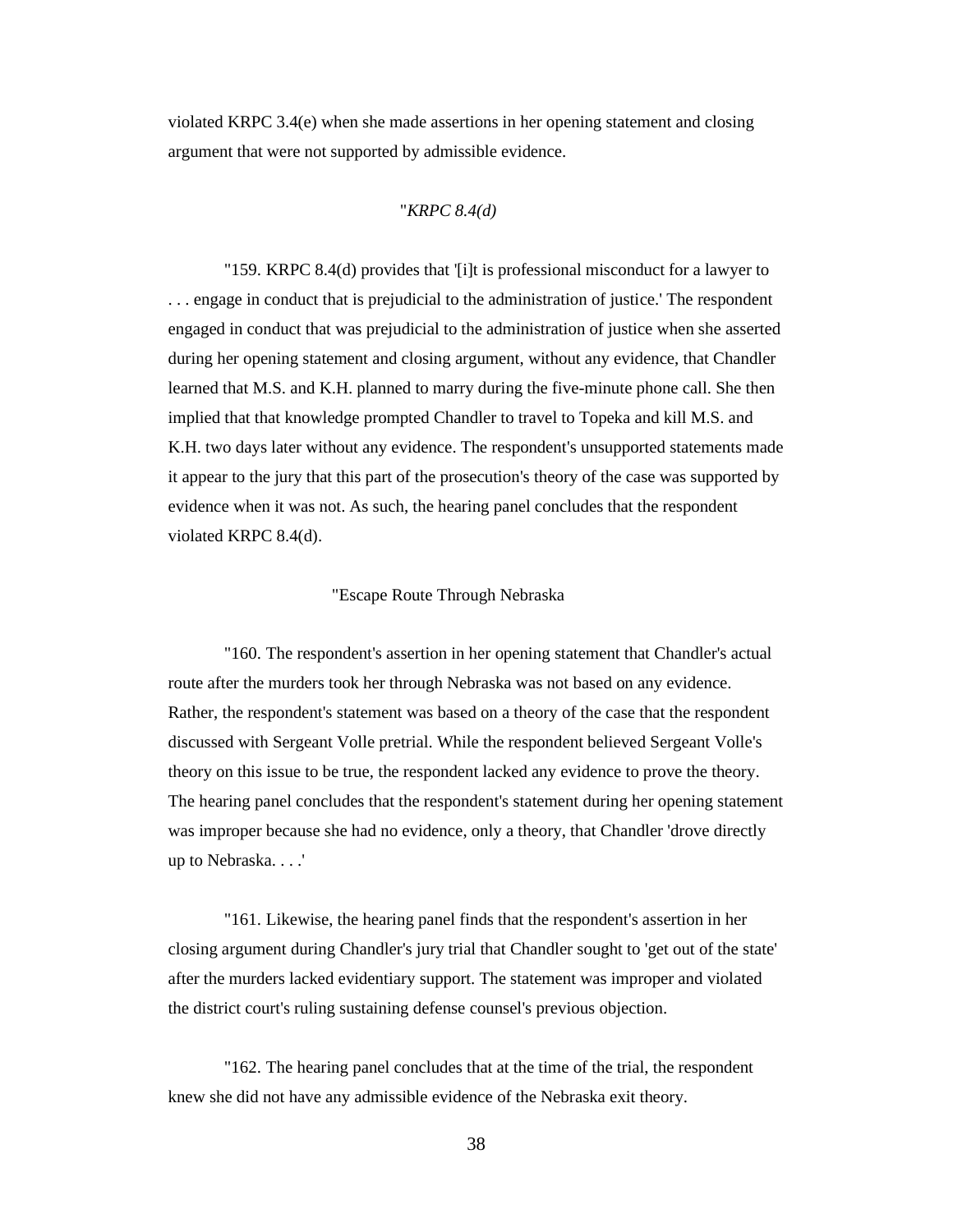## "*KRPC 3.4(e)*

"163. 'A lawyer shall not . . . in trial, allude to any matter . . . that will not be supported by admissible evidence.['] KRPC 3.4(e). The respondent's statements in opening and arguments in closing regarding the Nebraska exit theory were not supported by evidence admitted at trial. Because the respondent made statements not supported by admissible evidence, the hearing panel concludes that the respondent, again, intentionally violated KRPC 3.4(e).

#### "*KRPC 8.4(d)*

"164. 'It is professional misconduct for a lawyer to . . . engage in conduct that is prejudicial to the administration of justice.' KRPC 8.4(d). The respondent engaged in conduct that was prejudicial to the administration of justice when she made statements during her opening statement and her closing argument that Chandler traveled through Nebraska after killing M.S. and K.H. without evidence of such. The respondent's unsupported statements made it appear to the jury that this 'theory' was supported by evidence when it was not. As such, the hearing panel concludes that the respondent violated KRPC 8.4(d).

## "Internet Searches

"165. When the respondent stated during opening statements that Agent Kite would testify that Chandler 'accessed articles on CJ Online that dealt with how to defend against murder charges and articles that dealt with sentencing in murder charges,' the respondent knew that she had no evidence to support the statement.

"166. Agent Kite's reports contained no references to Internet searches about how to defend against murder charges or sentencing in murder cases. Agent Kite did not tell the respondent that Chandler conducted such searches.

"167. The hearing panel concludes that the respondent did not have a good faith basis to state during opening statements that Chandler accessed articles and searched the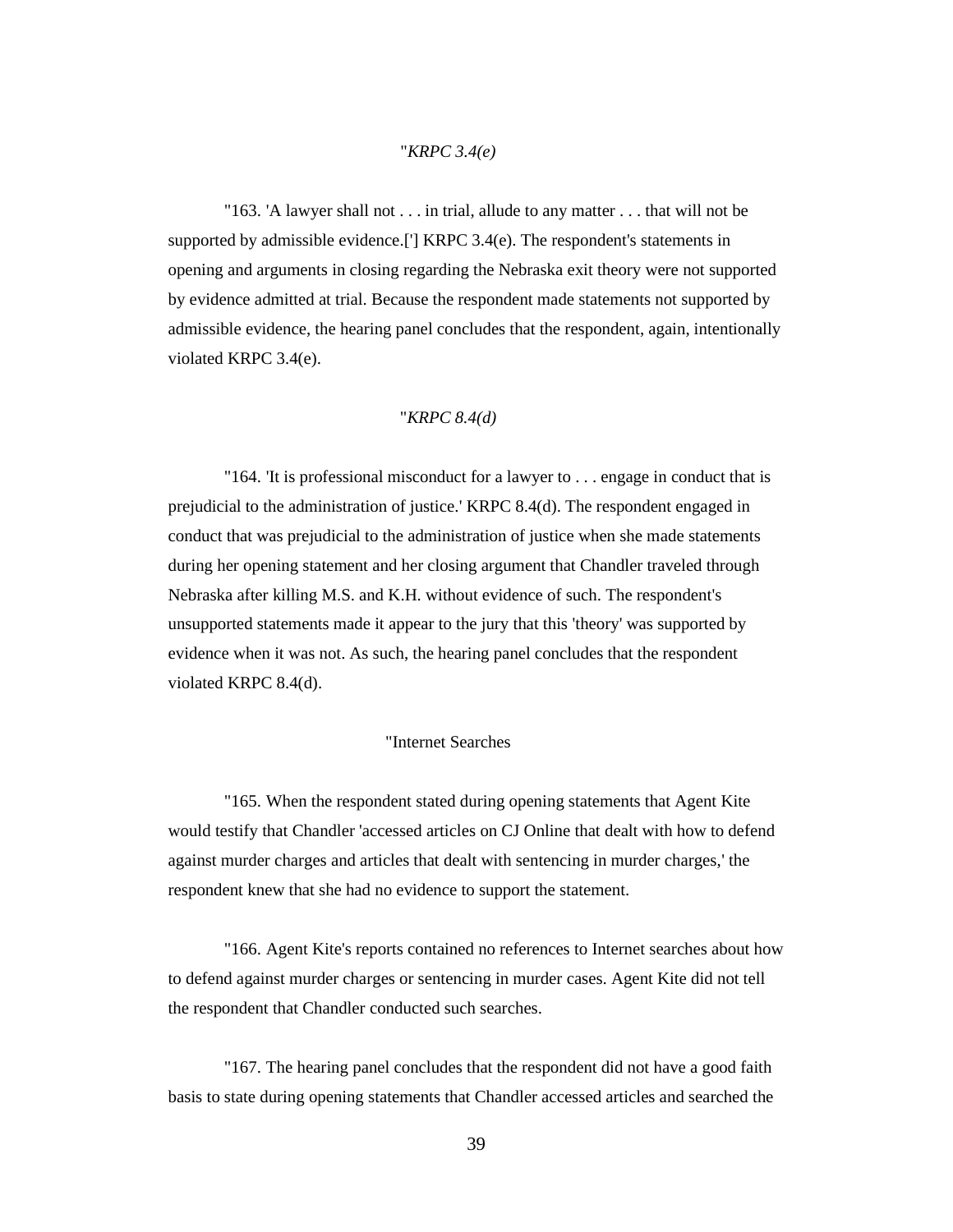Internet looking for articles about defending against murder charges and sentencing in murder cases.

"168. The hearing panel is particularly troubled by this statement in light of the fact that the respondent did not ask Agent Kite any questions during his trial testimony about Chandler accessing articles and conducting Internet searches about how to defend against murder charges and articles addressing sentencing in murder cases.

# "*KRPC 3.4(e)*

"169. 'A lawyer shall not . . . in trial, allude to any matter . . . that will not be supported by admissible evidence.['] KRPC 3.4(e). The respondent's statements in her opening statement, that Agent Kite would testify that Chandler searched the Internet on how to defend against murder charges and on sentencing in murder charges, was not supported by admissible evidence. Because the respondent's statement in her opening statement were not supported by admissible evidence, the hearing panel concludes that the respondent, again, violated KRPC 3.4(e).

# "*KRPC 8.4(d)*

"170. 'It is professional misconduct for a lawyer to . . . engage in conduct that is prejudicial to the administration of justice.' KRPC 8.4(d). The respondent engaged in conduct that was prejudicial to the administration of justice when she stated, in her opening statement, that Agent Kite would testify that Chandler conducted Internet searches on how to defend against murder charges and sentencing in murder charges was not supported by any evidence before the jury. Accordingly, the hearing panel concludes that the respondent engaged in conduct prejudicial to the administration of justice, in violation of KRPC 8.4(d).

## "Chandler Thinks She is Smarter

"171. Chandler's former employer's testimony that Chandler had 'probably above average' intelligence provided insufficient evidence to support the respondent's argument that Chandler thought that she was smarter than the police and smarter than the jury. The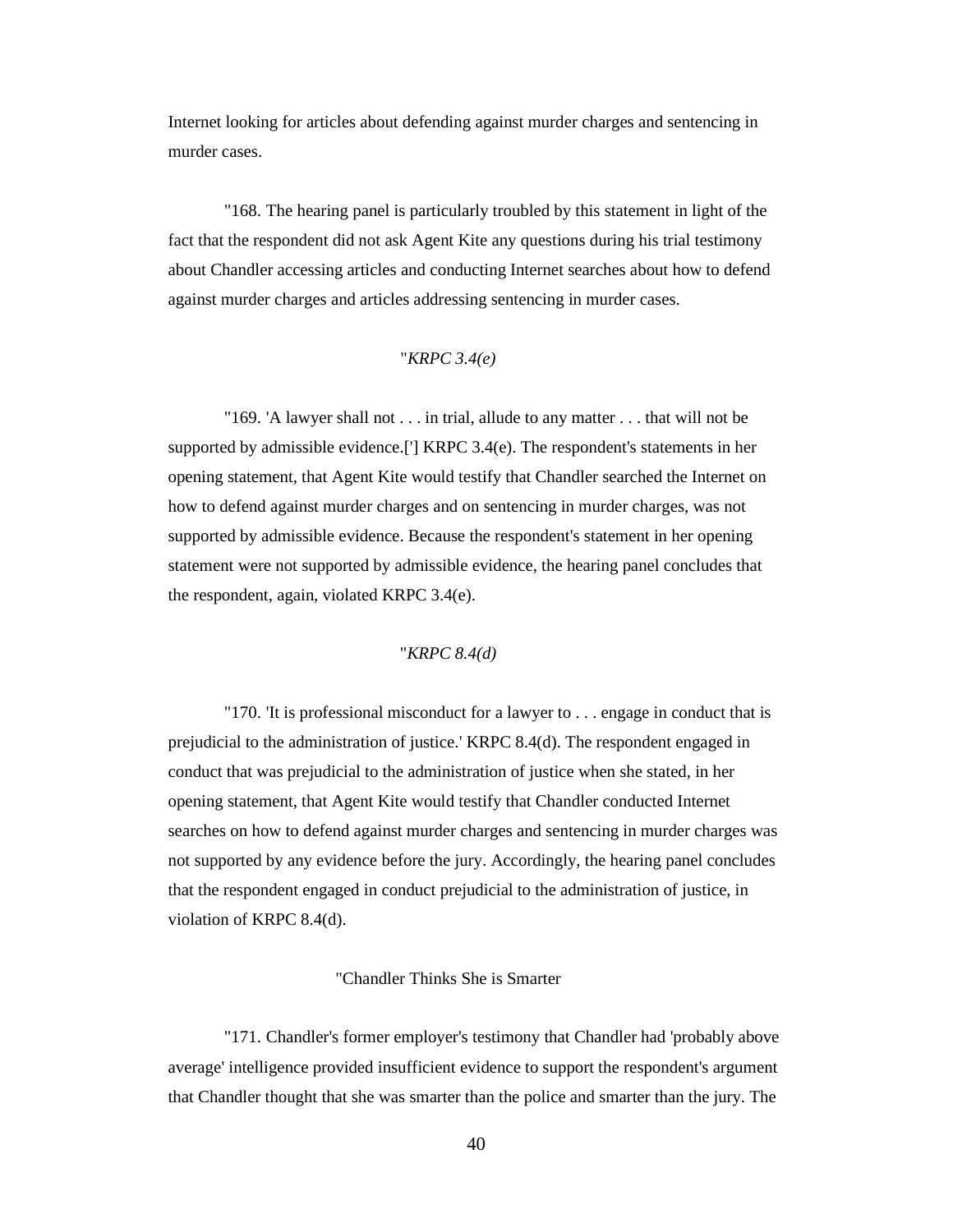respondent had no evidence to support the statements that Chandler thought that she was smarter than the police and smarter than the jury. Further, the comments were designed to inflame the jury. Through those comments, the respondent suggested that the jury should be personally affronted by the 'thoughts' the respondent attributed to Chandler.

"172. The hearing panel finds that the respondent's comments that Chandler thought that she was smarter than the police and smarter than the jury were not based on the evidence. Moreover, the hearing panel concludes that the statements were improper and constitute violations of the Kansas Rules of Professional Conduct.

## "*KRPC 3.4(e)*

"173. 'A lawyer shall not . . . in trial, allude to any matter . . . that will not be supported by admissible evidence.<sup>[']</sup> KRPC  $3.4(e)$ . In closing, the respondent's argument that Chandler had 'high intelligence,' that Chandler thought that she was smarter than the police, and that Chandler thought that she was smarter than the jury was not based on sufficient evidence admitted before the jury. Because the respondent's statement in her closing argument was not supported by sufficient admissible evidence, the hearing panel concludes that the respondent, again, violated KRPC 3.4(e).

## "*KRPC 8.4(d)*

"174. 'It is professional misconduct for a lawyer to . . . engage in conduct that is prejudicial to the administration of justice.' KRPC 8.4(d). The respondent engaged in conduct that was prejudicial to the administration of justice when she argued that Chandler thought that she was smarter than the police and smarter than the jury. The respondent's purpose in making this statement was to inflame the jury—to cause the jury members to be personally affronted by Chandler's thoughts. The hearing panel concludes that the respondent's closing commentary about Chandler's thoughts was prejudicial to the administration of justice, in violation of KRPC 8.4(d).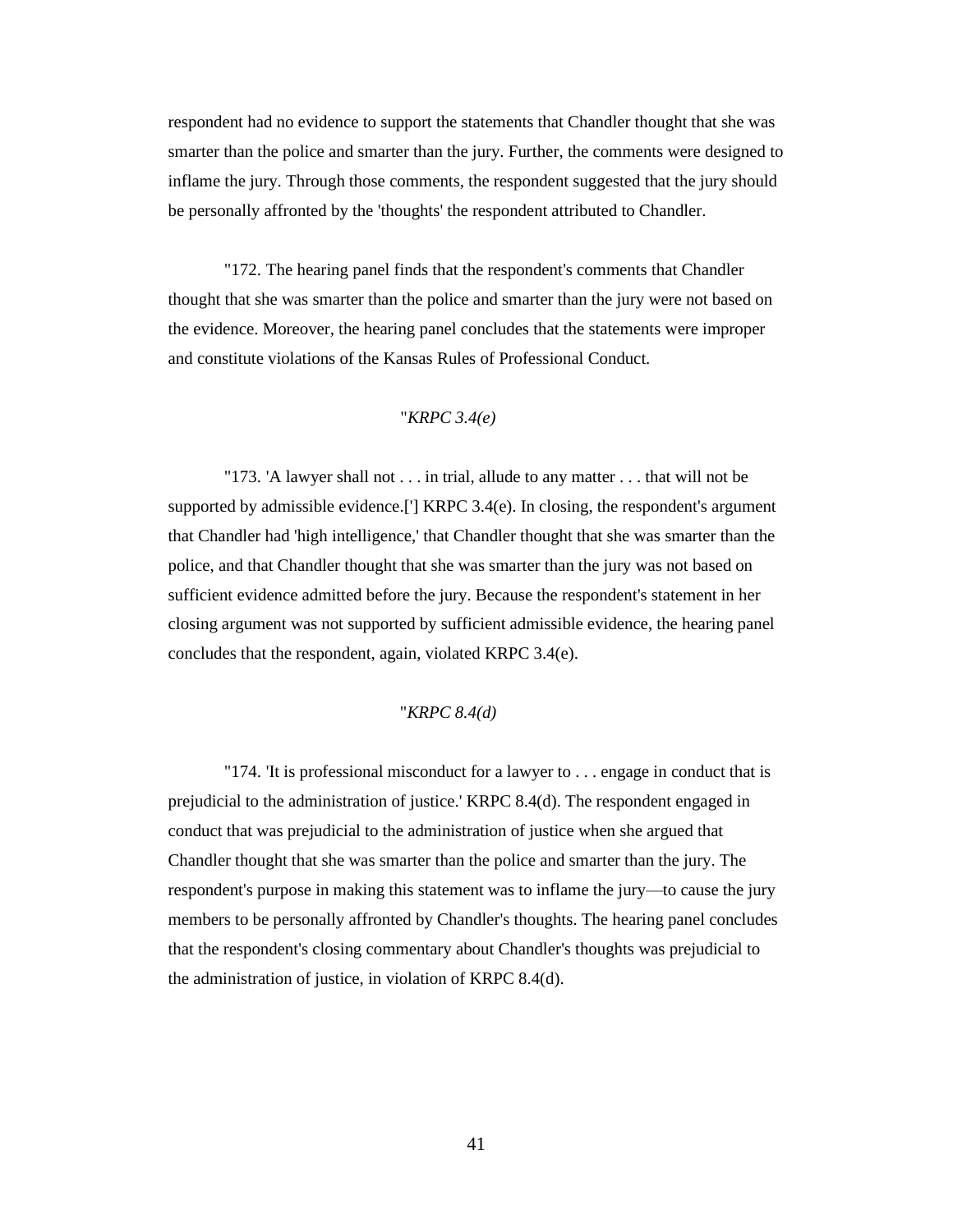### "Reference to S.R. in Gallery

"175. The respondent violated the district court's clear order prohibiting references to members of the gallery during closing argument.

"176. The respondent's violation of the district court's order was compounded at oral argument when the respondent argued that because she did not ask anyone in the gallery to stand up, she did not violate the order. The respondent failed to recognize that the district court's order was not limited to asking individuals in the gallery to stand up, as the district court also ordered, 'Do not do that in this case. I don't want references to folks here at all.'

"177. While the respondent generally acknowledged that she violated the district court's order during her testimony at the disciplinary hearing, the respondent's admission was tempered, 'I admit today it was wrong. I didn't at the time believe that I was violating the Court's order. My understanding of the Court's motion in limine, or pretrial order, was that I was to not have anybody stand. I still had that belief at oral argument. But I shouldn't have commented on it. You just take those looks and go on would have been the better approach.'

"178. The respondent's reference to her understanding of the district court's pretrial order is curious. The meaning of the district court's order is plain. The district court ordered the parties to not refer to anyone in the gallery and the respondent referred to a person in the gallery.

# "*KRPC 3.4(c)*

"179. KRPC 3.4(c) provides that '[a] lawyer shall not . . . knowingly disobey an obligation under the rules of a tribunal except for an open refusal based on an assertion that no valid obligation exists.' The respondent knowingly disobeyed an order of the district court when she stated during closing argument that she was 'getting a look from' S.R. As such, the hearing panel concludes that the respondent violated KRPC 3.4(c).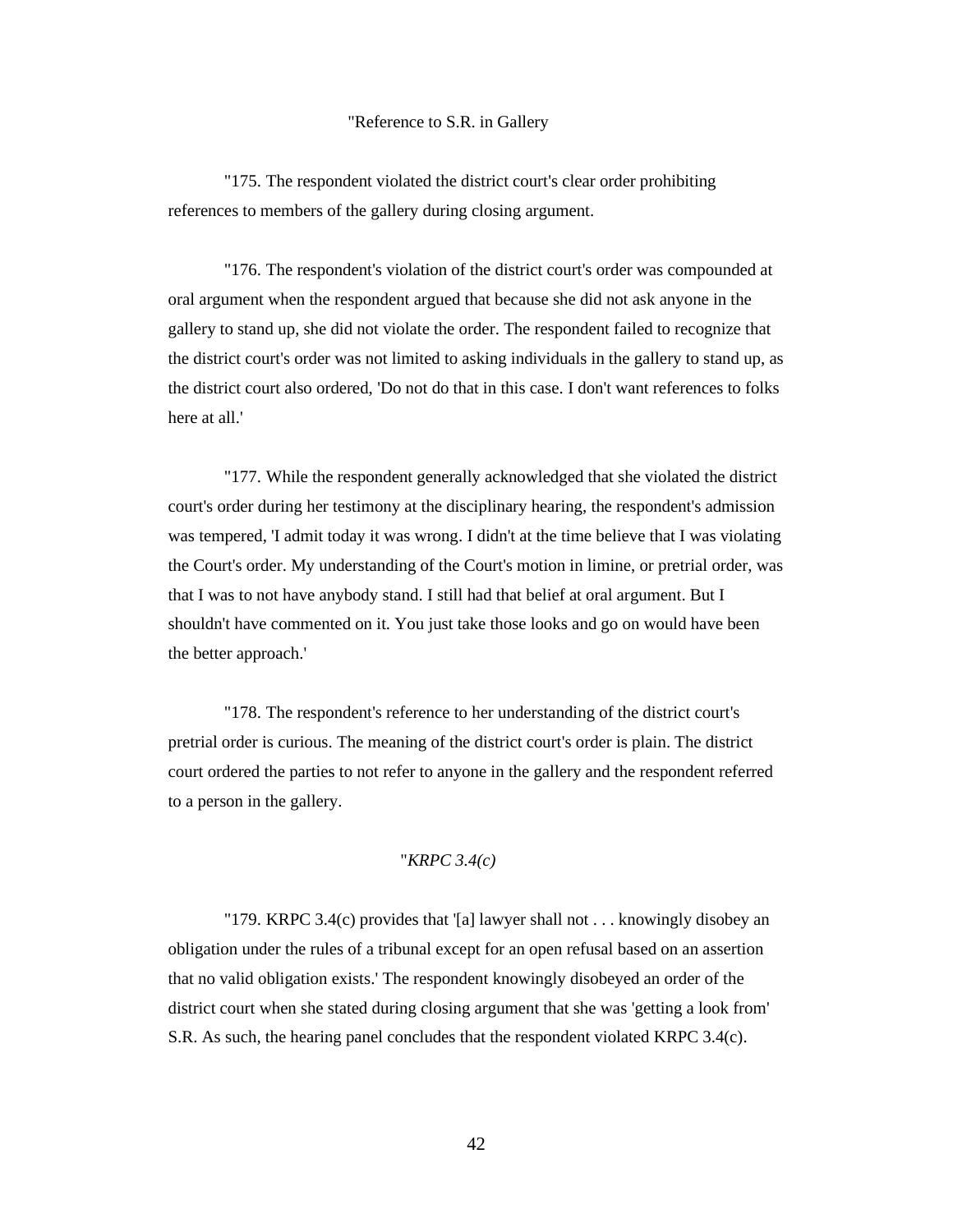## "*KRPC 8.4(d)*

"180. 'It is professional misconduct for a lawyer to . . . engage in conduct that is prejudicial to the administration of justice.' KRPC 8.4(d). The respondent engaged in conduct that was prejudicial to the administration of justice when she pointed out S.R. in the gallery, in violation of the district court's order, during closing arguments. By pointing out S.R. and stating that S.R. was giving the respondent a look, the respondent attempted to apply additional weight to the recorded conversation between Chandler and her sister. The hearing panel concludes that the respondent's conduct in her closing argument was prejudicial to the administration of justice. As such, the hearing panel concludes that the respondent violated KRPC 8.4(d).

#### "Robbing the Children of Their Father

"181. The respondent's statement that Chandler 'robbed her own children of their father and his fiancé [*sic*]' is improper. It is well-settled law that it is improper for a prosecutor in closing argument to comment on the impact the crime had on the victim's family. Such comments are not relevant to prove the case, the comments divert the jury's attention from deciding the case on the evidence, and the comments appeal to the jury's sympathy for the victim's family. *See State v. Holt*, 300 Kan. 985, 992, 336 P.3d 312 (2014) (improper for a prosecutor to comment during a murder trial that there is a 9-yearold and a newborn without a father) and *State v. Henry*, 273 Kan. 608, 640-41, 44 P.3d 466 (2002) (improper for a prosecutor to urge the jury to think about how the murder victim's mother must have felt on Mother's Day).

"182. The hearing panel is likewise troubled by the respondent's testimony at the sworn statement given during the disciplinary investigation. There, the respondent testified that because her statement that Chandler 'robbed her children of their father' was factual, it was appropriate for closing argument. As an experienced prosecutor, the respondent should be well aware of the law on this point.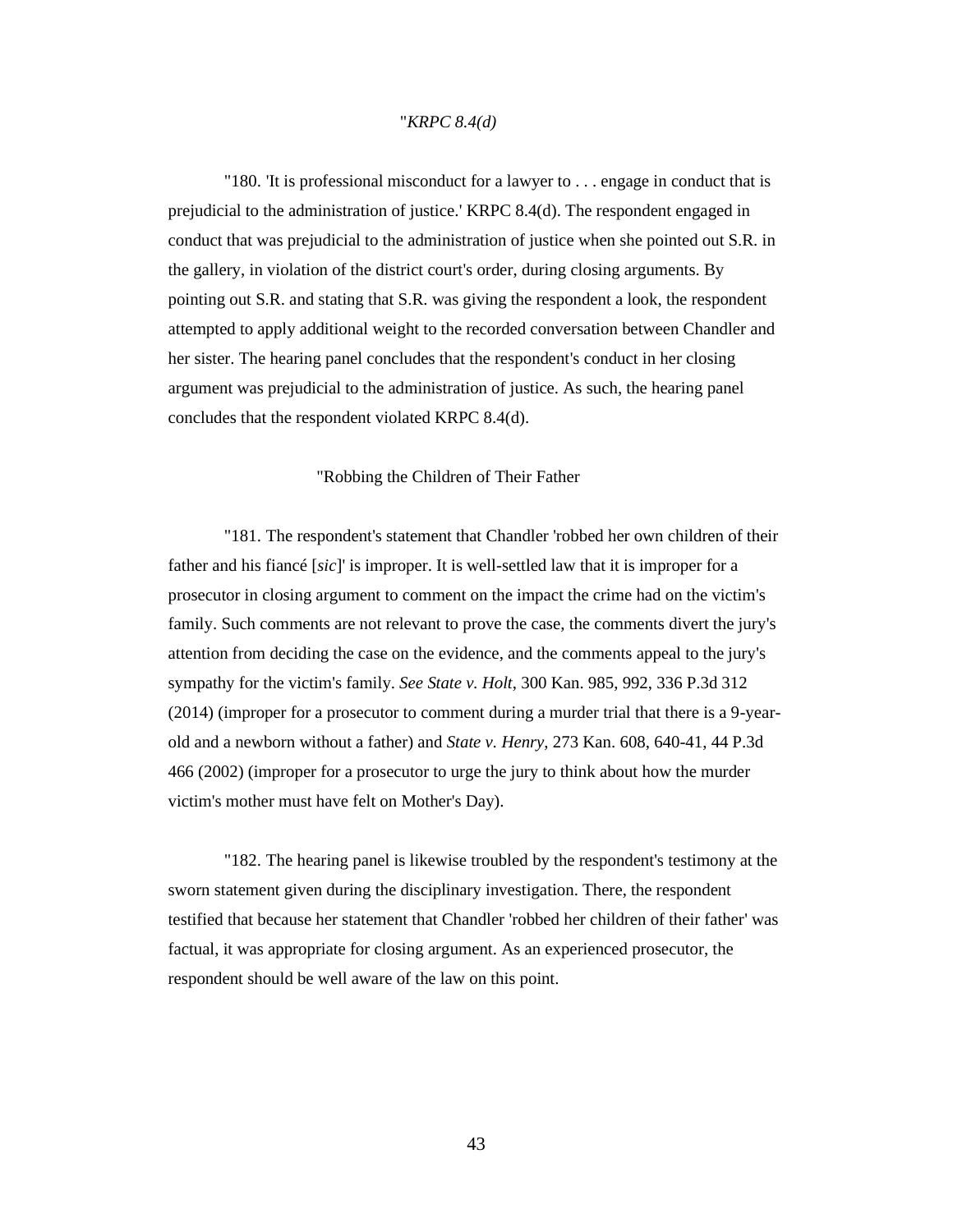"183. Finally, the respondent's testimony before the hearing panel also does not establish that the respondent understands why this comment is misconduct. At the disciplinary hearing, without acknowledging the wrongful nature of the statement, the respondent implied that it was unplanned and resulted from the 'heat of the moment.'

"184. The hearing panel concludes that the respondent's statement that Chandler robbed her own children of their father and his fiancé [*sic*], was not relevant to prove that Chandler killed M.S. and K.H., was designed to divert the jury's attention from deciding the case on the evidence, and appealed to the jury's sympathy for the victim's family.

## "*KRPC 1.1*

"185. Lawyers must provide competent representation to their clients. KRPC 1.1. 'Competent representation requires the legal knowledge, skill, thoroughness and preparation reasonably necessary for the representation.' *Id*. It is well settled that prosecutors may not comment on the impact of a crime on the crime victim or the crime victim's family. The respondent's statement during closing argument that Chandler robbed her children of their father and his fiancé [*sic*] was improper and evidenced a lack of competence. Accordingly, the hearing panel concludes that the respondent violated KRPC 1.1.

## "*KRPC 8.4(d)*

"186. KRPC 8.4(d) provides that '[i]t is professional misconduct for a lawyer to . . . engage in conduct that is prejudicial to the administration of justice.' KRPC 8.4(d). The respondent engaged in conduct that was prejudicial to the administration of justice when she argued to the jury the impact the crime had on the victim's family. The hearing panel concludes that the respondent's statement in this regard was an attempt to elicit the sympathy of the jury and divert the attention of the jury and was prejudicial to the administration of justice, in violation of KRPC 8.4(d).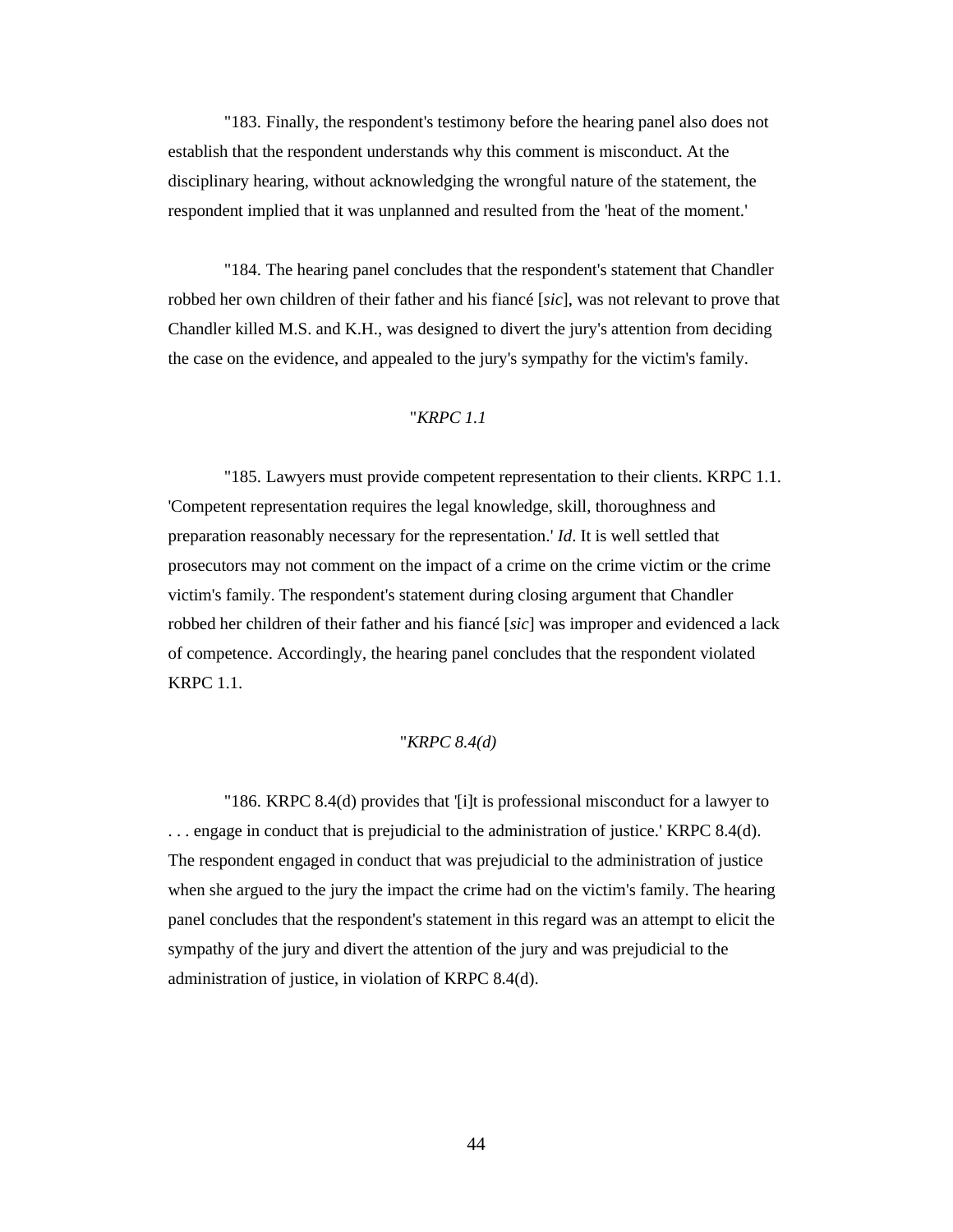#### "Prosecution of Jacob Ewing

# "Touch DNA

187. The hearing panel concludes that the respondent's argument to the jury, in her closing argument, that the only way Ewing's DNA could be found on the waistband of J.M.'s panties was if Ewing took off J.M.'s panties was contrary to the evidence. Specifically, the respondent's argument was contrary to the evidence provided by the respondent's expert, Rachel White. The hearing panel concludes that the respondent's statement was improper.

# "*KRPC 3.4(e)*

"188. 'A lawyer shall not . . . in trial, allude to any matter . . . that will not be supported by admissible evidence.['] KRPC 3.4(e). In the respondent's closing argument in Ewing's jury trial, the respondent made several statements that were not supported by the evidence. The respondent's statement that the only way Ewing's DNA could be found on the waistband of J.M.'s panties was if Ewing took off J.M.'s panties was not supported by the evidence. The hearing panel concludes that the respondent violated KRPC 3.4(e) when she argued that the only way Ewing's DNA could be found on the waistband of J.M.'s panties was if Ewing took off J.M.'s panties.

### "Low-Functioning Young Woman

"189. There was no evidence introduced at trial that the witness was lowfunctioning or autistic. The respondent has a duty to refrain from making improper, leading, inflammatory, or irrelevant statements to the jury and must guard against appealing to jurors' sympathies or prejudices. *State v. Holt*, 300 Kan. 985, 992, 336 P.3d 312 (2014).

"190. The respondent argued that it was clear from the witness' appearance that she was low functioning. However, in order for the respondent to argue that the witness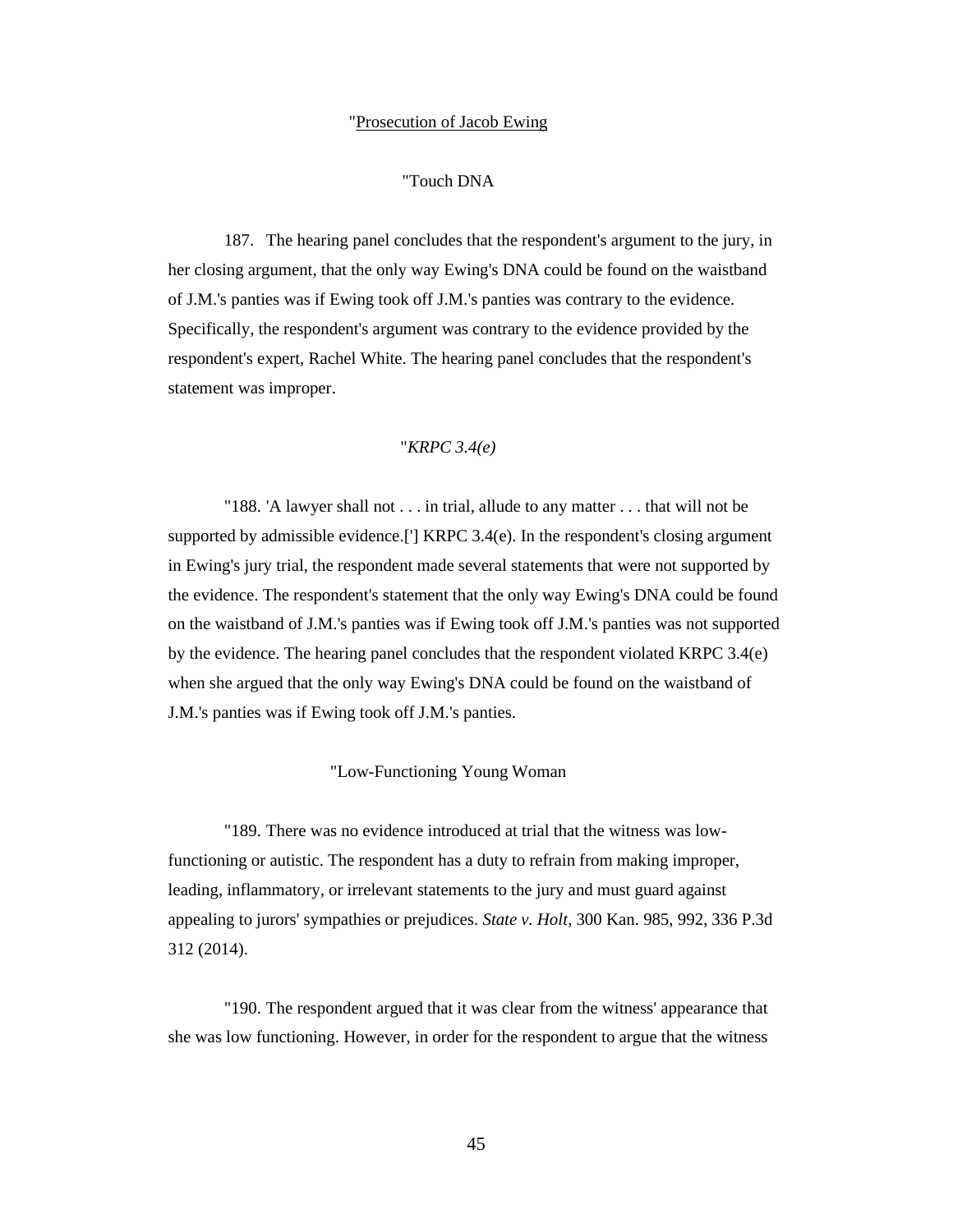was low-functioning, the respondent was required to present evidence that the witness was low-functioning. The respondent's beliefs, assumptions, and conclusions are not evidence.

"191. The respondent's argument that the witness was low-functioning combined with the respondent's argument that Ewing liked to watch autism pornography were improperly designed to inflame the passions of the jury.

# "*KRPC 3.4(e)*

"192. 'A lawyer shall not . . . in trial, allude to any matter . . . that will not be supported by admissible evidence.['] KRPC 3.4(e). In the respondent's closing argument in Ewing's jury trial, the respondent made several statements that were not supported by the evidence. There was no evidence introduced at trial that the witness was lowfunctioning or autistic. The hearing panel concludes that the respondent violated KRPC 3.4(e) when she argued that the witness was low-functioning without first introducing evidence to support the argument.

"*KRPC 8.4(d)*

"193. KRPC 8.4(d) provides that '[i]t is professional misconduct for a lawyer to . . . engage in conduct that is prejudicial to the administration of justice.' KRPC 8.4(d). The respondent engaged in conduct that was prejudicial to the administration of justice when she made statements in her closing argument that were designed to inflame the jury's passions and prejudices and contributed to the cumulative error resulting in the reversal of Ewing's convictions. The respondent's purpose in arguing that a witness was low functioning and that Ewing liked to watch autism pornography was to inflame the jury. The hearing panel concludes that the respondent's statement that the witness was low-functioning was designed to inflame the jury and generate sympathy for the victims, in violation of KRPC 8.4(d).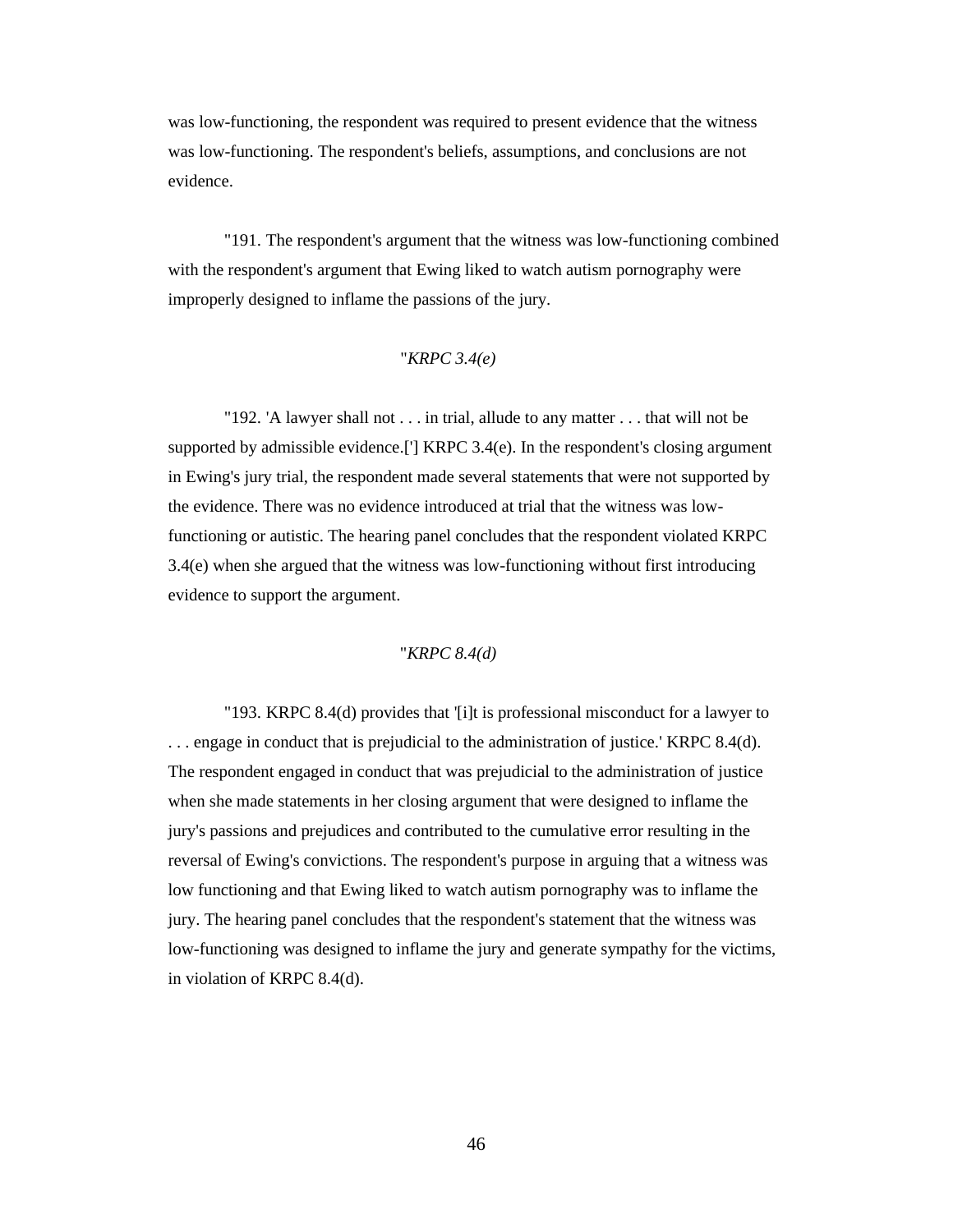#### "Victimized on Social Media and Looking for Attention

"194. While the respondent argued that J.M. and M.W. were attacked on social media by Ewing's friends and family, the respondent presented no evidence to the jury to support those arguments. On appeal, the respondent admitted there was no evidence to support her comments made during closing argument that the women were branded with the scarlet letter and that there was ugliness directed to the women. The hearing panel concludes that the respondent's statements in this regard were designed solely to inflame the jury's passions and prejudices.

## "*KRPC 3.4(e)*

"195. 'A lawyer shall not . . . in trial, allude to any matter . . . that will not be supported by admissible evidence.['] KRPC 3.4(e). In the respondent's closing argument in Ewing's jury trial, the respondent made several statements that were not supported by the evidence. The respondent's statement that J.M. and M.W. were attacked on social media by Ewing's friends and family was not supported by the evidence. Because the respondent's statement that J.M. and M.W. were attacked on social media by Ewing's friend[s] and family was not supported by evidence, the hearing panel concludes that the respondent violated KRPC 3.4(e).

## "*KRPC 8.4(d)*

"196. KRPC 8.4(d) provides that '[i]t is professional misconduct for a lawyer to . . . engage in conduct that is prejudicial to the administration of justice.' KRPC 8.4(d). The respondent engaged in conduct that was prejudicial to the administration of justice when she made statements in her closing argument that were designed to inflame the jury's passions and prejudices and contributed to the cumulative error resulting in the reversal of Ewing's convictions. Likewise, when the respondent argued that J.M. and M.W. were attacked by Ewing's friends and family, the respondent sought to produce sympathy for the victims and to inflame the jury's passions and prejudices. The respondent's statement that J.M. and M.W. were attacked by Ewing's friends and family was designed to inflame the jury and generate sympathy for the victims, the hearing panel concludes that the respondent violated KRPC 8.4(d).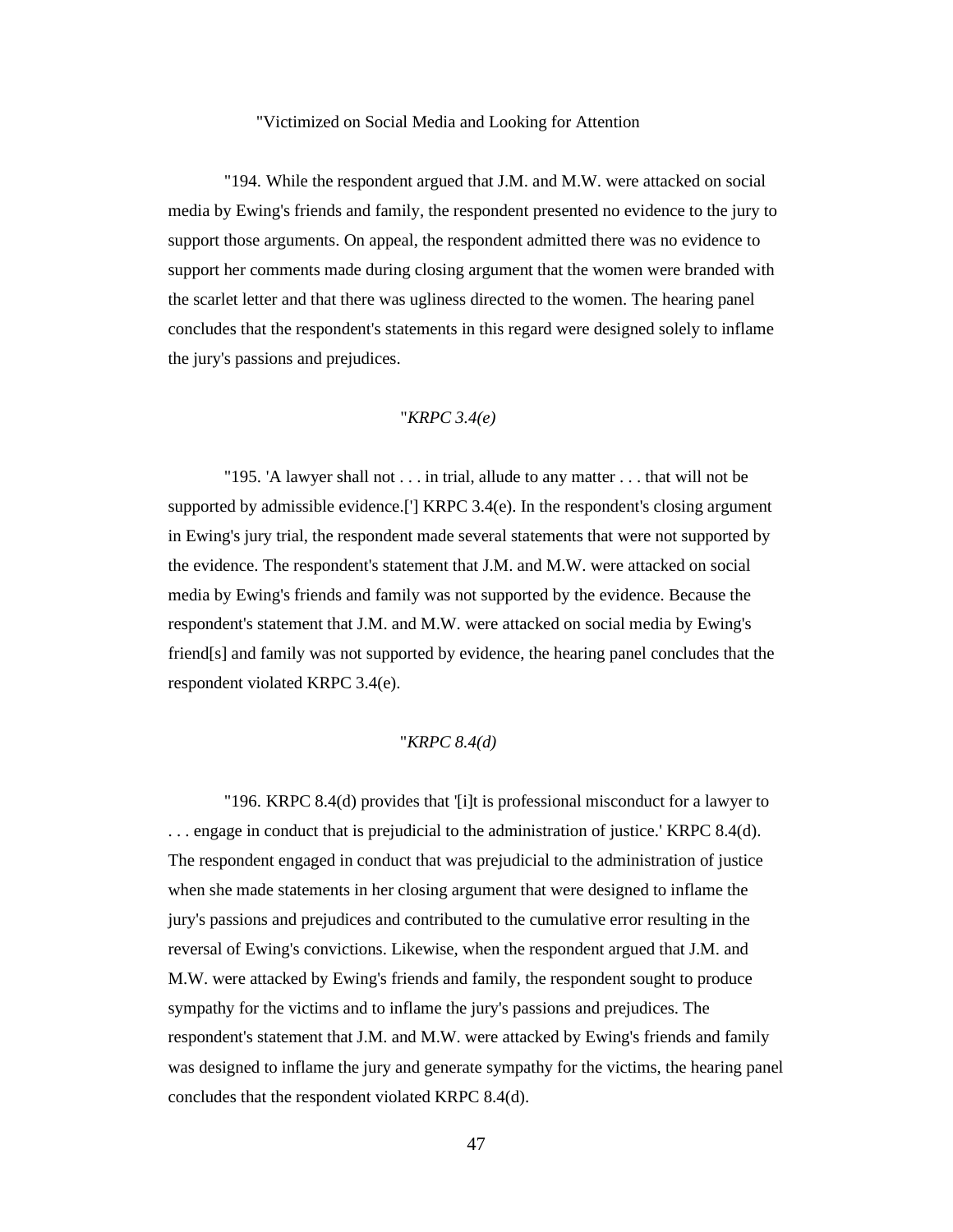### "If There was Sex It was Nonconsensual

"197. The respondent's argument during closing that if Ewing had sex with J.M. then it could not have been consensual misstated the evidence. The evidence presented was contradictory and the conclusion that the respondent made regarding the conflicting evidence was improper.

# "*KRPC 3.4(e)*

"198. 'A lawyer shall not . . . in trial, allude to any matter . . . that will not be supported by admissible evidence.['] KRPC 3.4(e). In the respondent's closing argument in Ewing's jury trial, the respondent made several statements that were not supported by the evidence. The respondent's argument during closing that if Ewing had sex with J.M. it was [non]consensual misstated conflicting evidence and was improper. Because the respondent's statement lacked evidentiary support, the hearing panel concludes that the respondent violated KRPC 3.4(e).

### "Watching Pornography on Mobile Phone and Autism Abuse

"199. The respondent's statement, during the final moments of her initial closing argument, that Ewing's mobile phone had been seized and examined and that 'while the defense is telling you that the defendant did not watch those videos[,] know this, the evidence shows differently,' misstates the evidence presented to the jury.

"200. During the rebuttal portion of her closing argument, the respondent again misstated the evidence when she said 'now, the defense says this is all smoke. It's not smoke, it's evidence of an attitude of what—of how you treat women. . . . Autism abuse, yes, he does.' Because the respondent did not present evidence to the jury that Ewing abused anyone with autism, the hearing panel concludes that the respondent's statement was improper.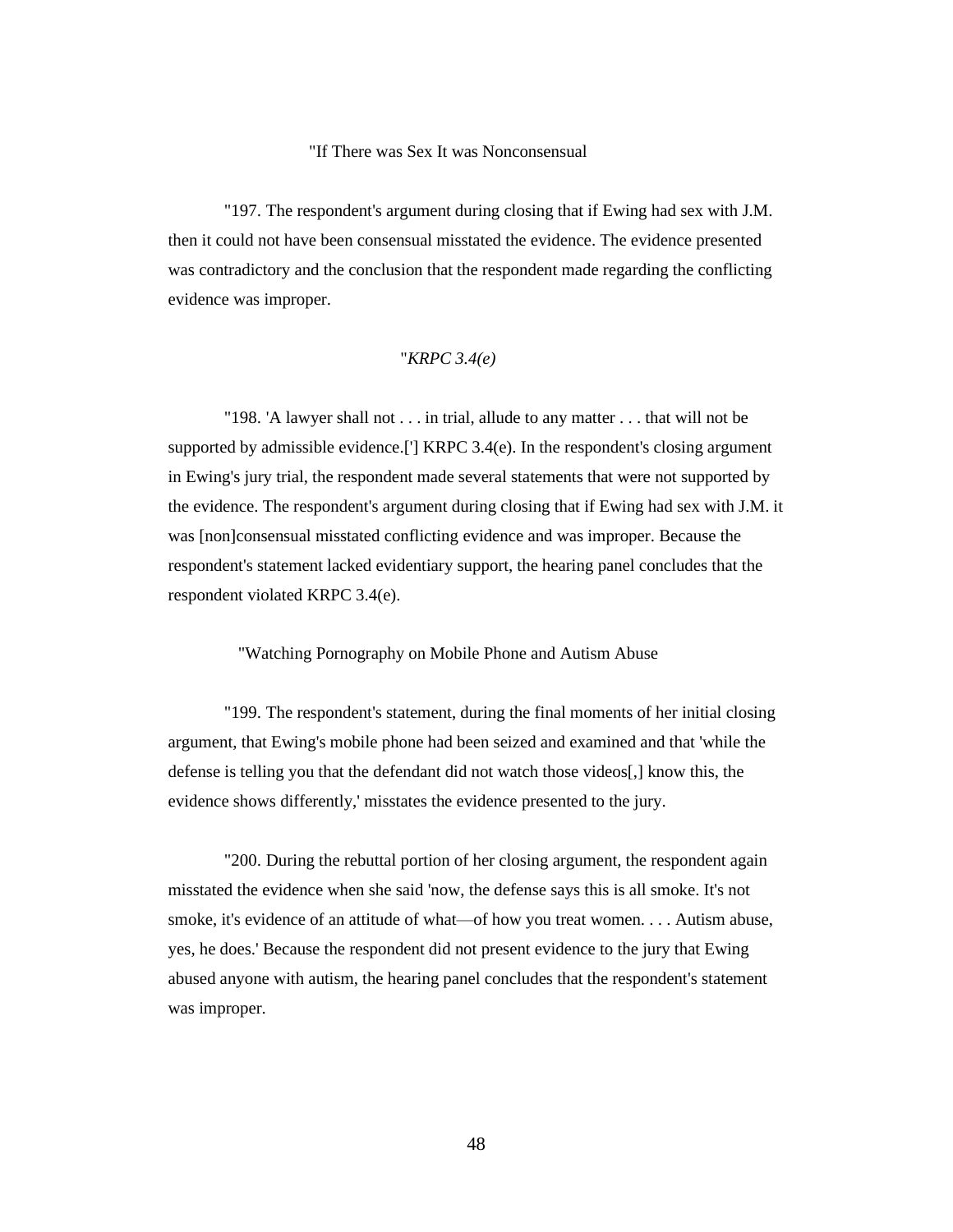# "*KRPC 3.4(e)*

"201. 'A lawyer shall not . . . in trial, allude to any matter . . . that will not be supported by admissible evidence.['] KRPC 3.4(e). In the respondent's closing argument in Ewing's jury trial, the respondent made several statements that were not supported by the evidence. The respondent's statement that [Ewing] abused a person with autism was not supported by the evidence. Accordingly, the hearing panel concludes that the respondent violated KRPC 3.4(e) in this regard.

## "*KRPC 8.4(d)*

"202. KRPC 8.4(d) provides that '[i]t is professional misconduct for a lawyer to . . . engage in conduct that is prejudicial to the administration of justice.' KRPC 8.4(d). The respondent engaged in conduct that was prejudicial to the administration of justice when she made statements in her closing argument that were designed to inflame the jury's passions and prejudices and contributed to the cumulative error resulting in the reversal of Ewing's convictions. In the rebuttal portion of her closing argument, the respondent's statement that Ewing engaged in the abuse of a person with autism served no purpose other than to inflame the jury and generate sympathy for the victims. As such, the hearing panel concludes that the respondent's statement was designed to inflame the jury and generate sympathy for the victims, in violation of KRPC 8.4(d).

# "*American Bar Association Standards for Imposing Lawyer Sanctions*

"203. In making a recommendation for discipline, the hearing panel considered the factors outlined by the American Bar Association in its Standards for Imposing Lawyer Sanctions (hereinafter 'Standards'). Pursuant to Standard 3, the factors to be considered are the duty violated, the lawyer's mental state, the potential or actual injury caused by the lawyer's misconduct, and the existence of aggravating or mitigating factors.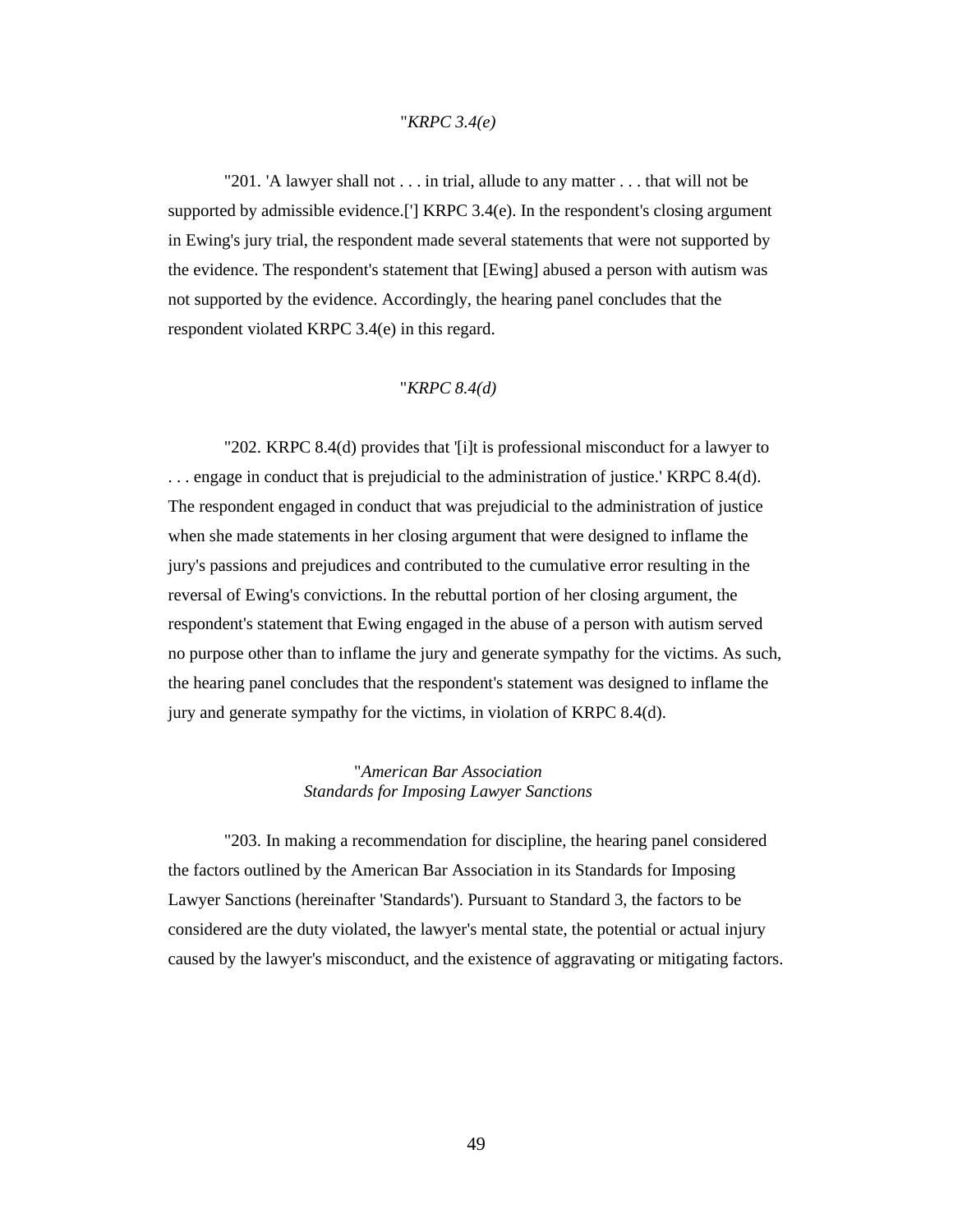"204. *Duty Violated*. The respondent violated her duty to the public to maintain her personal integrity. The respondent also violated her duty to the public, to the legal profession, and the legal system to refrain from conduct that is prejudicial to the administration of justice.

"205. *Mental State*. The respondent's level of intent is a key factor for the hearing panel to consider in making its recommendation for discipline in this case. The respondent engaged in misconduct during the trial and appeal of Chandler's criminal case and Ewing's case. Additionally, the respondent engaged in misconduct during the disciplinary investigation.

"206. When the Supreme Court reversed Chandler's two premeditated murder convictions, it concluded that the respondent's culpability exceeded negligence.

"207. In the disciplinary context, '"knowingly," "known," or "knows" denotes actual knowledge of the fact in question. A person's knowledge may be inferred from circumstances.' KRPC 1.0(g).

"208. In the Standards for Imposing Lawyer Sanctions, the ABA defines intent and knowledge as follows:

'"Intent" is the conscious objective or purpose to accomplish a particular result.

'"Knowledge" is the conscious awareness of the nature or attendant circumstances of the conduct but without the conscious objective or purpose to accomplish a particular result.'

Based on all the evidence in the record, the hearing panel concludes that the respondent acted knowingly and intentionally.

"209. *Injury*. The respondent's misconduct caused serious actual injury. Two premeditated murder convictions were reversed as a result of the respondent's misconduct. Additionally, two counts of rape, four counts of aggravated criminal sodomy, two counts of battery, one count of possession of drug paraphernalia, one count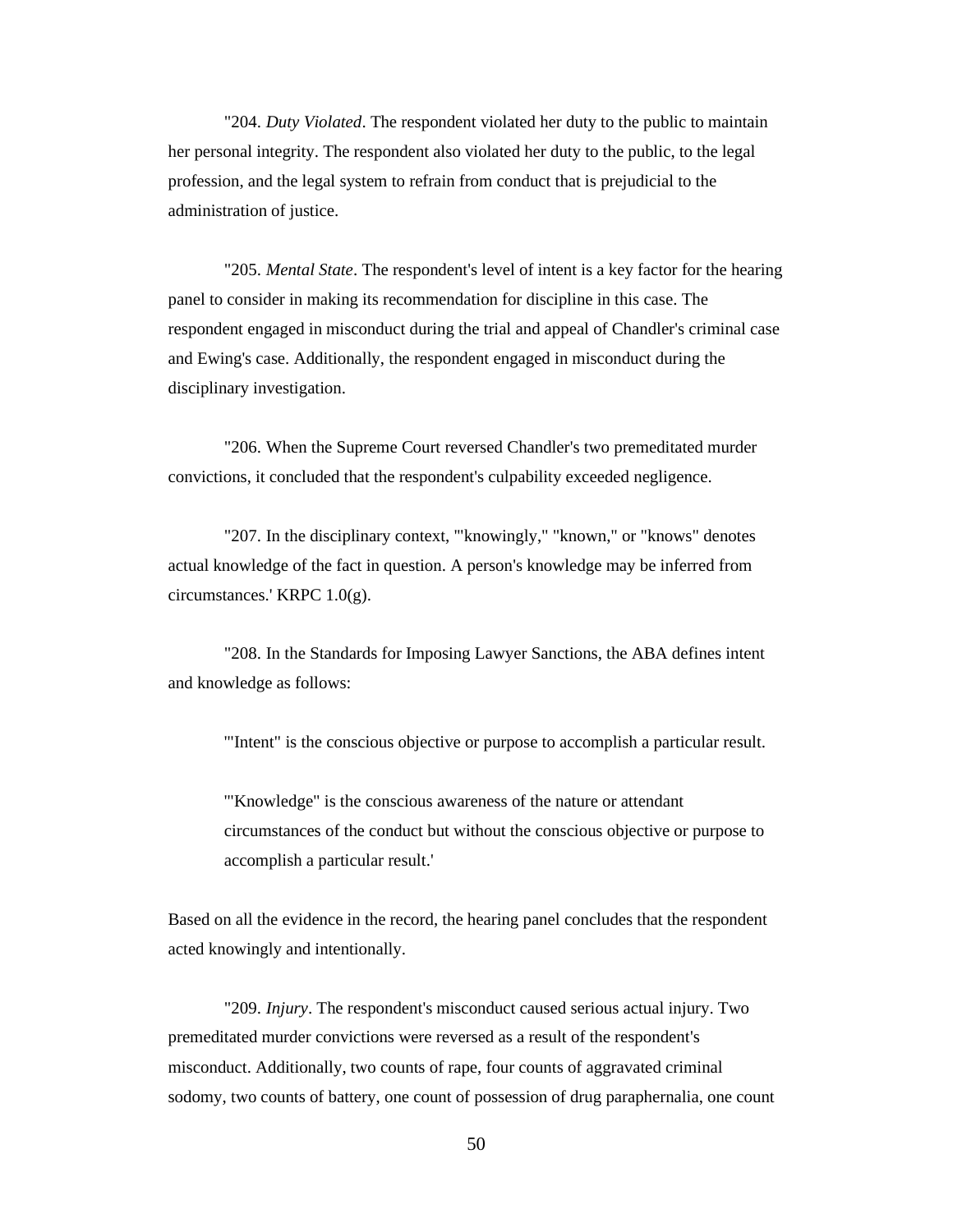of hosting minors consuming alcohol, and one count of furnishing cereal malt beverages to a minor were reversed, in part, because of the respondent's misconduct. The injury significantly impacts J.M., M.W., the families of M.S., K.H., J.M., and M.W., the defendants, the families of both the defendants, the public, the legal profession, and the legal system. The hearing panel concludes that the injury caused in this case is extreme and the effects will be long-lasting.

## "Aggravating and Mitigating Factors

"210. Aggravating circumstances are any considerations or factors that may justify an increase in the degree of discipline to be imposed. In reaching its recommendation for discipline, the hearing panel, in this case, found the following aggravating factors present.

"211. *Prior Disciplinary Offenses*. In 2015, the disciplinary administrator's office informally admonished the respondent for violating KRPC 4.2 (communication with person represented by counsel).

"212. *A Pattern of Misconduct*. The respondent engaged in multiple patterns of misconduct.

a. In both the Chandler case and the Ewing case, the respondent included many statements in her closing arguments that were not supported by any evidence introduced at trial.

b. In the Chandler case, the respondent perpetuated the misconduct by repeating the same statements in the appellate brief, during oral arguments, in her written response to the initial complaint, and during the sworn statement.

c. The respondent engaged in similar misconduct in both the Chandler prosecution and the Ewing prosecution. For example, in the Chandler prosecution, the respondent argued that M.S. told Chandler that he planned to marry K.H. during the five-minute phone call. The respondent then inferred that Chandler's motivation to murder M.S. and K.H. was because M.S. told Chandler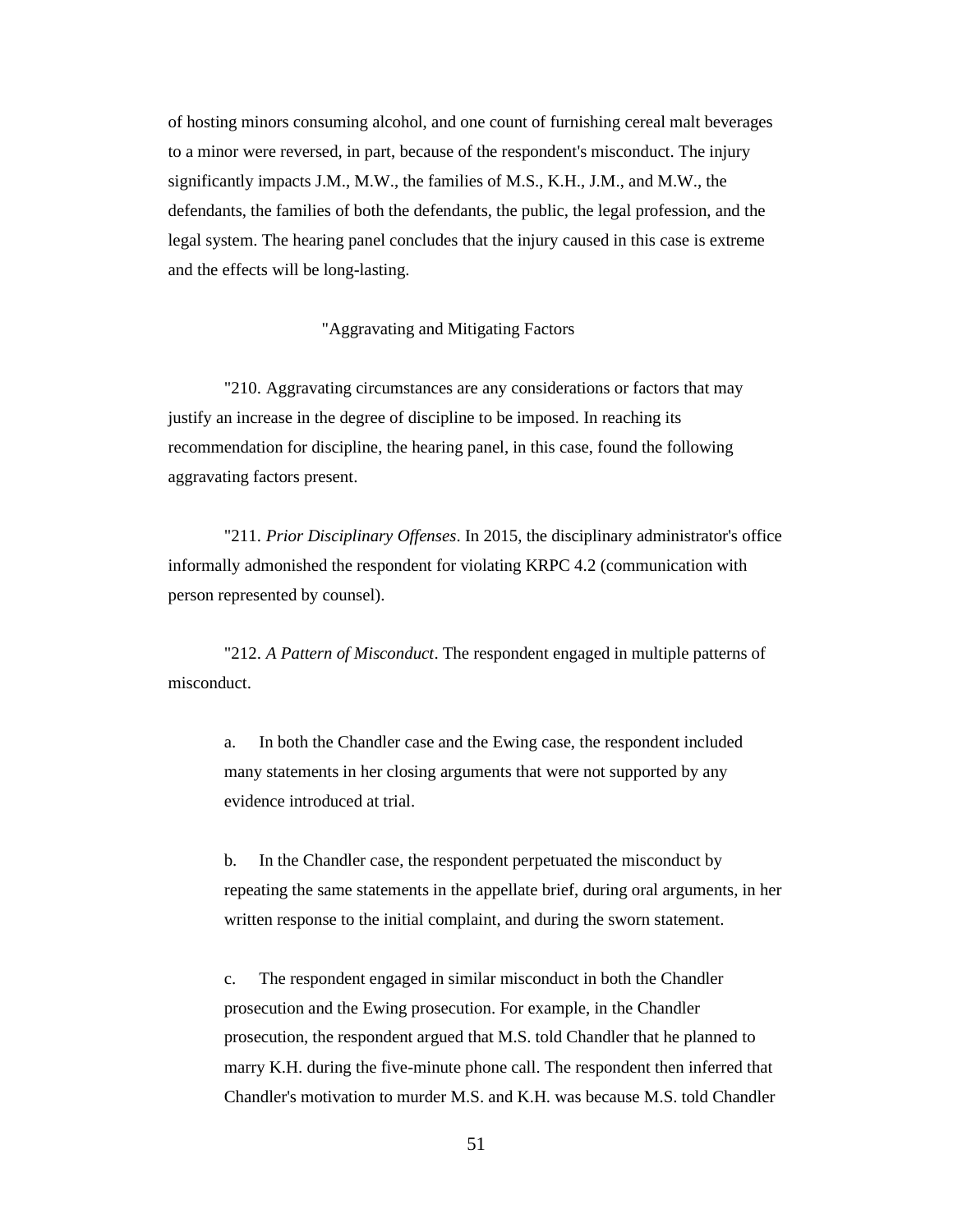that he planned to marry K.H. during the five-minute phone call. However, the respondent had no evidence that M.S. told Chandler that he planned to marry K.H. during that call. In fact, the respondent had no evidence whatsoever as to what was discussed during that telephone call. Likewise, in the prosecution of the Ewing case, the respondent argued that Ewing watched pornography on his phone and then inferred that because he watched pornography on his phone, he committed the sexual assaults. The evidence introduced at trial establishes that pornography was downloaded to Ewing's phone. However, the respondent did not present evidence that Ewing watched the pornography.

The hearing panel concludes that the respondent engaged in deliberative patterns of serious misconduct.

"213. *Multiple Offenses*. The respondent violated six separate rules in many ways. As such, the hearing panel concludes that the respondent committed multiple offenses.

"214. *Submission of False Evidence, False Statements, or Other Deceptive Practices During the Disciplinary Process*. At the disciplinary hearing, the respondent admitted that statements made in her sworn statement were inaccurate. The respondent's sworn statement came just a few months after the Supreme Court issued its opinion reversing Chandler's conviction. Further, at that time, the disciplinary complaints had already been pending for some time. The respondent was on notice that her statements were being carefully scrutinized. Finally, the record is clear that the respondent reviewed her sworn statement, because she specifically requested that corrections be made to the sworn statement. The hearing panel concludes that providing false information in the sworn statement amounts to engaging in a deceptive practice during the disciplinary process.

"215. *Refusal to Acknowledge Wrongful Nature of Conduct*. While the respondent admitted that she made mistakes, the respondent denied that her conduct violated the Kansas Rules of Professional Conduct. Accordingly, the hearing panel concludes that the respondent refused to fully acknowledge the wrongful nature of her conduct.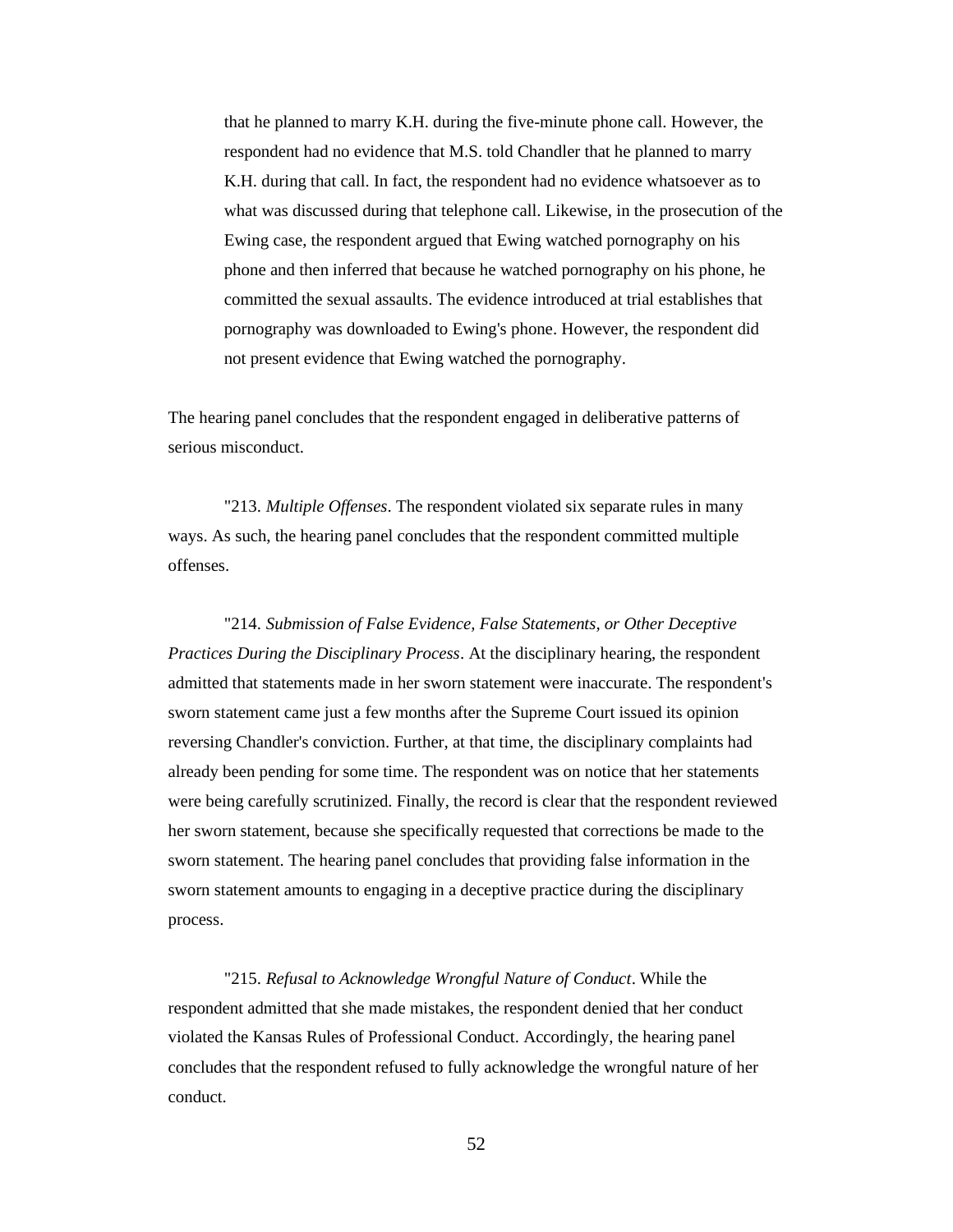"216. *Substantial Experience in the Practice of Law*. The Supreme Court admitted the respondent to practice law in the State of Kansas in 1992. At the time of the misconduct, the respondent had been practicing law for approximately 20 years.

"217. Mitigating circumstances are any considerations or factors that may justify a reduction in the degree of discipline to be imposed. In reaching its recommendation for discipline, the hearing panel, in this case, found the following mitigating circumstances present.

"218. *The Present and Past Attitude of the Attorney as Shown by Her Cooperation During the Hearing and Her Full and Free Acknowledgment of the Transgressions.* The respondent generally cooperated in the disciplinary investigation and prosecution. The respondent provided written responses to the complaints, she submitted to a sworn statement, and she filed an answer to the formal complaint and an answer to the amended formal complaint. This mitigating factor is offset significantly because the respondent did not acknowledge that her transgressions violate the rules and she provided false information during the sworn statement.

"219. *Previous Good Character and Reputation in the Community Including Any Letters from Clients, Friends and Lawyers in Support of the Character and General Reputation of the Attorney*. The respondent is an experienced and well-respected prosecutor. The respondent enjoys the respect of her peers and generally possesses a good character and reputation as evidenced by a letter received by the hearing panel and by the testimony of Judge Parrish, Carl Cornwell, Jerry Hathaway, Kim Parker, Joel Meinecke, and Ron Paschal.

"220. *Remorse*. While the respondent did not admit that she violated any rules and while the respondent argued that she should not be disciplined, the respondent also expressed remorse. The respondent testified as follows: 'My responsibility as a prosecutor is to protect people, and I failed in these cases.'

"221. *Remoteness of Prior Offense.* The misconduct which gave rise to the informal admonition in 2015 is remote in character to the misconduct in this case.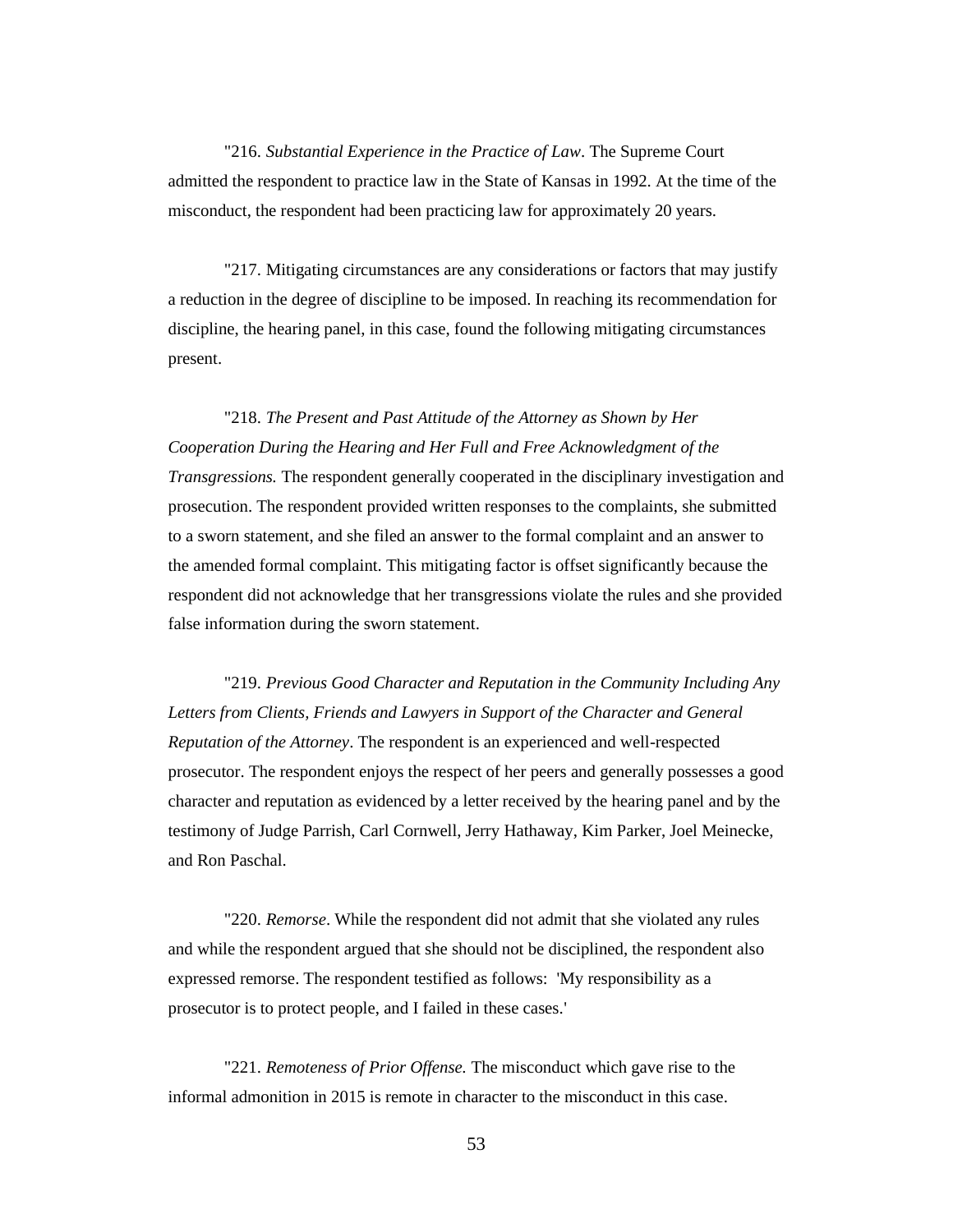"222. In addition to the above-cited factors, the hearing panel has thoroughly examined and considered the following Standards:

- '6.11 Disbarment is generally appropriate when a lawyer, with the intent to deceive the court, makes a false statement, submits a false document, or improperly withholds material information, and causes serious or potentially serious injury to a party, or causes a significant or potentially significant adverse effect on the legal proceeding.
- '6.12 Suspension is generally appropriate when a lawyer knows that false statements or documents are being submitted to the court or that material information is improperly being withheld, and takes no remedial action, and causes injury or potential injury to a party to the legal proceeding, or causes an adverse or potentially adverse effect on the legal proceeding.
- '6.21 Disbarment is generally appropriate when a lawyer knowingly violates a court order or rule with the intent to obtain a benefit for the lawyer or another, and causes serious injury or potentially serious injury to a party, or causes serious or potentially serious interference with a legal proceeding.
- '6.22 Suspension is appropriate when a lawyer knowingly violates a court order or rule, and there is injury or potential injury to a client or a party, or interference or potential interference with a legal proceeding.'

## "*Discussion*

"223. The hearing panel recognizes that these two criminal cases were very difficult and complicated cases to prosecute. In the Chandler case, the prosecution was based on circumstantial evidence and involved a well-publicized double homicide that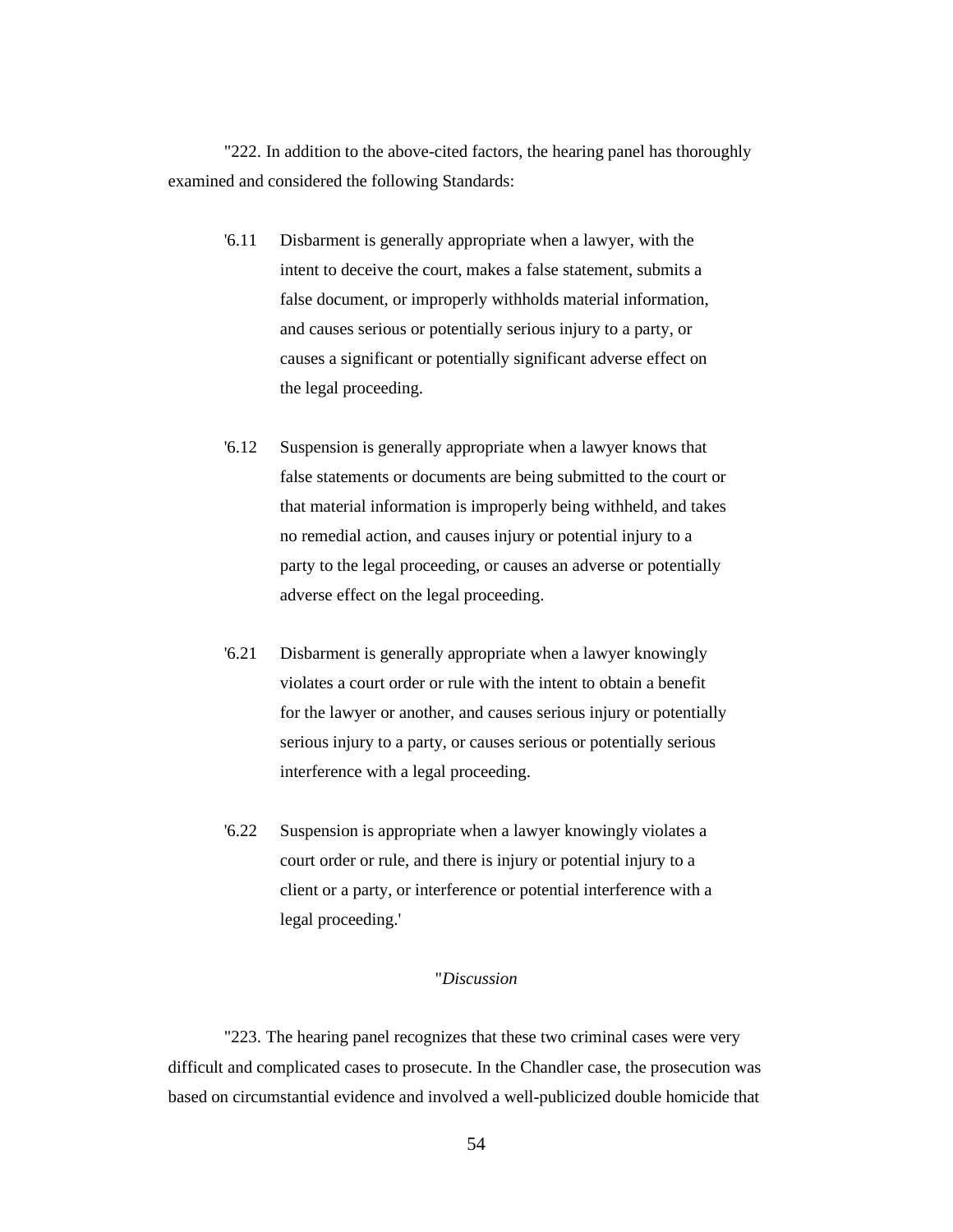was tried 10 years after the crimes were committed. The Ewing case had other complicating factors—it occurred in a small community and turned on the jury's conclusions of the credibility of witnesses.

"224. The respondent presented credible evidence that she is known to be a skilled, experienced prosecutor. In fact, the respondent's reputation as a skilled, experienced prosecutor appears to be precisely why she was assigned and appointed to prosecute these complex cases.

"225. The respondent's reputation evidence, however, is at odds with the evidence in the disciplinary case. The respondent repeatedly made arguments without evidentiary support for the arguments. The respondent made false statements to the Supreme Court. The respondent ignored the order of a district court. The respondent either failed to pay attention to the recross-examination of a key witness in the Chandler case or she intentionally disregarded the fact that the witness recanted his testimony regarding a key issue. The respondent improperly argued the impact of the crime on surviving members of the crime victims—contrary to well-established law.

"226. From all the evidence presented, it appears that the respondent concluded that Chandler and Ewing were guilty of the crimes charged and she adopted a 'win at all costs' approach.

"227. This case does not involve the respondent making an error in judgment or engaging in an isolated incident of misconduct. As stated above, the respondent's misconduct was knowingly and intentionally committed. The respondent engaged in a deliberative pattern of serious misconduct which resulted in serious injury.

"228. The injury caused by the respondent's misconduct is extreme. As a result of the respondent's misconduct, the family members of M.S. and K.H. as well as the women injured by Ewing will have to endure a second trial. Both criminal cases are complicated and will require the dedication of significant community resources to retry. Further, the respondent's misconduct undermines the confidence in the judicial system and caused serious injury to the administration of justice.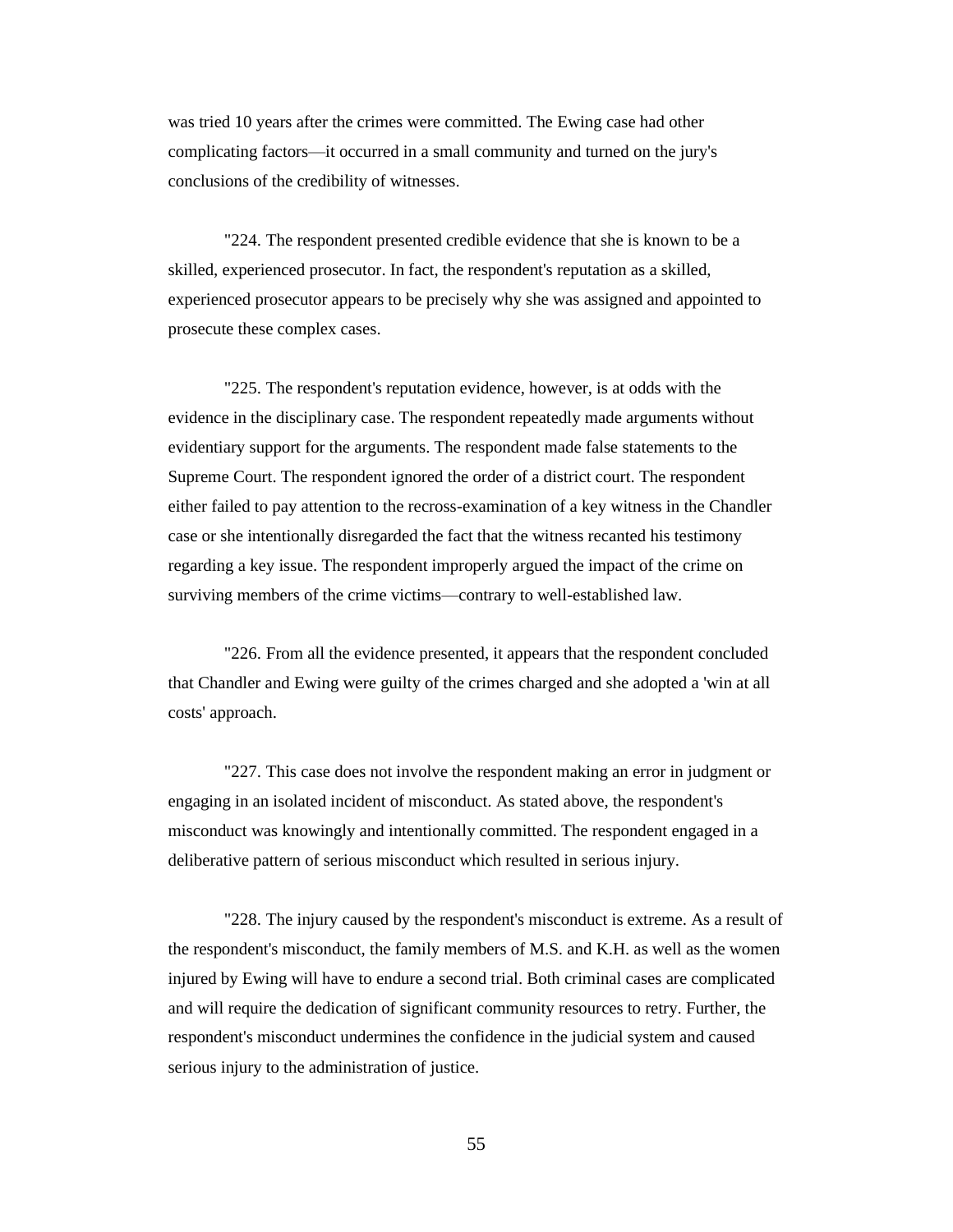"229. 'A prosecutor has the responsibility of a minister of justice and not simply that of an advocate. This responsibility carries with it specific obligations to see that the defendant is accorded procedural justice and that guilt is decided upon the basis of sufficient evidence.' Comment 1 to KRPC 3.8. The respondent failed in her obligation to see that Chandler and Ewing were accorded procedural justice.

"230. Justice Biles summed up the respondent's misconduct succinctly: 'Taken as a whole, this prosecution unfortunately illustrates how a desire to win can eclipse the State's responsibility to safeguard the fundamental constitutional right to a fair trial owed to any defendant facing criminal prosecution in a Kansas courtroom.' *Chandler*, 307 Kan. at 695.

## "*Recommendations of the Parties*

"231. The disciplinary administrator's office recommended that the respondent's license to practice law be indefinitely suspended.

"232. The respondent recommended that she receive no discipline.

## "*Recommendation of the Hearing Panel*

"233. Based on the deliberative pattern of serious misconduct and the serious injury that followed, the hearing panel unanimously recommends that the respondent be disbarred.

"234. Costs are assessed against the respondent in an amount to be certified by the Office of the Disciplinary Administrator."

Respondent filed exceptions to the panel's findings of fact, conclusions of law, and recommended discipline.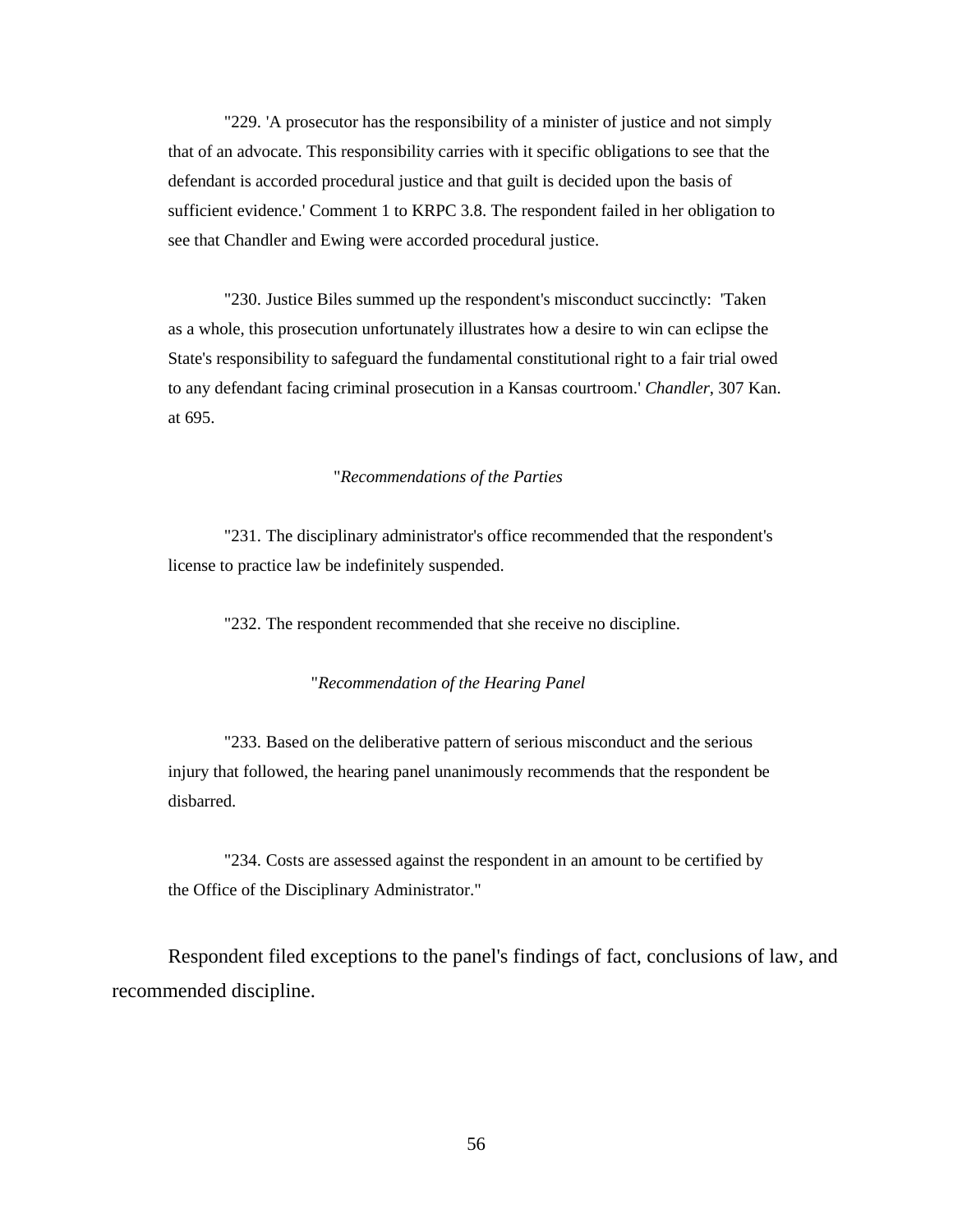# **DISCUSSION**

We first briefly address respondent's argument that the hearing panel should have granted her motion to admit the results of a polygraph examination that was administered to her before the hearing. The Internal Operating Rules of the Kansas Board for Discipline of Attorneys, D.1, requires the panel to "rule on the prehearing motions presented" by the parties. (2021 Kan. S. Ct. R. 308). Disciplinary hearings are governed by the Rules of Evidence. Supreme Court Rule 222(e)(1) (2021 Kan. S. Ct. R. 272); see also *In re Crandall*, 308 Kan. 1526, 1543, 430 P.3d 902 (2018) (considering arguments in an attorney discipline case "in light of the Rules of Evidence"). We review the panel's ruling for abuse of discretion. The panel abuses its discretion if its decision is (1) arbitrary, fanciful, or unreasonable; (2) based on an error of law; or (3) based on an error of fact. *In re Harrington*, 305 Kan. 643, 656, 385 P.3d 905 (2016).

In a prehearing ruling, the panel exercised its discretion by declining to admit the polygraph results, appropriately applying the rationale from *State v. Wakefield*, 267 Kan. 116, 136, 977 P.2d 941 (1999), where we held that polygraph examinations are inadmissible absent a stipulation by the parties. We therefore find that the panel did not abuse its discretion in declining to admit the results of respondent's polygraph examination.

# I. *Rule Violations*

"In a disciplinary proceeding, this court generally considers the evidence, the disciplinary panel's findings, and the parties' arguments to determine whether KRPC violations exist and, if they do, what discipline should be imposed. Attorney misconduct must be established by clear and convincing evidence." *In re Swischer*, 314 Kan. 439, 445, 499 P.3d 1130 (2021); see Supreme Court Rule 226(a)(1)(A) (2021 Kan. S. Ct. R.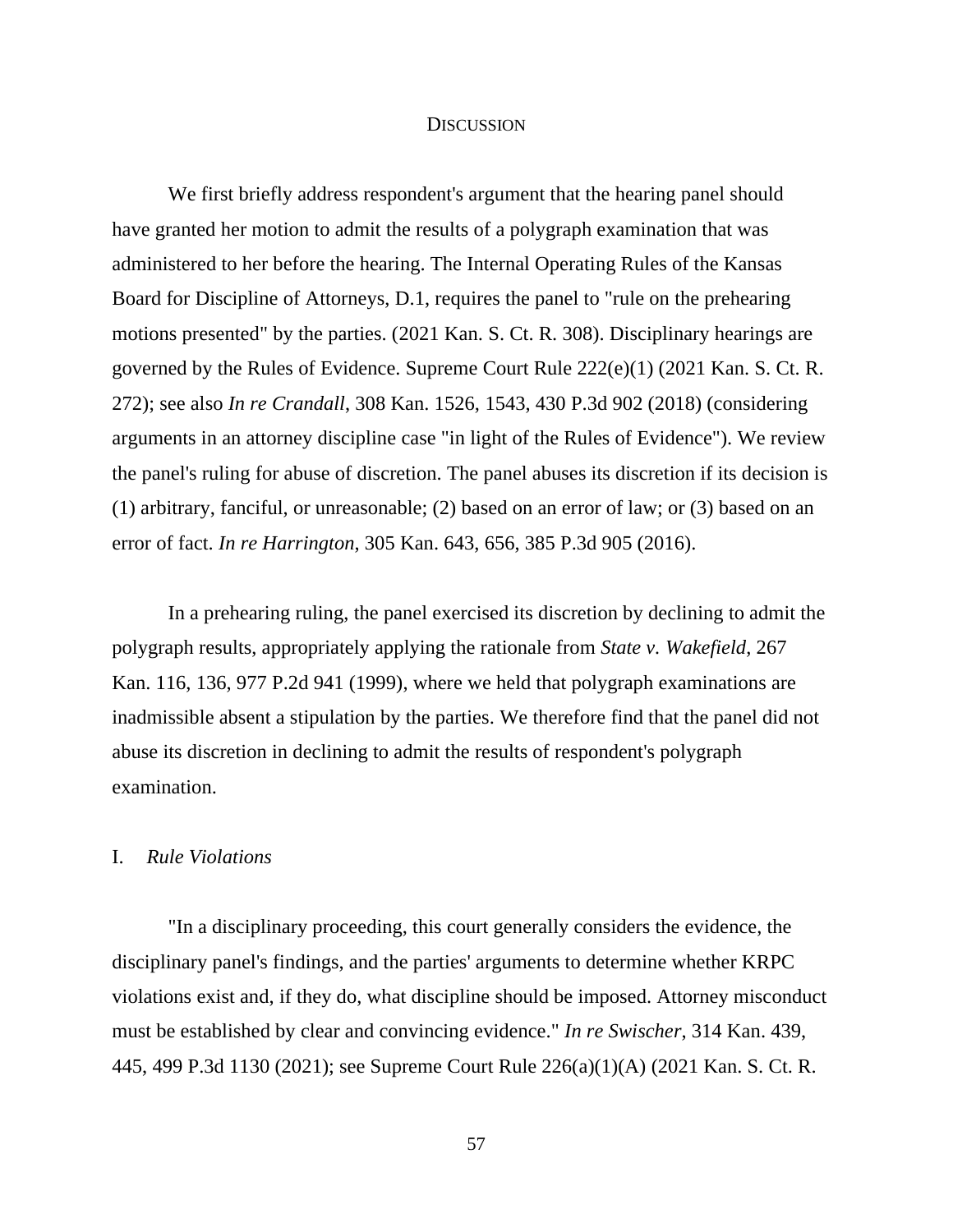276). Evidence is clear and convincing when it "'causes the factfinder to believe that "the truth of the facts asserted is highly probable."'" *In re Rumsey*, 301 Kan. 438, 447, 343 P.3d 93 (2015) (quoting *In re Lober*, 288 Kan. 498, 505, 204 P.3d 610 [2009]). "'In making this determination, the court does not weigh conflicting evidence, assess witness credibility, or redetermine questions of fact. If a disputed finding is supported by clear and convincing evidence, it will not be disturbed.'" *In re Ayesh*, 313 Kan. 441, 464, 485 P.3d 1155 (2021) (quoting *In re Hodge*, 307 Kan. 170, 209-10, 407 P.3d 613 [2017]). However, we are not bound by the Disciplinary Administrator's or the hearing panel's recommendations. *In re Kupka*, 311 Kan. 193, 204, 458 P.3d 242 (2020).

# A. *The panel misapplied KRPC 1.1 because an isolated incident of mere negligence, standing alone, is insufficient to support a KRPC 1.1 violation.*

KRPC 1.1 (2021 Kan. S. Ct. R. 321) states: "A lawyer shall provide competent representation to a client. Competent representation requires the legal knowledge, skill, thoroughness and preparation reasonably necessary for the representation." The panel found that respondent violated KRPC 1.1 in two ways. First, she failed to note that Sergeant Volle "changed his testimony" on re-cross examination, in violation of KRPC 1.1's "thoroughness" requirement. The inquiry into a lawyer's thoroughness includes considering "the preparation and study the lawyer is able to give the matter." KRPC 1.1 cmt. 1. The panel "recognize[d] the respondent's extensive preparation for the murder trial," yet it found that despite this extensive preparation, respondent's failure to note the change in testimony constituted incompetence.

Second, the panel found that respondent's comment that Chandler "robbed her children of their father and his fiancé [*sic*]" during closing arguments evidenced a lack of competence because "[i]t is well settled that prosecutors may not comment on the impact of a crime on the crime victim or the crime victim's family." Respondent admits that she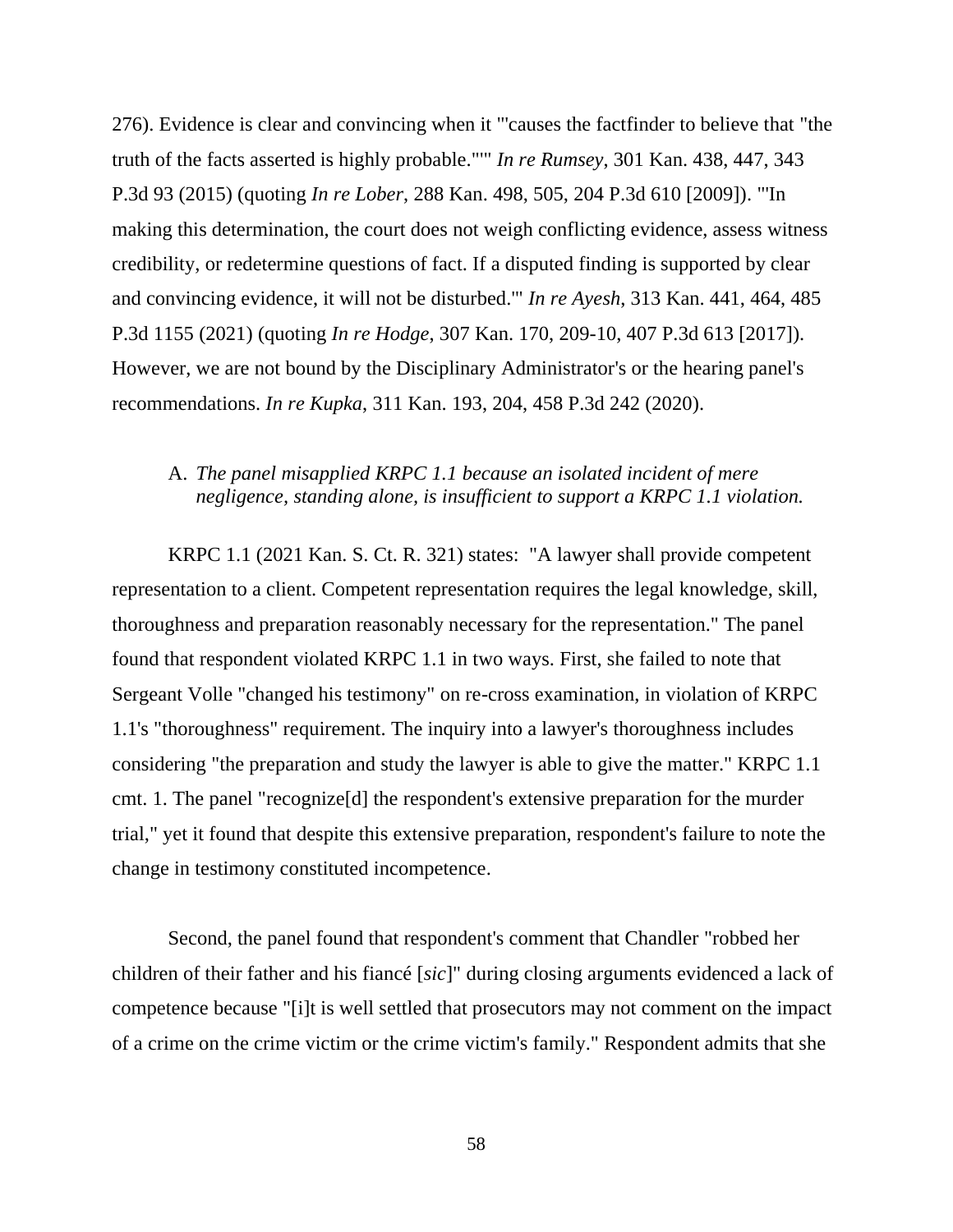should "not have commented on the victim's children losing their father," but asserts that she made the comment "in the heat of the moment."

The panel's conclusions seem to rely on a strict-liability-esque interpretation of KRPC 1.1. Indeed, the Disciplinary Administrator even argues that the rule "requires no proof of a particular mental state." We disagree. As we stated in *State v. Sherman*, 305 Kan. 88, 90-92, 378 P.3d 1060 (2016), not all improper or erroneous acts of a prosecutor constitute "misconduct." "Prosecutorial acts properly categorized as 'prosecutorial misconduct' are erroneous acts done with a level of culpability that *exceeds mere negligence*." (Emphasis added.) 305 Kan. at 114.

"We prefer to examine the particular circumstances of each disciplinary case." *In re Ketter*, 268 Kan. 146, 153, 992 P.2d 205 (1999). Given this, we hesitate to dictate any bright line rule for defining when an attorney has violated KRPC 1.1, and instead employ a case-by-case approach more akin to Justice Potter Stewart's famous "I know it when I see it" standard. *Jacobellis v. State of Ohio*, 378 U.S. 184, 197, 84 S. Ct 1676, 12 L. Ed. 2d 793 (1964) (Stewart, J., concurring). But despite the difficulty in creating a hard and fast rule for defining "incompetence," we have no trouble holding that an isolated incidence of "mere negligence" cannot rise to the level of "incompetence" contemplated by KRPC 1.1.

The "'enforcement of competent standards has been generally limited to relatively exotic, blatant, or repeated cases of lawyer bungling.' C. Wolfram, Modern Legal Ethics § 5.1 (1986)." *In re Discipline of Laprath*, 670 N.W.2d 41, 64 (S.D. 2003). And while KRPC 1.1 certainly requires a lawyer to provide "legal knowledge" reasonably necessary for the representation, the panel's finding that respondent's one-off victim impact statement translated to a lack of legal knowledge necessary to competently prosecute the case is illogical. Moreover, respondent's failure to notice the shift in Sergeant Richard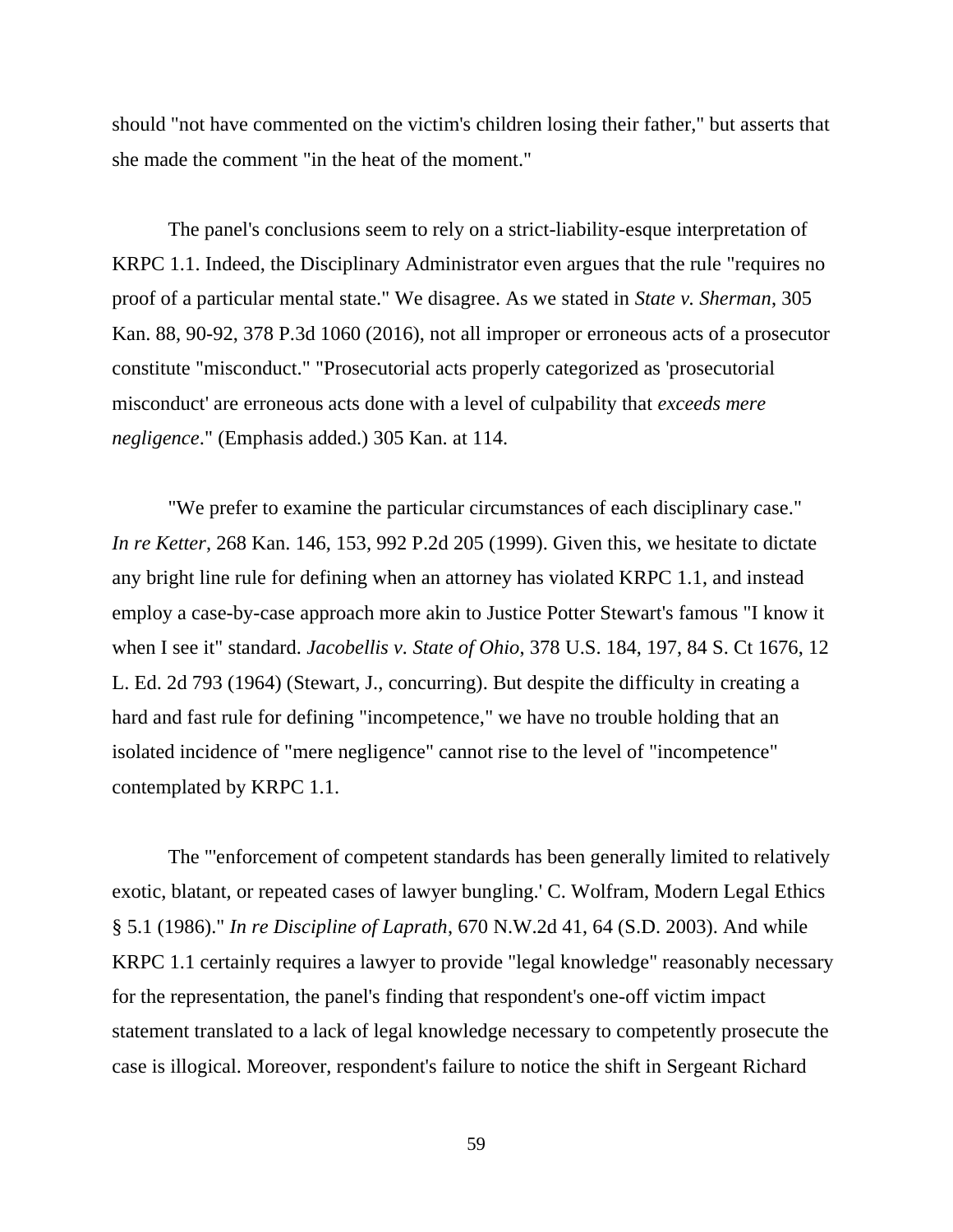Volle's testimony on recross-examination was also an isolated act at the trial that did not exceed "mere negligence" or reflect negatively on respondent's "preparation and study." KRPC 1.1 cmt. 1; see also *In re Disciplinary Action Against Feland*, 820 N.W.2d 672, 684 (N.D. 2016) ("[A]n isolated act of negligence will not necessarily satisfy the broad, generic concepts of incompetence or lack of diligence."); *In re Askew*, 225 A.3d 388, 394-95 (D.C. 2020) (ethics rules are designed to address "failures that constitute a 'serious deficiency' in an attorney's" conduct, and "[m]ere careless errors do not rise to the level of incompetence"). The panel's findings that respondent violated KRPC 1.1 are not based on any repeated patterns of conduct that exceed mere negligence and therefore do not satisfy the broad, generic concept of incompetence.

Because we hold that mere negligence, standing alone, is insufficient to support a KRPC 1.1 violation, we find the panel's conclusion that respondent violated KRPC 1.1 is not supported by clear and convincing evidence.

# B. *The panel's finding that respondent violated KRPC 3.1 is supported by clear and convincing evidence.*

KRPC 3.1 (2021 Kan. S. Ct. R. 384) provides that "[a] lawyer shall not bring or defend a proceeding, or assert or controvert an issue therein, unless there is a basis for doing so that is not frivolous, which includes a good faith argument for an extension, modification or reversal of existing law." The panel determined that respondent violated this rule because no evidence supported her claim that Chandler learned of M.S.'s engagement during the five-minute phone call. The panel concluded respondent also violated KRPC 3.1 in Chandler's direct appeal when she stated before our court during oral arguments that "[w]e know exactly what happened during that phone call."

Respondent focuses on the theory of the call being the "trigger" call, pointing out that Sergeant Volle testified at the hearing that "many other law enforcement officers"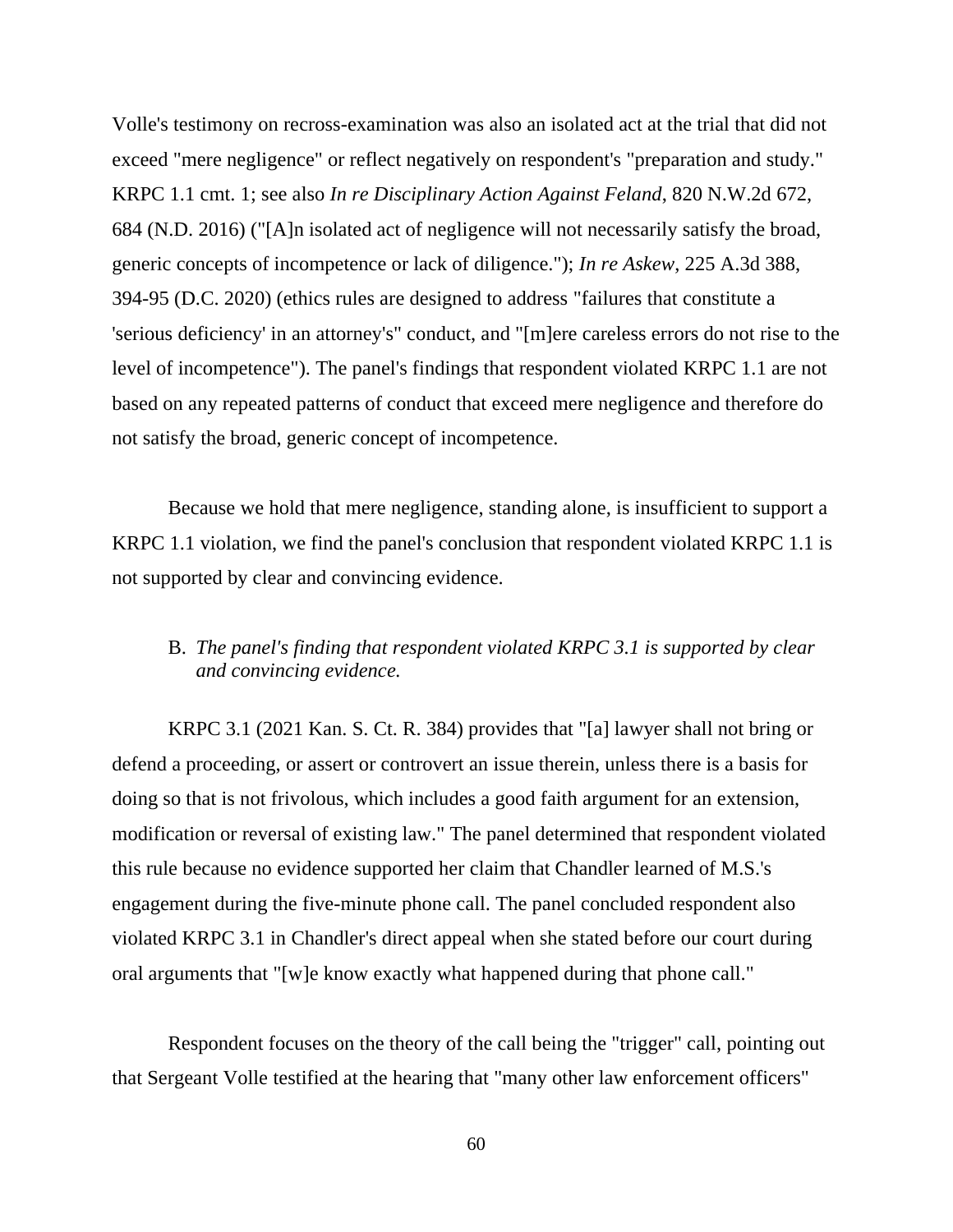reached a "consensus" that the call "triggered" the murders, and that KBI investigator Mark Malick similarly testified that he "strongly believed" that "that phone call was the trigger." But just because the call itself was widely believed to be the trigger does not prove what was actually said during the call. There is no evidence that would support respondent's statement before this court that "[w]e know exactly what happened during that phone call" or for her to make similar claims at trial.

Respondent argues that "to be sanctioned" she "must have known there was no evidence nor reasonable inferences from the facts to show . . . the content of the fiveminute phone call." We are unpersuaded by this argument, because respondent has offered no reason why she supposedly did not know about the lack of evidence. All the evidence was readily available when she made her statement. Moreover, because of her word choice, she was not making a "reasonable inference." Rather, "we know exactly" presented it as a conclusive statement of fact.

Therefore, we conclude that the panel's finding that respondent violated KRPC 3.1 is supported by clear and convincing evidence.

C. *The panel's finding that respondent violated KRPC 3.3(a)(1) is supported by clear and convincing evidence.* 

KRPC  $3.3(a)(1)$  (2021 Kan. S. Ct. R. 385) provides that "[a] lawyer shall not knowingly . . . make a false statement of fact or law to a tribunal or fail to correct a false statement of material fact or law previously made to the tribunal by the lawyer[.]" The rule requires a "knowing" state of mind, which "denotes actual knowledge of the fact in question. A person's knowledge may be inferred from circumstances." KRPC 1.0(g) (2021 Kan. S. Ct. R. 318).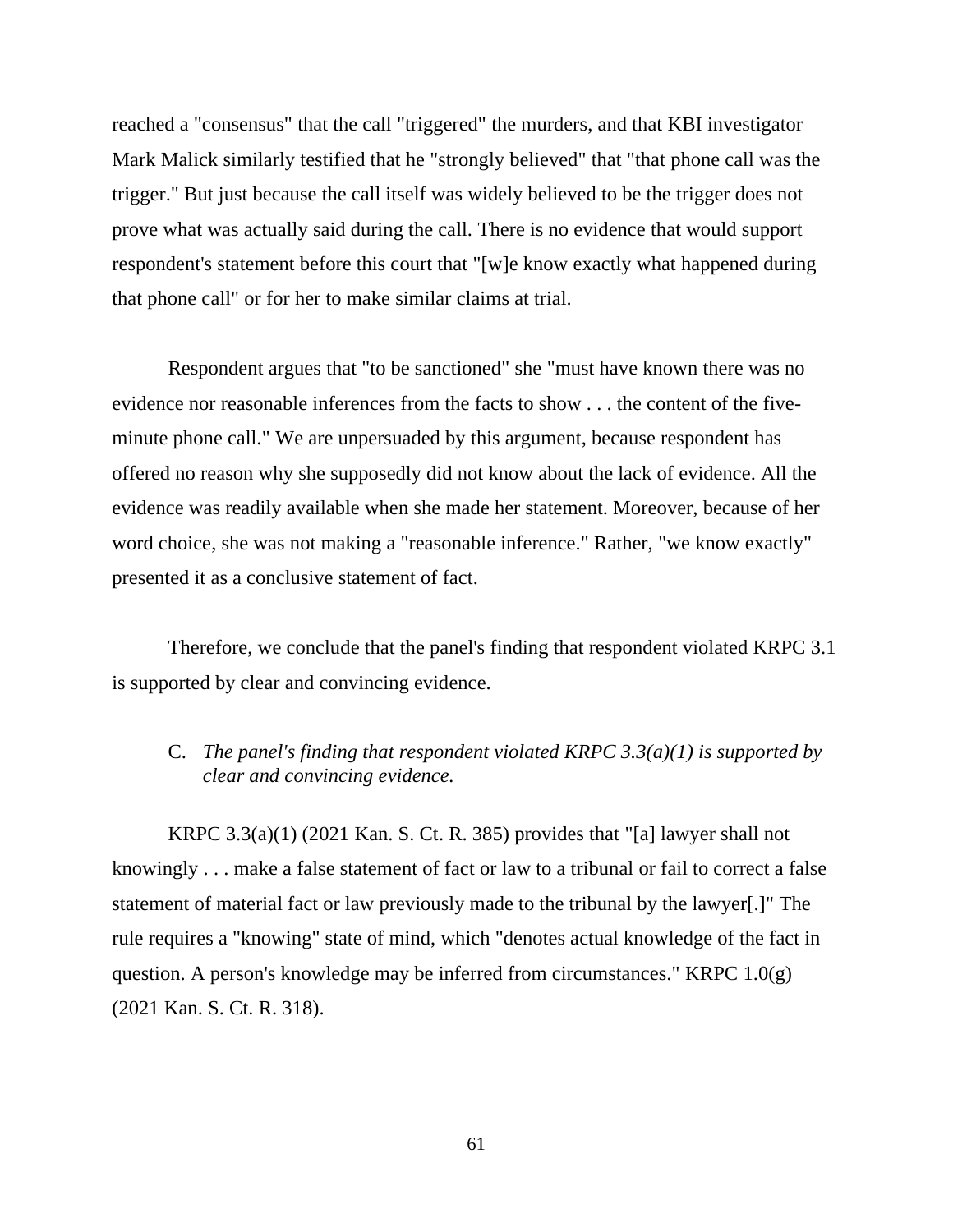The panel found that respondent intentionally violated this rule in three ways: (1) by arguing to the jury during closing arguments (including in her PowerPoint slide) that M.S. sought and obtained a PFA and that Chandler violated it; (2) by making similar statements in the State's initial appellate brief; and (3) during oral arguments before this court when she argued that evidence introduced at trial supported her claim that a restraining order was in effect at the time of the murders.

Before the Chandler trial, respondent filed a K.S.A. 60-455 motion requesting to admit evidence of stalking type behavior to establish Chandler had motive to kill both victims. In it, she stated: "[M.S.] *requested* an immediate restraining order on October 15, 1998, indicating that this defendant intentionally, maliciously, and repeatedly followed and harassed him, destroyed personal property of his acquaintances and had engaged in telephone harassment." (Emphasis added.) Notably, the K.S.A. 60-455 motion did not state that M.S.'s motion had ever resulted in a granted order. This fact supports the panel's finding that respondent intentionally violated KRPC  $3.3(a)(1)$ , as the language of respondent's pretrial motion seems to acknowledge that M.S. had only *requested* a motion for a restraining order, yet had not been granted one. This is especially true considering that in the very same motion, respondent also described a PFA order that had actually been granted against Chandler by her daughter several years after the murders, indicating that respondent was well aware that no such order had been entered in 1998.

Moreover, Sergeant Volle testified at the hearing that he unsuccessfully tried to locate a signed order. He also testified that he did not have any specific memory of a family member telling him that M.S. obtained a PFA against Chandler. And during respondent's oral argument before our court in Chandler's direct appeal, she made clear that she knew no order was entered, or at least, that the order was not physically in the State's evidence—but we only obtained this admission from respondent after asking her dozens of questions: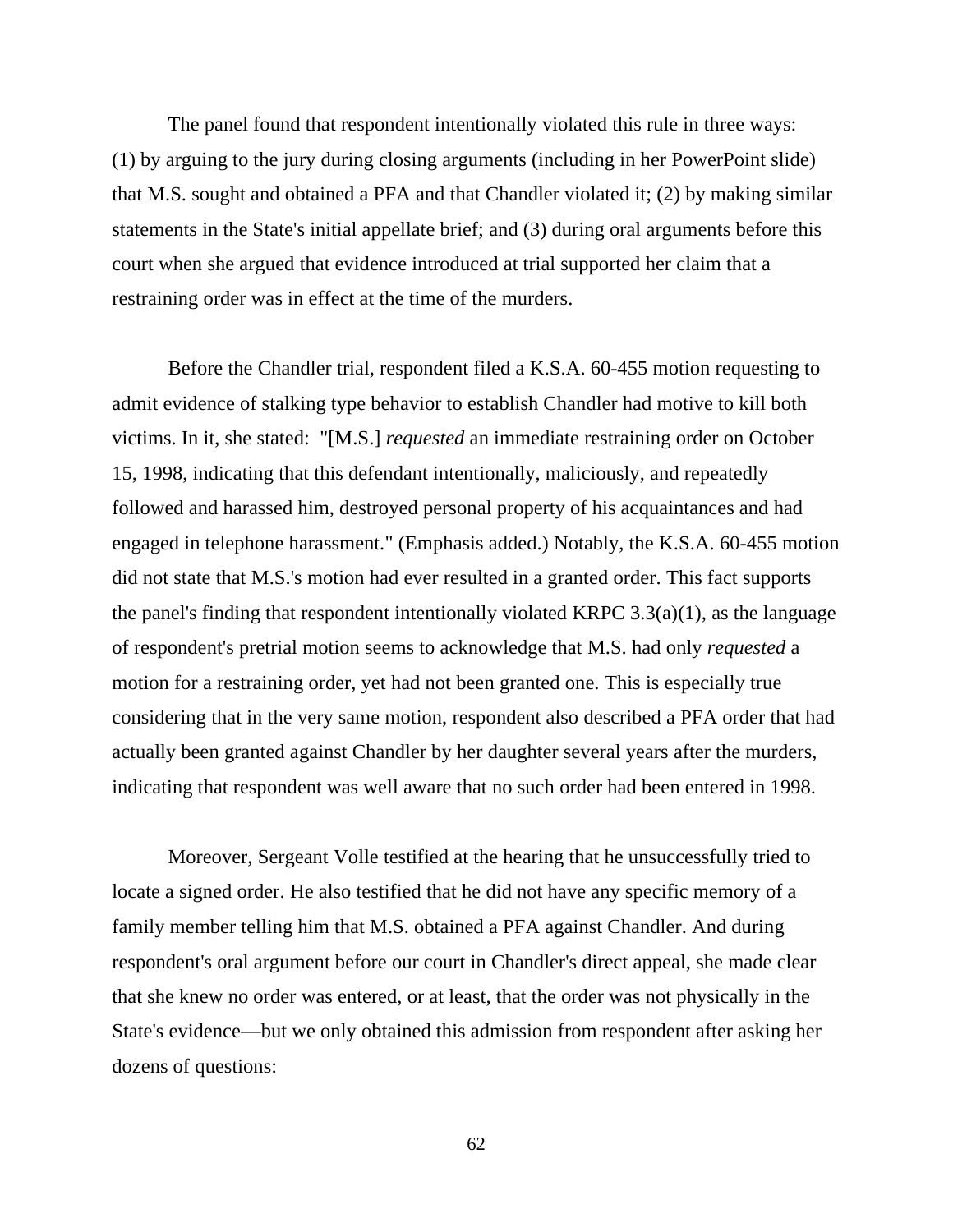"JUSTICE BILES: And in the—I was reading the closing arguments again last night, and when that comes up it seems like you hit it hard and fast. Number one, you said something that wasn't true, that there was a protection from abuse order. Number two, you said that that means that the judge agreed that the defendant was a danger because you'd have—that would be the foundation for entering an order for protection from abuse. And number three, you said that the defendant ignored the order.

"MS. SPRADLING: Yes, sir.

"JUSTICE BILES: And none of that is true?

"MS. SPRADLING: It is true.

"JUSTICE BILES: How's it true if there was no protection from abuse order?

"MS. SPRADLING: Because what I should have said Your Honor, was that there was a protective order. A protective order, as this Court knows is an umbrella.

"JUSTICE BILES: Entered at the beginning of the divorce proceeding against both parties and concerning, I think in her case, the residence. That's a whole lot different then a protection from abuse order, isn't it?

"MS. SPRADLING: Yes, but there are two orders in this case, Your Honor.

"JUSTICE BILES: Okay. Well, what do I need to look at?

"MS. SPRADLING: There was a protective order in October of 1998. That is different from the protective order that was originally given in 1997, which fits the definition that you described. However, after the divorce was over in September of 1998, the defendant had still not signed the divorce journal entry and she had filed, the day after the last hearing multiple motions to reopen the entire case. It was after this in October of 1998 that Mike Sisco requested a protective order and a case manager.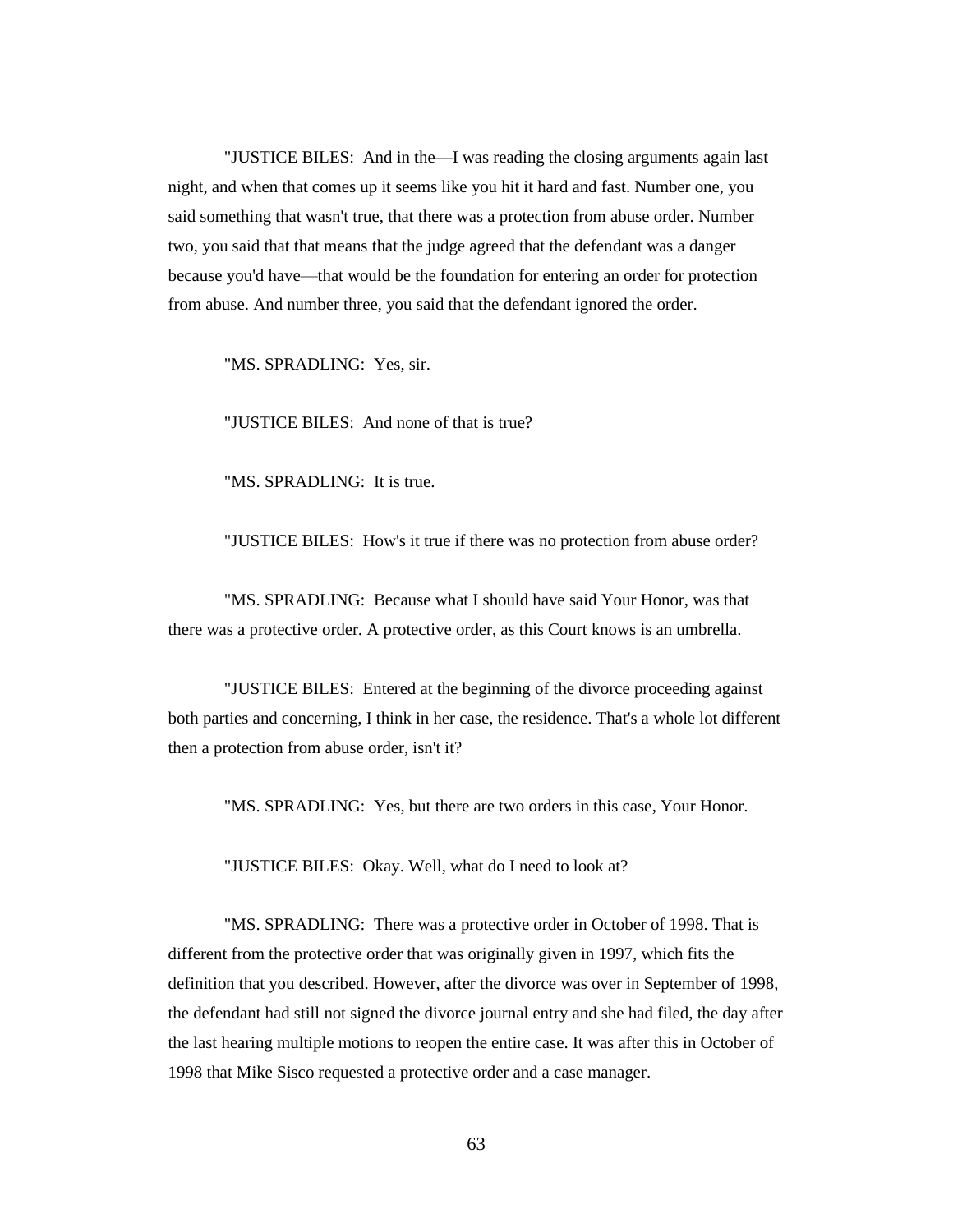"JUSTICE BILES: And the Court didn't—but the district court didn't give that protective order that was requested in 1998?

"MS. SPRADLING: I can tell you, if I'm limited to the record on appeal, I can't—I cannot point to it.

"JUSTICE BILES: You entered into evidence the entire divorce file.

"MS. SPRADLING: No, sir, I did not.

"JUSTICE [BILES]: Or a ton of it anyway?

"MS. SPRADLING: Yes.

"JUSTICE [BILES]: We have a huge exhibit—

"MS. SPRADLING: Yes, sir.

"JUSTICE [BILES]: —that—that's—that's the divorce file and there's no order in it.

"MS. SPRADLING: *There is no order in it, you're exactly right*. There's no—

"JUSTICE [BILES]: I mean, you can't say there was an order entered because there's nowhere in evidence that an order was entered.

"MS. SPRADLING: I believe that testimony that an order was entered is also direct evidence that allows—

"JUSTICE [BILES]: That would be the detective's statement?

"MS. SPRADLING: Yes, sir.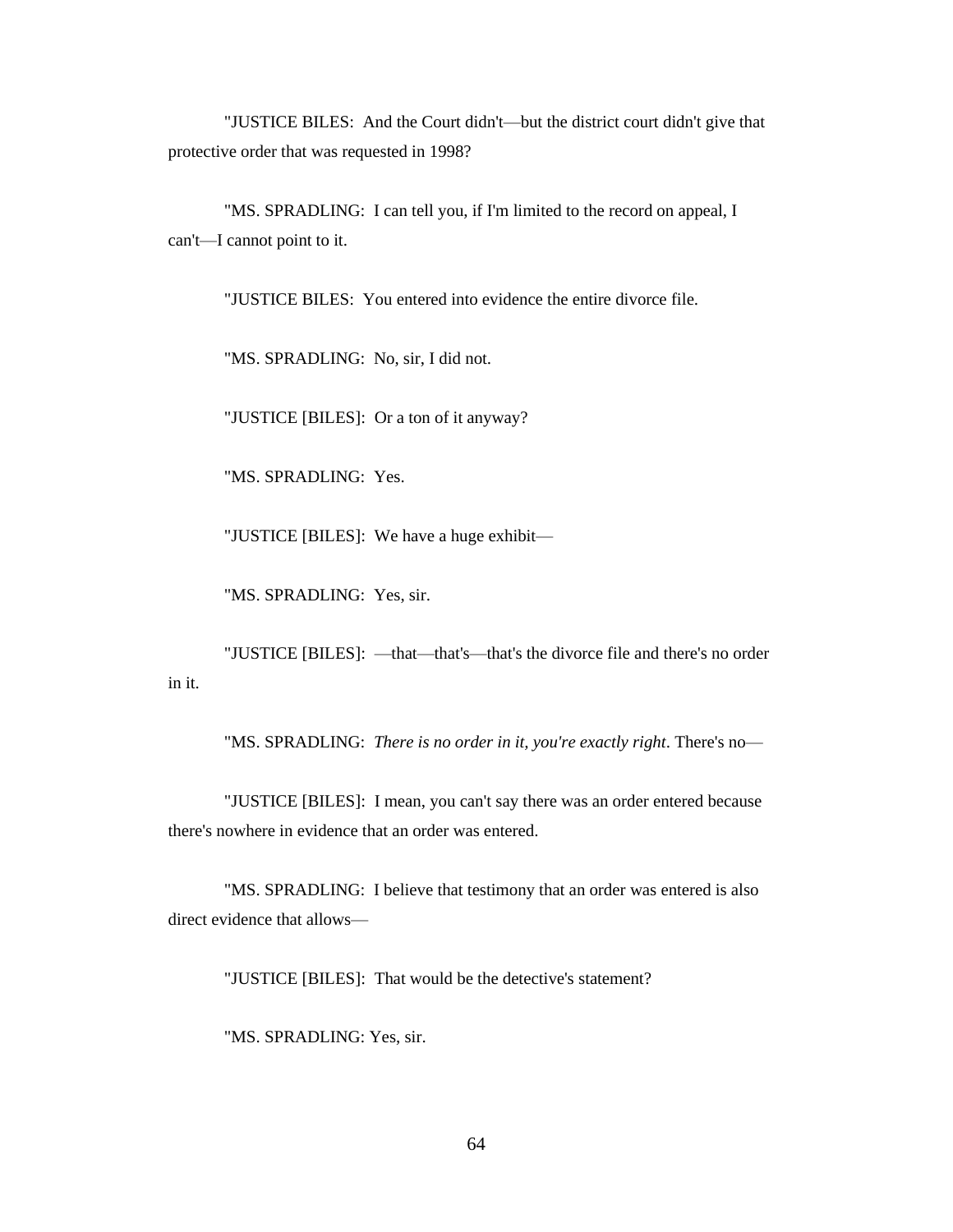"JUSTICE [BILES]: But the detective took it back in cross-examination and said, oh, I really don't recall if there was an order, you'll have to look at the file in evidence.

"MS. SPRADLING: Yes, Your Honor.

"JUSTICE [BILES]: There's no order in evidence. How do you stand up in front of a Jury and tell them that a protective—protection from abuse order was entered and then say that that means that the judge validated the claim and that the defendant ignored it?

"MS. SPRADLING: Because a protective order, protection from abuse and also protective order is signed off by a judge who must agree—

"JUSTICE [BILES]: But there was no protective—I mean, all I can do is go by what you said.

"MS. SPRADLING: Sure.

"JUSTICE [BILES]: So what you said was there was a protection from abuse order, and that's not true?

"MS. SPRADLING: That is not true. It is protective order, not a protection from abuse. And the difference is the protective order was issued in the divorce proceeding. A protection from abuse order is an order that a person applies for and is granted outside of the divorce proceeding. However, they are both protective of one person against the other. They both require, by judicial order, one person to stay away from the other. And having been involved in pretrial meetings and preparation in this case, I can tell you that there was a protective order. I said protective—protection from abuse and I should have said protective.

"JUSTICE JOHNSON: And this is your—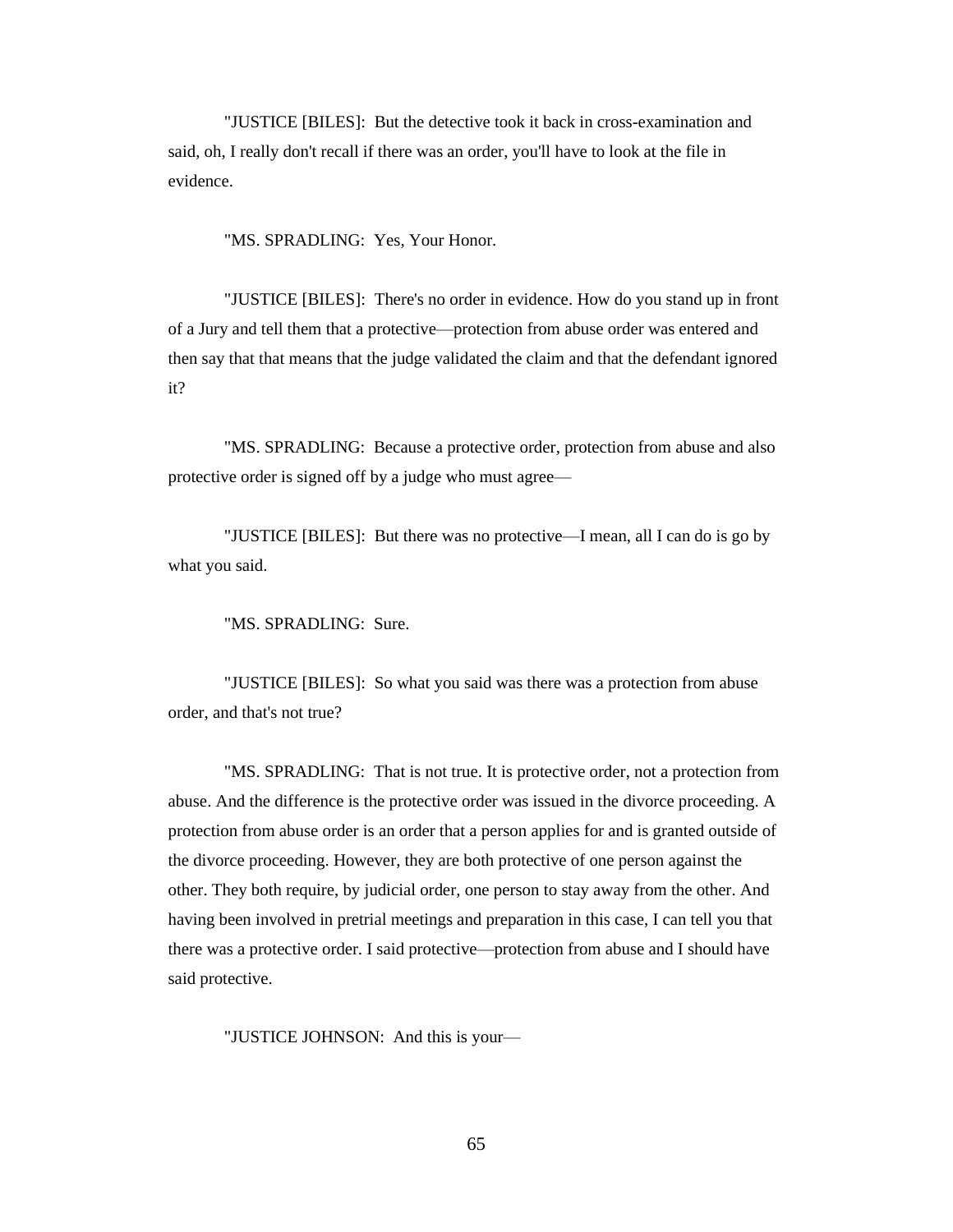"[JUSTICE BILES]: [J]ust—is it your claim that in that statement you are within the wide latitude given to prosecutor's, that's really our step?

"MS. SPRADLING: Yes, sir. I can tell you without certain there's no ill will in saying protection from abuse rather than protective order.

"JUSTICE BILES: But that's—I'm sorry, go ahead.

"JUSTICE JOHNSON: Now are we talking about the October '98 request?

"MS. SPRADLING: Yes, sir.

"JUSTICE JOHNSON: Well, I'm confused. A month before trial the State filed a 60-455 motion asking to—to enter this—this evidence, 'um, and it only referred to a request for an immediate restraining order in October '98. I'm curious why the State wouldn't have asked that the Court consider the order if there was one, in fact, in place.

"MS. SPRADLING: *I don't want to mislead this Court. There is no document that I found in State's Exhibit 969 which was the divorce file. There's no document in that file that is either a protection from abuse or a protective order. So, if I indicated that there was a document, I don't want to mislead you*. I do know, speaking with the victim's family members, that the order existed. 'Um, and that that was discovered by Detective Volle as the lead detective in this case." (Emphases added.)

And lastly, respondent testified at the hearing that before the Chandler trial she only found the motion for immediate restraining order in the divorce file, which led her to refer only to the "motion for immediate restraining order" in her opening statement. This, taken together with the above exchange during oral arguments and the language in respondent's 60-455 motion, supports the hearing panel's finding that respondent violated KRPC 3.3(a)(1).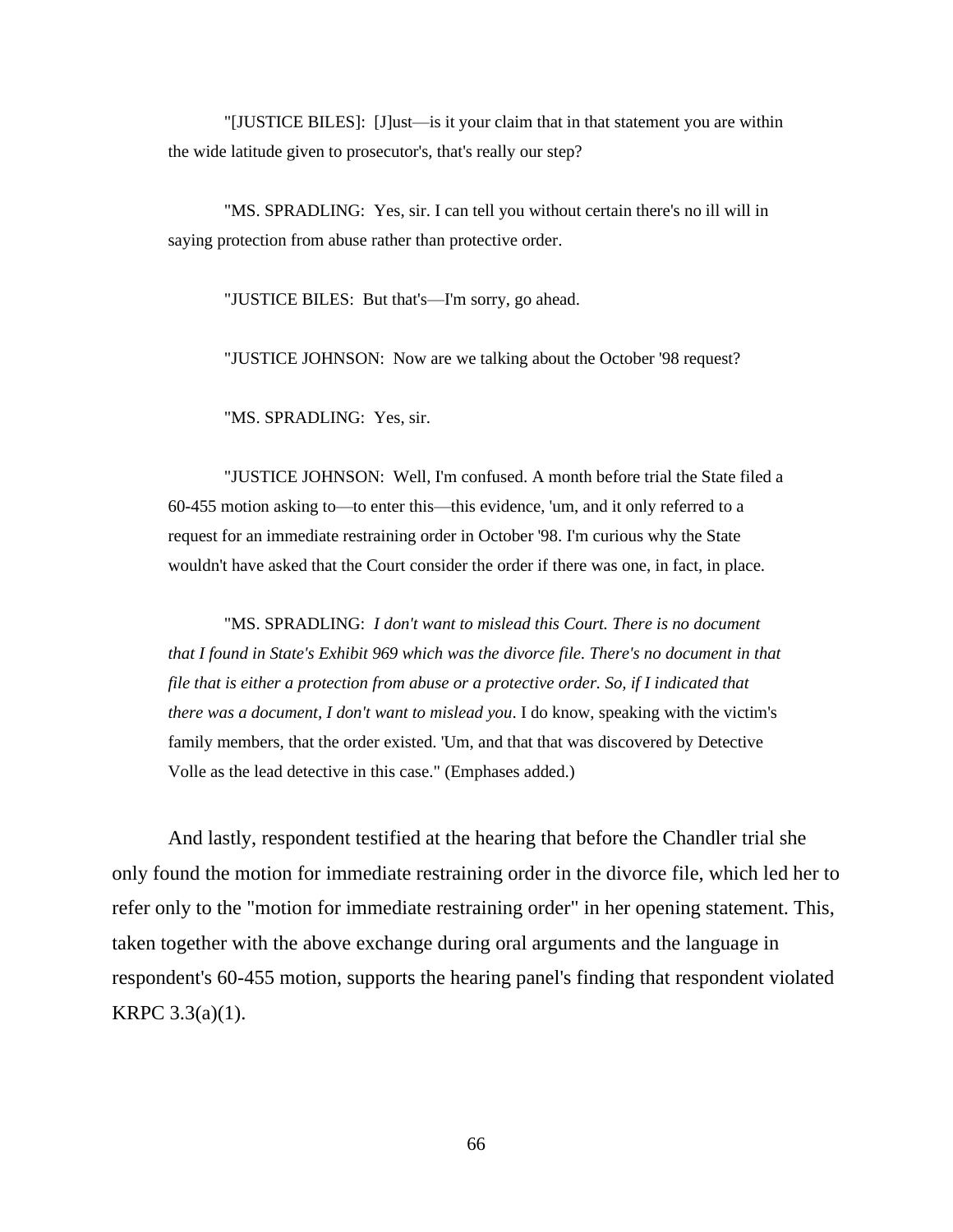# D. *The panel's finding that respondent violated KRPC 3.4(c) is supported by clear and convincing evidence.*

KRCP 3.4(c) (2021 Kan. S. Ct. R. 389) provides that "[a] lawyer shall not . . . knowingly disobey an obligation under the rules of a tribunal except for an open refusal based on an assertion that no valid obligation exists[.]" The panel found that respondent violated this rule when she referenced the gallery in her closing argument in direct contradiction of Judge Parrish's order. KRPC 3.4(c) requires a "knowing" violation, which can be shown through "actual knowledge of the fact in question" or "inferred from circumstances." KRPC 1.0(g).

Judge Parrish's ruling was as follows:

"THE COURT: . . . One thing I do want to say, I know we've had a lot of folks that have been here observing the trial and I suspect there are very, very strong feelings on both sides of this case. I do not want any of the folks that are in the gallery to be asked to stand up at any time during the closings.

. . . .

"I will [be] jumping on you big time, if you do that. Do not do that in this case. *I don't want references to folks here at all*.

"MS. SPRADLING: I understand your parameters, your Honor.

"THE COURT: That goes for both sides. We're not injecting any sympathy for victims or for the defendant into these proceedings. And it's appropriate that we not inject that into the proceedings." (Emphasis added.)

However, respondent referred to a friend of Chandler's that was present in the gallery shortly after this ruling was made. After playing an audio recording of a jail call,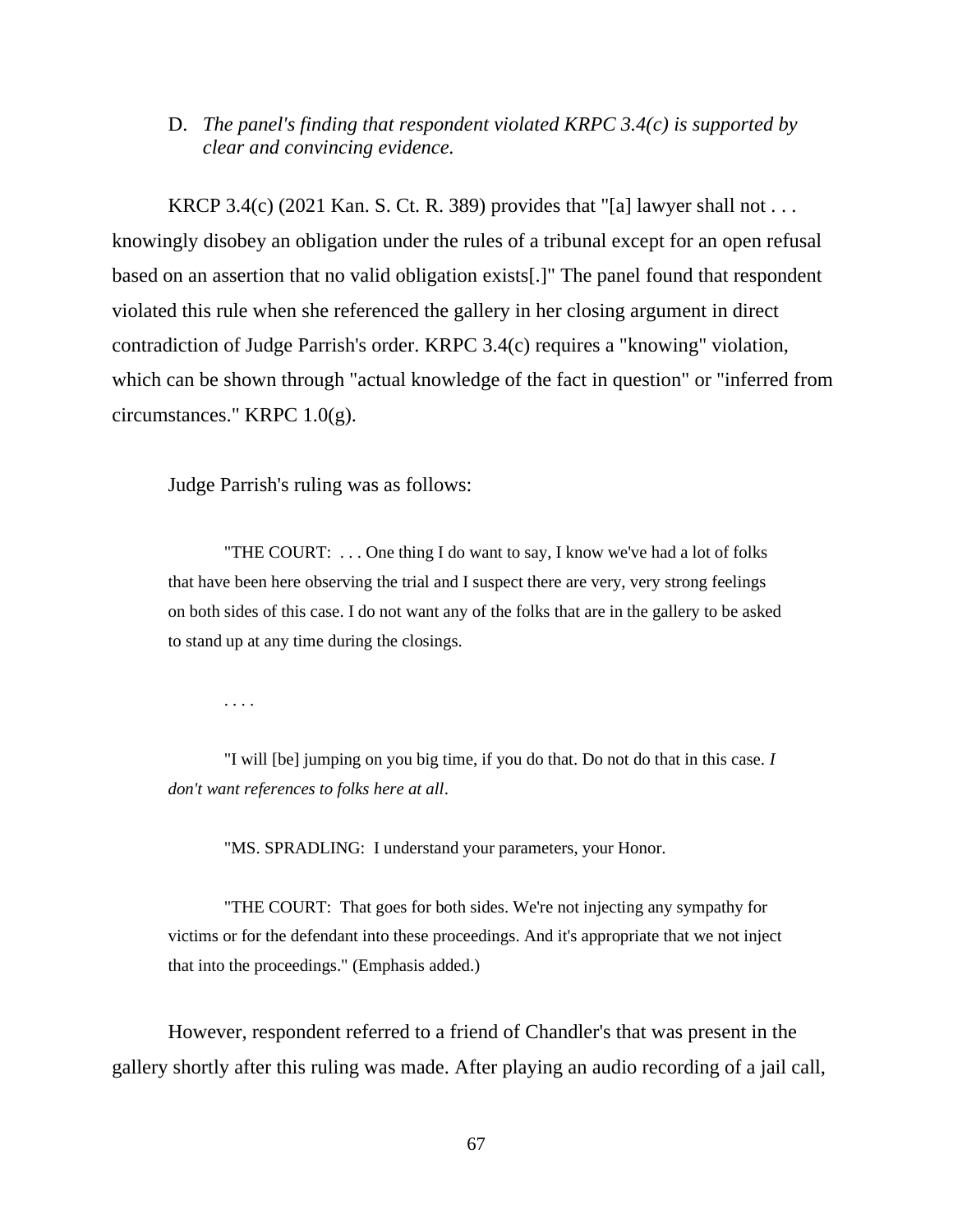respondent stated: "That's the defendant and her close friend Shirley Riegel *that I'm getting a look from* talking about what a great day it was because Patti Williams was dead and can't put the defendant in Kansas." (Emphasis added.) Given that Judge Parrish explicitly stated that "I don't want references to folks here at all," and respondent replied that she "underst[oo]d [the] parameters," the panel's finding that respondent knowingly violated the order is supported by clear and convincing evidence because the order's plain language gave respondent "actual knowledge" of her "obligation under the rules of the tribunal." KRPC 1.0(g); 3.4(c).

# E. *The panel's finding that respondent's conduct during the Chandler prosecution violated KRPC 3.4(e) is supported by clear and convincing evidence.*

KRPC 3.4(e) (2021 Kan. S. Ct. R. 389) provides that "[a] lawyer shall not . . . in trial, allude to any matter that the lawyer does not reasonably believe is relevant or that will not be supported by admissible evidence . . . . " KRPC 3.4(e) requires that the attorney have a "reasonable belief," which "denotes that the lawyer believes the matter in question and that the circumstances are such that the belief is reasonable." KRPC 1.0(j).

The panel found five instances in the Chandler trial where respondent violated this rule: (1) arguing the existence of the PFA; (2) five-minute phone call; (3) Nebraska exit theory; (4) internet searches; and (5) "Chandler thinks she is smarter" comment. We consider each finding in turn.

First, the panel found that respondent violated KRPC 3.4(e) because her "argument that a restraining order existed at the time of the murders and that Chandler violated the restraining order was not based on any evidence admitted before the jury." Respondent points to Sergeant Volle's testimony on redirect examination as the basis for having made the statements to the jury: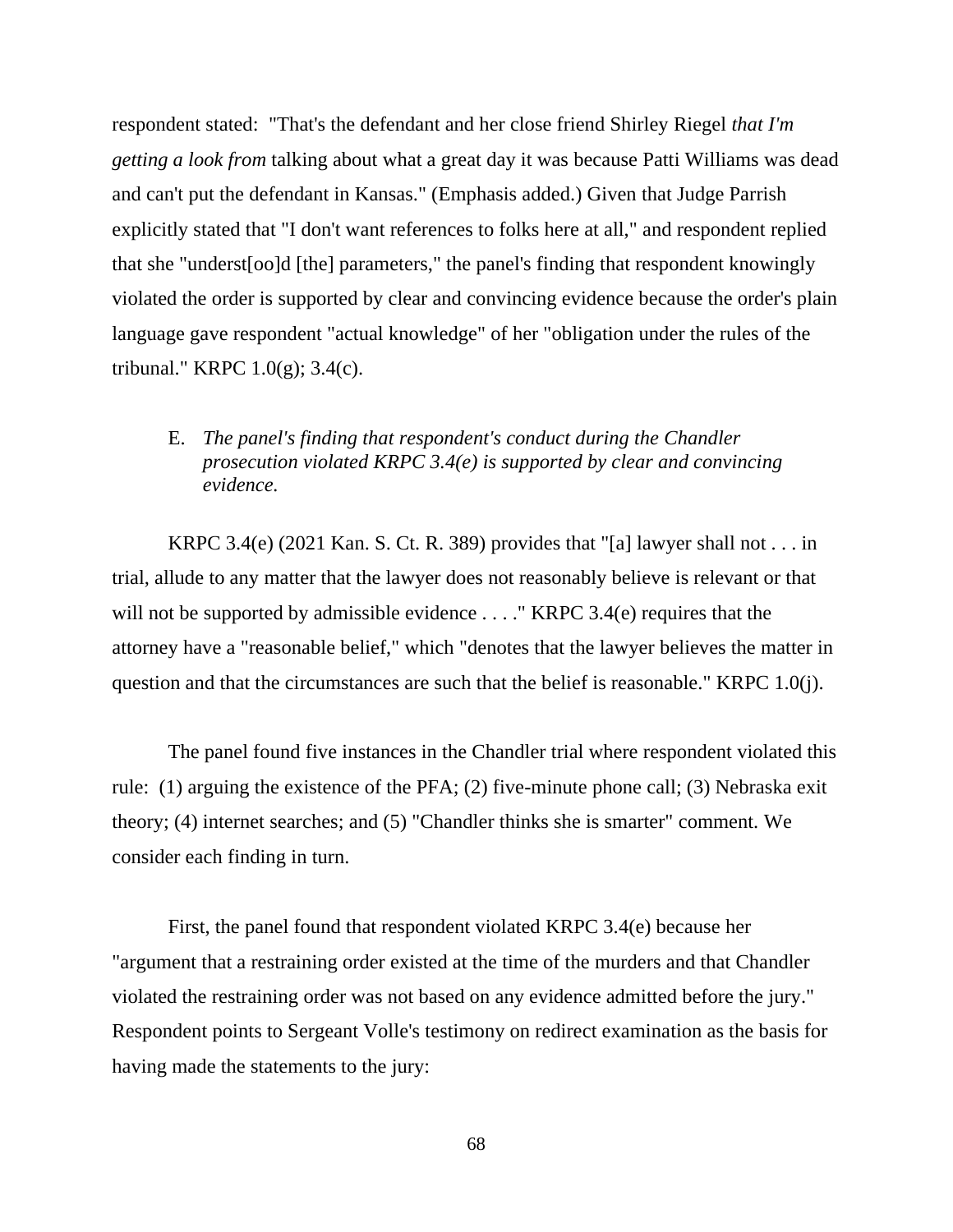"Q. Will you tell the jury what a production [*sic*] from abuse or PFA is.

"A. It's a document signed by the Court that says you are not able to have contact with another person, you're not supposed to call them, write them, contact them in any manner.

"Q. A court order precluding one person from contacting another?

"A. Yes.

"Q. Did [M.S.] get a protection from abuse?

"A. Yes, he did.

"Q. Against who?

"A. Against the defendant.

"Q. In 1998?

"A. That's correct.

"Q. Did [M.S.] get a PFA or protection from abuse against anybody other than the defendant?

"A. No one else."

Chandler's defense counsel asked the following of Volle on recross:

"Q. Detective Volle, you testified that [M.S.] had obtained a protection from abuse order; is that correct?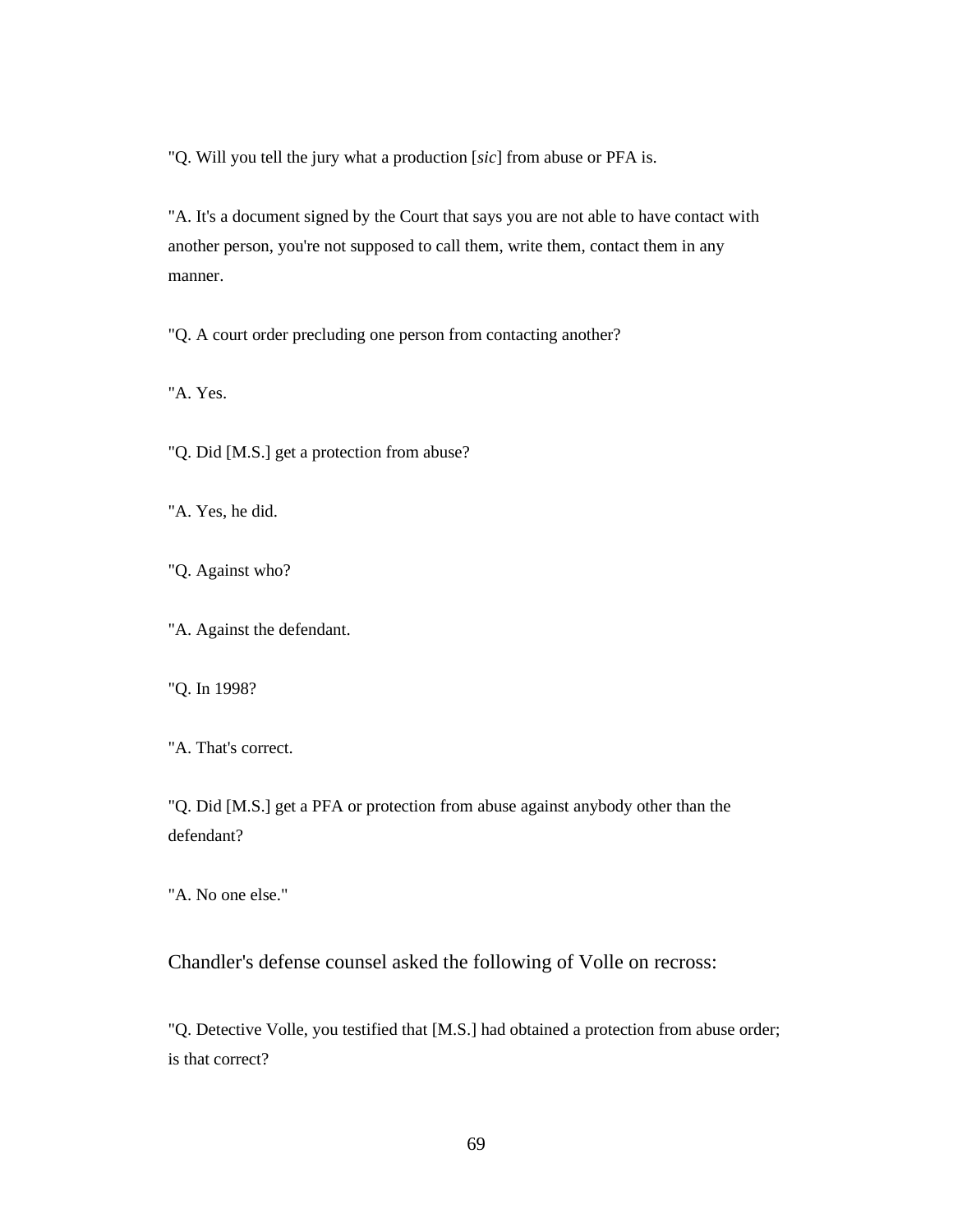"A. Yes.

"Q. Do you have that?

"A. It's in the divorce file. I don't have a copy of it.

"Q. Was it actually signed by a judge and filed or was it a motion or a request for one that wasn't—

"A. I don't recall."

In *State v. Chandler*, 307 Kan. 657, 678, 414 P.3d 713 (2018), we described this exchange as Sergeant Volle "admit[ting] he could not say any such order existed, which put the prosecutor on notice that the detective's testimony could not establish this as fact." Despite this notice, respondent stated in closing arguments:

"How else do we know the defendant is guilty? [M.S.] got a protection from abuse, a court order. He applied and said, hey, Judge, please order this woman to stay away from me and the Judge agreed. And in 1998, meaning one year after he filed for the divorce, he was continuing to have problems with the defendant not leaving him alone. So he got a court order saying she has to stay away. The protection from abuse order did not stop the defendant, though."

Respondent also displayed a slide to the jury that stated: "HOW ELSE DO WE KNOW THE DEFENDANT IS GUILTY? [M.S.] GOT A PROTECTION FROM ABUSE COURT ORDER KEEPING DEFENDANT AWAY FROM HIM IN 1998."

Respondent called Ron Paschal, Chairman of the Kansas Prosecutor's Grievance and Ethics Committee, at the hearing to testify that he did not view the exchange on recross "as a recantation," but rather "as a fairly effective cross-examination," and that he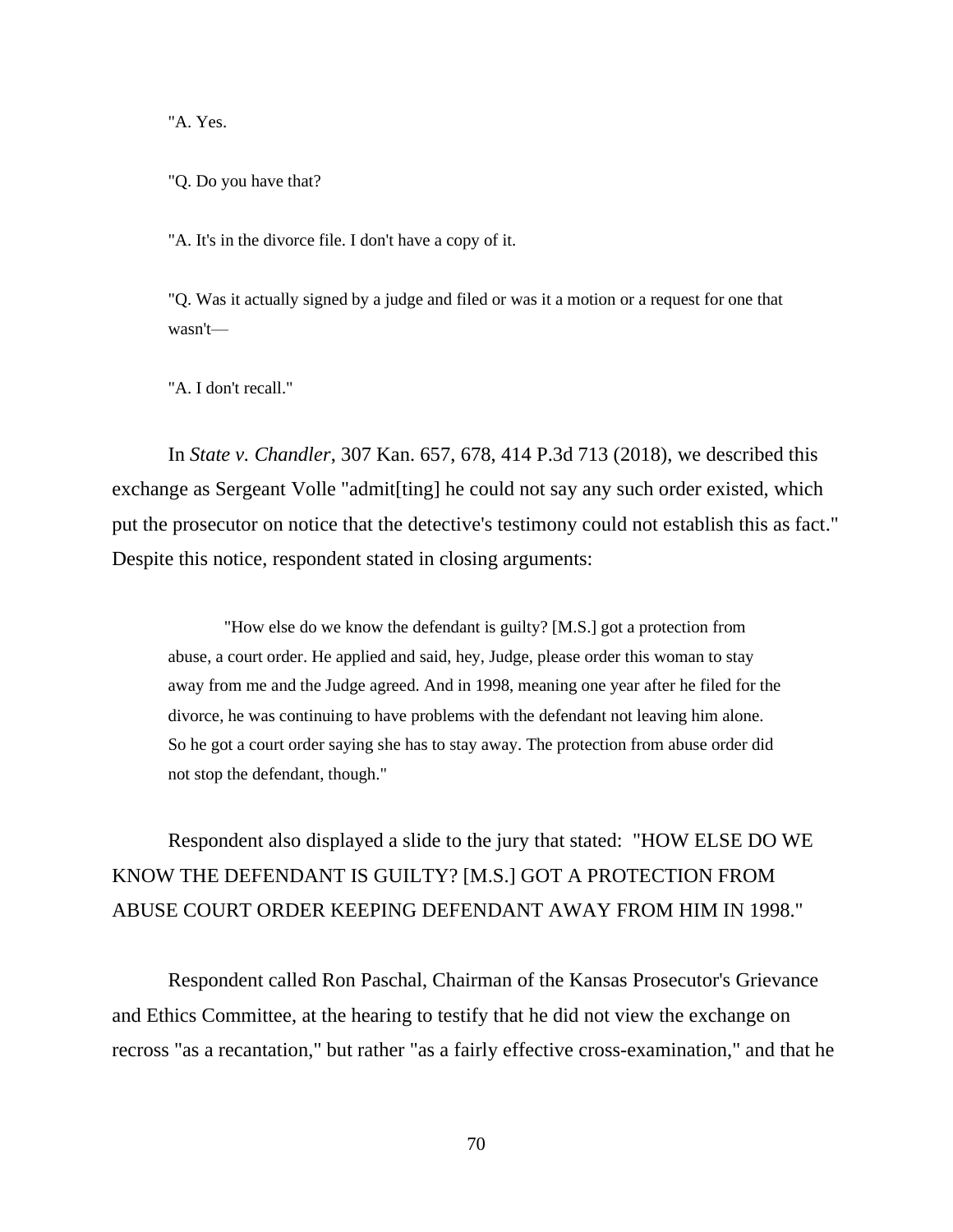viewed the issue as being "more about the quality of the evidence." Yet even if we were to adopt that view of the exchange, still another problem remains when considering the language that respondent used when referring to the PFA.

Respondent told the jury that M.S. "got a court order saying she has to stay away. The protection from abuse order *did not stop the defendant, though*." (Emphasis added.) This statement indicated to the jury that an active order was in place at the time of the murders. But K.S.A. 60-3107(e) provides that "a protective order . . . shall remain in effect until modified or dismissed by the court and shall be for a fixed period of time not to exceed one year[.]" The only identified application in the Chandler case was from 1998. So even if that order had been granted, it would have expired years before the murders without an affirmative renewal. Therefore, even if we gave full credit to Sergeant Volle's testimony about the 1998 PFA, it was still too far of a jump for respondent to declare that the order remained in place four years later in 2002 when the murders occurred.

We accordingly find the panel's conclusion is supported by clear and convincing evidence because Sergeant Volle's testimony did not give the respondent an evidentiary basis for asserting that M.S. had obtained a PFA order or that Chandler violated it when she allegedly committed the murders.

Next, the panel found that respondent violated KRPC 3.4(e) when she declared that Chandler learned of M.S.'s engagement during the five-minute phone call and implied that this knowledge prompted Chandler to travel to Topeka and kill the victims because it was not supported by admissible evidence.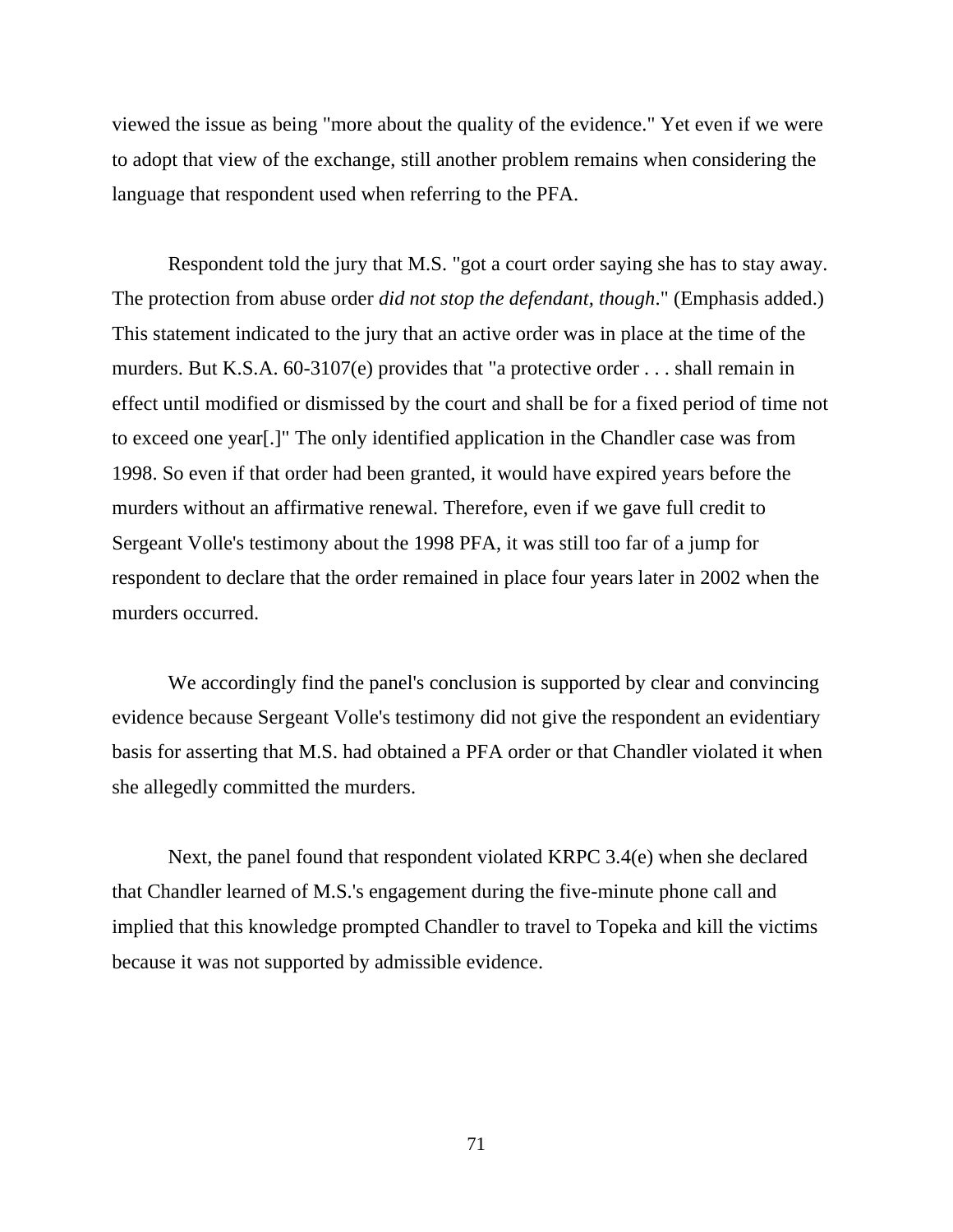As we described above, no evidence was admitted at trial about the content of the phone call. While it was apparently widely agreed among investigators that this call was the "trigger," this does not confirm what was said during the call. KRPC 3.4(e) prohibits alluding to any matter that will not be supported by admissible evidence. And respondent presented no evidence supporting the theory. Accordingly, the panel's finding that respondent violated KRPC 3.4(e) by discussing the substance of the five-minute phone call during opening and closing but not admitting or attempting to admit any evidence as to its contents is supported by clear and convincing evidence.

Third, the panel found that respondent intentionally violated KRPC 3.4(e) during her "opening and arguments in closing regarding the Nebraska exit theory" because they "were not supported by evidence admitted at trial."

Respondent's opening statement claimed:

"The defendant's *actual route*, you'll be provided in this case, is that she went through I-70 east to Topeka from Denver passing through WaKeeney on July 6th, 2002, as Margaret Linden will indicate. Somewhere along that route, probably around Salina, the defendant would have had to have used the ten gallons of gas that were in the two fivegallon gas cans she purchased at Autozone before she committed the murders. The defendant's *actual route* included that she went from Denver, to Topeka, Mike and Karen's house, and after killing both Mike and Karen in an interest to get out of the state as quickly as she could, she drove directly up to Nebraska. After she gets to Nebraska, she turns around and goes home heading towards Denver. This route matches the defendant's gas purchases and the defendant's gas consumption by her credit card receipts." (Emphases added.)

Additionally, respondent displayed slides to the jury that depicted a map of Kansas and the eastern half of Colorado, with notes made along the map that stated "Defendant's *actual route*." (Emphasis added.)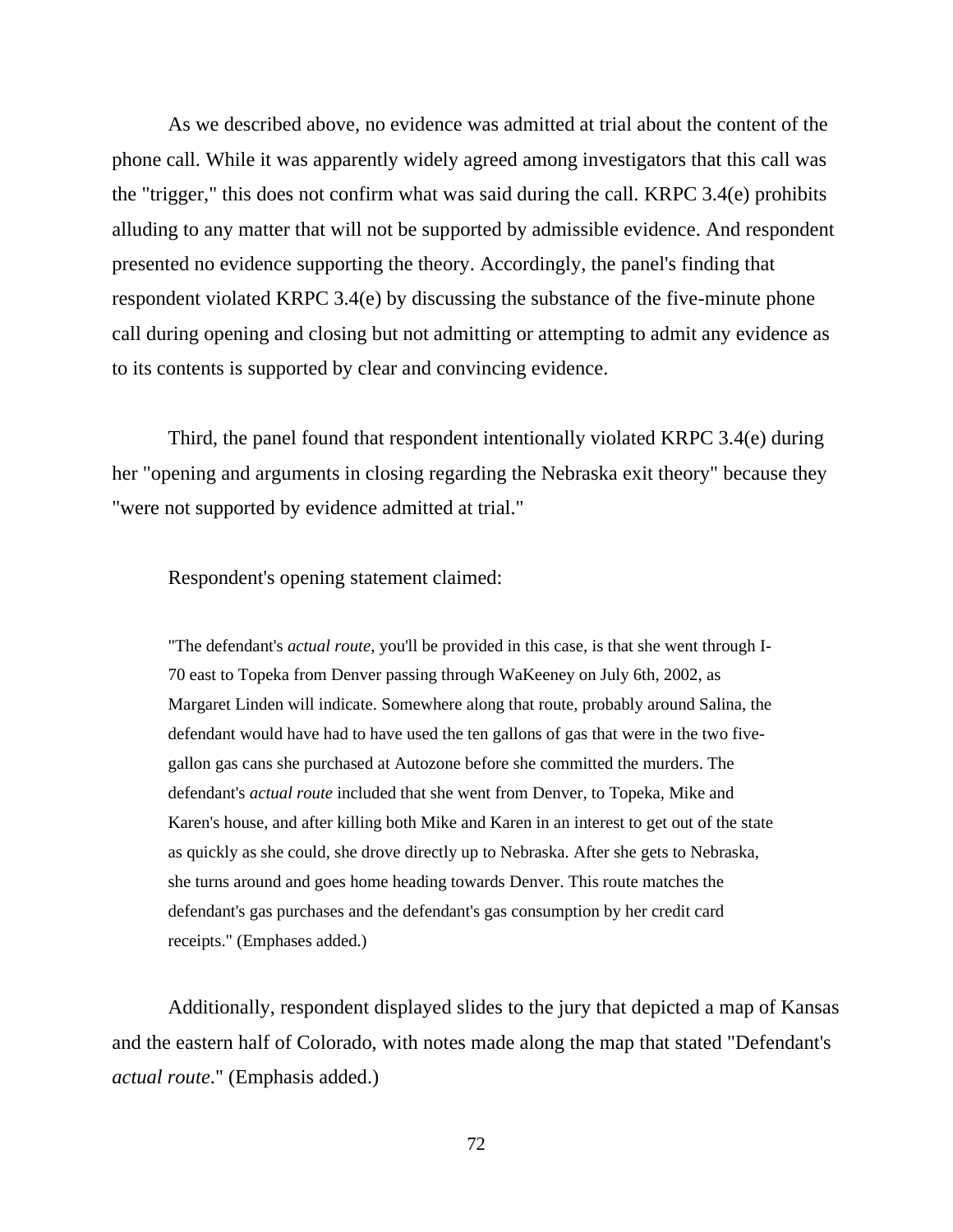The jury certainly heard evidence that challenged the legitimacy of Chandler's alleged route and her whereabouts the weekend of the murders. However, it is one thing for respondent to highlight the inconsistencies in Chandler's story—and it is quite another for her to make repeated claims that Nebraska was Chandler's "actual route." We thus find that the panel's conclusion that respondent violated KRPC 3.4(e) is supported by clear and convincing evidence.

Fourth, during respondent's opening statement, she claimed: "John Kite will also tell you that the defendant accessed articles on CJ Online that dealt with how to defend against murder charges and articles that dealt with sentencing in murder charges." The panel found that this violated KRPC 3.4(e) because this claim was not supported by admissible evidence.

At trial, respondent asked Agent John Kite only a few questions about any CJ Online articles covering the homicides that Chandler may have searched:

"Q. Did you find anything related to viewing articles on CJ Online or the Topeka Capitaljournal.

"A. Yes. I found HTML fragments that produced search results for CJ Online that had related articles about the homicide and the investigations into them.

. . . .

"Q. Did you find the anniversary of the double homicides that there had been another search regarding or looking into CJ Online about the homicides?

"A. The HTML fragments I found that related to that produced a story which was the one-year anniversary story by Tim Hrenchir."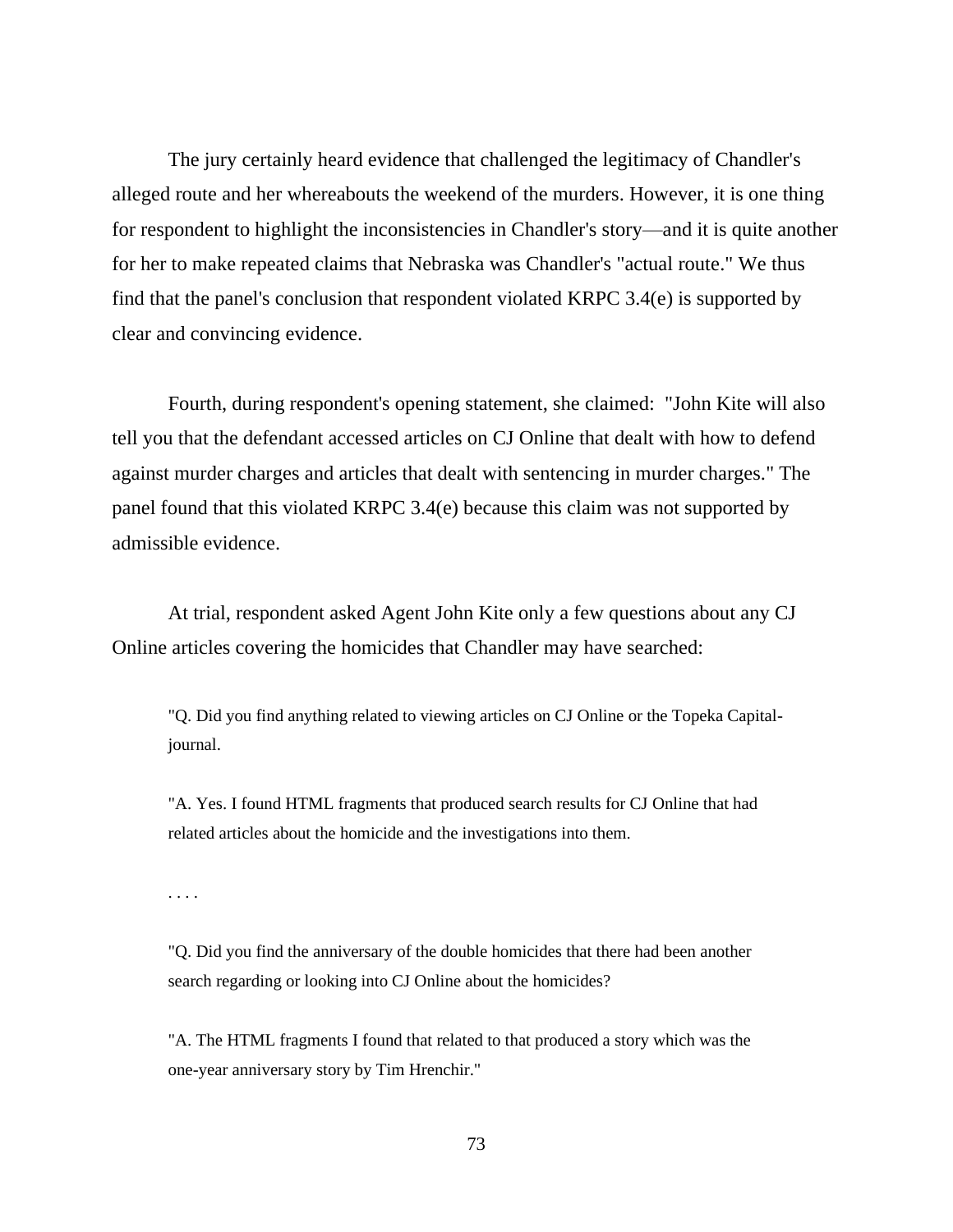However, this quick exchange about the anniversary articles in no way relates to a search about how to defend against murder. Clearly the testimony elicited from Agent Kite did not match up with respondent's opening statement.

The panel also pointed to testimony from Agent Kite at the hearing. The panel found that Agent Kite "denied ever finding evidence that Chandler accessed articles regarding how to get away with murder, how to defend against murder charges, or sentencing in murder cases. Furthermore, Agent Kite denied ever conveying such information to the respondent during a pretrial meeting." And though Agent Kite's testimony conflicted with respondent's version of events, the panel weighed the witnesses' credibility and found:

"Because other evidence corroborates Agent Kite's testimony, because Agent Kite has no reason to fabricate, because the respondent did not ask Agent Kite any questions designed to elicit the information, because the respondent has expressed that she does not recall a number of facts in this case, because the respondent has now admitted that other statements she made previously were incorrect, and because the respondent misstated evidence, the hearing panel accepts Agent Kite's testimony and rejects the respondent's testimony in this regard."

We generally respect the panel's findings when it concludes that one person's testimony was more credible than another's because, as the trier of fact, the panel had the chance to observe the witnesses and assess their demeanor. As such, we will not reweigh evidence or evaluate the witnesses' credibility. *In re Saville*, 311 Kan. 221, 235, 458 P.3d 976 (2020); *In re Murphy*, 312 Kan. 203, 224, 473 P.3d 886 (2020). The panel made such a credibility determination here, and evidence presented at the hearing supports this finding. We will not disturb it.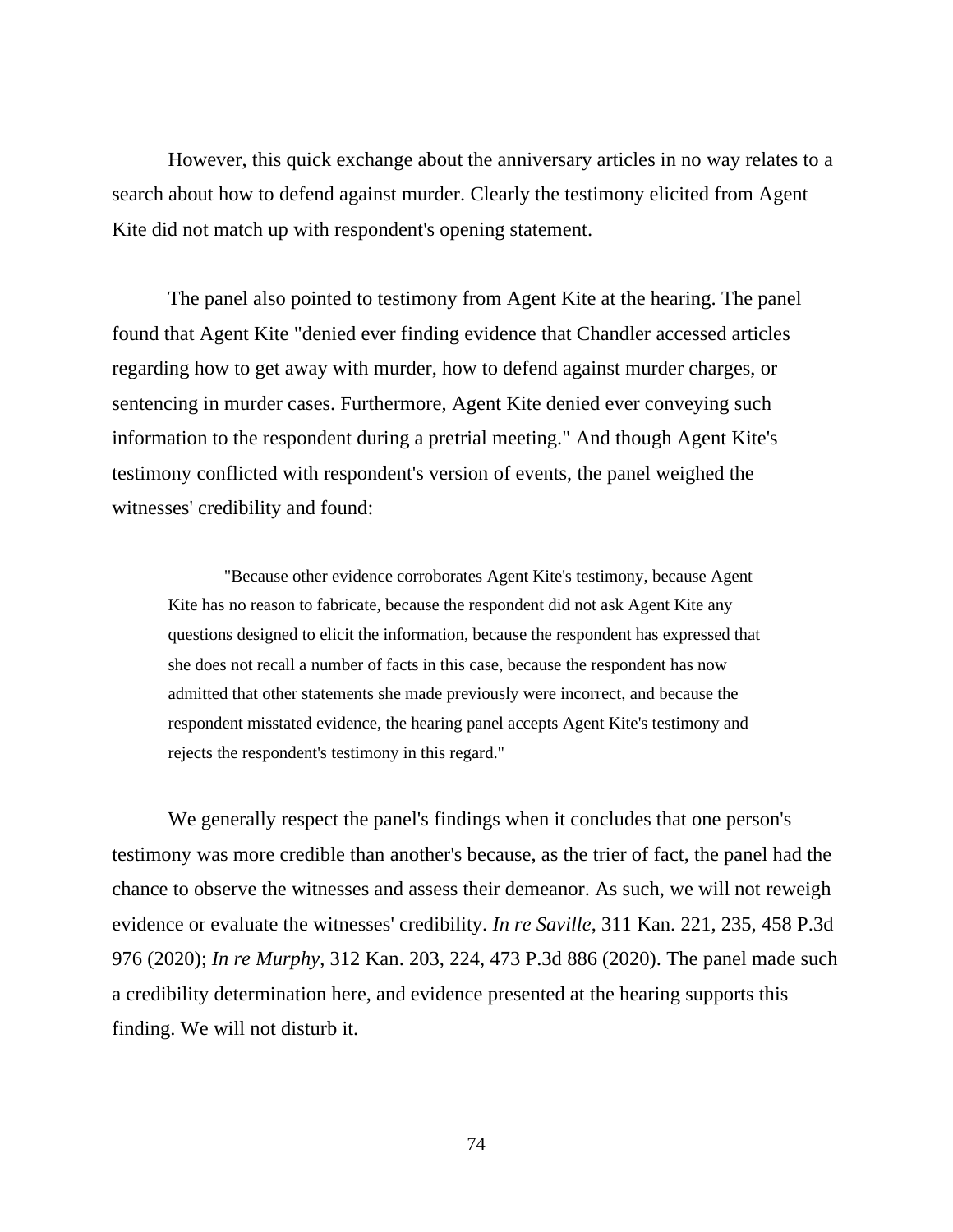The fifth and final instance of respondent's conduct in the Chandler trial that the panel found violated KRPC 3.4(e) came from closing arguments, where respondent stated:

"She planned it in advance. You know why, you heard the evidence, she's smart, she's got high intelligence and she thought she was smarter than the police department and she thought she was smarter than the jurors and it's not true, because we are lucky enough to have law enforcement officers who didn't torture her. She's still playing the victim. They wanted justice. And we have you. She's not smarter than the cops, she's not smarter than you."

The panel found that this argument was "not based on sufficient evidence admitted before the jury" and therefore violated KRPC 3.4(e).

At respondent's hearing, detectives testified about their theory that Chandler considered herself smarter than law enforcement, in part based on Chandler's tactic of "going dark" during the time the murders took place (meaning that she took steps to ensure her credit cards and phone could not be tracked). The FBI completed a profile on Chandler, and "one of the key things" that the profile described about her is that she is the type of person who "feel[s] like they're the smartest person in the room."

Despite these reports and seemingly widespread consensus among the investigative team that Chandler thought she was smarter than everyone else, the jury did not hear any of this evidence. The only information presented to the jury about Chandler's intelligence came from her boss at Buell & Company in Denver. He testified that Chandler was his bookkeeper, and when respondent asked him how smart he believed Chandler was, he answered: "Intelligence wise, probably above average." This one sentence of testimony about Chandler's intelligence does not support an inference that Chandler believed she was smarter than police and the jurors, and since respondent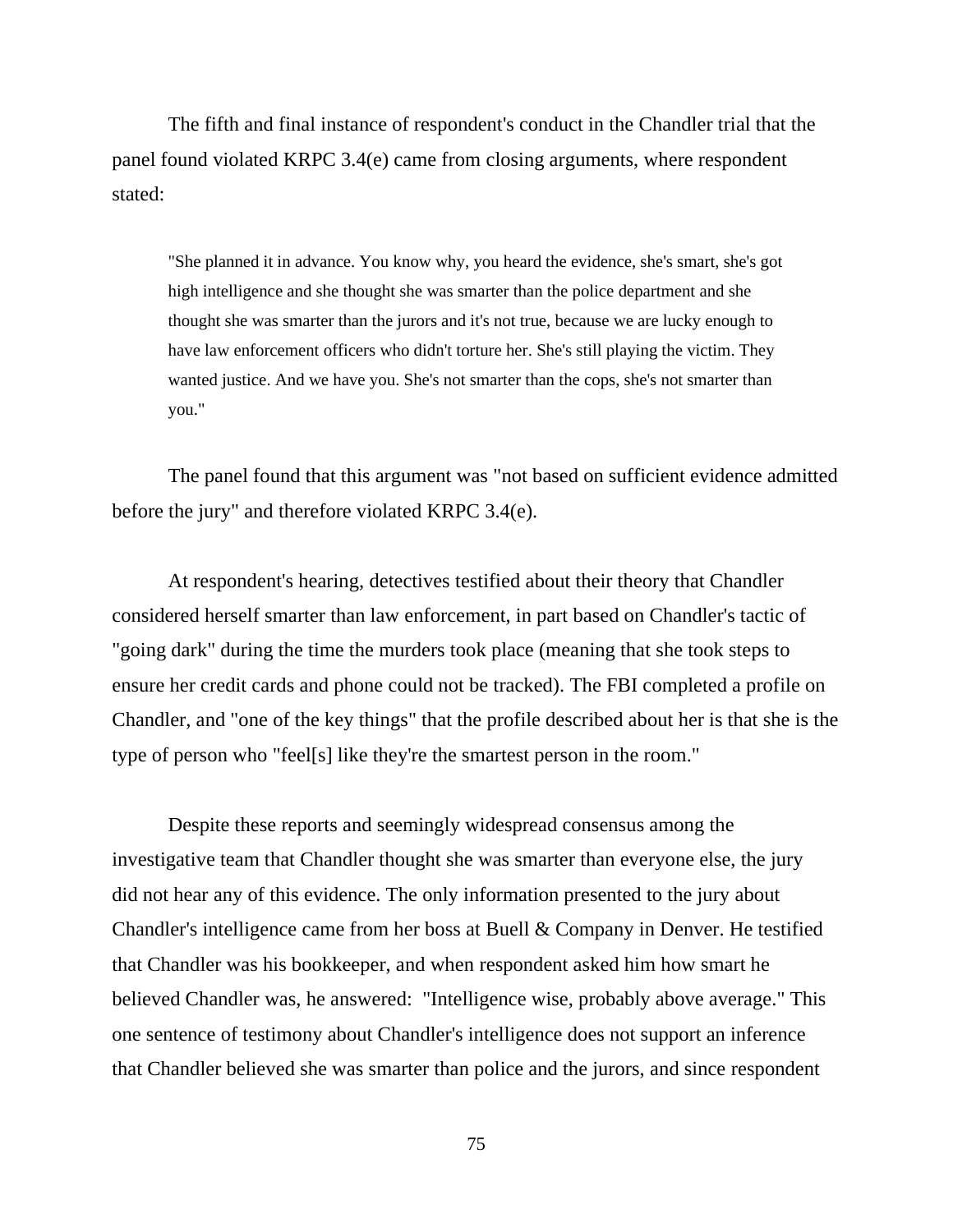made this statement in closing arguments, she knew that she had not entered evidence that would support such a statement. We conclude that the panel's finding that this statement violated KRPC 3.4(e) is supported by clear and convincing evidence.

#### F. *The panel's finding that respondent's conduct during the Ewing prosecution violated KRPC 3.4(e) is not supported by clear and convincing evidence.*

While the panel's findings with respect to KRPC 3.4(e) violations resulting from the Chandler trial are supported by clear and convincing evidence, we cannot say the same of the panel's findings about the Ewing trial. The panel found five additional KRPC 3.4(e) violations resulting from the Ewing trial: (1) DNA evidence; (2) "low functioning" comment; (3) reference to social media attacks; (4) if there was sex it could not be consensual comment; and (5) watching pornography and autism abuse comments.

Before we turn to those findings, we first pause to note that the Disciplinary Administrator presented no witnesses at the hearing who testified about the Ewing case. At oral arguments the Disciplinary Administrator explained that he relied on the admission of the Ewing trial record and the Court of Appeals *State v. Ewing*, No. 118,343, 2019 WL 1413962 (Kan. App. 2019) (unpublished opinion), opinion into evidence before the hearing panel, which he alleges were sufficient to support a finding that respondent committed the alleged rule violations. Interestingly, the Court of Appeals declined to use the heightened "misconduct" label and instead categorized respondent's conduct as prosecutorial error. 2019 WL 1413962, at \*32. What is more, both the panel's final hearing report and the Disciplinary Administrator curiously ignored the vast amount of hearing testimony respondent presented that provided much more color to the otherwise cold Ewing record, which leads us to find that respondent's conduct in that trial did not amount to misconduct that violates the KRPC.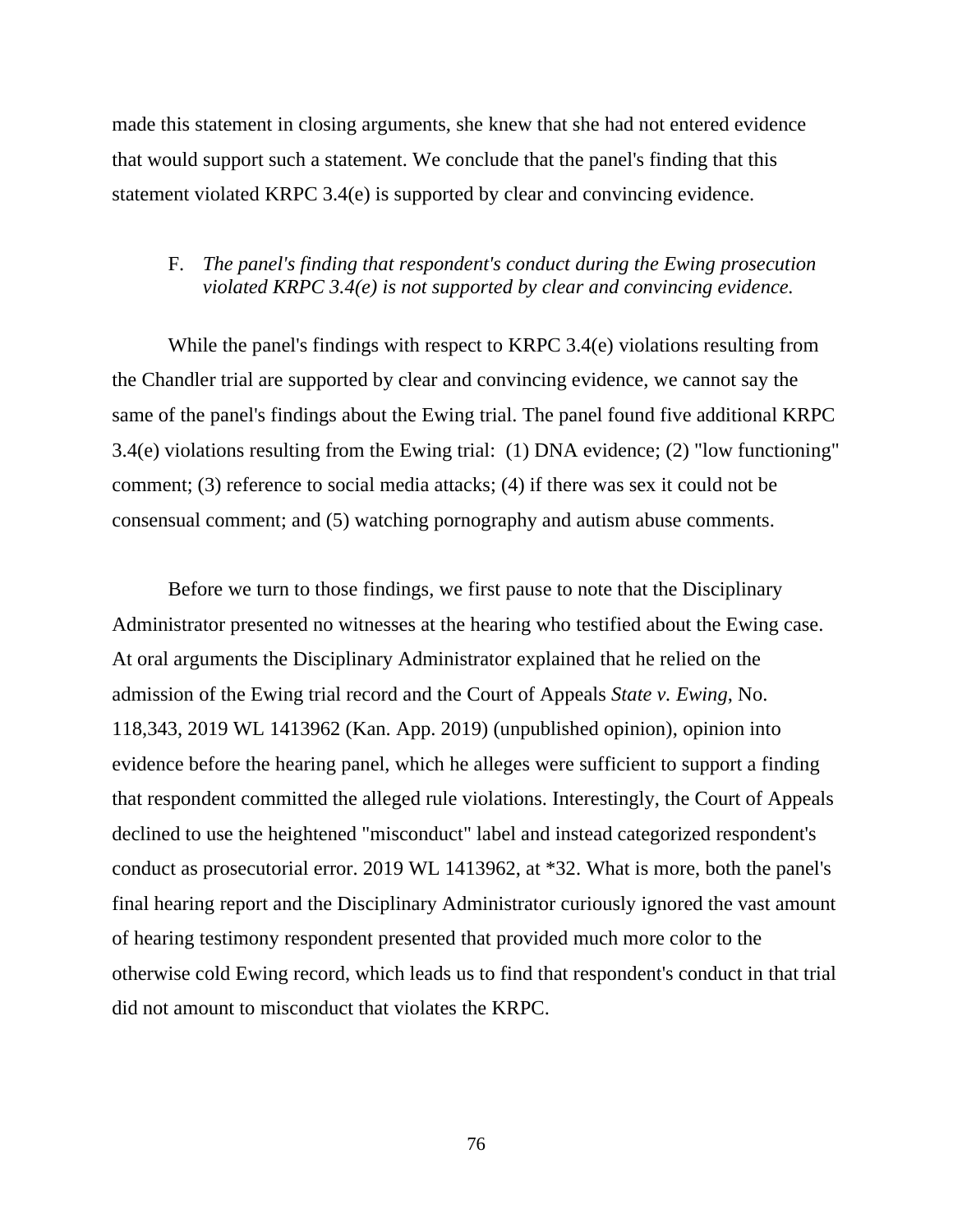First, the panel found that respondent violated KRPC 3.4(e) when she stated:

"[J.M.] told everyone, and there's no contradiction to this, that when she went to bed in the defendant's bed she was fully clothed. Why is that important? It's important because of the defendant's DNA around the waistband of [J.M.]'s panties. You cannot get the defendant's DNA there unless she was unclothed. She went to bed in panties and sweats. Unless the sweats are taken off, she would not have the defendant's DNA there. And the only reason that [J.M.]'s panties were exposed was because the defendant took her pants off. [J.M.] told you that the panties were ripped, and the panties that are in evidence are ripped. Rachel White told you that she swabbed around the waistline. Those waistbands, pretty thin, not much there. Not much surface to swab, yet Rachel White was able to find the defendant's DNA there."

The panel concluded this statement was made in violation of KRPC 3.4(e) because it was not supported by the evidence.

KRPC 3.4(e) prohibits a lawyer from alluding to any matter the "lawyer does not reasonably believe" is supported by admissible evidence. Reasonable belief is shown when the lawyer "believes the matter in question and that the circumstances are such that the belief is reasonable." KRPC 1.0(j). While the Court of Appeals took issue with this statement, it was not because it was unsupported by the evidence. Rather, it was because of respondent's phrasing. "[H]ad the prosecutor asserted that the DNA evidence supported the conclusion that J.M.'s sweatpants were removed, that would not be error," but the way respondent phrased the argument "misrepresented the evidence that had been admitted for the jury's consideration and, as such, was error." 2019 WL 1413962, at \*35.

Shawna Miller, Jackson County Attorney, who initially reached out to respondent for help with the Ewing prosecution, testified that she "would see absolutely zero problem with saying that the logical conclusion is given the placement of the DNA, . . . that was supportive of what the victim said happened, that he physically ripped those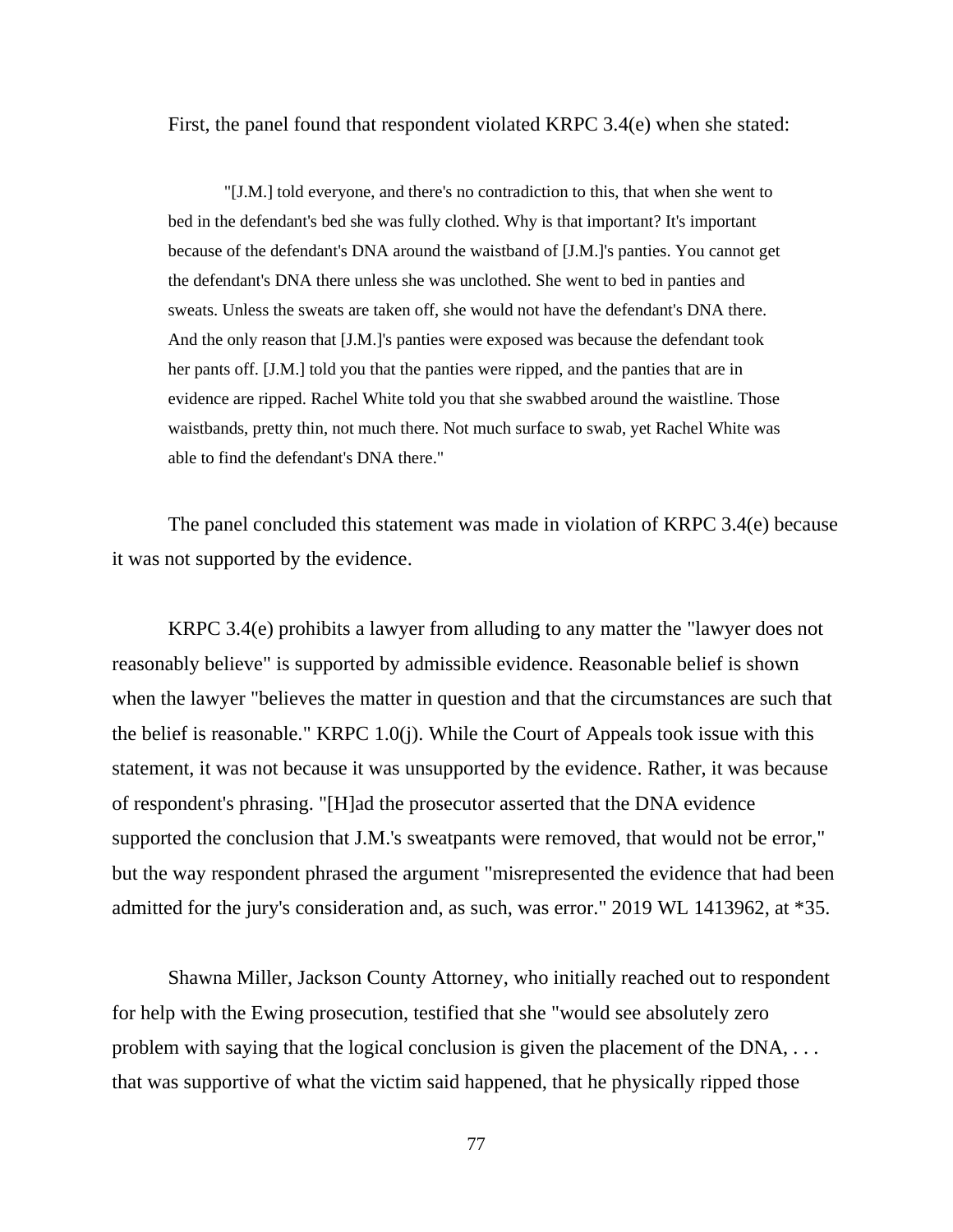panties off of her." Like the Court of Appeals found, Miller stated that the problem here was "just kind of a phrasing issue." She highlighted how "the touch DNA was on the inside of her underwear waistband and she had sweatpants over there. The allegations were that he ripped off the sweatpants and literally ripped off her underwear. . . . And so, given the placement of the DNA it was a logical conclusion that that's how it got there."

Given that the trial testimony did support this inference, but respondent erred because of a phrasing issue, we find that respondent did not violate KRPC 3.4(e) when she made this statement.

Second, the panel found that respondent violated KRPC 3.4(e) because there "was no evidence introduced at trial that the witness was low-functioning or autistic," and that she should not have made that statement "without first introducing evidence to support the argument."

We agree that it would have been better for respondent to have sought admission of evidence about J.M.'s functioning before commenting on it. However, we find that it does not warrant a misconduct label given the extensive hearing testimony about J.M.'s very visible difficulties. As the Indiana Supreme Court has recognized, disciplinary proceedings afford an "opportunity for evidentiary development beyond the cold record available to the Court of Appeals . . . . [A] written trial transcript 'presents only a small part of the whole picture,' and in a disciplinary proceeding the parties may be able to offer additional evidence that paints a more complete picture." *In re Smith*, 60 N.E.3d 1034, 1036 (Ind. 2016).

At trial, one of the only pieces of evidence from the cold record revealing J.M.'s level of functioning came when she was asked to put the date on a picture, and asked,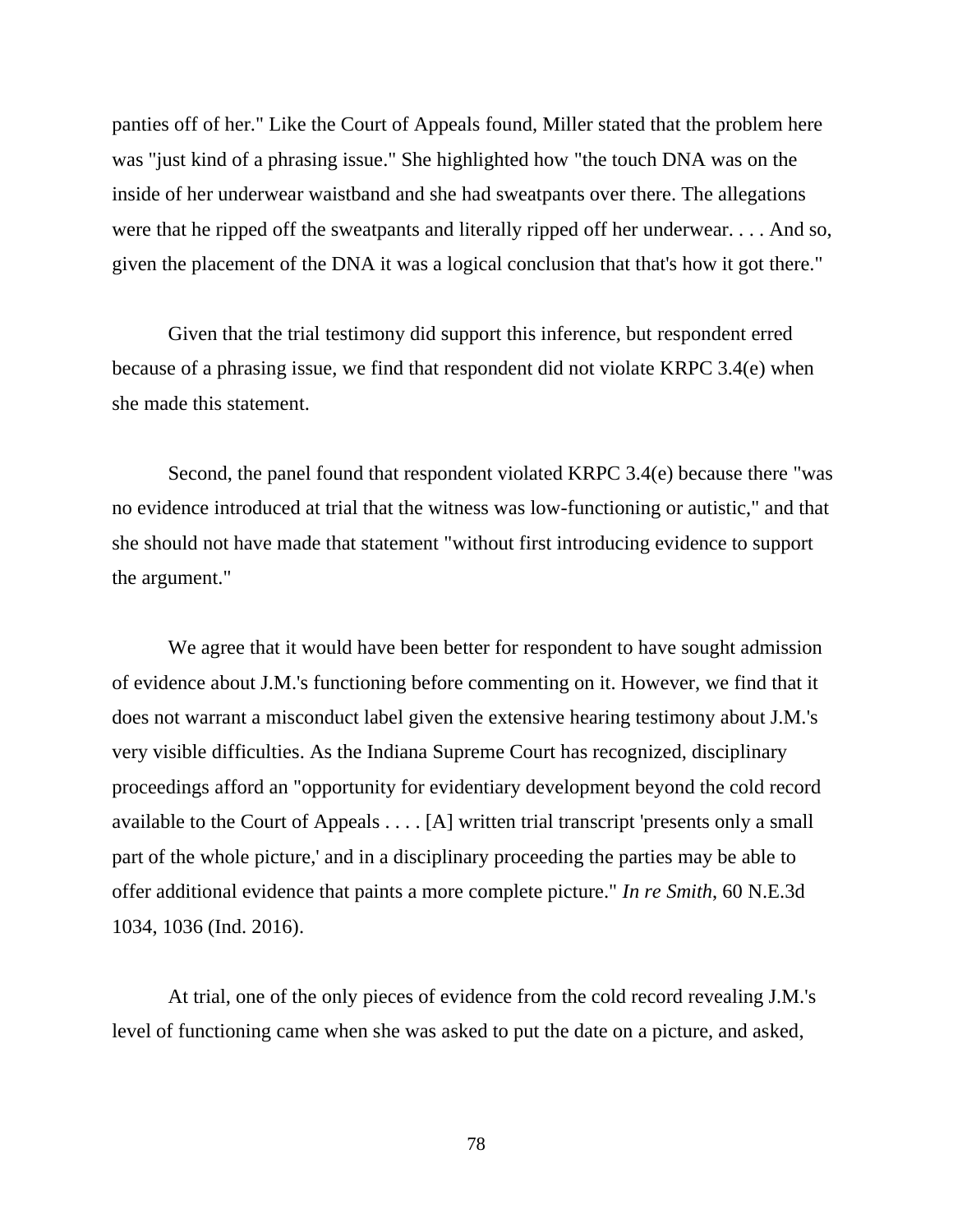"What number is June?" However, at the hearing, there was significant testimony about J.M.'s functioning that paints a more complete picture. First, respondent stated:

"The victim/witness assistant held JM's hand up to the bar when she went to testify, and that was there obviously in front of the jury. I believe that there was sufficient evidence by her demeanor, her inability to—well, her struggling while she was testifying. She wore slippers to court, Mr. Vogelsberg, and I believe that the record was sufficient for that argument."

#### Agent Mark Malick testified:

"I spent of a lot of time with JM . . . . I was privy to how she conducted herself on the witness stand, and I did see her throughout the trial, the initial trial. And I—I—I hesitated when I use the word—just a quick background, I was involved with Special Olympics Kansas as a volunteer, being on the board of directors for 29 years, and I hate to use the word intellectual disabilities, but I—she comes awful close to fitting that term, if you will.

"Her attention span was very short. 'Um, it took her a long time to answer questions. And I will tell you that I never go into an interview setting a time limit because you never know, depending on who you're talking to and what it involves, but I didn't have the plan on spending as much time as we did. And I don't have that interview directly in front of me to—to know how long it was, but it was several hours. And that was just the first interview. And part of that was because between answering questions she'd ask for a piece of paper so she could actually draw and doodle. And I—that helped her to a degree, but she—she is a person that doesn't express herself very well. She does come across as slow, if you will, or low functioning.

"'Um, I did see, partially, and hear of an episode in court where she, more or less, zoned out or blacked out on the stand. And I don't mean physically collapsed, but she was unresponsive to any questions or direction from the Court. She talked about medication she's on to control some of her behaviors. She discussed some of the problems she had in school. 'Um, so, yes, I—I did have—she was—she was difficult to work with, to say the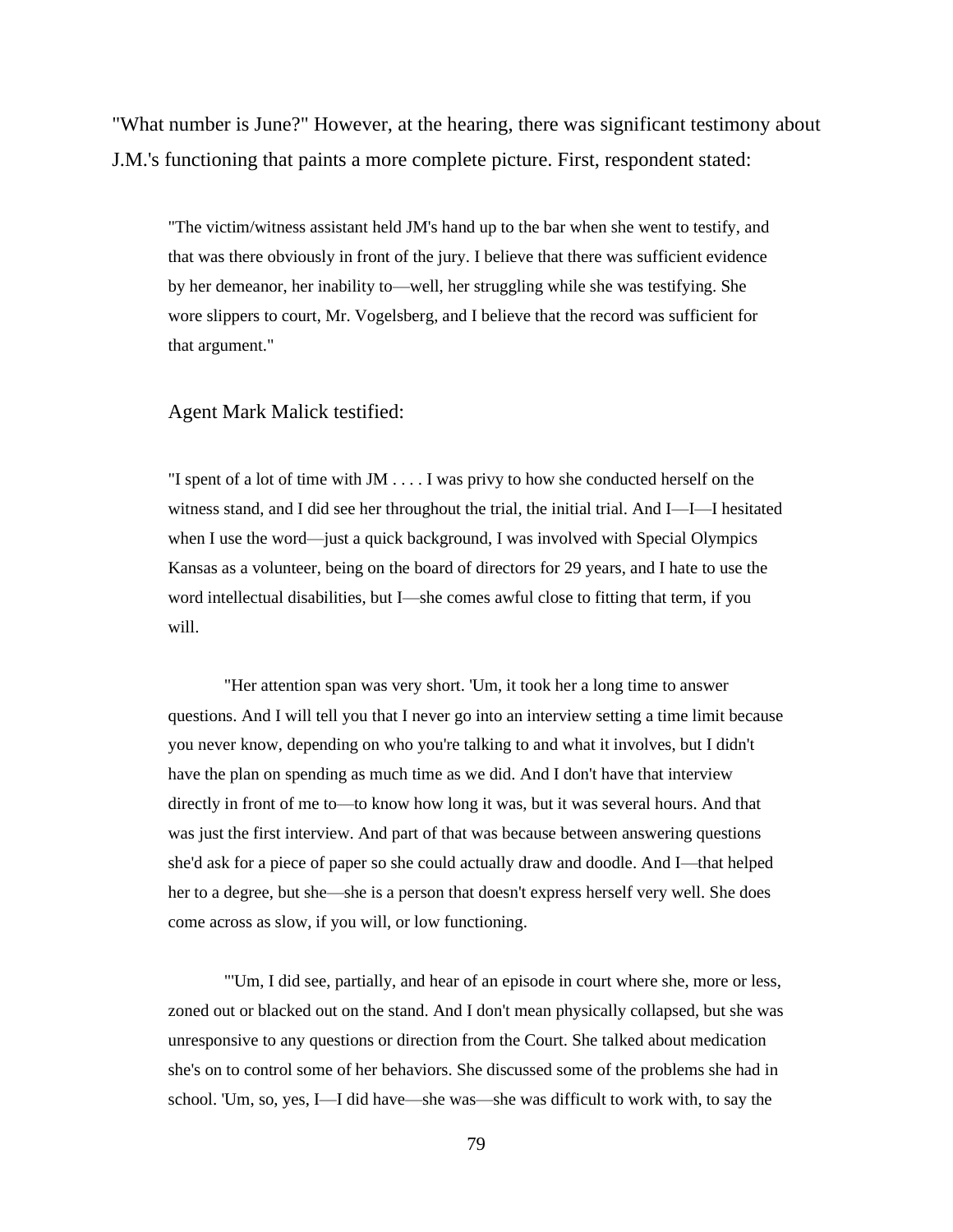least. And—and I didn't believe that that was because, A, nobody likes to cooperate in something like this, but I didn't take that as being the root cause of the difficulty in interviewing her."

Later in his testimony Agent Malick reaffirmed that he would call J.M. "somewhere in the low range" of functioning, stating, "there's no[] other way to put it, she did not function that high."

Lisa Hyten, a victim services coordinator with the Jackson County Sheriff's Office, reiterated many of the same impressions. Hyten stated:

"I notice when she communicated with other people she struggled often to find words, sometimes would become short of breath. She would fidget and sometimes need to draw in order to stay focused. It appeared as if she had a pretty serious issue with social anxiety.

"She particularly struggles when she's given—given tasks with multiple steps that need to be broken down.

. . . .

. . . .

"[T]here are a number of ways the jury would have observed the same observations that I'm mentioning here today. First, when she was giving direct testimony and answering questions by both the attorneys she . . . got very confused very frequently. Often the attorneys would have to stop, and . . . if they had asked multidimensional questions they'd have to break them down to one concept at a time to get her through. She several times told both the attorneys on different occasions she was confused by what was being asked and said.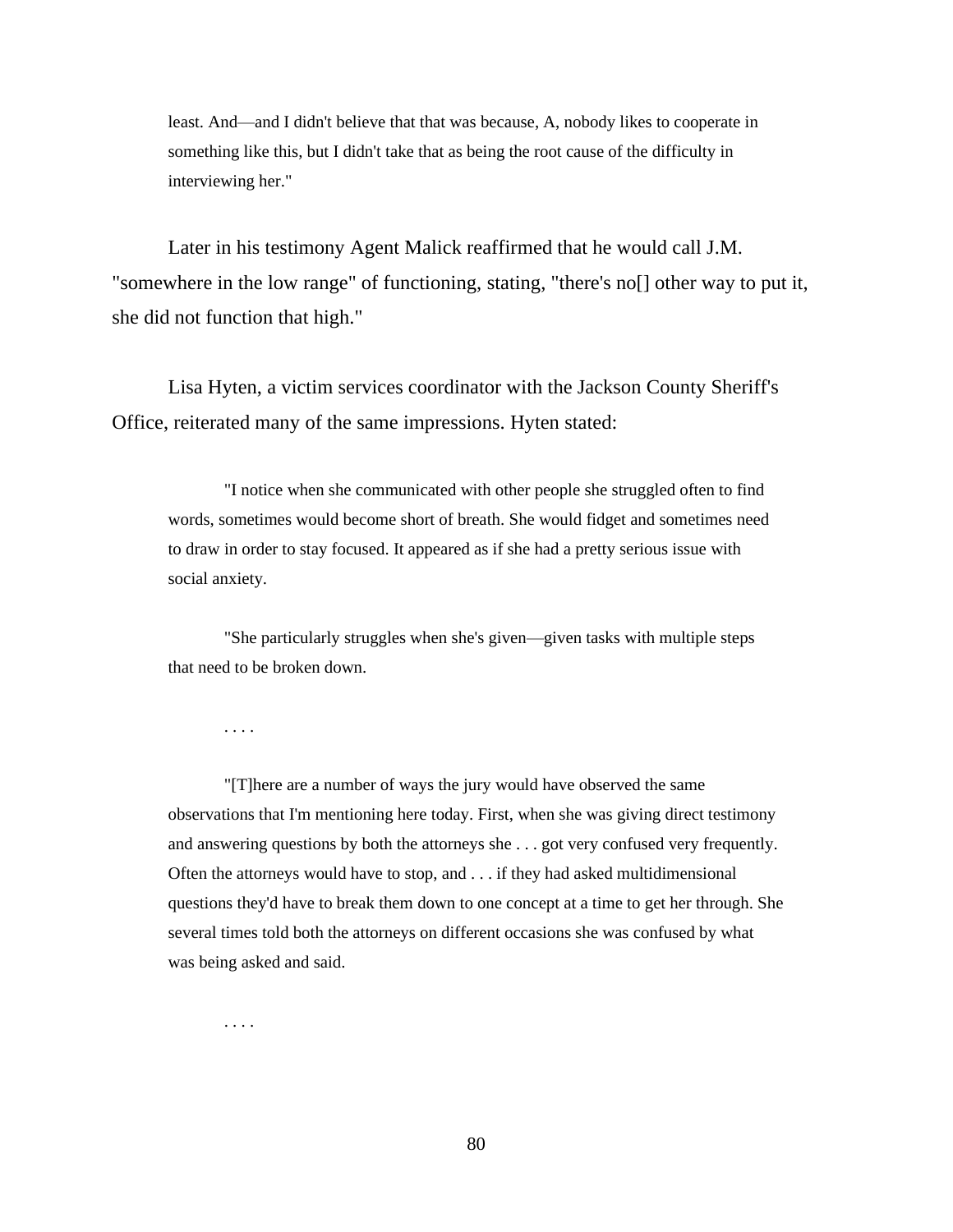"The jury would also have observed JM's vocabulary, for instance, when she was describing her . . . neurological treatment she talked about having brain-ish therapy or needing to do brain exercises. And another point in time when the defense was questioning her she was asked to put a date on a picture and she asked the Court what number is June. Those would have been some of, in her direct testimony, issues that were maybe apparent to the jurors.

"She also in her direct testimony told the jury that she had ongoing long-term neurological problems and mental health concerns. The jury would have had access to the SANE-SART medical report and examination which listed a history of PTSD and seizures. The jury would have heard Jennifer Johnson, who actually was a defense witness, testify that the SANE-SART nurse that examined JM reported that she was very immature."

Shawna Miller testified about J.M. as well. She pointed out that Ewing's counsel filed a pretrial *Gregg* motion, which she described as a request "for the court to order essentially a psychological evaluation of a witness. Usually it's asked for if there's mental health issues, . . . limitations, maybe educational, functioning type limitations." This motion was filed by the defense after the preliminary hearing, and Miller testified that Ewing's defense counsel was "not one just to file a Gregg motion in every case," but she rather would have wanted "to feel she could support that motion with a straight face argument with the court. . . . [T]here are some defense attorneys that will just file them, but she's not one of them. She's only going to file a motion if she thinks it's appropriate and she's going to win it, honestly."

Miller recalled her impression of J.M. while questioning her on the stand:

"A. One . . . thing in particular is right when I got to kind of the very, very difficult part of her testimony where we had to start talking about penetration, she kind of froze and seemed to just not respond for—it was probably only a few seconds, but it seemed like a long time.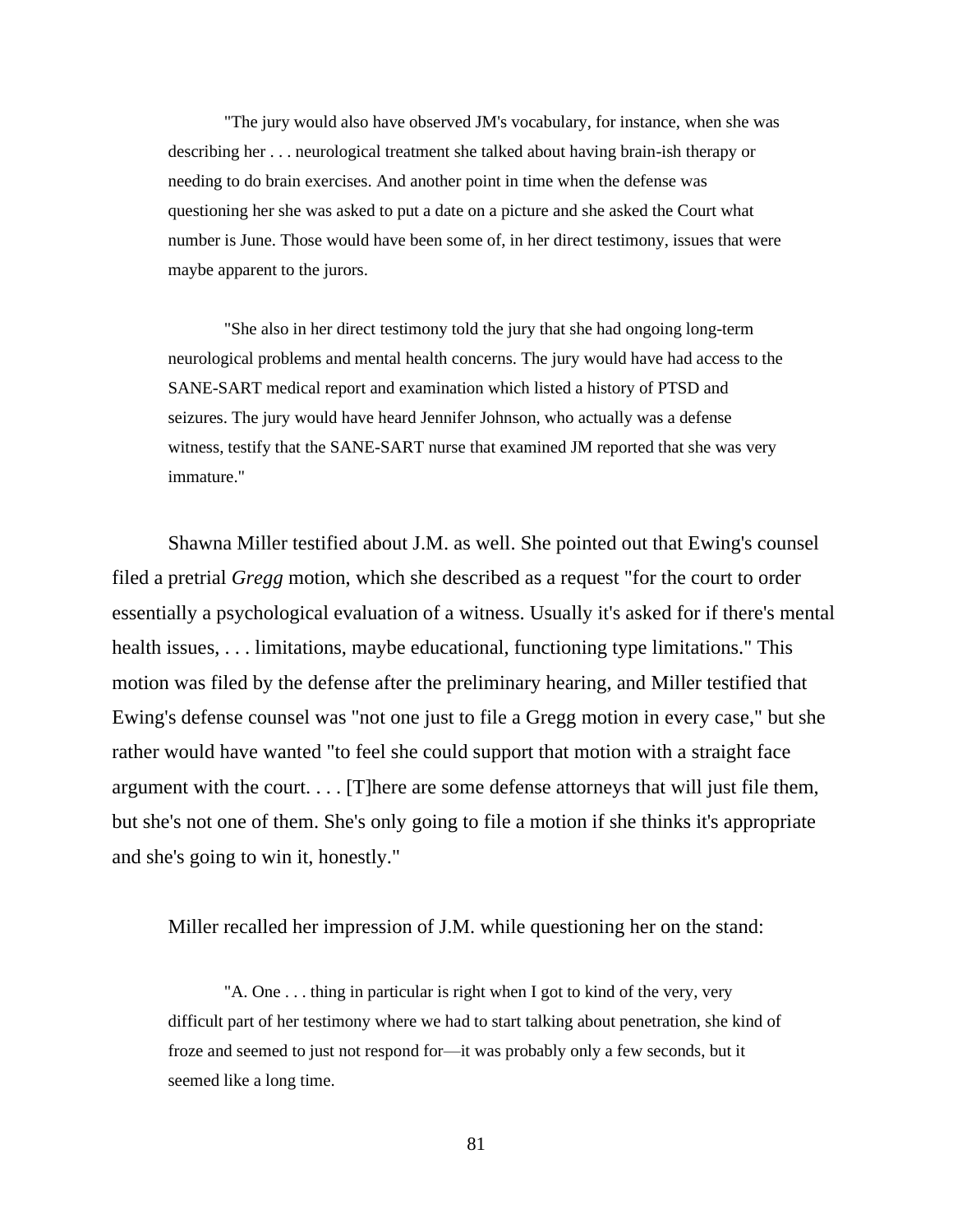"Another thing that I would just note in dealing with her is that, 'um, I almost had to examine her like I would examine a young child. Had to use very simple terms. She was very easily confused by the questions. We had to ask very simple questions. It's kind of hard to articulate other than to say that I had to ask her questions like I would a very young child on the stand, not somebody who was in her early twenties, late teens.

. . . .

. . . .

"Q. Is it—is it one of those that—the Supreme Court Justice Hand, [*sic*] 'pornography, you know it when you see it,' but is it one of those that when you see it you realize there's some mental issues going on there? Just—

"A. Yeah. . . . It's pretty evident.

. . . .

"A. It would just go back to, you know, she was very childlike, and just having to ask her questions as you would a young child. Very simple words. Simple questions. Breakdown your questions into very simple, small answers. You could tell that she—you could tell that she was very traumatized obviously with the disassociation that I described.

"She acted as a young child would on the stand. You mentioned fidgeting, just kind of keeping her attention, keeping her focused was a little bit of a challenge, too."

When asked if the better route would have been to have an expert testify about the low functioning of J.M. to better establish the record, Miller said maybe, but they also wanted to avoid "heaping . . . on" embarrassment for J.M., and that they did not find it necessary because "it was really pretty evident for the jury to see."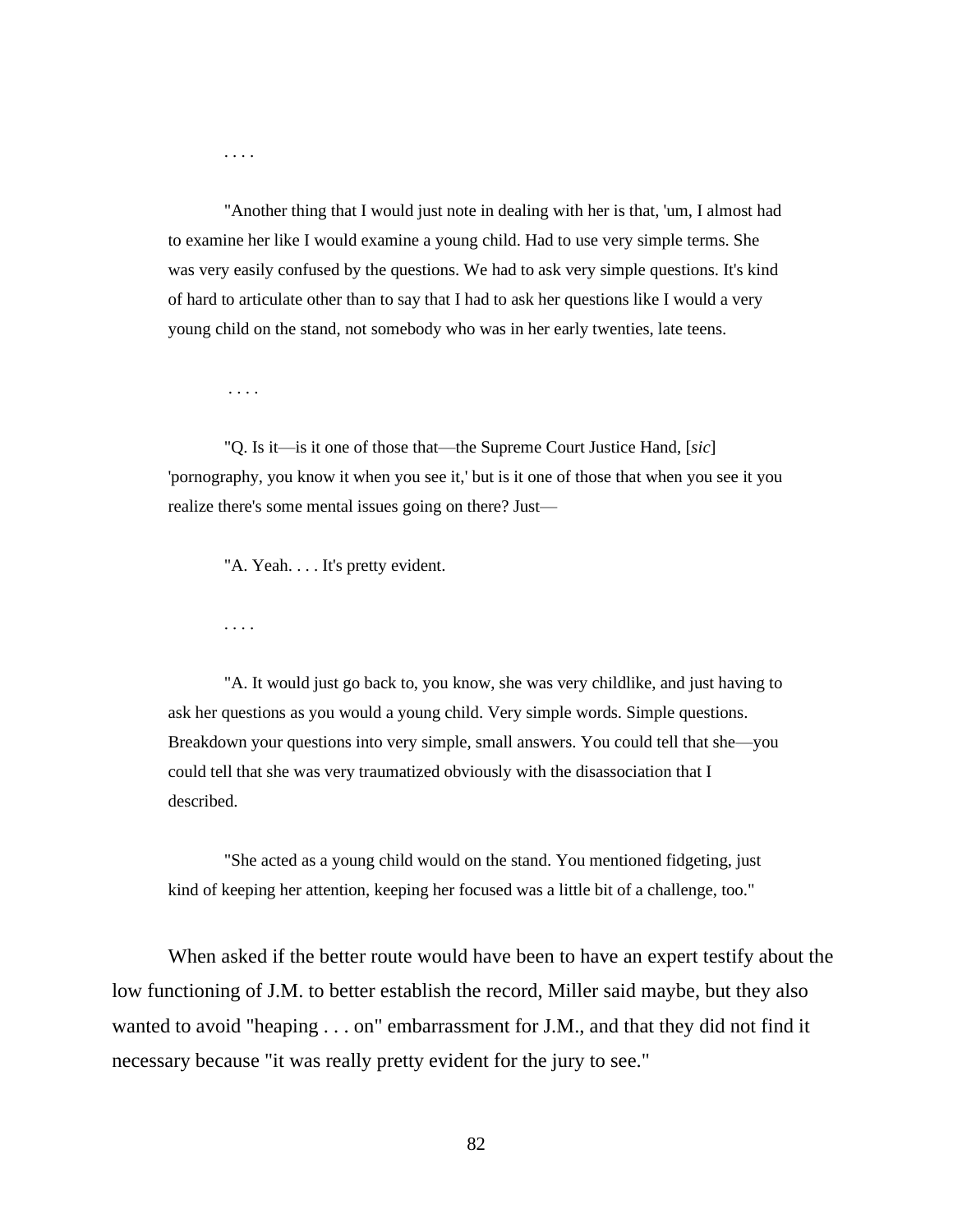J.M.'s difficulties were so apparent, that even defense counsel had no problems referencing it during her closing argument:

"So let's talk about why we know this could not have happened to [J.M.].

. . . .

"Her story on the stand was confusing and it didn't make such sense. She seemed very confused. She has seizure issues, we know that. She testified to that. We know they happened before May 6th of 2016 and we know she's still receiving treatment for them. She wants to tell you that she's going to some type of physical therapy for her brain to make her brain work better . . . ."

What is more, defense counsel explicitly called J.M. intellectually slow, and then even went so far as to contrast J.M.'s apparent reduced mental capacity with the other victim, M.W., who she called "a really bright girl":

"[J.M.], she may be—*she may be, intellectually, a little bit slower*, but you saw her. She's a tall girl, she's a broad-shouldered girl. She can take care of herself. But even if she couldn't, where is the beating? Where is [M.W.]'s weakness? [M.W.] seems like a really bright girl." (Emphasis added.)

As Hyten stated, the fact that the defense explicitly called J.M. intellectually slow is perhaps "a lot more offensive" considering that "autism is a spectrum and not necessarily a diagnosis." But in any event, the fact that defense counsel felt comfortable enough with the visible nature of J.M.'s difficulties to make these statements to the jury suggests that it was not a violation of our rules of professional conduct for respondent to have done the same.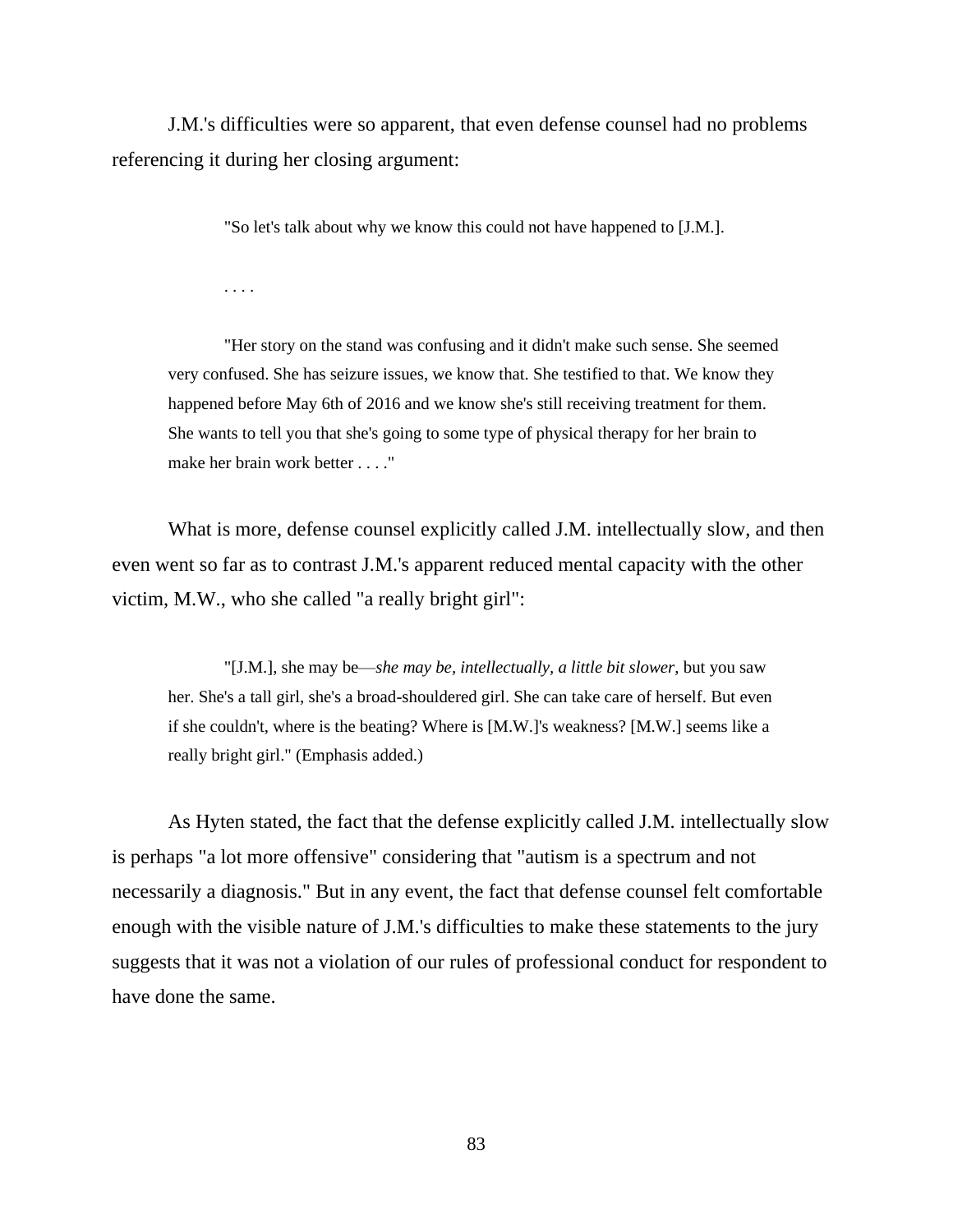In sum, we find that respondent did not violate KRPC 3.4(a)'s prohibition on alluding to a matter that she did not reasonably believe was supported. Once again, "reasonable belief" is present where "the lawyer believes the matter in question and that the circumstances are such that the belief is reasonable." KRPC 1.0(j). Here, based on the testimony before the hearing panel, we find that the circumstances were such that respondent's belief was reasonable.

Third, the panel found that respondent violated KRPC 3.4(e) when she claimed "J.M. and M.W. were attacked on social media by Ewing's friends and family" because this statement "was not supported by the evidence." Respondent specifically stated:

"[W]omen who have been sexually assaulted do not want to be cross-examined on it. They do not want to tell well-intending but still strange people to them about a sexual experience. They do not want to be victimized on social media by the defendant's friends or family. They do not want to have the embarrassment, the humiliation that these young women have had to know."

As the Court of Appeals noted, there was no evidence presented at trial that the victims were victimized on social media by Ewing's friends or family. The victims were not asked specifics about any social media or messages they received; Miller testified that "they may have said, you know, my whole life has blown up," but that would be the extent of it.

However, respondent presented extensive evidence before the hearing panel about Ewing's family's activity on social media and in the community surrounding the trial which was well known to all participants—including, to some extent, the jury. Miller testified that the Ewing family targeted the victims online and "community wide." This issue came up during voir dire because Ewing's counsel "added a question to the jury questionnaire regarding social media" because of a recognition "that the family was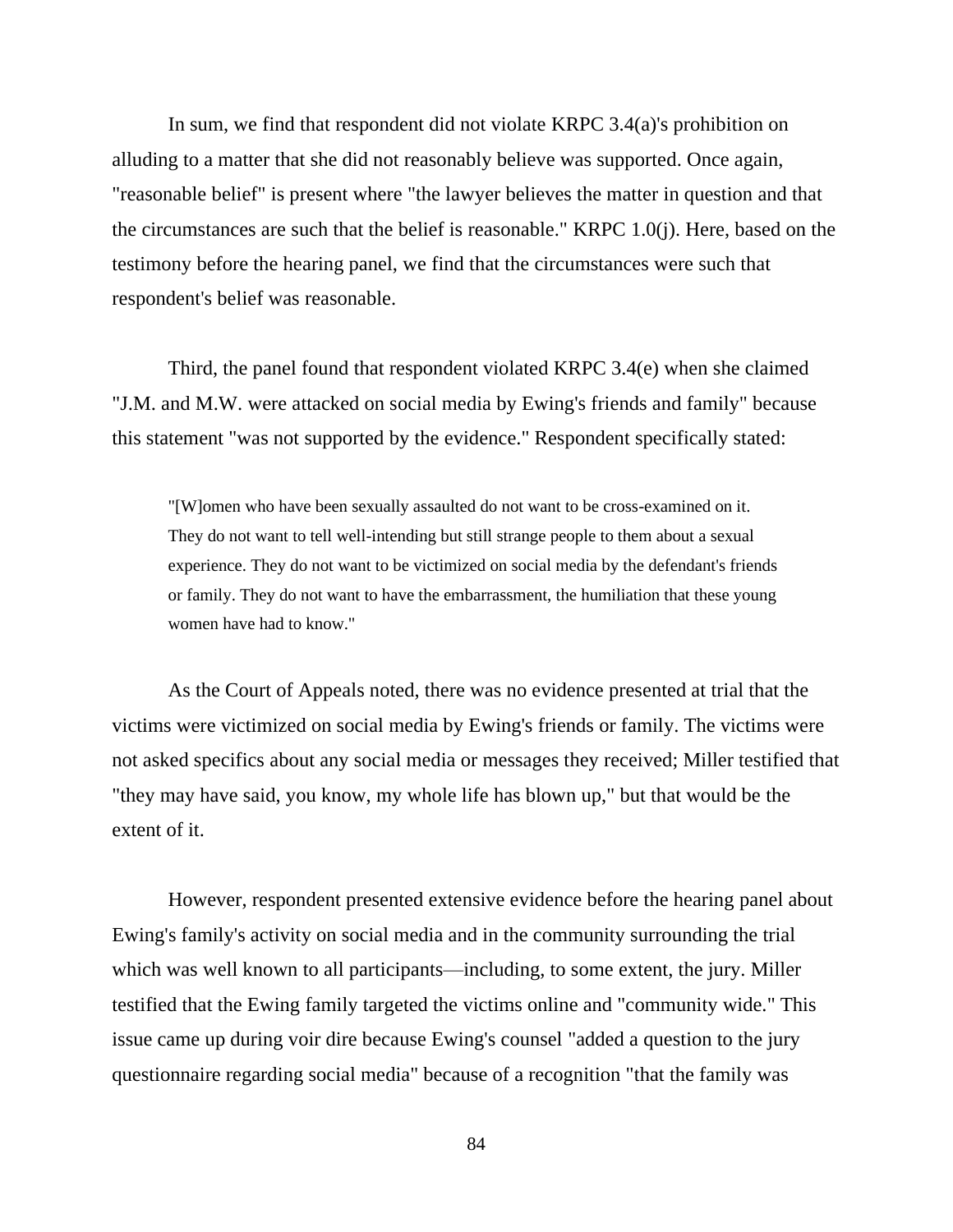attempting to use this medium to influence the jurors and the community," and that it was "constant" and "very inflammatory." Miller was concerned that the jury pool was tainted, because the town of Holton had "probably around 2,000" citizens and "[e]verybody knows everything in Holton, so if it's on Facebook, probably everybody is going to hear about it."

Specifically, Miller recalled the victims being called "liars," "things much worse than liars," and that "they were just doing it to get attention." She also recalled a meme that was made that showed the victim's faces—and included their first and last names chained up in orange jumpsuits and which said something to the effect that "women who false report should be in prison as well." These posts came from Ewing's mother and grandmother.

Hyten also talked about "ongoing problems" with the victims receiving hateful messages. She described how a Ewing family member took "a post off JM's Facebook and edited to make it look as if it was sort of a crude sexual comment, and then had reposted it and said something about what this pathetic whore was doing."

Miller recalled signs being put up "all over Jackson County" that said, "Justice for Jacob," and that the family also had t-shirts with similar messaging that they all wore to court during the trial. Miller agreed that it was necessary to address this environment with the jury because they "obviously" were seeing it, as there was "no way to avoid it" when going to the courthouse. She said that the courthouse "security had to be pretty tight" because the Ewing family would harass those present in support of the victims, that they "would make cow noises, pig noises at the victims as they walked by," and that they would also make faces at the victims while testifying.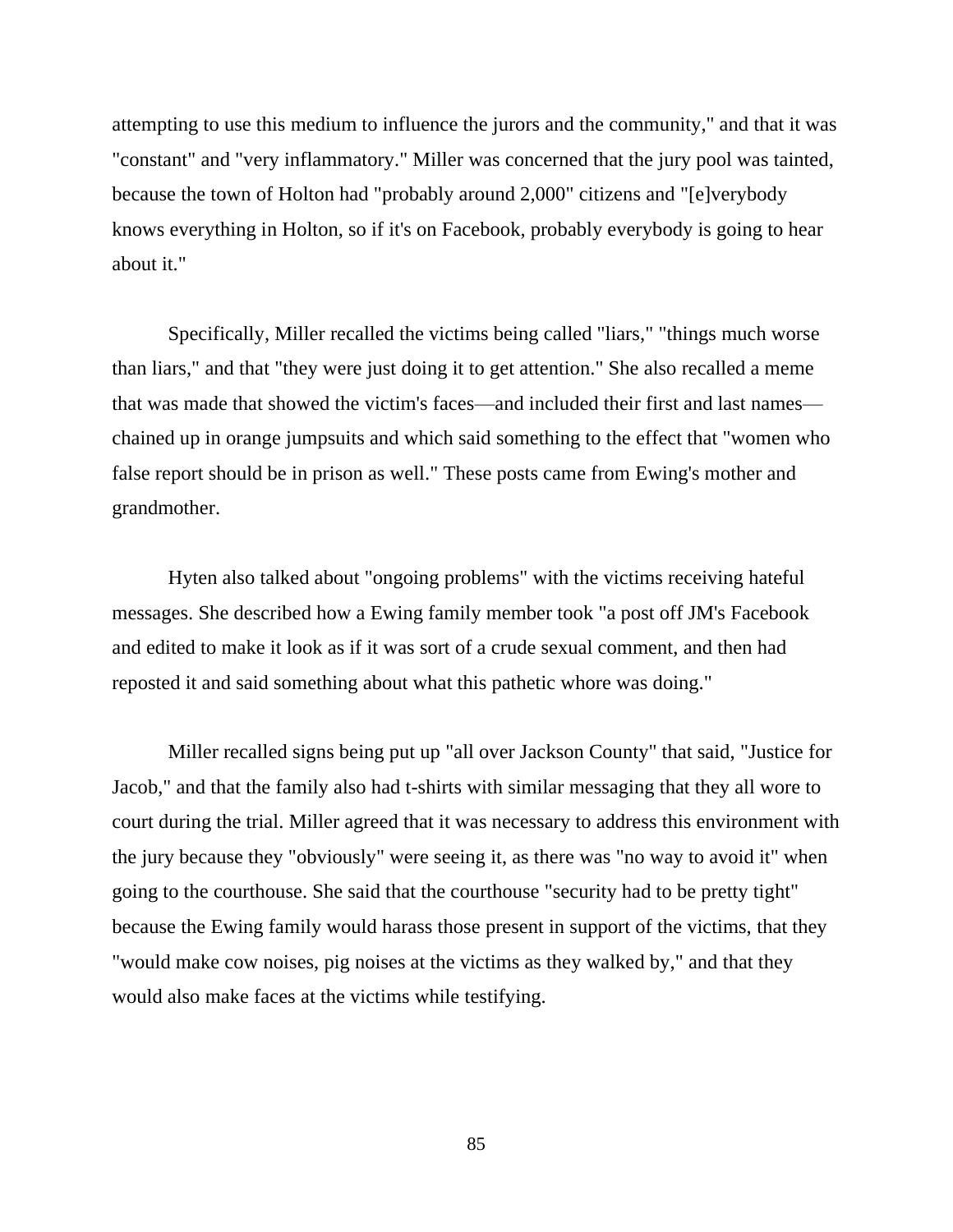Ewing's grandmother was eventually barred from the courtroom after a handful of instances when she "physically came after" a reporter, Miller, and Hyten. Hyten testified that the accommodations that had to be made for the trial were unlike any she had seen before in her 13 years of working with victims, and those accommodations were put in place "because of the intense social media and in-person harassment that was being reported." She recalled a time when she was walking J.M. out of the courthouse, and members of Ewing's family called out "'here comes the hog train.'"

Miller agreed that "even if there wasn't direct testimony on it, the jurors were addressed in voir dire about the social media problem" and said that everything respondent said on the topic during trial was "appropriate and . . . true as far as information that was known in court proceedings." Hyten testified that respondent even "requested that there be a statement of perjury included on the jury's questionnaire, because . . . [of] concerns of people falsifying information on their jury questionnaires in order to get on the jury or denying knowing the family at all." Hyten also recalled a lot of dialogue about the victimization on social media during jury selection. She stated that "the context and importance and impact of social media started in jury selection . . . and was relevant, and clear, throughout the whole trial." Even Ewing's defense counsel acknowledged the intense media situation in her closing argument when she referred to the "media storm."

We find that the more complete picture developed by the hearing testimony revealed the intensity of the circumstances surrounding the trial and highlighted the common understanding that would have existed among those present. Respondent's comment did not violate KRPC 3.4(e) because her statement was made with a reasonable belief that the comment was appropriate in light of the circumstances. KRPC 1.0(j).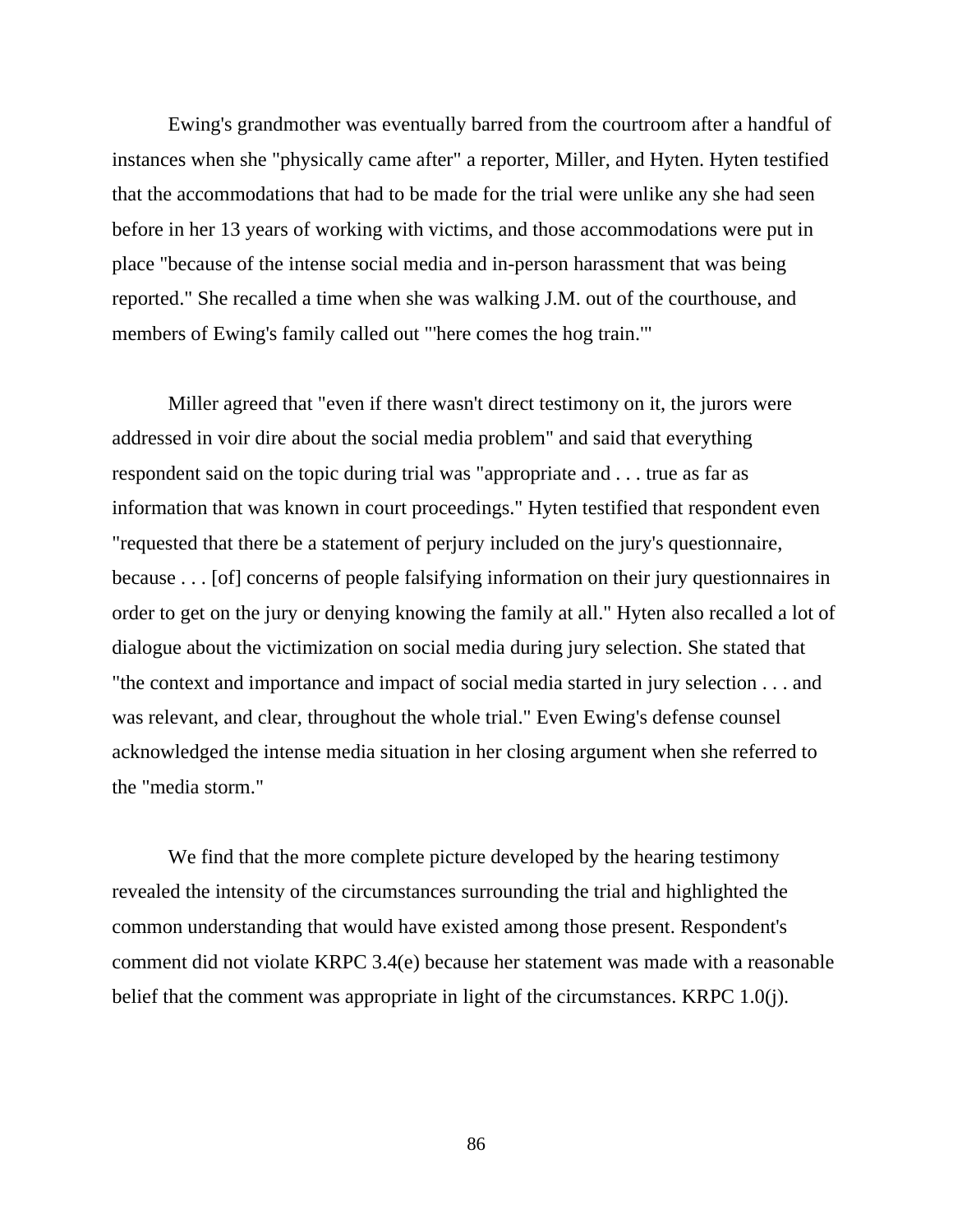Next, the panel found respondent violated KRPC 3.4(e) by misstating conflicting evidence when she asserted: "With [J.M.] you have to decide whether they had sex or not. If they did, it could not have been consensual."

The Court of Appeals found that this statement was error, because the

"wording of her assertion . . . impl[ied] a certain and foregone conclusion: if the jury concluded that Ewing and J.M. had sex, then it 'could not' have been consensual. Although Ewing did not assert consent as a defense—he maintained that he could not remember the events of the night in question—it was a misstatement for the prosecutor to inform the jury that if any sexual acts occurred that night, they were as a matter of fact nonconsensual." 2019 WL 1413962, at \*36.

At the hearing, however, Miller testified that she thought this statement was a reasonable inference because J.M. said that the sex was not consensual, and Ewing affirmatively maintained that they did not have sex at all—or, if they did, he could not remember it. In any of the possible scenarios presented to the jury, then, consent would be impossible. K.S.A 2020 Supp. 21-5503(a)(2) defines "rape" as "[k]nowingly engaging in sexual intercourse . . . when the victim is incapable of giving consent because of . . . the effect of any alcoholic liquor . . . ." Considering the facts of the case and the language of the rape statute, respondent's statement was a correct statement of the law.

The panel determined that "respondent's statement lacked evidentiary support." But respondent's statement did not actually "lack[] evidentiary support," rather, again the issue came with the way that respondent characterized the evidence. We find respondent's statement did not violate KRPC 3.4(e).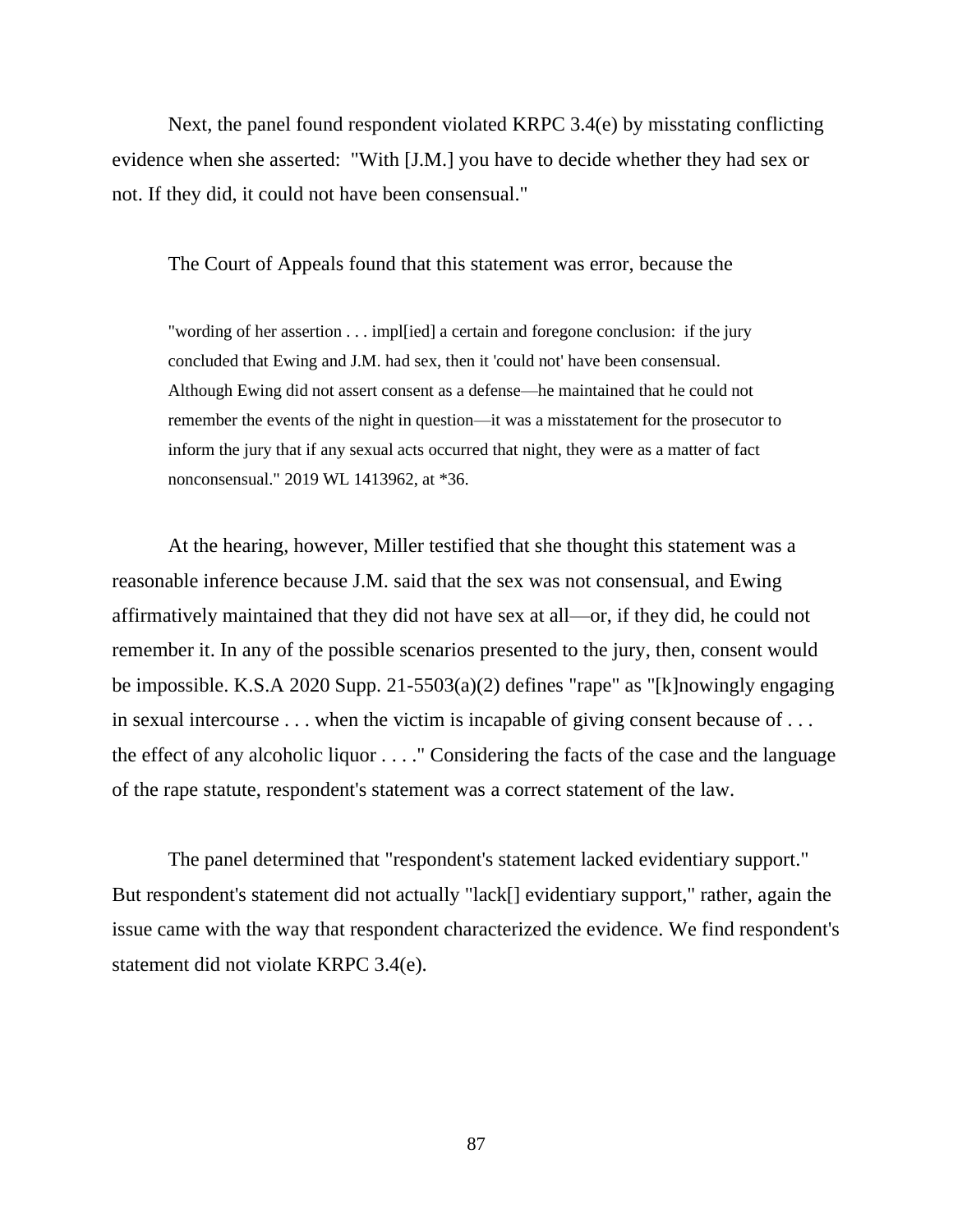Finally, the panel found that respondent violated KRPC 3.4(e) by stating that Ewing "abused a person with autism" as it "was not supported by the evidence." We first note that many of the identified problems in the Ewing trial only arose because of the district court's admission of the pornography. Several of respondent's statements that the panel found inflammatory are statements she made about the admitted pornography. But because the evidence was admitted by the district court, respondent was free to comment on it. In her closing, respondent specifically mentions the titles of the various pornographic films admitted by the district court. Those titles were clearly visible to the jury while each clip was played. This context is important for understanding the respondent's statements that otherwise would seem utterly shocking and inflammatory. In other words, "Fist-Fucked and Double-Donged for Days," "Too Drunk to Fuck," and "Autism Abuse," among others, are all references to the titles of the admitted pornographic films that Ewing allegedly viewed.

Respondent's full statement was as follows:

"Now, Malick told you that he found, 'Pimp works over one of his hoes and she takes a rough and mean pounding.' That's not something that people watch unless they enjoy violence against women. Now, Malick told you that on the Christie Wett story the defendant watched that, he stopped what he was watching, he researched Christie Wett, she is a porn star, and then found something he liked, because he went back to the, "Christie Wett, Prison Story," and watched some more. 'Fist-fucked and double-donged for days,' now, the defense says this is all smoke. It's not smoke, it's evidence of an attitude of what—of how you treat women. 'I love rough porn,' yes, he does. Too drunk to fuck, yes, he does. Autism abuse, yes, he does. Drunken sex gone wrong, he sure does.

"Now, Malick found this that he picked out, he chose to watch, and it's, "Crave the other side of sexuality." Dominating, humiliating or forcing submissive behavior with violence, it's what these ladies have told you happened to them. Advertises the most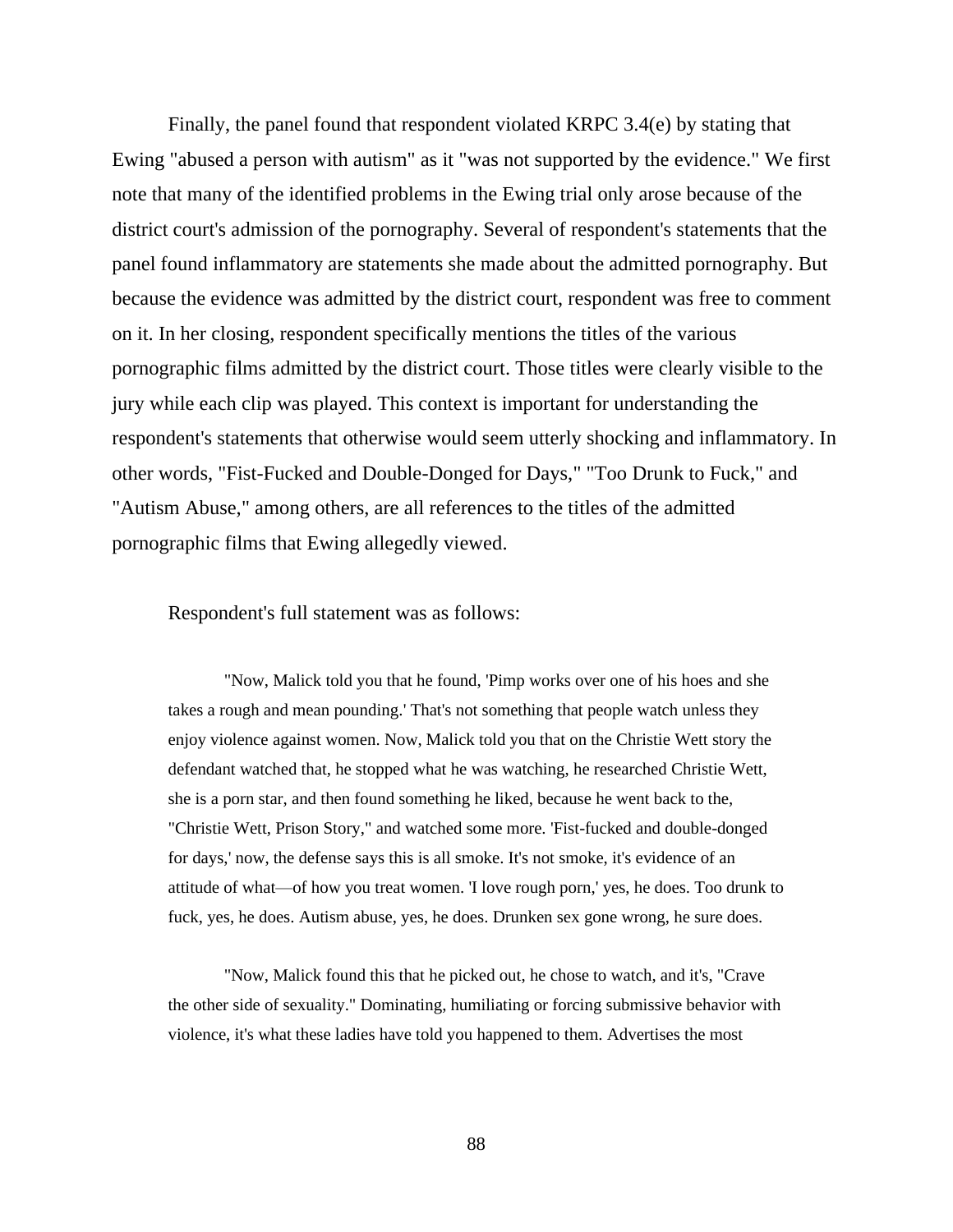extreme brutal porn online, his pastime; advertises 'Your one-stop shop for all your abuse needs,' his pastime. Unconscious women being raped and sodomized is what you see and what he chose to do with his spare time. Sound familiar?

"These porn sites where rape scenes are being reenacted, women are being slapped, strangled, overpowered, having their hair pulled, their hands held behind their back and a dildo used on them, sound familiar? He chose this violent porn. The path he chose on his phone—while we might go to Neiman Marcus, while we might go to Wal-Mart, while we might go to Bing and see the daily picture, he chose paths to violent porn. Now, he did that because he watched what he did and he did what he watched. If you watch violent porn, that does not mean you rape, but if you watch violent porn and every other piece of evidence in this case is considered, then that's strong evidence of the rapes."

At another point in closing, respondent also stated:

"Only thing that makes sense from the evidence is that the defendant is guilty. [J.M.], when she testified, was asked to put the date on a picture and [J.M.] asked, 'What number is June?' [J.M.] is a low-functioning young woman, and the defendant likes to watch autism abuse pornography."

The Court of Appeals stated that there "was no evidence that J.M. was 'a lowfunctioning young woman,' whatever that means. This statement was prosecutorial error. It also appears likely that this statement—immediately followed by a reference to 'autism abuse'—was made to inflame the passions of the jury, which is also error." 2019 WL 1413962, at \*35. The Court of Appeals seems to make clear that its main problem was with the admission of the "Autism Abuse" film in the first place, noting that "this particular disturbing video had no probative value to prove the charges against Ewing"; "[e]vidence that purports to show the sexual abuse of an autistic woman is irrelevant to any material fact at issue, and it merely serves to inflame the jury by implying that Ewing was sexually aroused by the abuse of a vulnerable individual"; and describing the video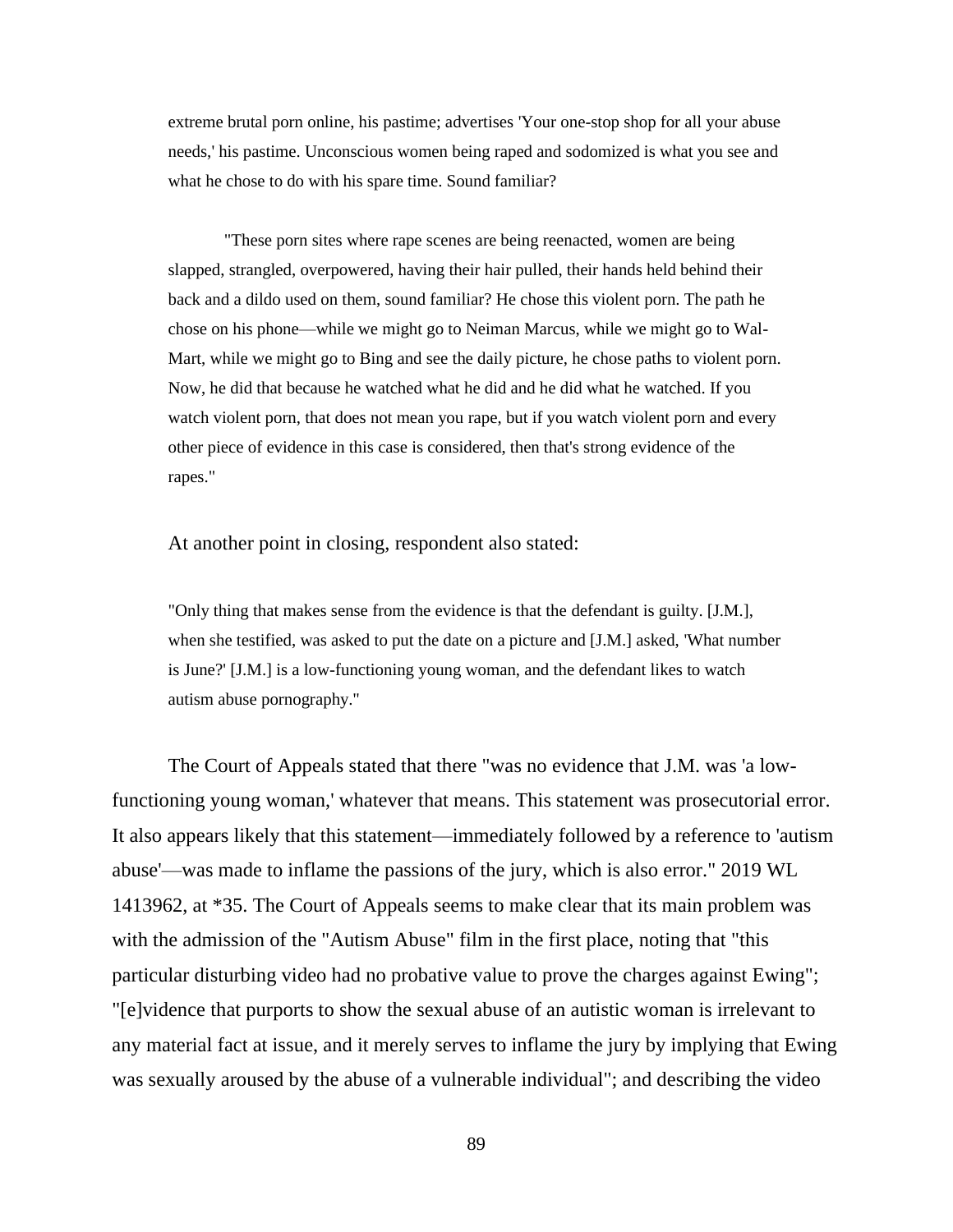as a "glaring problem[]" because "there was no evidence that the victims in this case were autistic." 2019 WL 1413962, at \*24. The Court of Appeals found that respondent "compounded" this error by making improper statements to inflame the jury by "[i]mplying—with no evidentiary basis—that J.M.'s assault was related to Ewing's enjoyment of watching pornographic 'autism abuse' . . . ." 2019 WL 1413962, at \*38-39.

But the district court's order expressly permitted admission of video clips that "*showed acts Ewing was accused of doing to his victim*." (Emphasis added.) 2019 WL 1413962, at \*19. And there was abundant testimony at the hearing about J.M.'s cognitive difficulties that were very visible to the jury. Again, even defense counsel freely commented on those difficulties by calling J.M. "intellectually slow." Given these facts, we find that the panel's conclusion that respondent violated KRPC 3.4(e) is not supported by clear and convincing evidence.

# G. *The panel's finding that respondent violated KRPC 8.1 based on statements she made during the disciplinary investigation is supported by clear and convincing evidence.*

KRPC 8.1 (2021 Kan. S. Ct. R. 424) provides that "a lawyer in connection with . . . a disciplinary matter, shall not . . . knowingly make a false statement of material fact; or fail to disclose a fact necessary to correct a misapprehension known by the person to have arisen in the matter . . . . " The hearing panel found that respondent intentionally made false statements of material fact during the disciplinary investigation, based on her written response to the initial complaint and in her sworn statement.

Respondent's argument that "actual" knowledge is required to support a KRPC 8.1 violation falls flat given that we have stated "[a]lthough an attorney's motives and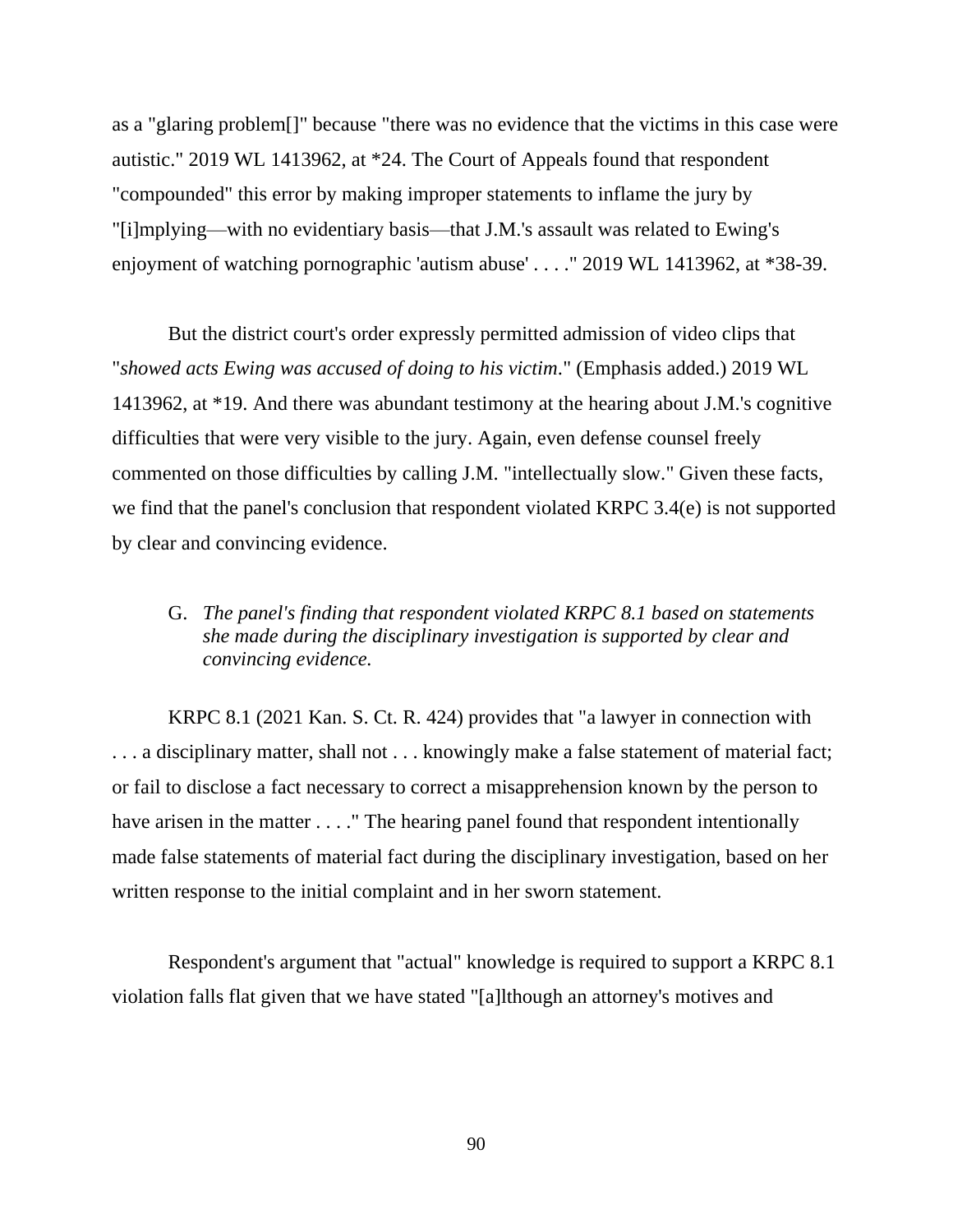intentions might be relevant as aggravating or mitigating factors when considering appropriate discipline, proof of intent or motive is not necessary to establish a violation of KRPC 8.1." *In re Lober*, 276 Kan. 633, 640, 78 P.3d 442 (2003).

We conclude that the finding that respondent violated KRPC 8.1 is supported by clear and convincing evidence, because at the hearing, respondent when asked "when was the first clue" she had that she "might be wrong" on the PFA issue answered that it was "[a]t oral arguments." But respondent made a sworn statement—on July 24, 2018, after we released the *Chandler* opinion on April 6, 2018—where she testified:

"Q. So, let me make sure I'm comprehending your position correctly, you—you're saying that you had a reasonable belief based on your conversations with Detective Volle, and with others, especially associated with the decedent's family, that a PFA existed?

"A. Well absolutely. *I believe as I sit here in front of you today it exists*.

"Q. Okay. And so the Supreme Court calls this a misstatement, and, 'um, says that that's not true. Is—is there anything else that you wanted to sort of add to that answer to directly address what the Supreme Court holds?

"A. Yeah. *The Supreme Court meant well, but they got it wrong, 'um, there is a PFA*." (Emphases added.)

She further testified:

"Q. Okay. And the—I want to close this chapter by giving you the opportunity to respond to, I guess, two lines of the Supreme Court decision. On page 25 is where I am. 'In its initial briefing, the state brazenly wrote, "While defendant proclaims there was no protection from abuse order, the record shows otherwise."'

"A. Yeah.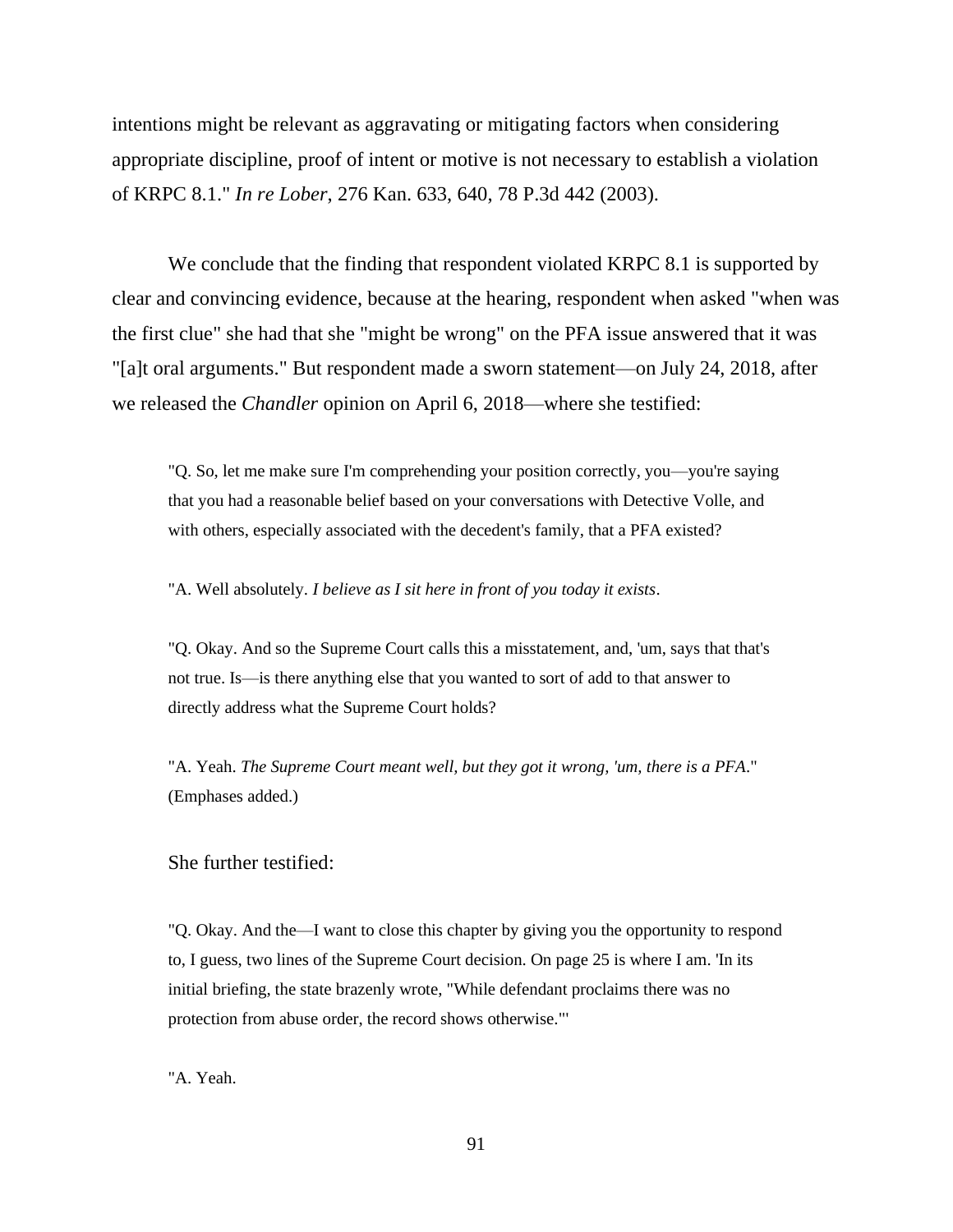"Q. 'Um, 'The state further represented in its brief [M.S.] was *granted a protection from abuse order in 1998. These statements were not true*.'

"A. *They are true*.

"Q. 'Um, the—so to me there's two separate, 'um, representations being made in the first two sentences. 'Um, the second sentence that begins, 'The state further represented in that brief, "[M.S.] was granted a protection from abuse order in 1998."' 'Um, and you believe that to be true?

"A. Still do." (Emphases added.)

The panel's finding that respondent violated KRPC 8.1 by making a false statement during her disciplinary investigation is supported by clear and convincing evidence given the stark contrast between her sworn statement and her testimony before the hearing panel.

## H. *The panel's finding that respondent violated KRPC 8.4(c) is supported by clear and convincing evidence.*

KRPC 8.4(c) (2021 Kan. S. Ct. R. 427) provides that "[i]t is professional misconduct for a lawyer to . . . engage in conduct involving dishonesty, fraud, deceit or misrepresentation[.]" The panel found that respondent engaged in conduct that involved dishonesty when she argued the existence of the PFA order before the jury, and that she "repeated that dishonest conduct when she included similar statements in the State's initial appellate brief, during oral argument, in her written response to the initial complaint in the disciplinary investigation, and during the sworn statement."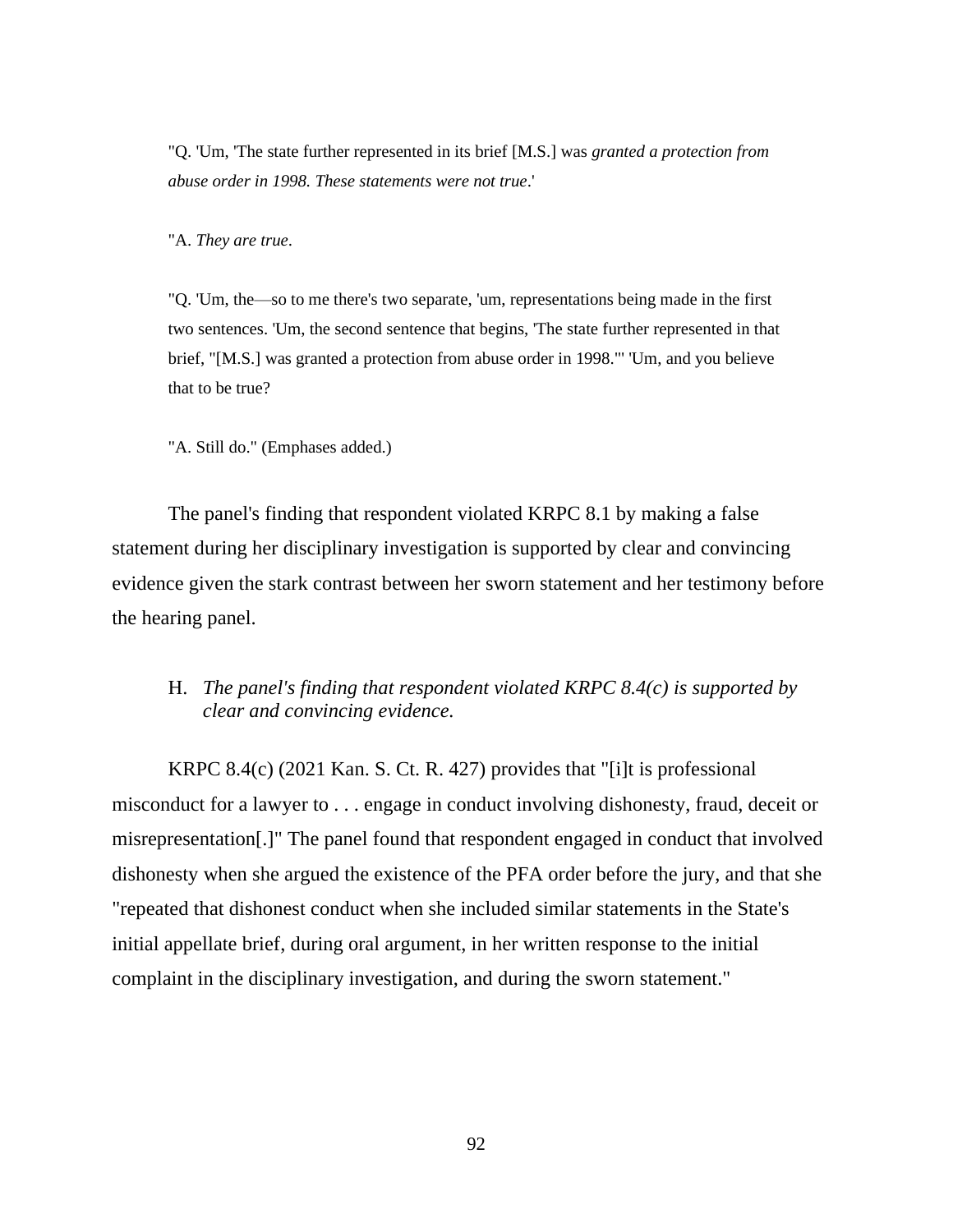Respondent displayed dishonest conduct when she misrepresented to this court that M.S. had obtained a PFA order, even though she ultimately—after persistent questioning by our court—admitted that no such document existed. Moreover, as we stated above, clear and convincing evidence supports a finding that respondent made dishonest statements during the investigation into her conduct based on the timing of her statements and her contradictory testimony. Namely, during her sworn statement made a few months after we released the *Chandler* opinion, she brazenly stated that this court "got it wrong" and emphasized that a PFA did exist. This, of course, does not square with her admission to the hearing panel that she started doubting the existence of the PFA during oral arguments.

We therefore conclude the panel's finding that respondent violated KRPC 8.4(c) is supported by clear and convincing evidence.

# I. *The panel's finding that respondent violated KRPC 8.4(d) is supported by clear and convincing evidence.*

KRPC 8.4(d) (2021 Kan. S. Ct. R. 427) provides that "[i]t is professional misconduct for a lawyer to . . . engage in conduct that is prejudicial to the administration of Justice[.]" KRPC 8.4(d) includes any conduct that injures, harms, or disadvantages the justice system. *In re Kline*, 298 Kan. 96, 121, 311 P.3d 321 (2013); see *In re Hawver*, 300 Kan. 1023, 1035, 339 P.3d 573 (2014) (respondent significantly prejudiced the administration of justice by incompetently representing a capital defendant which led to a reversed capital murder conviction).

The panel found that respondent violated this rule based on many instances of conduct across the Chandler and Ewing trials as explained above. From the Chandler trial, the panel cited: the PFA, the five-minute phone call, Nebraska exit theory, internet searches, Chandler thinks she is smarter comment, reference to the gallery, and the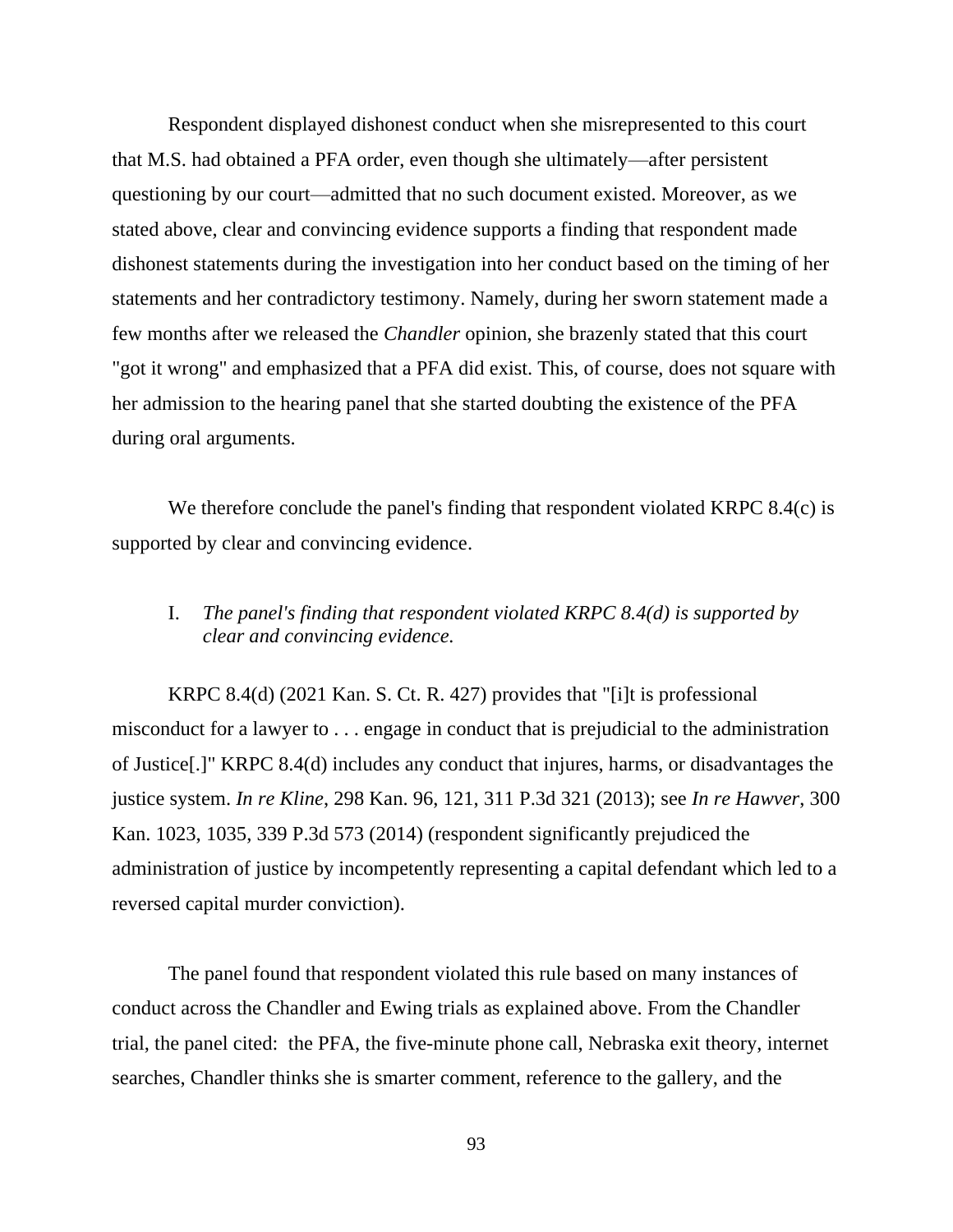robbing children of their father comment. In the Ewing trial, the panel cited the "low functioning" and branding comments, the reference to autism abuse pornography, the social media attacks, and the comment that Ewing abused a person with autism.

We disagree that the robbing children of their father comment constituted a KRPC 8.4(d) violation. As we described above, not all improper or erroneous acts of a prosecutor constitute misconduct, and an isolated incidence of mere negligence cannot support a finding that an attorney is incompetent. Accordingly, this comment did not constitute a KRPC 8.4(d) violation.

The remaining instances of misconduct in the Chandler trial—i.e., the references to the PFA, the five-minute phone call, the Nebraska exit route, the defending against murder searches, the Chandler thinks she is smarter comment, and the reference to the gallery—reveal a repeated pattern of misconduct resulting in significant prejudice. Viewing the respondent's conduct as a whole, we find clear and convincing evidence supports the panel's finding that respondent's conduct violated KRPC 8.4(d).

We base this conclusion only on respondent's conduct in the Chandler trial. We disagree with the panel that respondent's conduct in the Ewing trial violated KRPC 8.4(d). The fuller picture of the circumstances surrounding the Ewing trial, as presented by several witnesses before the hearing panel, convinces us that the panel's findings regarding respondent's conduct in that trial are not supported by clear and convincing evidence. While we will not rehash each individual instance that the panel found constituted a KRPC 8.4(d) violation, as those instances have already been discussed at length above, we will briefly evaluate the one final additional finding from the Ewing trial that we have not yet discussed.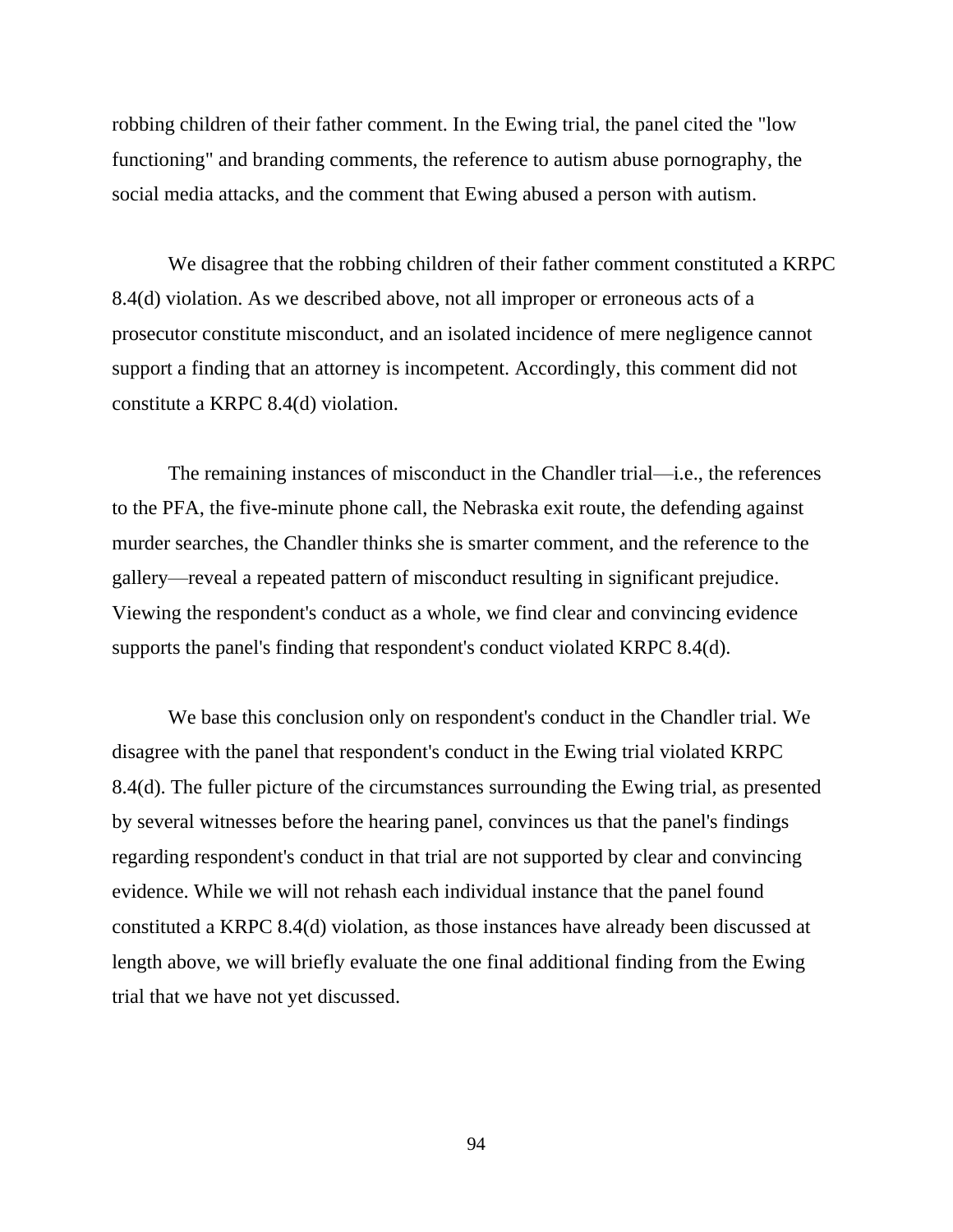The panel found that respondent violated KRPC 8.4(d) based on her comment that the victims had "been branded" as it was "designed solely to inflame the jury's passions and prejudices." However, a fuller picture of both parties' closing arguments clarifies why respondent would have made those comments, for reasons that stretch beyond an intent to inflame the jury.

Before respondent made the comments at issue in her rebuttal, defense counsel first repeatedly suggested that the victims were lying and made quite inflammatory remarks that—dare we say—sound a whole lot like an attempt to brand the victims. For example, she stated that J.M.'s account of the rape was fabricated, because if her story was true then "her face would have showed it." She also declared that "[i]t is not difficult to get up here and repeat a story about terrible things happening to you when there's no one to contradict you." She also speculated that perhaps M.W. made up the rape story because "she was looking for new meds" or "maybe she was looking for more attention." Defense counsel also called J.M. "intellectually, a little bit slower," and was quick to remind the jury of J.M.'s physical stature—"[s]he's a tall girl, she's a broad-shouldered girl. She can take care of herself." She also said that J.M.'s allegation was "unfounded" because she did not have "the face of a beaten woman." And lastly, defense counsel stated:

"[J.M.] claims that she was anally raped and then that penis was immediately put in her mouth, and the State points out how awful that is. And when I was asking her about what she had done prior to going to the hospital, 'Did you shower? Did you eat? Did you change clothes'—I asked her if she brushed her teeth and she looked at me like that was a really stupid question and said, 'I don't know.' Well, I submit to you that *if you were in that situation and someone had anally raped you and then forced you immediately to perform oral sex, one of things you darn tootin' would know is whether or not you cleaned your mouth, because I'm reckoning that's one of the first things that you would want to do.* That would be of your utmost concern." (Emphasis added.)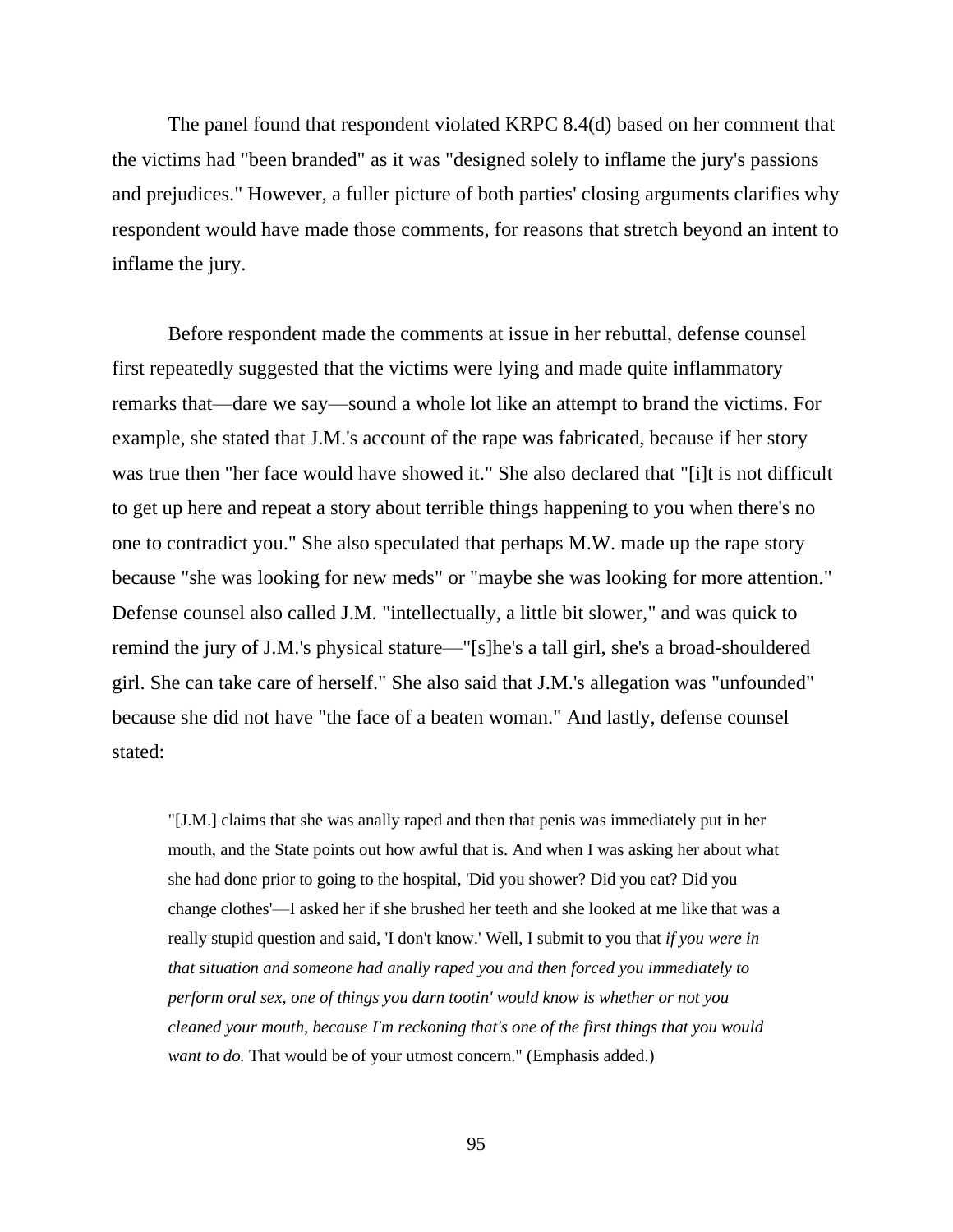Based on this slew of comments made by the defense, Hyten testified that in her view, it was "relatively clear that the primary objective of the defense, or at least one of them, was to brand these victims." And expert witness Dr. Julie Allison had testified at trial that victims are often reluctant "to report sexual assault because of the fear of being blamed, the fear of reprisal, and the stereotypes of what causes rape." 2019 WL 1413962, at \*11. Importantly, it was only after these comments by the defense that respondent stated in rebuttal:

"Are these gals looking for attention? The only attention they've got in this case is negative attention. [The victims] were described as passive, shy. They're not looking for attention. There's pictures of [J.M.]'s vagina put into evidence. Anybody want that attention? Dr. Allison talked to you about women do not report because they don't want the attention. This is a scarlet letter, is what this case is about, and the scarlet letter is simply this, that these three women have been branded. In the public and social media they've been branded, and nobody seeks out that type of attention. The ugliness that has been directed towards these women can be taken into consideration for you when you decide whether or not you believe their testimony."

This statement, when viewed in context—i.e., immediately after the defense labeled the victims as attention seekers whose body types are not the type that can physically be raped, and that in any event, J.M.'s story must be fabricated because there is no way someone could have been brutally raped and sodomized if they could not remember when they brushed their teeth—seems to be an attempt on respondent's part to rebut the labels defense counsel placed on the victims. The defense's comments surely provide an obvious example of the type of attention and "branding" that rape victims do not want.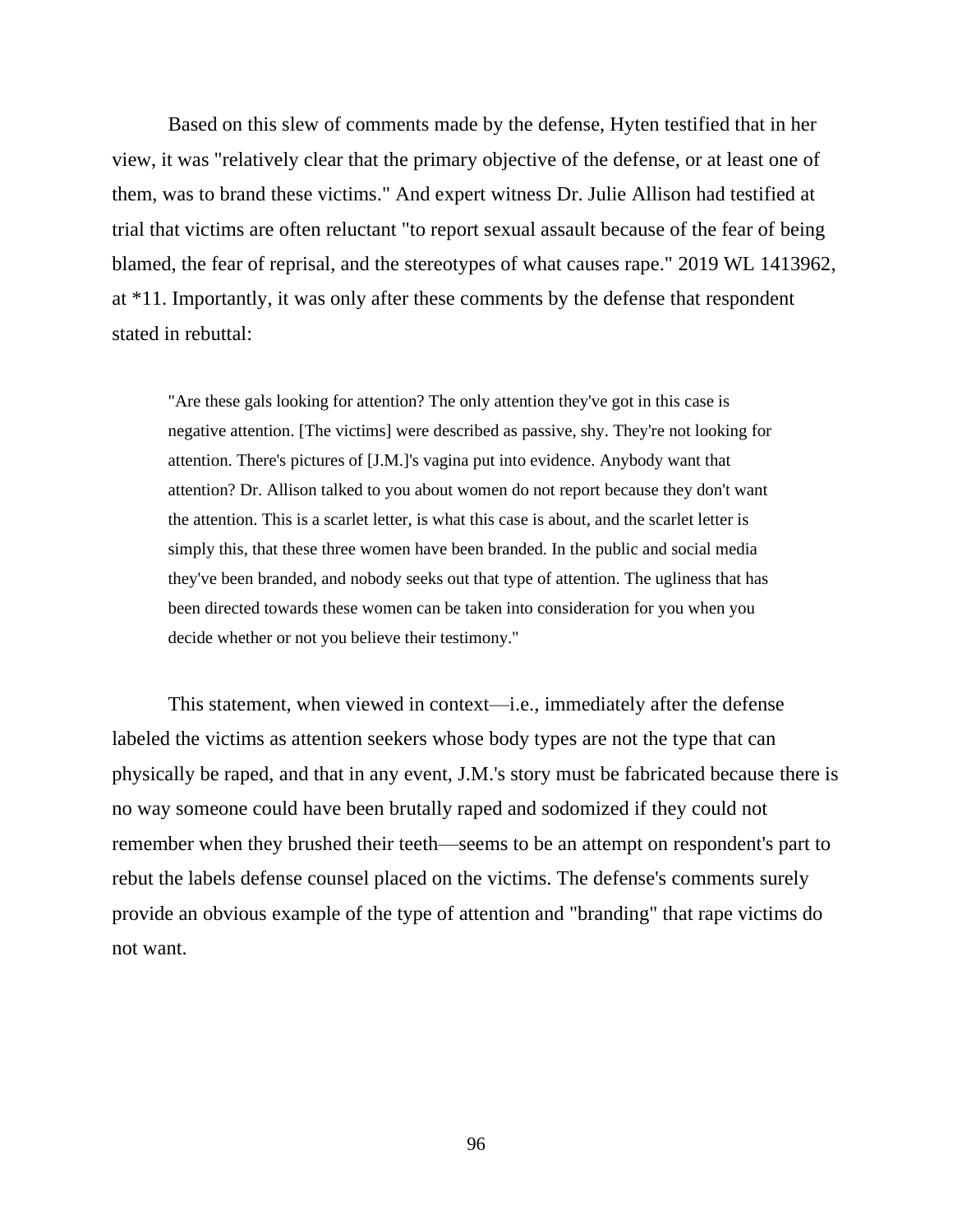Despite our finding that respondent's conduct did not violate KRPC 8.4(d) in the Ewing trial, we still conclude that respondent's repeated patterns of misconduct in the Chandler trial clearly and convincingly support the panel's finding that respondent violated KRPC 8.4(d) by engaging in conduct prejudicial to the administration of justice.

#### II. *Respondent's patterns of serious misconduct and dishonesty warrant disbarment.*

The final issue before us is determining the appropriate discipline to impose based on respondent's misconduct. The Disciplinary Administrator recommended to the panel—and maintains in his brief—that respondent should face indefinite suspension. The panel recommends that respondent be disbarred. Respondent recommends that she should receive no discipline.

"We base our disciplinary decision on the facts and circumstances of the violations and the aggravating and mitigating circumstances present. *In re Johanning*, 292 Kan. 477, 490, 254 P.3d 545 (2011). And although not mandated by our rules, this court and disciplinary panels '[h]istorically' turn to the American Bar Association Standards for Imposing Lawyer Sanctions to guide the discipline discussion. . . .

"Under that framework, we consider four factors in assessing punishment: (1) the ethical duty violated by the lawyer; (2) the lawyer's mental state; (3) the actual or potential injury resulting from the misconduct; and (4) the existence of aggravating and mitigating circumstances. ABA Standard 3.0. [Citations omitted.]" *Kline*, 298 Kan. at 213.

ABA Standards for Imposing Lawyer Sanctions sections 9.22 and 9.32 list aggravating and mitigating factors to be considered. Of these, the panel found that the following aggravating factors existed: (1) prior disciplinary offenses; (2) pattern of misconduct; (3) multiple offenses; (4) submission of false evidence; (5) false statements or other deceptive practices during the disciplinary process; (6) refusal to acknowledge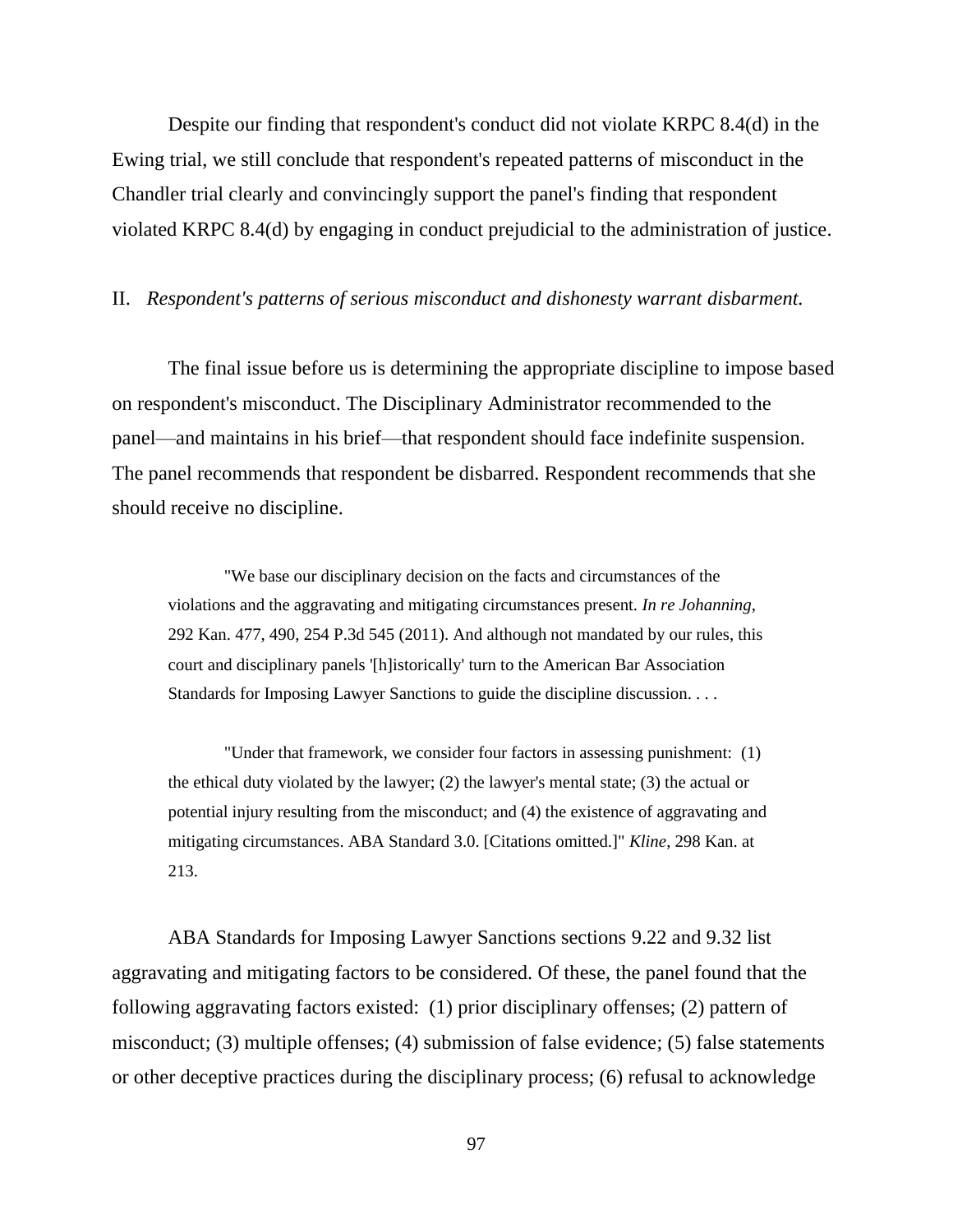wrongful nature of conduct; and (7) substantial experience in the practice of law. The panel also identified the following mitigating factors: (1) present and past attitude of the attorney as shown by her cooperation during the hearing and her full and free acknowledgment of the transgressions; (2) previous good character and reputation in the community including any letters from clients, friends, and lawyers in support of the character and general reputation of the attorney; (3) remorse; and (4) remoteness of prior offense.

The evidence in this case demonstrates a serious pattern of grossly unethical misconduct. "A prosecutor has the responsibility of a minister of justice and not simply that of an advocate. This responsibility carries with it specific obligations to see that the defendant is accorded procedural justice and that guilt is decided upon the basis of sufficient evidence." KRPC 3.8 cmt. 1 (2021 Kan. S. Ct. R. 395). Respondent failed in her obligation to act as a minister of justice in her prosecution of Dana Chandler. She ignored the order of a district court, repeatedly made arguments to the jury that lacked any evidentiary support, intentionally lied to this court in her briefs and in oral arguments, and made false statements during the disciplinary investigation.

After carefully considering the findings, conclusions, recommendations, and the ABA Standards for Imposing Lawyer Sanctions, we find that respondent's intolerable acts of deception warrant the severe sanction of disbarment.

## CONCLUSION AND DISCIPLINE

IT IS THEREFORE ORDERED that Jacqueline J. Spradling is disbarred from the practice of law in the state of Kansas, effective on the filing of this opinion, in accordance with Supreme Court Rule 225(a)(1) (2021 Kan. S. Ct. R. 275) for violations of KRPC 3.1, 3.3(a)(1), 3.4(c), 3.4(e), 8.1, 8.4(c), and 8.4(d).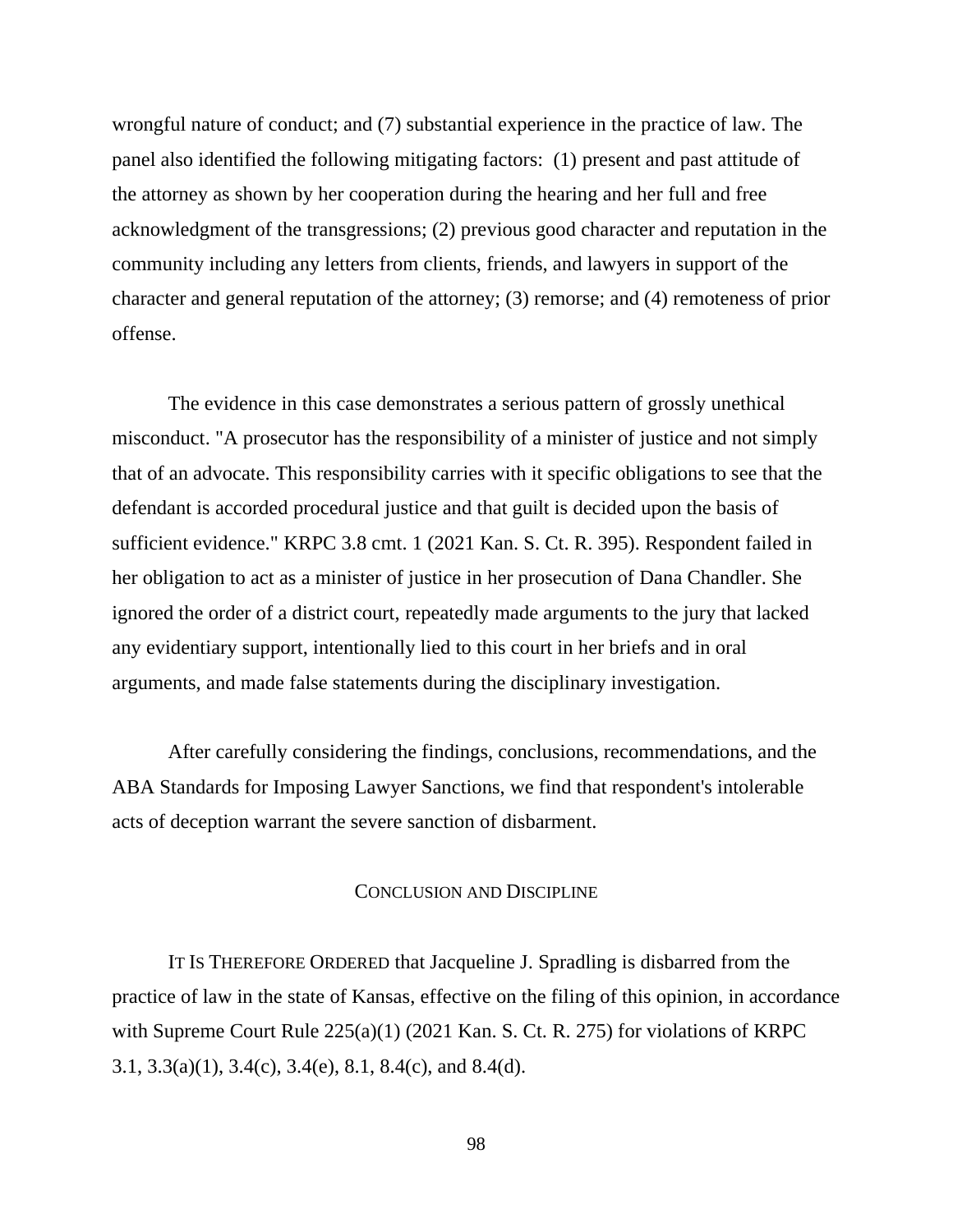IT IS FURTHER ORDERED that the Office of Judicial Administration strike the name of Jacqueline J. Spradling from the roll of attorneys licensed to practice law in Kansas.

IT IS FURTHER ORDERED that the respondent shall comply with Supreme Court Rule 231 (2021 Kan. S. Ct. R. 286).

IT IS FURTHER ORDERED that the costs of these proceedings be assessed to the respondent and that this opinion be published in the official Kansas Reports.

\* \* \*

WILSON, J., dissenting: Jacqueline Spradling is one of the most skilled, successful, and expert trial attorneys in this state. Today, we accept the panel's recommendation to take away her profession by disbarment, our most serious punishment, for ethical violations. Notably, we accept that recommendation even after we have discarded for lack of sufficient evidence many of the panel's most serious findings. Even considering all of the panel's findings, including those we now do *not* consider, the Disciplinary Administrator only recommended the lesser punishment of indefinite suspension.

Oh, Spradling did make mistakes, and those mistakes were serious and costly. They caused reversals of convictions for murder and rape. But we also know some of Spradling's mistakes were based in part on mistakes made by other professionals who were honest and highly skilled.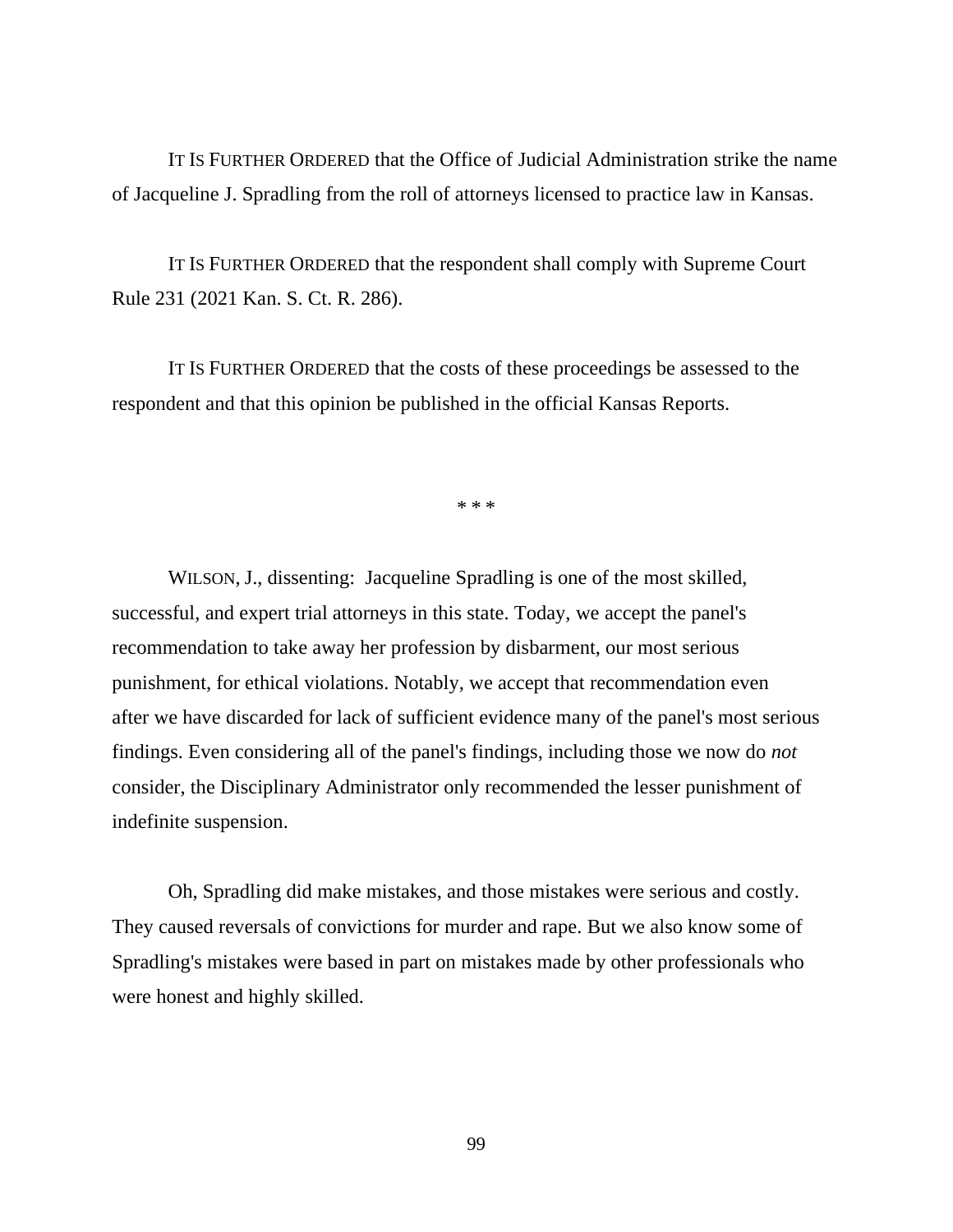Let's examine the nature of Spradling's mistakes. As summarized by the majority, she "ignored the order of a district court, repeatedly made arguments to the jury that lacked any evidentiary support, intentionally lied to this court in her briefs and in oral arguments, and made false statements during the disciplinary investigation." *In re Spradling*, 315 Kan. \_\_\_, \_\_\_, \_\_\_, P.3d \_\_\_ (2022), slip op. at 98. Defiance of a district court order might deserve admonition, and arguments lacking evidentiary support may lead to a reversal of conviction, but disbarment? Doubtful, especially when, as here, there appears to be some basis for Spradling's arguments to the jury, though not found in the record.

The most serious of the panel's findings relate to Spradling's acts of intentional falsehood. Acts of intentional falsehood are always serious. It is worth recognizing, however, those acts found by the panel, and those acts for which we find clear evidence, relate to Spradling's refusal to concede that she had ever *intentionally* lied—not to the jury, not to the panel, and not to this court. So she lied by insisting she hadn't.

Spradling does concede she is guilty of stubborn pride. But the sins of pride and stubbornness are not mentioned in the disciplinary code. As her counsel describes, she has been hoisted on her own petard because of those sins. Clearly, Spradling's stubborn pride made her too confident and too comfortable with the risks she was taking. They undid her hard work. And more.

We lawyers and judges police our ranks, and for that we should be proud. This court has the responsibility to examine and judge the wrongs done by those in our profession. And if those wrongs violate our demanding codes of ethics the violators should be punished. There is evidence sufficient to support findings that Spradling committed ethical violations.